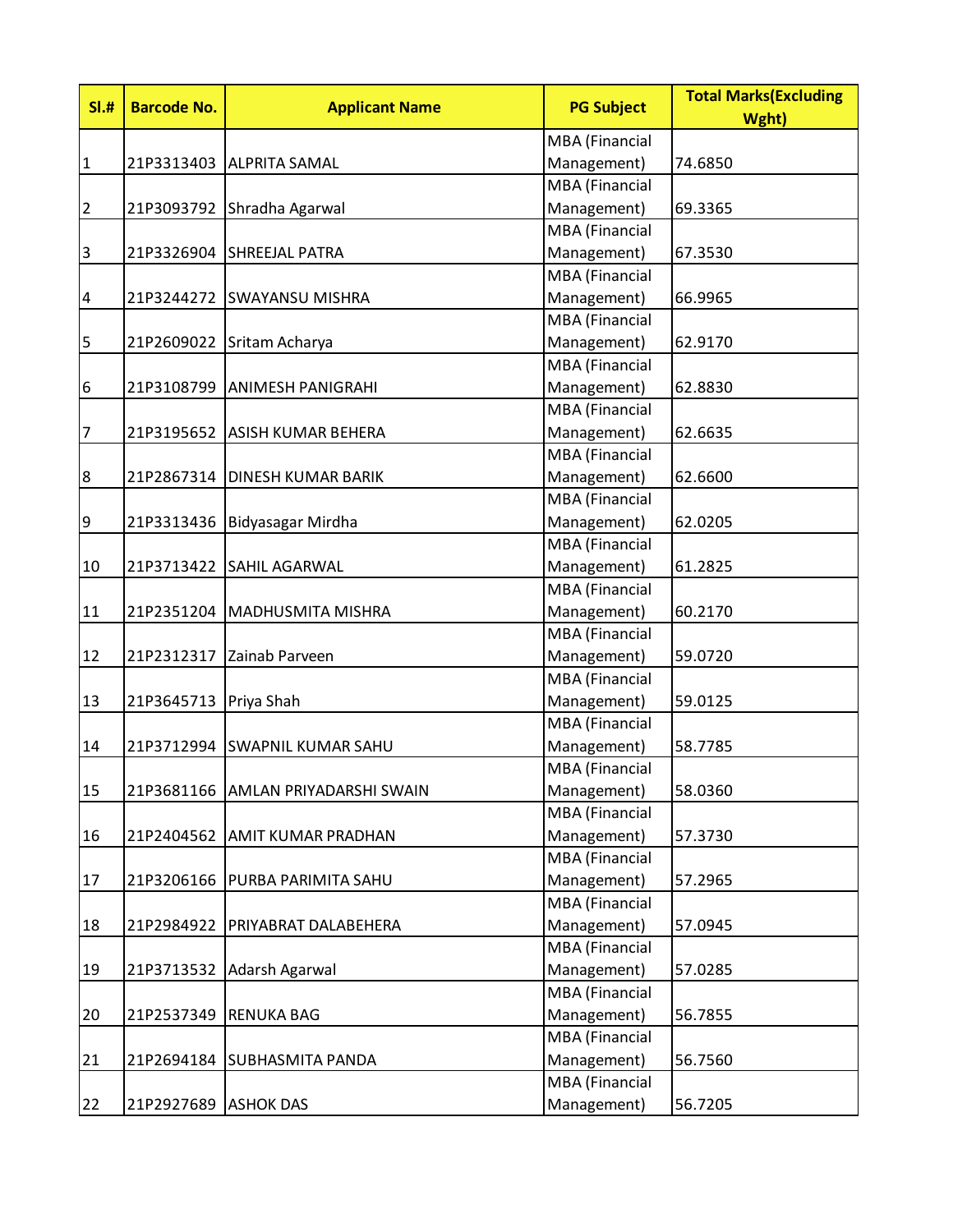|    |            |                                 | MBA (Financial                |         |
|----|------------|---------------------------------|-------------------------------|---------|
| 23 |            | 21P2875506 BISWAJIT SAHOO       | Management)                   | 56.5585 |
|    |            |                                 | <b>MBA</b> (Financial         |         |
| 24 |            | 21P3211709 JAGMOHAN DALMIA      | Management)                   | 56.3295 |
|    |            |                                 | MBA (Financial                |         |
| 25 |            | 21P3223876   LAXMIDHARA SAHOO   | Management)                   | 55.9175 |
|    |            |                                 | MBA (Financial                |         |
| 26 |            | 21P3421039 SHYAM PANDA          | Management)                   | 55.7470 |
|    |            |                                 | MBA (Financial                |         |
| 27 | 21P3081249 | <b>BHASKAR CHANDRA BARAD</b>    | Management)                   | 55.6435 |
|    |            |                                 | <b>MBA</b> (Financial         |         |
| 28 | 21P3110744 | <b>TUSHAR BEHERA</b>            | Management)                   | 55.5625 |
|    |            |                                 | <b>MBA</b> (Financial         |         |
| 29 |            | 21P3258822 PUJASHRI PANDA       | Management)                   | 55.4295 |
|    |            |                                 | MBA (Financial                |         |
| 30 | 21P2463457 | <b>ABHISHEK CHABRI</b>          | Management)                   | 55.3250 |
|    |            |                                 | MBA (Financial                |         |
| 31 |            | 21P2535132   IPSA MOHANTY       | Management)                   | 55.2080 |
|    |            |                                 | <b>MBA</b> (Financial         |         |
| 32 |            | 21P3501889   KASTURI BEHERA     | Management)                   | 55.0595 |
|    |            |                                 | MBA (Financial                |         |
| 33 | 21P2971629 | <b>SUSHANT KUMAR SAHU</b>       | Management)                   | 55.0385 |
|    |            |                                 | MBA (Financial                |         |
| 34 |            | 21P3437902 ANSHA BEHERA         | Management)                   | 54.9460 |
|    |            |                                 | MBA (Financial                |         |
| 35 |            |                                 |                               |         |
|    |            | 21P3656344 KRUSHNAPRIYA MAHAKUD | Management)<br>MBA (Financial | 54.7975 |
|    |            |                                 |                               |         |
| 36 |            | 21P2398944 Pratikshya Pattnaik  | Management)                   | 54.4065 |
|    |            |                                 | MBA (Financial                |         |
| 37 | 21P3273733 | <b>SUBHAM SABAT</b>             | Management)                   | 54.2865 |
|    |            |                                 | <b>MBA</b> (Financial         |         |
| 38 |            | 21P2442622 Ansuman Mishra       | Management)                   | 54.2590 |
|    |            |                                 | <b>MBA</b> (Financial         |         |
| 39 |            | 21P3550864 Komal agrawal        | Management)                   | 54.2440 |
|    |            |                                 | MBA (Financial                |         |
| 40 |            | 21P2437607 SOUDAMINI ROUT       | Management)                   | 54.1800 |
|    |            |                                 | MBA (Financial                |         |
| 41 | 21P2381774 | <b>SMRITI HOTA</b>              | Management)                   | 54.1005 |
|    |            |                                 | MBA (Financial                |         |
| 42 | 21P3270584 | Rishika Naulakha                | Management)                   | 53.8255 |
|    |            |                                 | MBA (Financial                |         |
| 43 | 21P2932073 | Nitesh Kumar Sahu               | Management)                   | 53.7810 |
|    |            |                                 | MBA (Financial                |         |
| 44 | 21P3342422 | Divyanshu Raj                   | Management)                   | 53.7685 |
|    |            |                                 | MBA (Financial                |         |
| 45 |            | 21P3627399   BISHAL ORAM        | Management)                   | 53.7060 |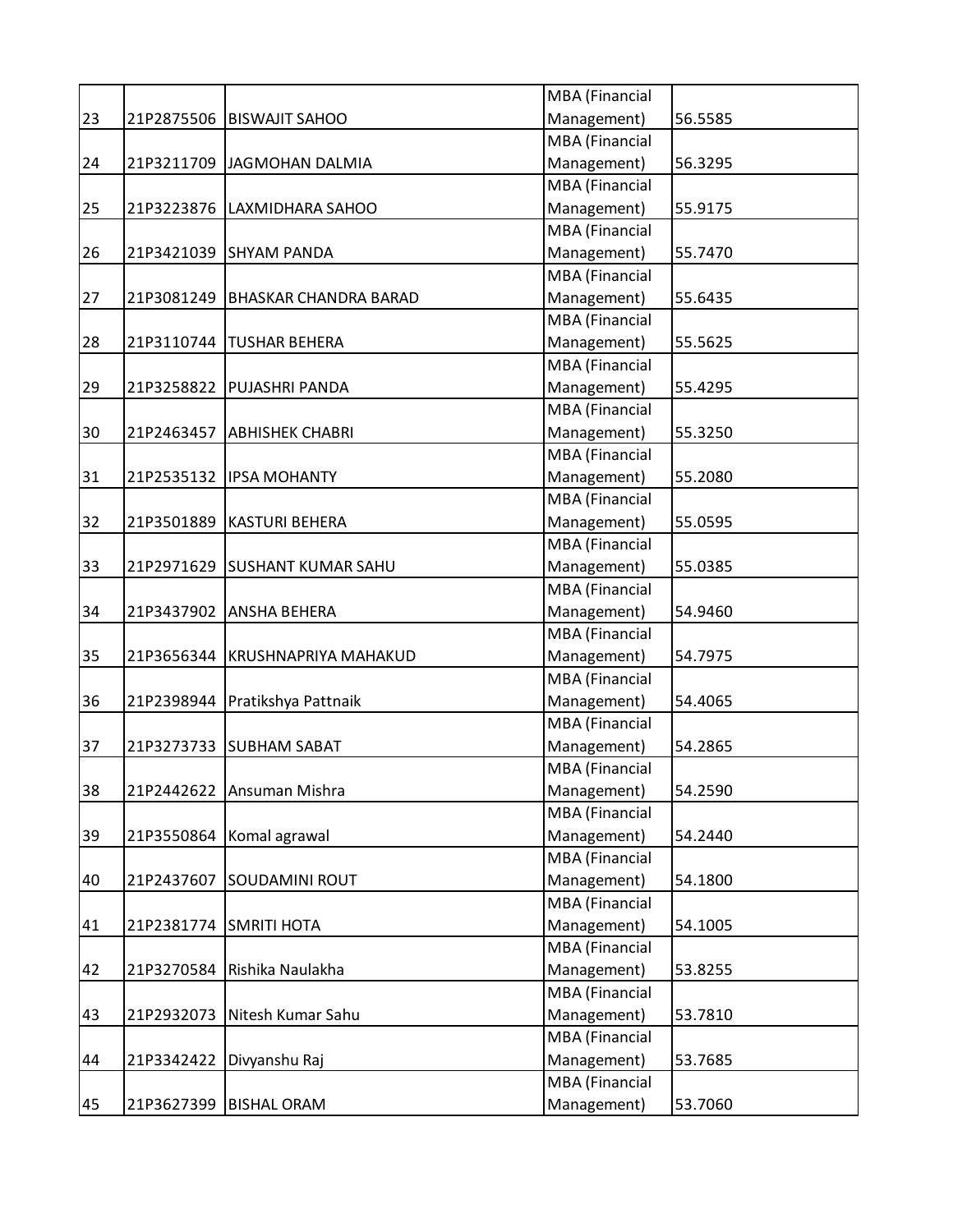|    |                       |                                      | <b>MBA</b> (Financial |         |
|----|-----------------------|--------------------------------------|-----------------------|---------|
| 46 |                       | 21P2678743 P Naga durga Prasad rao   | Management)           | 53.4495 |
|    |                       |                                      | <b>MBA</b> (Financial |         |
| 47 | 21P3024127            | MOHAMMED ASRARUL                     | Management)           | 53.3170 |
|    |                       |                                      | <b>MBA</b> (Financial |         |
| 48 | 21P3512669            | <b>BORATAM VENKATA SAI MANIKANTA</b> | Management)           | 53.1820 |
|    |                       |                                      | MBA (Financial        |         |
| 49 | 21P2357134            | <b>KAMALJEET KAUR</b>                | Management)           | 53.0645 |
|    |                       |                                      | MBA (Financial        |         |
| 50 | 21P3405827            | <b>SOHEL SAMANTA</b>                 | Management)           | 53.0480 |
|    |                       |                                      | MBA (Financial        |         |
| 51 |                       | 21P2927692   ROHIT PATEL             | Management)           | 52.9355 |
|    |                       |                                      | <b>MBA</b> (Financial |         |
| 52 | 21P3203924            | Dipak Panda                          | Management)           | 52.9265 |
|    |                       |                                      | <b>MBA</b> (Financial |         |
| 53 | 21P3268252 Mehak Daga |                                      | Management)           | 52.7875 |
|    |                       |                                      | MBA (Financial        |         |
| 54 | 21P3551612            | Khushi mittal                        | Management)           | 52.7270 |
|    |                       |                                      | MBA (Financial        |         |
| 55 | 21P3609629            | <b>ABHIJITA MOHANTY</b>              | Management)           | 52.6705 |
|    |                       |                                      | MBA (Financial        |         |
| 56 |                       | 21P3747496   Mohit Tibarewal         | Management)           | 52.4675 |
|    |                       |                                      | MBA (Financial        |         |
| 57 | 21P3196642            | <b>SUNITA SAHOO</b>                  | Management)           | 52.4040 |
|    |                       |                                      | <b>MBA</b> (Financial |         |
| 58 | 21P3231367            | <b>SUBHAM SAHU</b>                   | Management)           | 52.2875 |
|    |                       |                                      | MBA (Financial        |         |
| 59 | 21P2321973            | <b>CHETANA DAS</b>                   | Management)           | 52.1285 |
|    |                       |                                      | MBA (Financial        |         |
| 60 |                       | 21P2681754 SUBHASMITA LENKA          | Management)           | 52.0950 |
|    |                       |                                      | MBA (Financial        |         |
| 61 | 21P3355259 J. KALYANI |                                      | Management)           | 52.0550 |
|    |                       |                                      | <b>MBA</b> (Financial |         |
| 62 | 21P3351569            | <b>BIDYADHAR BEHERA</b>              | Management)           | 52.0545 |
|    |                       |                                      | MBA (Financial        |         |
| 63 | 21P3746029            | JYOTIPRAKASH PATTANAYAK              | Management)           | 52.0380 |
|    |                       |                                      | MBA (Financial        |         |
| 64 | 21P2455154            | <b>DHRUTIMAYEE PATI</b>              | Management)           | 51.8970 |
|    |                       |                                      | MBA (Financial        |         |
| 65 | 21P3526419            | <b>NIKITA DEV</b>                    | Management)           | 51.8050 |
|    |                       |                                      | MBA (Financial        |         |
| 66 |                       | 21P3532006   MD AHMAD RAZA           | Management)           | 51.6880 |
|    |                       |                                      | MBA (Financial        |         |
| 67 | 21P3728466            | Somya Biswal                         | Management)           | 51.6400 |
|    |                       |                                      | MBA (Financial        |         |
| 68 | 21P3756649            | PRATYUSH MOHANTY                     | Management)           | 51.5650 |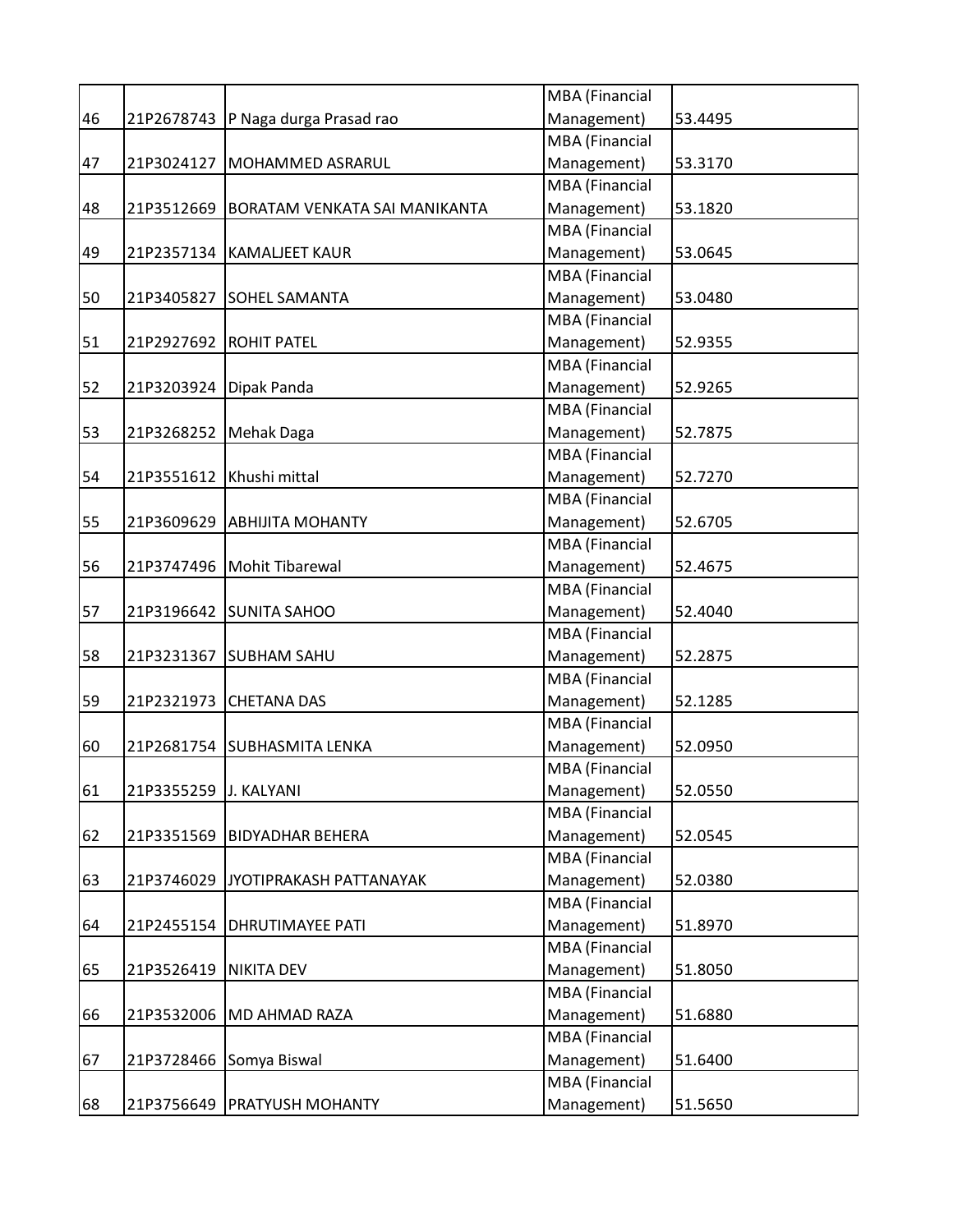|    |                         |                                  | MBA (Financial        |         |
|----|-------------------------|----------------------------------|-----------------------|---------|
| 69 | 21P2848347              | NACHIKETA SUTAR                  | Management)           | 51.4980 |
|    |                         |                                  | <b>MBA</b> (Financial |         |
| 70 |                         | 21P2535429 SOUMYA RANJAN MALLICK | Management)           | 51.4825 |
|    |                         |                                  | <b>MBA</b> (Financial |         |
| 71 | 21P3301959              | M. PRATYASHA                     | Management)           | 51.4485 |
|    |                         |                                  | MBA (Financial        |         |
| 72 |                         | 21P3726926   smruti rekha singh  | Management)           | 51.4405 |
|    |                         |                                  | <b>MBA</b> (Financial |         |
| 73 |                         | 21P3265549 ANKIT KUMAR PUROHIT   | Management)           | 51.3880 |
|    |                         |                                  | MBA (Financial        |         |
| 74 | 21P3338004              | <b>T SONIA</b>                   | Management)           | 51.3515 |
|    |                         |                                  | <b>MBA</b> (Financial |         |
| 75 | 21P3124533 Sunil Biswal |                                  | Management)           | 51.3105 |
|    |                         |                                  | <b>MBA</b> (Financial |         |
| 76 | 21P3657186 ARSHI NAZ    |                                  | Management)           | 51.2530 |
|    |                         |                                  | MBA (Financial        |         |
| 77 | 21P2361002 K SARTHAK    |                                  | Management)           | 51.2435 |
|    |                         |                                  | <b>MBA</b> (Financial |         |
| 78 | 21P2296744              | Haripriya Parija                 | Management)           | 51.2220 |
|    |                         |                                  | <b>MBA</b> (Financial |         |
| 79 | 21P2312509              | Sindhusuta Mohapatra             | Management)           | 51.1485 |
|    |                         |                                  | MBA (Financial        |         |
| 80 |                         | 21P2761236 SURYAKANTA SENAPATI   | Management)           | 51.1025 |
|    |                         |                                  | MBA (Financial        |         |
| 81 |                         | 21P3327699 ANUP KUMAR PANDA      | Management)           | 51.0745 |
|    |                         |                                  | MBA (Financial        |         |
| 82 |                         | 21P3496059   Kahkashan Samir     | Management)           | 50.9730 |
|    |                         |                                  | <b>MBA</b> (Financial |         |
| 83 | 21P3193426              | <b>GOBINDA MALLIK</b>            | Management)           | 50.9165 |
|    |                         |                                  | <b>MBA</b> (Financial |         |
| 84 |                         | 21P2917129 SUBHASHREE SAHOO      | Management)           | 50.8955 |
|    |                         |                                  | <b>MBA</b> (Financial |         |
| 85 |                         | 21P2445042 PRATIKSHYA SAHOO      | Management)           | 50.8530 |
|    |                         |                                  | <b>MBA</b> (Financial |         |
| 86 |                         | 21P3631963   Manaswani Panda     | Management)           | 50.8395 |
|    |                         |                                  | MBA (Financial        |         |
| 87 |                         | 21P3732646   MANGULU GOUDA       | Management)           | 50.8095 |
|    |                         |                                  | MBA (Financial        |         |
| 88 |                         | 21P3324272 Ankita Choudhury      | Management)           | 50.7920 |
|    |                         |                                  | <b>MBA</b> (Financial |         |
| 89 | 21P2525862              | MANISHAMAYEE BHUYAN              | Management)           | 50.7785 |
|    |                         |                                  | MBA (Financial        |         |
| 90 |                         | 21P3520326   HITESH SHARMA       | Management)           | 50.7595 |
|    |                         |                                  | MBA (Financial        |         |
| 91 |                         | 21P3239373   PRITISH DASH        | Management)           | 50.7030 |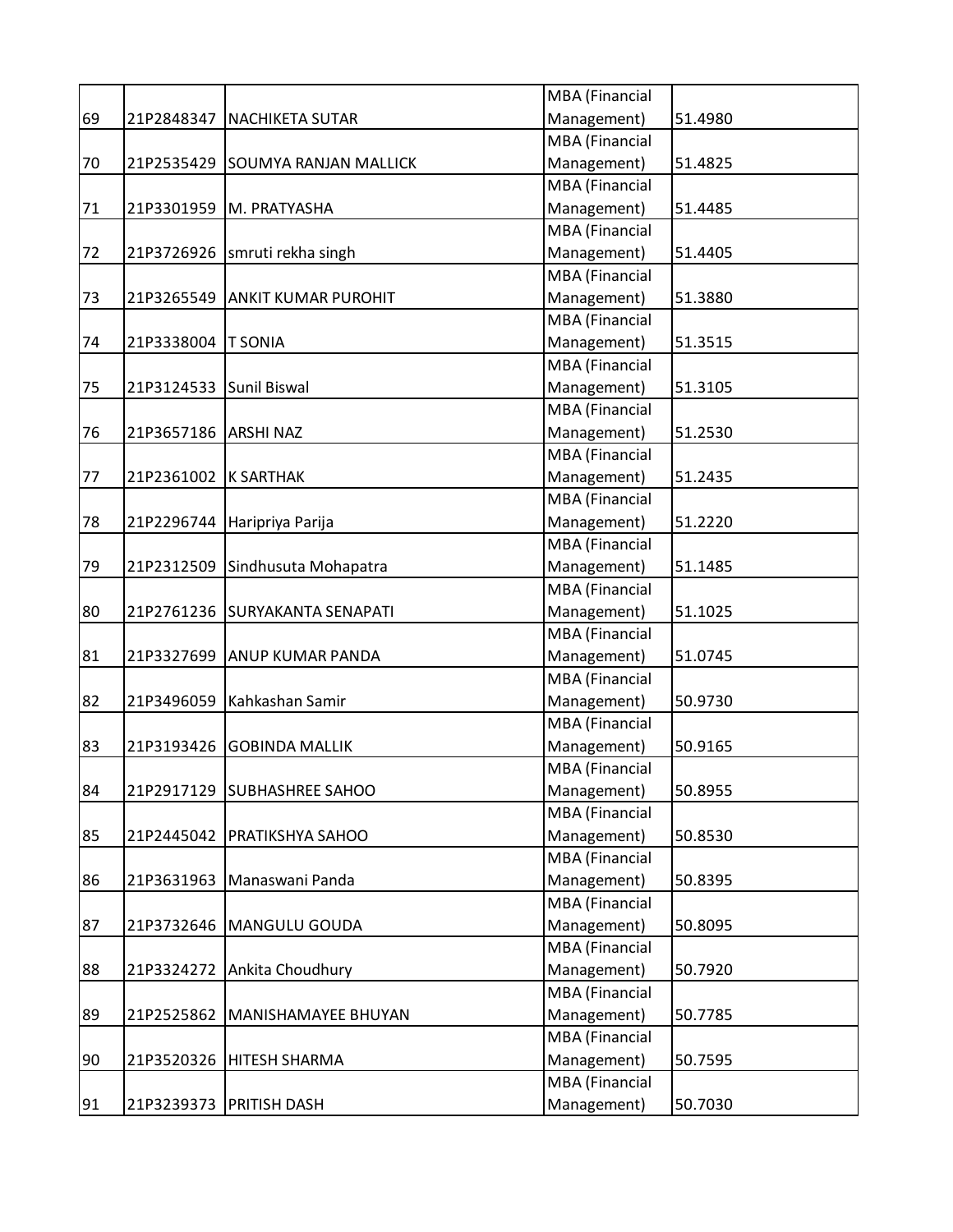|     |            |                                     | MBA (Financial        |         |
|-----|------------|-------------------------------------|-----------------------|---------|
| 92  | 21P3117599 | <b>SANGEETA DHANUKA</b>             | Management)           | 50.6705 |
|     |            |                                     | <b>MBA</b> (Financial |         |
| 93  | 21P3490354 | <b>BIJAYLAXMI HATI</b>              | Management)           | 50.6670 |
|     |            |                                     | <b>MBA</b> (Financial |         |
| 94  | 21P2849182 | <b>PRADEEP KUMAR JENA</b>           | Management)           | 50.6630 |
|     |            |                                     | MBA (Financial        |         |
| 95  | 21P3510172 | <b>SRIKANT GOUDA</b>                | Management)           | 50.6425 |
|     |            |                                     | <b>MBA</b> (Financial |         |
| 96  | 21P3171152 | <b>SANDEEP KHUNTIA</b>              | Management)           | 50.6015 |
|     |            |                                     | <b>MBA</b> (Financial |         |
| 97  | 21P2965642 | <b>SMRUTIREKHA RAYAGURU</b>         | Management)           | 50.5705 |
|     |            |                                     | <b>MBA</b> (Financial |         |
| 98  | 21P3768342 | <b>SANDIP KUMAR BISOI</b>           | Management)           | 50.3015 |
|     |            |                                     | <b>MBA</b> (Financial |         |
| 99  | 21P2869844 | <b>PRATYASHA PAHADSINGH</b>         | Management)           | 50.2990 |
|     |            |                                     | MBA (Financial        |         |
| 100 | 21P2635782 | YASHASWINI NAYAK                    | Management)           | 50.2780 |
|     |            |                                     | <b>MBA</b> (Financial |         |
| 101 | 21P3772844 | <b>TANMAY RANJAN SAHOO</b>          | Management)           | 50.2485 |
|     |            |                                     | <b>MBA</b> (Financial |         |
| 102 | 21P2402109 | <b>PRADIPTA MOHAPATRA</b>           | Management)           | 50.2350 |
|     |            |                                     | <b>MBA</b> (Financial |         |
| 103 | 21P3208573 | <b>SUBHANKAR SATAPATHY</b>          | Management)           | 50.2090 |
|     |            |                                     | <b>MBA</b> (Financial |         |
| 104 | 21P3055974 | <b>DEEPALI ROUT</b>                 | Management)           | 50.1800 |
|     |            |                                     | MBA (Financial        |         |
| 105 | 21P3540404 | <b>DEBASISH MISHRA</b>              | Management)           | 50.1635 |
|     |            |                                     | <b>MBA</b> (Financial |         |
| 106 | 21P2717676 | <b>BHAGYASHREE SWAIN</b>            | Management)           | 50.1245 |
|     |            |                                     | <b>MBA</b> (Financial |         |
| 107 | 21P3172989 | <b>SUPRIYA RANA</b>                 | Management)           | 50.0305 |
|     |            |                                     | <b>MBA</b> (Financial |         |
| 108 | 21P2841779 | <b>D.K.S SRIMAN JAGMOHAN</b>        | Management)           | 49.9955 |
|     |            |                                     | <b>MBA</b> (Financial |         |
| 109 | 21P3392306 | <b>PRACHI PRAMITA PANDA</b>         | Management)           | 49.9790 |
|     |            |                                     | <b>MBA</b> (Financial |         |
| 110 | 21P2653993 | SUMANDIKHYA BASANTIA                | Management)           | 49.9125 |
|     |            |                                     | <b>MBA</b> (Financial |         |
| 111 | 21P2953483 | <b>ROHIT RAY</b>                    | Management)           | 49.9120 |
|     |            |                                     | <b>MBA</b> (Financial |         |
| 112 | 21P3644646 | <b>BINAPANI SAHOO</b>               | Management)           | 49.8855 |
|     |            |                                     | <b>MBA</b> (Financial |         |
| 113 |            | 21P2612114 SUMITRA KUMARI SATAPATHY | Management)           | 49.8500 |
|     |            |                                     | <b>MBA</b> (Financial |         |
| 114 | 21P3535957 | <b>CHINNU PRADHAN</b>               | Management)           | 49.8245 |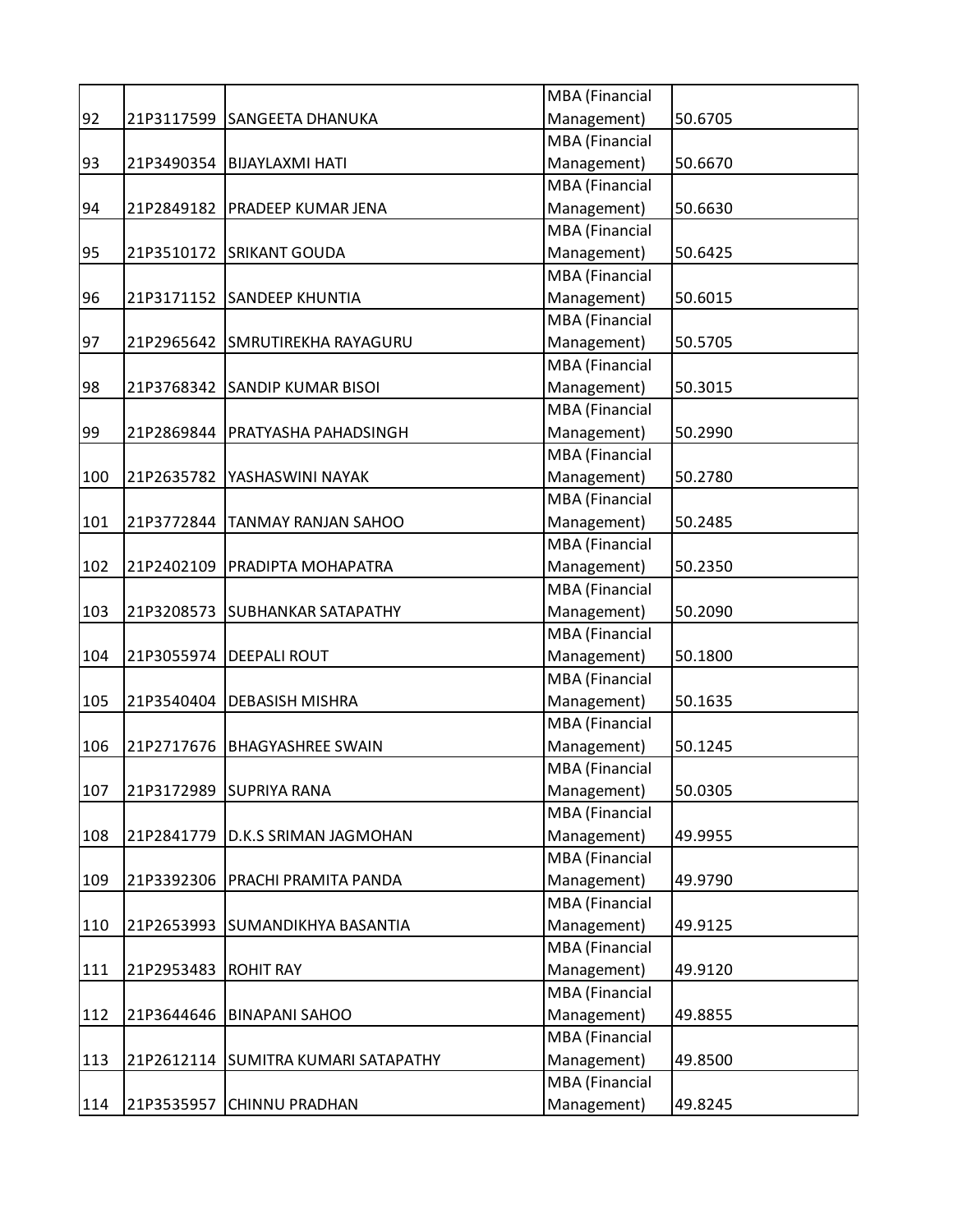|     |            |                               | MBA (Financial        |         |
|-----|------------|-------------------------------|-----------------------|---------|
| 115 |            | 21P3661456 SATYAJIT SWAIN     | Management)           | 49.7330 |
|     |            |                               | MBA (Financial        |         |
| 116 | 21P2883714 | PONNAGANTI PRIYANKA           | Management)           | 49.6845 |
|     |            |                               | MBA (Financial        |         |
| 117 | 21P2879949 | <b>TARANSHU DAS</b>           | Management)           | 49.6240 |
|     |            |                               | <b>MBA</b> (Financial |         |
| 118 | 21P3360872 | Pranjal Das                   | Management)           | 49.6230 |
|     |            |                               | MBA (Financial        |         |
| 119 |            | 21P2658146   MADHUSMITA MAITY | Management)           | 49.5445 |
|     |            |                               | MBA (Financial        |         |
| 120 | 21P2966662 | <b>BIBEK KUMAR BARAL</b>      | Management)           | 49.5295 |
|     |            |                               | MBA (Financial        |         |
| 121 | 21P3551467 | <b>TANISHA DASH</b>           | Management)           | 49.4865 |
|     |            |                               | MBA (Financial        |         |
| 122 |            | 21P2967314 Sritam Gouda       | Management)           | 49.4780 |
|     |            |                               | MBA (Financial        |         |
| 123 |            | 21P2288986 SASWATIKA NANDA    | Management)           | 49.4415 |
|     |            |                               | MBA (Financial        |         |
| 124 | 21P3586313 | <b>MONALISA SAHOO</b>         | Management)           | 49.4375 |
|     |            |                               | MBA (Financial        |         |
| 125 | 21P2298404 | <b>ANKITA RANI BISHOYI</b>    | Management)           | 49.4305 |
|     |            |                               | MBA (Financial        |         |
| 126 | 21P3404606 | <b>TANMAYARANI JENA</b>       | Management)           | 49.4155 |
|     |            |                               | <b>MBA</b> (Financial |         |
| 127 | 21P3141286 | <b>ARATI NAYAK</b>            | Management)           | 49.4135 |
|     |            |                               | MBA (Financial        |         |
| 128 |            | 21P3428324 SOUMYARANJAN ROUT  | Management)           | 49.4045 |
|     |            |                               | MBA (Financial        |         |
| 129 | 21P3340644 | <b>SWAGATIKA SAHOO</b>        | Management)           | 49.3190 |
|     |            |                               | MBA (Financial        |         |
| 130 | 21P3698682 | Anil samantray                | Management)           | 49.2885 |
|     |            |                               | MBA (Financial        |         |
| 131 | 21P3272056 | Manisha Shaw                  | Management)           | 49.2790 |
|     |            |                               | <b>MBA</b> (Financial |         |
| 132 | 21P2441473 | PRADYUMNA BEHERA              | Management)           | 49.2430 |
|     |            |                               | MBA (Financial        |         |
| 133 |            | 21P2297972 SUBHAKANTA BEHERA  | Management)           | 49.2210 |
|     |            |                               | MBA (Financial        |         |
| 134 | 21P2602836 | <b>SUBHASHREE PRUSTY</b>      | Management)           | 49.1265 |
|     |            |                               | MBA (Financial        |         |
| 135 | 21P3453192 | KHAN ARSHAD ZABEEH            | Management)           | 49.1000 |
|     |            |                               | MBA (Financial        |         |
| 136 | 21P2830144 | <b>SAMBIT KUMAR SAHOO</b>     | Management)           | 49.0585 |
|     |            |                               | MBA (Financial        |         |
| 137 | 21P3584634 | <b>BISWANATH BARIK</b>        | Management)           | 49.0495 |
|     |            |                               |                       |         |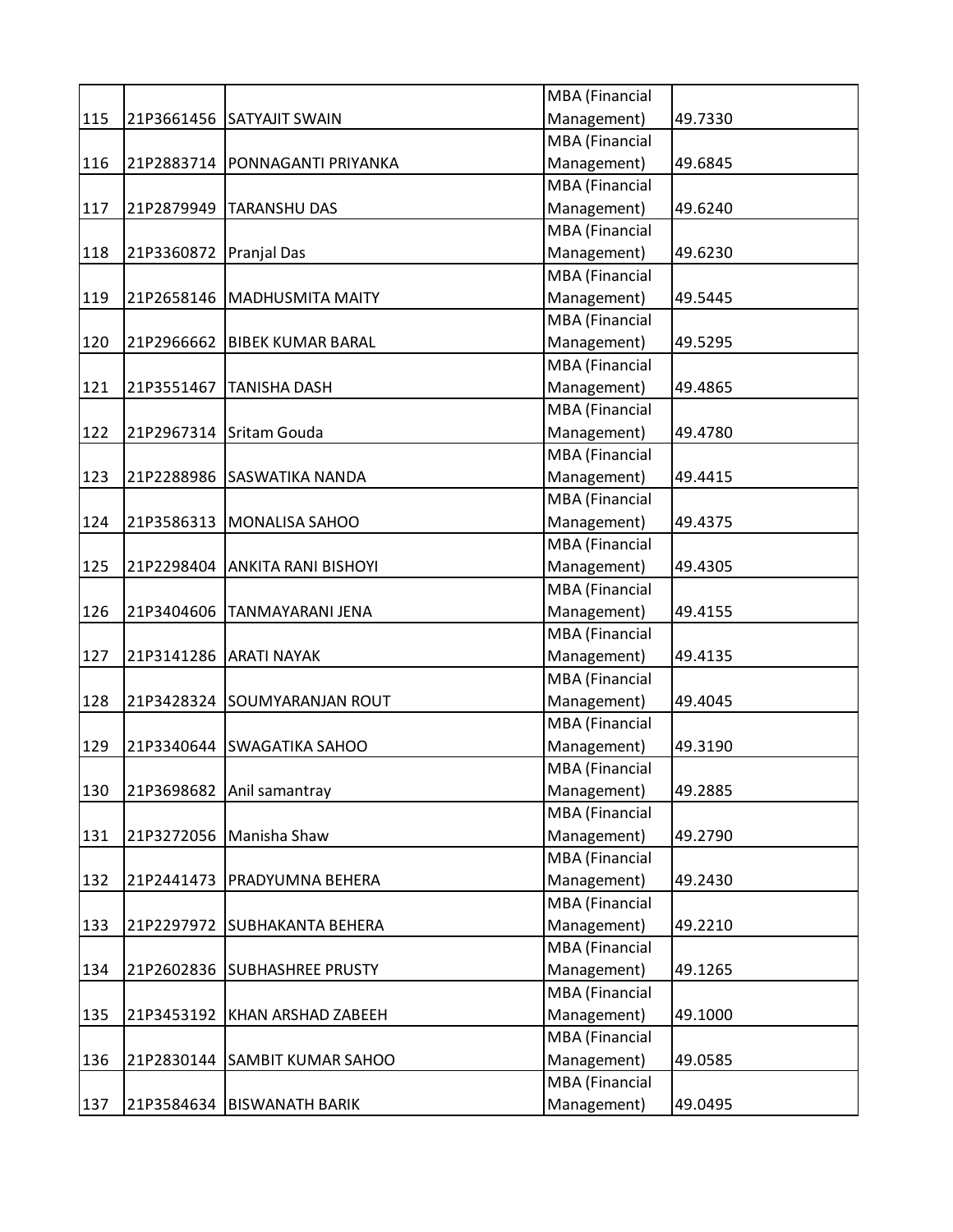|     |            |                                      | <b>MBA</b> (Financial |         |
|-----|------------|--------------------------------------|-----------------------|---------|
| 138 |            | 21P3757452 Muskan Agrawal            | Management)           | 49.0340 |
|     |            |                                      | <b>MBA</b> (Financial |         |
| 139 |            | 21P3275477   Dishant Kasera          | Management)           | 49.0010 |
|     |            |                                      | <b>MBA</b> (Financial |         |
| 140 |            | 21P3594037 Soumya sefalita pattanaik | Management)           | 48.9150 |
|     |            |                                      | MBA (Financial        |         |
| 141 | 21P2684337 | AISHOWRIYA SUBHADARSINI MOHANTY      | Management)           | 48.9130 |
|     |            |                                      | <b>MBA</b> (Financial |         |
| 142 | 21P3001172 | <b>SLAVANYA</b>                      | Management)           | 48.9025 |
|     |            |                                      | <b>MBA</b> (Financial |         |
| 143 |            | 21P3297596 ADARSH MAHARATHI          | Management)           | 48.8925 |
|     |            |                                      | <b>MBA</b> (Financial |         |
| 144 |            | 21P3556943   TUSHAR SAHOO            | Management)           | 48.8865 |
|     |            |                                      | <b>MBA</b> (Financial |         |
| 145 |            | 21P3180832 Subhashree Mishra         | Management)           | 48.8410 |
|     |            |                                      | MBA (Financial        |         |
| 146 |            | 21P3569699 SABYASACHI ROUT           | Management)           | 48.8015 |
|     |            |                                      | <b>MBA</b> (Financial |         |
| 147 | 21P2556662 | <b>ABHISHEK MALLICK</b>              | Management)           | 48.7545 |
|     |            |                                      | <b>MBA</b> (Financial |         |
| 148 | 21P3220493 | Sahista nisha                        | Management)           | 48.7250 |
|     |            |                                      | <b>MBA</b> (Financial |         |
| 149 |            | 21P2560842 ALOK KUMAR SAHOO          | Management)           | 48.6835 |
|     |            |                                      | <b>MBA</b> (Financial |         |
| 150 | 21P2364873 | Gyana ranjan Nayak                   | Management)           | 48.6830 |
|     |            |                                      | MBA (Financial        |         |
| 151 |            | 21P3436234   MAHADEEP NAHAK          | Management)           | 48.6620 |
|     |            |                                      | <b>MBA</b> (Financial |         |
| 152 | 21P3332363 | JAGRUTI MANSINGH                     | Management)           | 48.6550 |
|     |            |                                      | <b>MBA</b> (Financial |         |
| 153 |            | 21P3273816 ANISHA RANI MOHARANA      | Management)           | 48.6370 |
|     |            |                                      | <b>MBA</b> (Financial |         |
| 154 |            | 21P3443786 ROJA SONADRI RAJGURU      | Management)           | 48.6355 |
|     |            |                                      | <b>MBA</b> (Financial |         |
| 155 |            | 21P3051784 AMRIT ABHISEK DAS         | Management)           | 48.5835 |
|     |            |                                      | MBA (Financial        |         |
| 156 |            | 21P2877706 SRIKANTA KUMAR SAHOO      | Management)           | 48.5605 |
|     |            |                                      | MBA (Financial        |         |
| 157 | 21P2396752 | Rudra Narayan Behera                 | Management)           | 48.5565 |
|     |            |                                      | <b>MBA</b> (Financial |         |
| 158 |            | 21P2461706 Arnab Kumar Giri          | Management)           | 48.5430 |
|     |            |                                      | <b>MBA</b> (Financial |         |
| 159 |            | 21P2286404 Rutuparna Swain           | Management)           | 48.4825 |
|     |            |                                      | MBA (Financial        |         |
| 160 |            | 21P2371782 KUMARI SUCHISMITA NAIK    | Management)           | 48.4535 |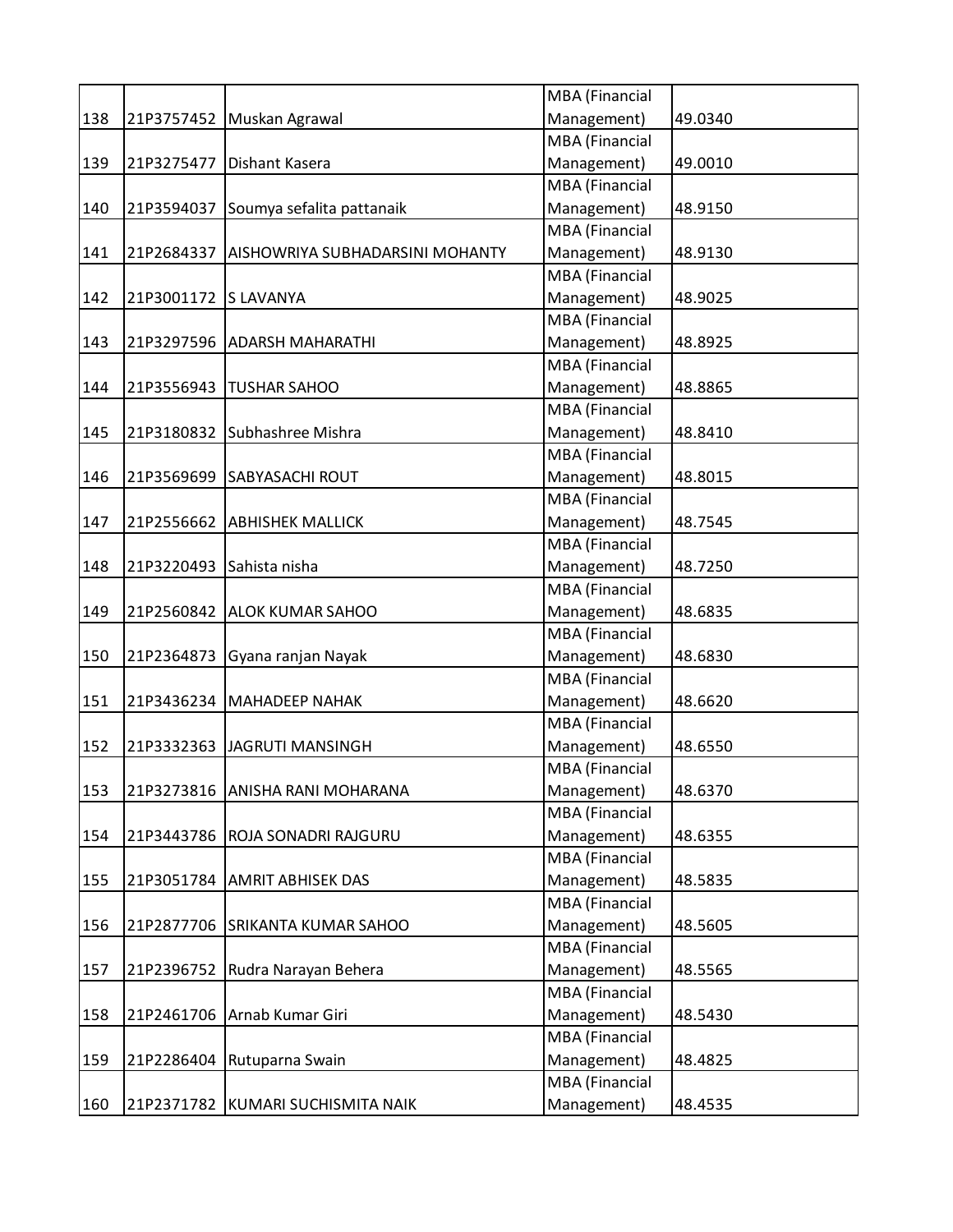|     |                      |                                     | MBA (Financial        |         |
|-----|----------------------|-------------------------------------|-----------------------|---------|
| 161 | 21P3229717           | <b>RUDRA PRASANNA RAY</b>           | Management)           | 48.4375 |
|     |                      |                                     | <b>MBA</b> (Financial |         |
| 162 | 21P2326319           | BISWAKARMA GOUDA                    | Management)           | 48.4360 |
|     |                      |                                     | MBA (Financial        |         |
| 163 | 21P2863747           | <b>SUBHANGI PATI</b>                | Management)           | 48.3375 |
|     |                      |                                     | MBA (Financial        |         |
| 164 |                      | 21P2505603   Laxmi Mahato           | Management)           | 48.3280 |
|     |                      |                                     | MBA (Financial        |         |
| 165 | 21P2883976           | <b>SUVRALIN JENA</b>                | Management)           | 48.3200 |
|     |                      |                                     | <b>MBA</b> (Financial |         |
| 166 |                      | 21P3023954 SURESH CHANDRA ROUT      | Management)           | 48.3040 |
|     |                      |                                     | MBA (Financial        |         |
| 167 |                      | 21P3473999 SUPRITA SAHU             | Management)           | 48.3005 |
|     |                      |                                     | <b>MBA</b> (Financial |         |
| 168 | 21P2363172           | MUZAHID KHAN                        | Management)           | 48.2415 |
|     |                      |                                     | MBA (Financial        |         |
| 169 |                      | 21P2303464 KINTADA JAHNAVI          | Management)           | 48.2395 |
|     |                      |                                     | <b>MBA</b> (Financial |         |
| 170 | 21P2483399           | Chandan Charchit Panda              | Management)           | 48.2245 |
|     |                      |                                     | MBA (Financial        |         |
| 171 | 21P2995889           | SHNEHALATA JENA                     | Management)           | 48.1835 |
|     |                      |                                     | MBA (Financial        |         |
| 172 | 21P2409199 AMITA DAS |                                     | Management)           | 48.1595 |
|     |                      |                                     | MBA (Financial        |         |
| 173 | 21P2860557           | <b>SUNIL SWAIN</b>                  | Management)           | 48.0895 |
|     |                      |                                     | MBA (Financial        |         |
| 174 |                      | 21P3467349   PURNENDU PRAKASH SAMAL | Management)           | 48.0785 |
|     |                      |                                     | MBA (Financial        |         |
|     |                      |                                     |                       |         |
| 175 | 21P3269427           | AMAN KUMAR JAISWAL                  | Management)           | 48.0330 |
|     |                      |                                     | <b>MBA</b> (Financial |         |
| 176 | 21P3538826           | <b>SMRUTIREKHA PRADHAN</b>          | Management)           | 48.0225 |
|     |                      |                                     | <b>MBA</b> (Financial |         |
| 177 | 21P2285486           | <b>GIRIJA SHANKAR SAHOO</b>         | Management)           | 48.0185 |
|     |                      |                                     | MBA (Financial        |         |
| 178 |                      | 21P2761313 KHUSHBOO SWAIN           | Management)           | 48.0105 |
|     |                      |                                     | MBA (Financial        |         |
| 179 | 21P3443753           | <b>GOPAL KUMAR SAH</b>              | Management)           | 47.9920 |
|     |                      |                                     | MBA (Financial        |         |
| 180 | 21P3461793           | <b>CHANCHAL SHARMA</b>              | Management)           | 47.9565 |
|     |                      |                                     | MBA (Financial        |         |
| 181 | 21P2869499           | SUBHASHREE SUBHASMITA DHAL          | Management)           | 47.9290 |
|     |                      |                                     | MBA (Financial        |         |
| 182 | 21P3646083           | JASMINE SUCHITRA JENA               | Management)           | 47.9285 |
|     |                      |                                     | MBA (Financial        |         |
| 183 | 21P2287567           | Abinash Pattnaik                    | Management)           | 47.9260 |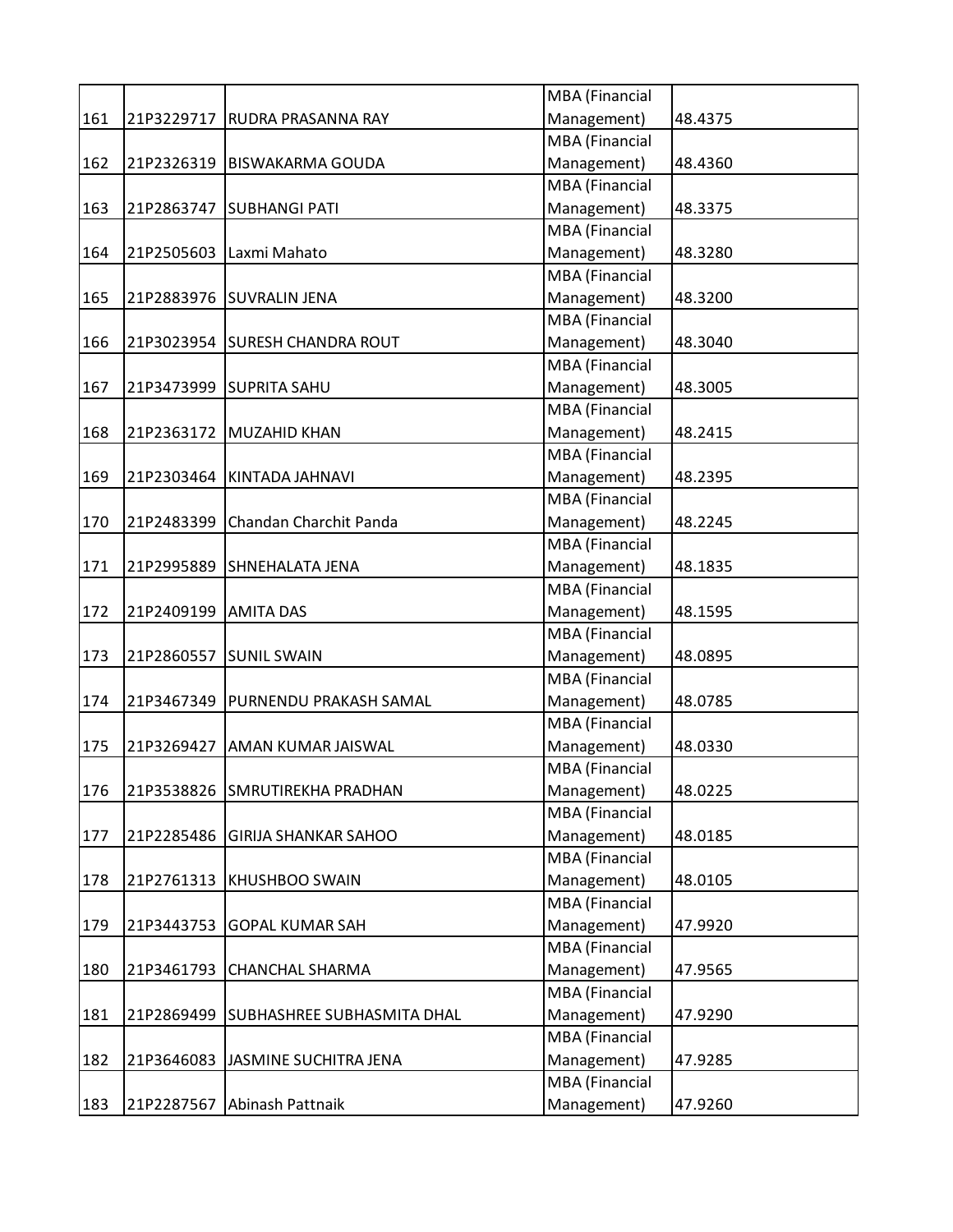|     |            |                                   | MBA (Financial        |         |
|-----|------------|-----------------------------------|-----------------------|---------|
| 184 | 21P3647616 | Sohani Rath                       | Management)           | 47.9250 |
|     |            |                                   | MBA (Financial        |         |
| 185 | 21P2887919 | Debarchan Nayak                   | Management)           | 47.8995 |
|     |            |                                   | MBA (Financial        |         |
| 186 | 21P3690716 | <b>BINDU MADHAVI TIWARI</b>       | Management)           | 47.8765 |
|     |            |                                   | MBA (Financial        |         |
| 187 | 21P2756803 | <b>POOJA CHAUBEY</b>              | Management)           | 47.8485 |
|     |            |                                   | MBA (Financial        |         |
| 188 | 21P3069699 | <b>SATYARANJAN SAMAL</b>          | Management)           | 47.7985 |
|     |            |                                   | MBA (Financial        |         |
| 189 | 21P3625012 | <b>SAYED SHAHNAWAZ FAISAL</b>     | Management)           | 47.7815 |
|     |            |                                   | MBA (Financial        |         |
| 190 | 21P2826776 | SamikhyaSamal                     | Management)           | 47.7235 |
|     |            |                                   | MBA (Financial        |         |
| 191 | 21P3412876 | <b>RANJIT MAHALIK</b>             | Management)           | 47.7015 |
|     |            |                                   | MBA (Financial        |         |
| 192 | 21P3468449 | <b>SUSIL KUMAR MOHAPATRA</b>      | Management)           | 47.6920 |
|     |            |                                   | <b>MBA</b> (Financial |         |
| 193 | 21P3603874 | <b>ANKITA SAHU</b>                | Management)           | 47.6325 |
|     |            |                                   | MBA (Financial        |         |
| 194 | 21P3456712 | ROJALINI NAYAK                    | Management)           | 47.5975 |
|     |            |                                   | MBA (Financial        |         |
| 195 | 21P2398419 | <b>P VISWANADHAM</b>              | Management)           | 47.5775 |
|     |            |                                   | MBA (Financial        |         |
| 196 | 21P2903473 | Santosh Kumar Sahu                | Management)           |         |
|     |            |                                   | MBA (Financial        | 47.5705 |
|     |            |                                   |                       |         |
| 197 | 21P2685116 | <b>SANDHYA SAHU</b>               | Management)           | 47.5545 |
|     |            |                                   | MBA (Financial        |         |
| 198 | 21P2882969 | Anjali Singh                      | Management)           | 47.5330 |
|     |            |                                   | MBA (Financial        |         |
| 199 | 21P2547689 | P KUM KUM PRIYA                   | Management)           | 47.5275 |
|     |            |                                   | MBA (Financial        |         |
| 200 | 21P2860164 | <b>BIKASH KUMAR PARIDA</b>        | Management)           | 47.5265 |
|     |            |                                   | MBA (Financial        |         |
| 201 |            | 21P3736463   DEBASMITA PANIGRAHY  | Management)           | 47.5005 |
|     |            |                                   | MBA (Financial        |         |
| 202 | 21P3524894 | <b>SANGRAM KUMAR SAHOO</b>        | Management)           | 47.4670 |
|     |            |                                   | MBA (Financial        |         |
| 203 | 21P2874433 | <b>SANTOSHI SAHU</b>              | Management)           | 47.3565 |
|     |            |                                   | MBA (Financial        |         |
| 204 | 21P3583257 | <b>SOUMYA RANJAN BARIK</b>        | Management)           | 47.3500 |
|     |            |                                   | MBA (Financial        |         |
| 205 | 21P3137513 | Priyansha Prasad                  | Management)           | 47.3335 |
|     |            |                                   | MBA (Financial        |         |
| 206 |            | 21P3373129   MANASHA RANJAN PANDA | Management)           | 47.3115 |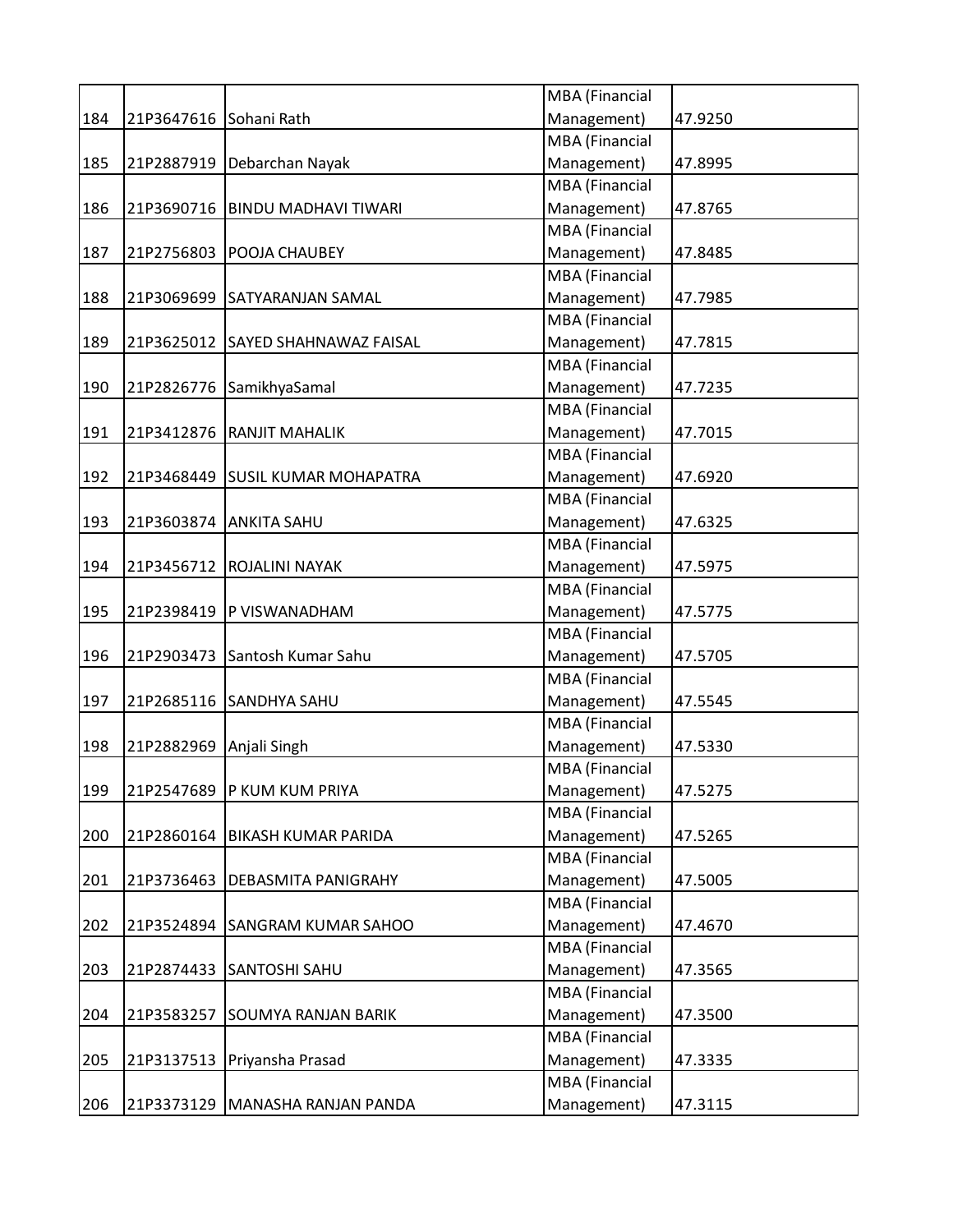|     |            |                                    | MBA (Financial        |         |
|-----|------------|------------------------------------|-----------------------|---------|
| 207 |            | 21P3319376   NIKHIL KUMAR SHARMA   | Management)           | 47.2940 |
|     |            |                                    | MBA (Financial        |         |
| 208 |            | 21P2452983   Kisan Kumar Patra     | Management)           | 47.2880 |
|     |            |                                    | MBA (Financial        |         |
| 209 | 21P3286486 | <b>SIBANI KUMARI GOUDA</b>         | Management)           | 47.2745 |
|     |            |                                    | MBA (Financial        |         |
| 210 |            | 21P3254194 SRUSTI SAMBHABA PARIJA  | Management)           | 47.2260 |
|     |            |                                    | MBA (Financial        |         |
| 211 | 21P2328916 | <b>RAJASHREE SAHU</b>              | Management)           | 47.2220 |
|     |            |                                    | MBA (Financial        |         |
| 212 |            | 21P3311106 Chandan Narayan Khamari | Management)           | 47.2035 |
|     |            |                                    | MBA (Financial        |         |
| 213 | 21P3313619 | <b>ANANDA NAYAK</b>                | Management)           | 47.1535 |
|     |            |                                    | MBA (Financial        |         |
| 214 | 21P3671094 | K ROJA REDDY                       | Management)           | 47.1505 |
|     |            |                                    | MBA (Financial        |         |
| 215 | 21P2714974 | <b>DINABANDHU MAHAPATRA</b>        | Management)           | 47.1405 |
|     |            |                                    | <b>MBA</b> (Financial |         |
| 216 | 21P2742653 | <b>SOUBHAGYA SENAPATI</b>          | Management)           | 47.1395 |
|     |            |                                    | MBA (Financial        |         |
| 217 | 21P3740284 | Animesh Mohanty                    | Management)           | 47.1315 |
|     |            |                                    | MBA (Financial        |         |
| 218 |            | 21P3060792 ALOK KUMAR SAHOO        | Management)           | 47.1310 |
|     |            |                                    | MBA (Financial        |         |
|     |            |                                    | Management)           |         |
| 219 | 21P3080419 | Roshni Bagaria                     | MBA (Financial        | 47.1120 |
|     |            |                                    |                       |         |
| 220 |            | 21P3478364 SAMBIT SAHOO            | Management)           | 47.1095 |
|     |            |                                    | MBA (Financial        |         |
| 221 |            | 21P3149702 Satya Sourav Bhargab    | Management)           | 47.0000 |
|     |            |                                    | MBA (Financial        |         |
| 222 | 21P2521022 | PRANABI PRIYADARSANI SAHU          | Management)           | 46.9530 |
|     |            |                                    | MBA (Financial        |         |
| 223 | 21P2826567 | <b>UPASANA THAKUR</b>              | Management)           | 46.9410 |
|     |            |                                    | MBA (Financial        |         |
| 224 | 21P2664729 | <b>UTPALA BEHURIA</b>              | Management)           | 46.9230 |
|     |            |                                    | MBA (Financial        |         |
| 225 | 21P2287504 | Shreya Samantray                   | Management)           | 46.8755 |
|     |            |                                    | MBA (Financial        |         |
| 226 | 21P2697914 | <b>LIZA MAHARANA</b>               | Management)           | 46.8515 |
|     |            |                                    | MBA (Financial        |         |
| 227 | 21P2695842 | <b>ALISHA KHATOON</b>              | Management)           | 46.8445 |
|     |            |                                    | MBA (Financial        |         |
| 228 | 21P3123709 | <b>SOVAN PRASAD SAHOO</b>          | Management)           | 46.8430 |
|     |            |                                    | MBA (Financial        |         |
| 229 |            | 21P3108672 SWATI MOHANTY           | Management)           | 46.8385 |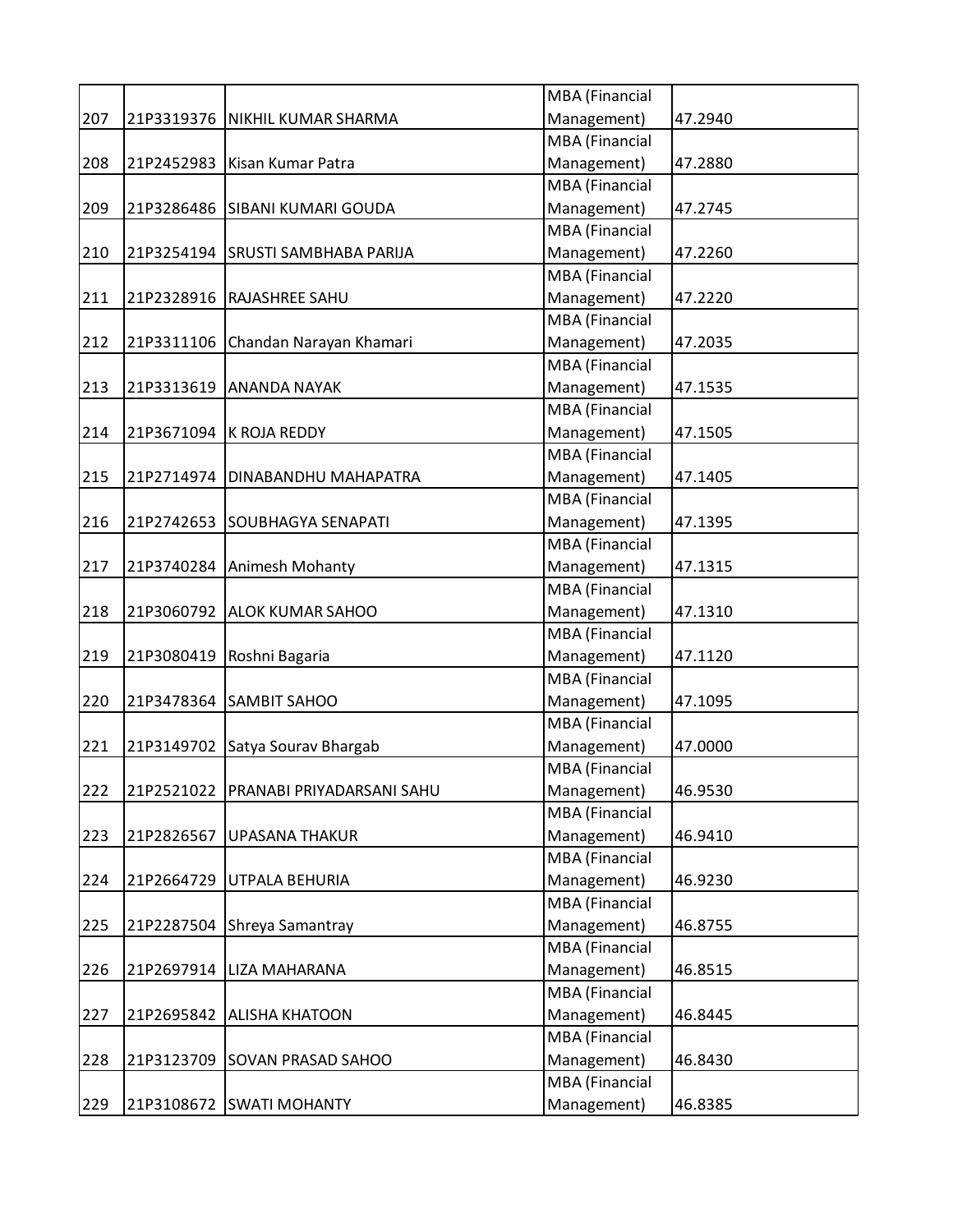| MBA (Financial<br>Management)<br>230<br>46.8325<br>21P2564646   A HASINA KUMARI PRUSTY<br><b>MBA</b> (Financial<br>Management)<br>231<br>46.7865<br>21P3648864 SIDDHARTH MAHAPATRA<br><b>MBA</b> (Financial<br>Management)<br>21P3338076   DIPIKA RANA<br>232<br>46.7800<br><b>MBA</b> (Financial<br>Management)<br>233<br>21P3352542   Prasit Aditya Parida<br>46.7705<br><b>MBA</b> (Financial<br>Management)<br>234<br>21P3564346   TAMANNA PATTANAYAK<br>46.7700<br><b>MBA</b> (Financial<br>Management)<br>235<br>21P3322643<br><b>SUBHASMITA DASH</b><br>46.7605<br><b>MBA</b> (Financial<br>Management)<br>236<br>21P3412569 MANASWINI MOHARANA<br>46.7455<br><b>MBA</b> (Financial<br>Management)<br>21P3525759<br><b>OMKAR SWADHIN DAS</b><br>46.7195<br>MBA (Financial<br>Management)<br>238<br>21P3371242   Rajeswari Bothra<br>46.6870<br><b>MBA</b> (Financial<br>Management)<br>21P2352443<br>239<br>Lora Pattanaik<br>46.6815<br><b>MBA</b> (Financial<br>Management)<br>240<br>21P3305083<br>46.6795<br><b>ANKITA NAYAK</b><br><b>MBA</b> (Financial<br>Management)<br>241<br>21P3453759 ABHAYA SAHU<br>46.6755<br><b>MBA</b> (Financial<br>Management)<br>21P2340509<br>242<br><b>SUNIL SUKLA</b><br>46.6455<br>MBA (Financial<br>Management)<br>243<br>21P2312364 SUBHRANJALI SATHUA<br>46.6230<br><b>MBA</b> (Financial<br>Management)<br>244<br>21P3261369<br><b>SK ABU TAWHEED</b><br>46.6095<br><b>MBA</b> (Financial<br>245<br>21P3512342 MUKESH KUMAR NAYAK<br>46.5865<br>Management)<br><b>MBA</b> (Financial<br>Management)<br>246<br>21P3219204 PRIYANKA NEPAK<br>46.5370<br><b>MBA</b> (Financial<br>Management)<br>21P2457362 Khirod Chandra Bishi<br>46.5235<br>MBA (Financial<br>Management)<br>248<br>21P3077123<br>MADHUCHHANDA DAS<br>46.5125<br>MBA (Financial<br>Management)<br>249<br>21P2292093 Priti sahu<br>46.5005<br><b>MBA</b> (Financial<br>Management)<br>250<br>21P3058456 BINOD KUMAR SUNA<br>46.4925<br><b>MBA</b> (Financial<br>Management)<br>251<br>21P3489636   DEBASHREE MANORAMA<br>46.4850<br>MBA (Financial |     |  |             |         |
|---------------------------------------------------------------------------------------------------------------------------------------------------------------------------------------------------------------------------------------------------------------------------------------------------------------------------------------------------------------------------------------------------------------------------------------------------------------------------------------------------------------------------------------------------------------------------------------------------------------------------------------------------------------------------------------------------------------------------------------------------------------------------------------------------------------------------------------------------------------------------------------------------------------------------------------------------------------------------------------------------------------------------------------------------------------------------------------------------------------------------------------------------------------------------------------------------------------------------------------------------------------------------------------------------------------------------------------------------------------------------------------------------------------------------------------------------------------------------------------------------------------------------------------------------------------------------------------------------------------------------------------------------------------------------------------------------------------------------------------------------------------------------------------------------------------------------------------------------------------------------------------------------------------------------------------------------------------------------------------------------------------------------------------------------------------------|-----|--|-------------|---------|
| 237<br>247                                                                                                                                                                                                                                                                                                                                                                                                                                                                                                                                                                                                                                                                                                                                                                                                                                                                                                                                                                                                                                                                                                                                                                                                                                                                                                                                                                                                                                                                                                                                                                                                                                                                                                                                                                                                                                                                                                                                                                                                                                                          |     |  |             |         |
|                                                                                                                                                                                                                                                                                                                                                                                                                                                                                                                                                                                                                                                                                                                                                                                                                                                                                                                                                                                                                                                                                                                                                                                                                                                                                                                                                                                                                                                                                                                                                                                                                                                                                                                                                                                                                                                                                                                                                                                                                                                                     |     |  |             |         |
|                                                                                                                                                                                                                                                                                                                                                                                                                                                                                                                                                                                                                                                                                                                                                                                                                                                                                                                                                                                                                                                                                                                                                                                                                                                                                                                                                                                                                                                                                                                                                                                                                                                                                                                                                                                                                                                                                                                                                                                                                                                                     |     |  |             |         |
|                                                                                                                                                                                                                                                                                                                                                                                                                                                                                                                                                                                                                                                                                                                                                                                                                                                                                                                                                                                                                                                                                                                                                                                                                                                                                                                                                                                                                                                                                                                                                                                                                                                                                                                                                                                                                                                                                                                                                                                                                                                                     |     |  |             |         |
|                                                                                                                                                                                                                                                                                                                                                                                                                                                                                                                                                                                                                                                                                                                                                                                                                                                                                                                                                                                                                                                                                                                                                                                                                                                                                                                                                                                                                                                                                                                                                                                                                                                                                                                                                                                                                                                                                                                                                                                                                                                                     |     |  |             |         |
|                                                                                                                                                                                                                                                                                                                                                                                                                                                                                                                                                                                                                                                                                                                                                                                                                                                                                                                                                                                                                                                                                                                                                                                                                                                                                                                                                                                                                                                                                                                                                                                                                                                                                                                                                                                                                                                                                                                                                                                                                                                                     |     |  |             |         |
|                                                                                                                                                                                                                                                                                                                                                                                                                                                                                                                                                                                                                                                                                                                                                                                                                                                                                                                                                                                                                                                                                                                                                                                                                                                                                                                                                                                                                                                                                                                                                                                                                                                                                                                                                                                                                                                                                                                                                                                                                                                                     |     |  |             |         |
|                                                                                                                                                                                                                                                                                                                                                                                                                                                                                                                                                                                                                                                                                                                                                                                                                                                                                                                                                                                                                                                                                                                                                                                                                                                                                                                                                                                                                                                                                                                                                                                                                                                                                                                                                                                                                                                                                                                                                                                                                                                                     |     |  |             |         |
|                                                                                                                                                                                                                                                                                                                                                                                                                                                                                                                                                                                                                                                                                                                                                                                                                                                                                                                                                                                                                                                                                                                                                                                                                                                                                                                                                                                                                                                                                                                                                                                                                                                                                                                                                                                                                                                                                                                                                                                                                                                                     |     |  |             |         |
|                                                                                                                                                                                                                                                                                                                                                                                                                                                                                                                                                                                                                                                                                                                                                                                                                                                                                                                                                                                                                                                                                                                                                                                                                                                                                                                                                                                                                                                                                                                                                                                                                                                                                                                                                                                                                                                                                                                                                                                                                                                                     |     |  |             |         |
|                                                                                                                                                                                                                                                                                                                                                                                                                                                                                                                                                                                                                                                                                                                                                                                                                                                                                                                                                                                                                                                                                                                                                                                                                                                                                                                                                                                                                                                                                                                                                                                                                                                                                                                                                                                                                                                                                                                                                                                                                                                                     |     |  |             |         |
|                                                                                                                                                                                                                                                                                                                                                                                                                                                                                                                                                                                                                                                                                                                                                                                                                                                                                                                                                                                                                                                                                                                                                                                                                                                                                                                                                                                                                                                                                                                                                                                                                                                                                                                                                                                                                                                                                                                                                                                                                                                                     |     |  |             |         |
|                                                                                                                                                                                                                                                                                                                                                                                                                                                                                                                                                                                                                                                                                                                                                                                                                                                                                                                                                                                                                                                                                                                                                                                                                                                                                                                                                                                                                                                                                                                                                                                                                                                                                                                                                                                                                                                                                                                                                                                                                                                                     |     |  |             |         |
|                                                                                                                                                                                                                                                                                                                                                                                                                                                                                                                                                                                                                                                                                                                                                                                                                                                                                                                                                                                                                                                                                                                                                                                                                                                                                                                                                                                                                                                                                                                                                                                                                                                                                                                                                                                                                                                                                                                                                                                                                                                                     |     |  |             |         |
|                                                                                                                                                                                                                                                                                                                                                                                                                                                                                                                                                                                                                                                                                                                                                                                                                                                                                                                                                                                                                                                                                                                                                                                                                                                                                                                                                                                                                                                                                                                                                                                                                                                                                                                                                                                                                                                                                                                                                                                                                                                                     |     |  |             |         |
|                                                                                                                                                                                                                                                                                                                                                                                                                                                                                                                                                                                                                                                                                                                                                                                                                                                                                                                                                                                                                                                                                                                                                                                                                                                                                                                                                                                                                                                                                                                                                                                                                                                                                                                                                                                                                                                                                                                                                                                                                                                                     |     |  |             |         |
|                                                                                                                                                                                                                                                                                                                                                                                                                                                                                                                                                                                                                                                                                                                                                                                                                                                                                                                                                                                                                                                                                                                                                                                                                                                                                                                                                                                                                                                                                                                                                                                                                                                                                                                                                                                                                                                                                                                                                                                                                                                                     |     |  |             |         |
|                                                                                                                                                                                                                                                                                                                                                                                                                                                                                                                                                                                                                                                                                                                                                                                                                                                                                                                                                                                                                                                                                                                                                                                                                                                                                                                                                                                                                                                                                                                                                                                                                                                                                                                                                                                                                                                                                                                                                                                                                                                                     |     |  |             |         |
|                                                                                                                                                                                                                                                                                                                                                                                                                                                                                                                                                                                                                                                                                                                                                                                                                                                                                                                                                                                                                                                                                                                                                                                                                                                                                                                                                                                                                                                                                                                                                                                                                                                                                                                                                                                                                                                                                                                                                                                                                                                                     |     |  |             |         |
|                                                                                                                                                                                                                                                                                                                                                                                                                                                                                                                                                                                                                                                                                                                                                                                                                                                                                                                                                                                                                                                                                                                                                                                                                                                                                                                                                                                                                                                                                                                                                                                                                                                                                                                                                                                                                                                                                                                                                                                                                                                                     |     |  |             |         |
|                                                                                                                                                                                                                                                                                                                                                                                                                                                                                                                                                                                                                                                                                                                                                                                                                                                                                                                                                                                                                                                                                                                                                                                                                                                                                                                                                                                                                                                                                                                                                                                                                                                                                                                                                                                                                                                                                                                                                                                                                                                                     |     |  |             |         |
|                                                                                                                                                                                                                                                                                                                                                                                                                                                                                                                                                                                                                                                                                                                                                                                                                                                                                                                                                                                                                                                                                                                                                                                                                                                                                                                                                                                                                                                                                                                                                                                                                                                                                                                                                                                                                                                                                                                                                                                                                                                                     |     |  |             |         |
|                                                                                                                                                                                                                                                                                                                                                                                                                                                                                                                                                                                                                                                                                                                                                                                                                                                                                                                                                                                                                                                                                                                                                                                                                                                                                                                                                                                                                                                                                                                                                                                                                                                                                                                                                                                                                                                                                                                                                                                                                                                                     |     |  |             |         |
|                                                                                                                                                                                                                                                                                                                                                                                                                                                                                                                                                                                                                                                                                                                                                                                                                                                                                                                                                                                                                                                                                                                                                                                                                                                                                                                                                                                                                                                                                                                                                                                                                                                                                                                                                                                                                                                                                                                                                                                                                                                                     |     |  |             |         |
|                                                                                                                                                                                                                                                                                                                                                                                                                                                                                                                                                                                                                                                                                                                                                                                                                                                                                                                                                                                                                                                                                                                                                                                                                                                                                                                                                                                                                                                                                                                                                                                                                                                                                                                                                                                                                                                                                                                                                                                                                                                                     |     |  |             |         |
|                                                                                                                                                                                                                                                                                                                                                                                                                                                                                                                                                                                                                                                                                                                                                                                                                                                                                                                                                                                                                                                                                                                                                                                                                                                                                                                                                                                                                                                                                                                                                                                                                                                                                                                                                                                                                                                                                                                                                                                                                                                                     |     |  |             |         |
|                                                                                                                                                                                                                                                                                                                                                                                                                                                                                                                                                                                                                                                                                                                                                                                                                                                                                                                                                                                                                                                                                                                                                                                                                                                                                                                                                                                                                                                                                                                                                                                                                                                                                                                                                                                                                                                                                                                                                                                                                                                                     |     |  |             |         |
|                                                                                                                                                                                                                                                                                                                                                                                                                                                                                                                                                                                                                                                                                                                                                                                                                                                                                                                                                                                                                                                                                                                                                                                                                                                                                                                                                                                                                                                                                                                                                                                                                                                                                                                                                                                                                                                                                                                                                                                                                                                                     |     |  |             |         |
|                                                                                                                                                                                                                                                                                                                                                                                                                                                                                                                                                                                                                                                                                                                                                                                                                                                                                                                                                                                                                                                                                                                                                                                                                                                                                                                                                                                                                                                                                                                                                                                                                                                                                                                                                                                                                                                                                                                                                                                                                                                                     |     |  |             |         |
|                                                                                                                                                                                                                                                                                                                                                                                                                                                                                                                                                                                                                                                                                                                                                                                                                                                                                                                                                                                                                                                                                                                                                                                                                                                                                                                                                                                                                                                                                                                                                                                                                                                                                                                                                                                                                                                                                                                                                                                                                                                                     |     |  |             |         |
|                                                                                                                                                                                                                                                                                                                                                                                                                                                                                                                                                                                                                                                                                                                                                                                                                                                                                                                                                                                                                                                                                                                                                                                                                                                                                                                                                                                                                                                                                                                                                                                                                                                                                                                                                                                                                                                                                                                                                                                                                                                                     |     |  |             |         |
|                                                                                                                                                                                                                                                                                                                                                                                                                                                                                                                                                                                                                                                                                                                                                                                                                                                                                                                                                                                                                                                                                                                                                                                                                                                                                                                                                                                                                                                                                                                                                                                                                                                                                                                                                                                                                                                                                                                                                                                                                                                                     |     |  |             |         |
|                                                                                                                                                                                                                                                                                                                                                                                                                                                                                                                                                                                                                                                                                                                                                                                                                                                                                                                                                                                                                                                                                                                                                                                                                                                                                                                                                                                                                                                                                                                                                                                                                                                                                                                                                                                                                                                                                                                                                                                                                                                                     |     |  |             |         |
|                                                                                                                                                                                                                                                                                                                                                                                                                                                                                                                                                                                                                                                                                                                                                                                                                                                                                                                                                                                                                                                                                                                                                                                                                                                                                                                                                                                                                                                                                                                                                                                                                                                                                                                                                                                                                                                                                                                                                                                                                                                                     |     |  |             |         |
|                                                                                                                                                                                                                                                                                                                                                                                                                                                                                                                                                                                                                                                                                                                                                                                                                                                                                                                                                                                                                                                                                                                                                                                                                                                                                                                                                                                                                                                                                                                                                                                                                                                                                                                                                                                                                                                                                                                                                                                                                                                                     |     |  |             |         |
|                                                                                                                                                                                                                                                                                                                                                                                                                                                                                                                                                                                                                                                                                                                                                                                                                                                                                                                                                                                                                                                                                                                                                                                                                                                                                                                                                                                                                                                                                                                                                                                                                                                                                                                                                                                                                                                                                                                                                                                                                                                                     |     |  |             |         |
|                                                                                                                                                                                                                                                                                                                                                                                                                                                                                                                                                                                                                                                                                                                                                                                                                                                                                                                                                                                                                                                                                                                                                                                                                                                                                                                                                                                                                                                                                                                                                                                                                                                                                                                                                                                                                                                                                                                                                                                                                                                                     |     |  |             |         |
|                                                                                                                                                                                                                                                                                                                                                                                                                                                                                                                                                                                                                                                                                                                                                                                                                                                                                                                                                                                                                                                                                                                                                                                                                                                                                                                                                                                                                                                                                                                                                                                                                                                                                                                                                                                                                                                                                                                                                                                                                                                                     |     |  |             |         |
|                                                                                                                                                                                                                                                                                                                                                                                                                                                                                                                                                                                                                                                                                                                                                                                                                                                                                                                                                                                                                                                                                                                                                                                                                                                                                                                                                                                                                                                                                                                                                                                                                                                                                                                                                                                                                                                                                                                                                                                                                                                                     |     |  |             |         |
|                                                                                                                                                                                                                                                                                                                                                                                                                                                                                                                                                                                                                                                                                                                                                                                                                                                                                                                                                                                                                                                                                                                                                                                                                                                                                                                                                                                                                                                                                                                                                                                                                                                                                                                                                                                                                                                                                                                                                                                                                                                                     |     |  |             |         |
|                                                                                                                                                                                                                                                                                                                                                                                                                                                                                                                                                                                                                                                                                                                                                                                                                                                                                                                                                                                                                                                                                                                                                                                                                                                                                                                                                                                                                                                                                                                                                                                                                                                                                                                                                                                                                                                                                                                                                                                                                                                                     |     |  |             |         |
|                                                                                                                                                                                                                                                                                                                                                                                                                                                                                                                                                                                                                                                                                                                                                                                                                                                                                                                                                                                                                                                                                                                                                                                                                                                                                                                                                                                                                                                                                                                                                                                                                                                                                                                                                                                                                                                                                                                                                                                                                                                                     |     |  |             |         |
|                                                                                                                                                                                                                                                                                                                                                                                                                                                                                                                                                                                                                                                                                                                                                                                                                                                                                                                                                                                                                                                                                                                                                                                                                                                                                                                                                                                                                                                                                                                                                                                                                                                                                                                                                                                                                                                                                                                                                                                                                                                                     |     |  |             |         |
|                                                                                                                                                                                                                                                                                                                                                                                                                                                                                                                                                                                                                                                                                                                                                                                                                                                                                                                                                                                                                                                                                                                                                                                                                                                                                                                                                                                                                                                                                                                                                                                                                                                                                                                                                                                                                                                                                                                                                                                                                                                                     |     |  |             |         |
|                                                                                                                                                                                                                                                                                                                                                                                                                                                                                                                                                                                                                                                                                                                                                                                                                                                                                                                                                                                                                                                                                                                                                                                                                                                                                                                                                                                                                                                                                                                                                                                                                                                                                                                                                                                                                                                                                                                                                                                                                                                                     |     |  |             |         |
| 21P2382497 SOUMYARANJAN NAYAK                                                                                                                                                                                                                                                                                                                                                                                                                                                                                                                                                                                                                                                                                                                                                                                                                                                                                                                                                                                                                                                                                                                                                                                                                                                                                                                                                                                                                                                                                                                                                                                                                                                                                                                                                                                                                                                                                                                                                                                                                                       | 252 |  | Management) | 46.4190 |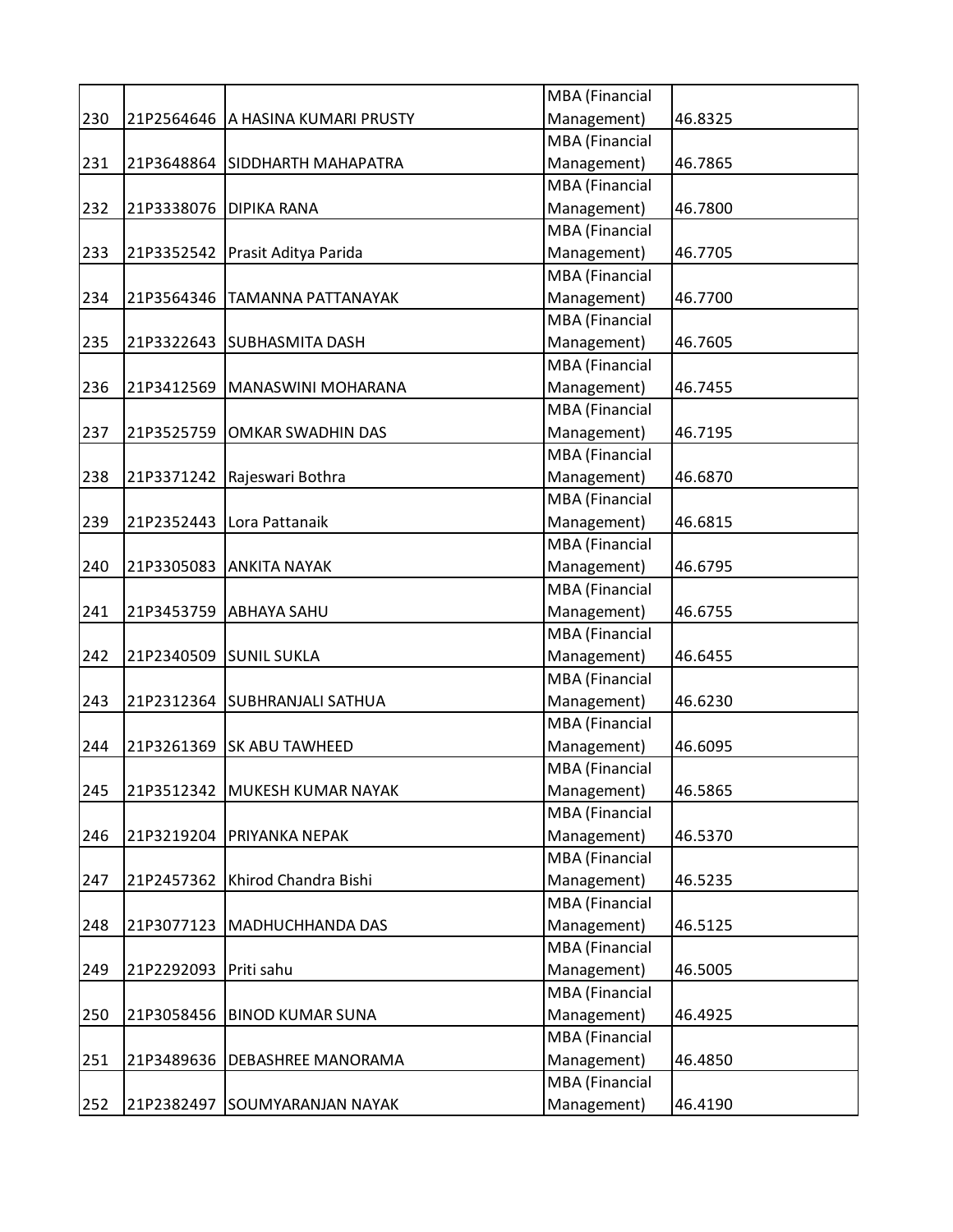| MBA (Financial<br>Management)<br>253<br>21P3178489 SAROJ DHARUA<br>46.4075<br>MBA (Financial<br>Management)<br>254<br>21P2440663 Satyajeet Biswal<br>46.3955<br><b>MBA</b> (Financial<br>Management)<br>255<br>21P3750336 JJITUN KUMAR SINGH<br>46.2955<br><b>MBA</b> (Financial<br>Management)<br>256<br>21P3286343<br><b>PRABHAT RANJAN BERA</b><br>46.2795<br>MBA (Financial<br>Management)<br>257<br>21P3618763<br><b>DEBASMITA BEHERA</b><br>46.2605<br>MBA (Financial<br>21P2886533 Rukhsaar Karim<br>Management)<br>258<br>46.2535<br>MBA (Financial<br>Management)<br>259<br>21P2638282 SAMBIT SANGAM MAHAKUD<br>46.2395<br><b>MBA</b> (Financial<br>Management)<br>260<br>21P3700472<br>Abhijeet Mohanty<br>46.2255<br><b>MBA</b> (Financial<br>21P3530347<br>JYOTIRMAYEE SINGH<br>Management)<br>46.2095<br>261<br>MBA (Financial<br>Management)<br>262<br>21P3440762 SONALI TRIPATHY<br>46.1525<br>MBA (Financial<br>21P2602387<br>Management)<br>263<br><b>HRITIKA PADHY</b><br>46.1290<br><b>MBA</b> (Financial<br>Management)<br>264<br>21P2960987<br>AMBRITA BEHERA<br>46.1245<br>MBA (Financial<br>Management)<br>265<br>21P3281967<br>46.1165<br><b>TANMAYA PANIGRAHY</b><br><b>MBA</b> (Financial<br>Management)<br>46.1110<br>266<br>21P2404782<br><b>KAJIT</b><br>MBA (Financial<br>Management)<br>46.0875<br>267<br>21P2432924<br>PRIYANKAR TRIPATHY<br><b>MBA</b> (Financial<br>268<br>21P3479626 G. SUBHASHREE REDDY<br>Management)<br>46.0845<br>MBA (Financial<br>Management)<br>21P2683522<br>46.0745<br>269<br><b>LISALI SWAIN</b><br>MBA (Financial<br>Management)<br>Jackson Lakra<br>46.0670<br>270<br>21P3346317<br>MBA (Financial<br>Management)<br>271<br>21P3643876 SMRUTI SOUMYA PADHI<br>46.0415<br>MBA (Financial<br>Management)<br>21P2716006<br>272<br><b>LITUN PATRA</b><br>46.0110<br>MBA (Financial<br>Management)<br>273<br>21P3012456<br><b>QUEEN MOHANTY</b><br>45.9665<br>MBA (Financial<br>Management)<br>274<br>21P3710024<br>PABITRA ROUT<br>45.9530<br>MBA (Financial<br>Management)<br>21P2455977<br>45.9265<br>275<br>Amrita Parida |  |  |  |
|-----------------------------------------------------------------------------------------------------------------------------------------------------------------------------------------------------------------------------------------------------------------------------------------------------------------------------------------------------------------------------------------------------------------------------------------------------------------------------------------------------------------------------------------------------------------------------------------------------------------------------------------------------------------------------------------------------------------------------------------------------------------------------------------------------------------------------------------------------------------------------------------------------------------------------------------------------------------------------------------------------------------------------------------------------------------------------------------------------------------------------------------------------------------------------------------------------------------------------------------------------------------------------------------------------------------------------------------------------------------------------------------------------------------------------------------------------------------------------------------------------------------------------------------------------------------------------------------------------------------------------------------------------------------------------------------------------------------------------------------------------------------------------------------------------------------------------------------------------------------------------------------------------------------------------------------------------------------------------------------------------------------------------------------------------------------------------------------|--|--|--|
|                                                                                                                                                                                                                                                                                                                                                                                                                                                                                                                                                                                                                                                                                                                                                                                                                                                                                                                                                                                                                                                                                                                                                                                                                                                                                                                                                                                                                                                                                                                                                                                                                                                                                                                                                                                                                                                                                                                                                                                                                                                                                         |  |  |  |
|                                                                                                                                                                                                                                                                                                                                                                                                                                                                                                                                                                                                                                                                                                                                                                                                                                                                                                                                                                                                                                                                                                                                                                                                                                                                                                                                                                                                                                                                                                                                                                                                                                                                                                                                                                                                                                                                                                                                                                                                                                                                                         |  |  |  |
|                                                                                                                                                                                                                                                                                                                                                                                                                                                                                                                                                                                                                                                                                                                                                                                                                                                                                                                                                                                                                                                                                                                                                                                                                                                                                                                                                                                                                                                                                                                                                                                                                                                                                                                                                                                                                                                                                                                                                                                                                                                                                         |  |  |  |
|                                                                                                                                                                                                                                                                                                                                                                                                                                                                                                                                                                                                                                                                                                                                                                                                                                                                                                                                                                                                                                                                                                                                                                                                                                                                                                                                                                                                                                                                                                                                                                                                                                                                                                                                                                                                                                                                                                                                                                                                                                                                                         |  |  |  |
|                                                                                                                                                                                                                                                                                                                                                                                                                                                                                                                                                                                                                                                                                                                                                                                                                                                                                                                                                                                                                                                                                                                                                                                                                                                                                                                                                                                                                                                                                                                                                                                                                                                                                                                                                                                                                                                                                                                                                                                                                                                                                         |  |  |  |
|                                                                                                                                                                                                                                                                                                                                                                                                                                                                                                                                                                                                                                                                                                                                                                                                                                                                                                                                                                                                                                                                                                                                                                                                                                                                                                                                                                                                                                                                                                                                                                                                                                                                                                                                                                                                                                                                                                                                                                                                                                                                                         |  |  |  |
|                                                                                                                                                                                                                                                                                                                                                                                                                                                                                                                                                                                                                                                                                                                                                                                                                                                                                                                                                                                                                                                                                                                                                                                                                                                                                                                                                                                                                                                                                                                                                                                                                                                                                                                                                                                                                                                                                                                                                                                                                                                                                         |  |  |  |
|                                                                                                                                                                                                                                                                                                                                                                                                                                                                                                                                                                                                                                                                                                                                                                                                                                                                                                                                                                                                                                                                                                                                                                                                                                                                                                                                                                                                                                                                                                                                                                                                                                                                                                                                                                                                                                                                                                                                                                                                                                                                                         |  |  |  |
|                                                                                                                                                                                                                                                                                                                                                                                                                                                                                                                                                                                                                                                                                                                                                                                                                                                                                                                                                                                                                                                                                                                                                                                                                                                                                                                                                                                                                                                                                                                                                                                                                                                                                                                                                                                                                                                                                                                                                                                                                                                                                         |  |  |  |
|                                                                                                                                                                                                                                                                                                                                                                                                                                                                                                                                                                                                                                                                                                                                                                                                                                                                                                                                                                                                                                                                                                                                                                                                                                                                                                                                                                                                                                                                                                                                                                                                                                                                                                                                                                                                                                                                                                                                                                                                                                                                                         |  |  |  |
|                                                                                                                                                                                                                                                                                                                                                                                                                                                                                                                                                                                                                                                                                                                                                                                                                                                                                                                                                                                                                                                                                                                                                                                                                                                                                                                                                                                                                                                                                                                                                                                                                                                                                                                                                                                                                                                                                                                                                                                                                                                                                         |  |  |  |
|                                                                                                                                                                                                                                                                                                                                                                                                                                                                                                                                                                                                                                                                                                                                                                                                                                                                                                                                                                                                                                                                                                                                                                                                                                                                                                                                                                                                                                                                                                                                                                                                                                                                                                                                                                                                                                                                                                                                                                                                                                                                                         |  |  |  |
|                                                                                                                                                                                                                                                                                                                                                                                                                                                                                                                                                                                                                                                                                                                                                                                                                                                                                                                                                                                                                                                                                                                                                                                                                                                                                                                                                                                                                                                                                                                                                                                                                                                                                                                                                                                                                                                                                                                                                                                                                                                                                         |  |  |  |
|                                                                                                                                                                                                                                                                                                                                                                                                                                                                                                                                                                                                                                                                                                                                                                                                                                                                                                                                                                                                                                                                                                                                                                                                                                                                                                                                                                                                                                                                                                                                                                                                                                                                                                                                                                                                                                                                                                                                                                                                                                                                                         |  |  |  |
|                                                                                                                                                                                                                                                                                                                                                                                                                                                                                                                                                                                                                                                                                                                                                                                                                                                                                                                                                                                                                                                                                                                                                                                                                                                                                                                                                                                                                                                                                                                                                                                                                                                                                                                                                                                                                                                                                                                                                                                                                                                                                         |  |  |  |
|                                                                                                                                                                                                                                                                                                                                                                                                                                                                                                                                                                                                                                                                                                                                                                                                                                                                                                                                                                                                                                                                                                                                                                                                                                                                                                                                                                                                                                                                                                                                                                                                                                                                                                                                                                                                                                                                                                                                                                                                                                                                                         |  |  |  |
|                                                                                                                                                                                                                                                                                                                                                                                                                                                                                                                                                                                                                                                                                                                                                                                                                                                                                                                                                                                                                                                                                                                                                                                                                                                                                                                                                                                                                                                                                                                                                                                                                                                                                                                                                                                                                                                                                                                                                                                                                                                                                         |  |  |  |
|                                                                                                                                                                                                                                                                                                                                                                                                                                                                                                                                                                                                                                                                                                                                                                                                                                                                                                                                                                                                                                                                                                                                                                                                                                                                                                                                                                                                                                                                                                                                                                                                                                                                                                                                                                                                                                                                                                                                                                                                                                                                                         |  |  |  |
|                                                                                                                                                                                                                                                                                                                                                                                                                                                                                                                                                                                                                                                                                                                                                                                                                                                                                                                                                                                                                                                                                                                                                                                                                                                                                                                                                                                                                                                                                                                                                                                                                                                                                                                                                                                                                                                                                                                                                                                                                                                                                         |  |  |  |
|                                                                                                                                                                                                                                                                                                                                                                                                                                                                                                                                                                                                                                                                                                                                                                                                                                                                                                                                                                                                                                                                                                                                                                                                                                                                                                                                                                                                                                                                                                                                                                                                                                                                                                                                                                                                                                                                                                                                                                                                                                                                                         |  |  |  |
|                                                                                                                                                                                                                                                                                                                                                                                                                                                                                                                                                                                                                                                                                                                                                                                                                                                                                                                                                                                                                                                                                                                                                                                                                                                                                                                                                                                                                                                                                                                                                                                                                                                                                                                                                                                                                                                                                                                                                                                                                                                                                         |  |  |  |
|                                                                                                                                                                                                                                                                                                                                                                                                                                                                                                                                                                                                                                                                                                                                                                                                                                                                                                                                                                                                                                                                                                                                                                                                                                                                                                                                                                                                                                                                                                                                                                                                                                                                                                                                                                                                                                                                                                                                                                                                                                                                                         |  |  |  |
|                                                                                                                                                                                                                                                                                                                                                                                                                                                                                                                                                                                                                                                                                                                                                                                                                                                                                                                                                                                                                                                                                                                                                                                                                                                                                                                                                                                                                                                                                                                                                                                                                                                                                                                                                                                                                                                                                                                                                                                                                                                                                         |  |  |  |
|                                                                                                                                                                                                                                                                                                                                                                                                                                                                                                                                                                                                                                                                                                                                                                                                                                                                                                                                                                                                                                                                                                                                                                                                                                                                                                                                                                                                                                                                                                                                                                                                                                                                                                                                                                                                                                                                                                                                                                                                                                                                                         |  |  |  |
|                                                                                                                                                                                                                                                                                                                                                                                                                                                                                                                                                                                                                                                                                                                                                                                                                                                                                                                                                                                                                                                                                                                                                                                                                                                                                                                                                                                                                                                                                                                                                                                                                                                                                                                                                                                                                                                                                                                                                                                                                                                                                         |  |  |  |
|                                                                                                                                                                                                                                                                                                                                                                                                                                                                                                                                                                                                                                                                                                                                                                                                                                                                                                                                                                                                                                                                                                                                                                                                                                                                                                                                                                                                                                                                                                                                                                                                                                                                                                                                                                                                                                                                                                                                                                                                                                                                                         |  |  |  |
|                                                                                                                                                                                                                                                                                                                                                                                                                                                                                                                                                                                                                                                                                                                                                                                                                                                                                                                                                                                                                                                                                                                                                                                                                                                                                                                                                                                                                                                                                                                                                                                                                                                                                                                                                                                                                                                                                                                                                                                                                                                                                         |  |  |  |
|                                                                                                                                                                                                                                                                                                                                                                                                                                                                                                                                                                                                                                                                                                                                                                                                                                                                                                                                                                                                                                                                                                                                                                                                                                                                                                                                                                                                                                                                                                                                                                                                                                                                                                                                                                                                                                                                                                                                                                                                                                                                                         |  |  |  |
|                                                                                                                                                                                                                                                                                                                                                                                                                                                                                                                                                                                                                                                                                                                                                                                                                                                                                                                                                                                                                                                                                                                                                                                                                                                                                                                                                                                                                                                                                                                                                                                                                                                                                                                                                                                                                                                                                                                                                                                                                                                                                         |  |  |  |
|                                                                                                                                                                                                                                                                                                                                                                                                                                                                                                                                                                                                                                                                                                                                                                                                                                                                                                                                                                                                                                                                                                                                                                                                                                                                                                                                                                                                                                                                                                                                                                                                                                                                                                                                                                                                                                                                                                                                                                                                                                                                                         |  |  |  |
|                                                                                                                                                                                                                                                                                                                                                                                                                                                                                                                                                                                                                                                                                                                                                                                                                                                                                                                                                                                                                                                                                                                                                                                                                                                                                                                                                                                                                                                                                                                                                                                                                                                                                                                                                                                                                                                                                                                                                                                                                                                                                         |  |  |  |
|                                                                                                                                                                                                                                                                                                                                                                                                                                                                                                                                                                                                                                                                                                                                                                                                                                                                                                                                                                                                                                                                                                                                                                                                                                                                                                                                                                                                                                                                                                                                                                                                                                                                                                                                                                                                                                                                                                                                                                                                                                                                                         |  |  |  |
|                                                                                                                                                                                                                                                                                                                                                                                                                                                                                                                                                                                                                                                                                                                                                                                                                                                                                                                                                                                                                                                                                                                                                                                                                                                                                                                                                                                                                                                                                                                                                                                                                                                                                                                                                                                                                                                                                                                                                                                                                                                                                         |  |  |  |
|                                                                                                                                                                                                                                                                                                                                                                                                                                                                                                                                                                                                                                                                                                                                                                                                                                                                                                                                                                                                                                                                                                                                                                                                                                                                                                                                                                                                                                                                                                                                                                                                                                                                                                                                                                                                                                                                                                                                                                                                                                                                                         |  |  |  |
|                                                                                                                                                                                                                                                                                                                                                                                                                                                                                                                                                                                                                                                                                                                                                                                                                                                                                                                                                                                                                                                                                                                                                                                                                                                                                                                                                                                                                                                                                                                                                                                                                                                                                                                                                                                                                                                                                                                                                                                                                                                                                         |  |  |  |
|                                                                                                                                                                                                                                                                                                                                                                                                                                                                                                                                                                                                                                                                                                                                                                                                                                                                                                                                                                                                                                                                                                                                                                                                                                                                                                                                                                                                                                                                                                                                                                                                                                                                                                                                                                                                                                                                                                                                                                                                                                                                                         |  |  |  |
|                                                                                                                                                                                                                                                                                                                                                                                                                                                                                                                                                                                                                                                                                                                                                                                                                                                                                                                                                                                                                                                                                                                                                                                                                                                                                                                                                                                                                                                                                                                                                                                                                                                                                                                                                                                                                                                                                                                                                                                                                                                                                         |  |  |  |
|                                                                                                                                                                                                                                                                                                                                                                                                                                                                                                                                                                                                                                                                                                                                                                                                                                                                                                                                                                                                                                                                                                                                                                                                                                                                                                                                                                                                                                                                                                                                                                                                                                                                                                                                                                                                                                                                                                                                                                                                                                                                                         |  |  |  |
|                                                                                                                                                                                                                                                                                                                                                                                                                                                                                                                                                                                                                                                                                                                                                                                                                                                                                                                                                                                                                                                                                                                                                                                                                                                                                                                                                                                                                                                                                                                                                                                                                                                                                                                                                                                                                                                                                                                                                                                                                                                                                         |  |  |  |
|                                                                                                                                                                                                                                                                                                                                                                                                                                                                                                                                                                                                                                                                                                                                                                                                                                                                                                                                                                                                                                                                                                                                                                                                                                                                                                                                                                                                                                                                                                                                                                                                                                                                                                                                                                                                                                                                                                                                                                                                                                                                                         |  |  |  |
|                                                                                                                                                                                                                                                                                                                                                                                                                                                                                                                                                                                                                                                                                                                                                                                                                                                                                                                                                                                                                                                                                                                                                                                                                                                                                                                                                                                                                                                                                                                                                                                                                                                                                                                                                                                                                                                                                                                                                                                                                                                                                         |  |  |  |
|                                                                                                                                                                                                                                                                                                                                                                                                                                                                                                                                                                                                                                                                                                                                                                                                                                                                                                                                                                                                                                                                                                                                                                                                                                                                                                                                                                                                                                                                                                                                                                                                                                                                                                                                                                                                                                                                                                                                                                                                                                                                                         |  |  |  |
|                                                                                                                                                                                                                                                                                                                                                                                                                                                                                                                                                                                                                                                                                                                                                                                                                                                                                                                                                                                                                                                                                                                                                                                                                                                                                                                                                                                                                                                                                                                                                                                                                                                                                                                                                                                                                                                                                                                                                                                                                                                                                         |  |  |  |
|                                                                                                                                                                                                                                                                                                                                                                                                                                                                                                                                                                                                                                                                                                                                                                                                                                                                                                                                                                                                                                                                                                                                                                                                                                                                                                                                                                                                                                                                                                                                                                                                                                                                                                                                                                                                                                                                                                                                                                                                                                                                                         |  |  |  |
|                                                                                                                                                                                                                                                                                                                                                                                                                                                                                                                                                                                                                                                                                                                                                                                                                                                                                                                                                                                                                                                                                                                                                                                                                                                                                                                                                                                                                                                                                                                                                                                                                                                                                                                                                                                                                                                                                                                                                                                                                                                                                         |  |  |  |
|                                                                                                                                                                                                                                                                                                                                                                                                                                                                                                                                                                                                                                                                                                                                                                                                                                                                                                                                                                                                                                                                                                                                                                                                                                                                                                                                                                                                                                                                                                                                                                                                                                                                                                                                                                                                                                                                                                                                                                                                                                                                                         |  |  |  |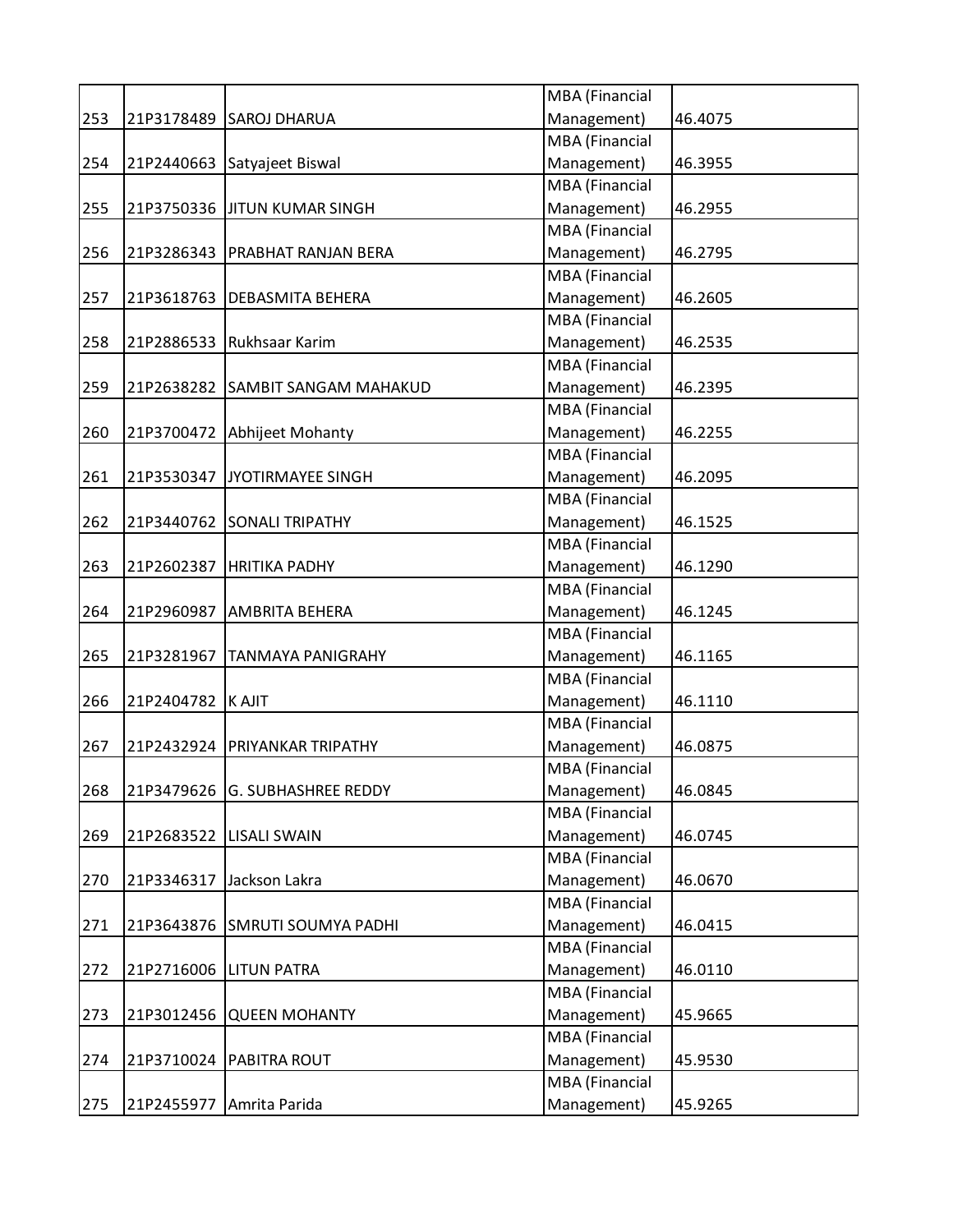|     |                      |                                   | MBA (Financial        |         |
|-----|----------------------|-----------------------------------|-----------------------|---------|
| 276 | 21P3681146           | <b>GAYATRI SABAR</b>              | Management)           | 45.9005 |
|     |                      |                                   | MBA (Financial        |         |
| 277 |                      | 21P3597394   PREETI PATNAIK       | Management)           | 45.8895 |
|     |                      |                                   | MBA (Financial        |         |
| 278 | 21P3596269           | <b>DEEPANWITA PATI</b>            | Management)           | 45.8500 |
|     |                      |                                   | MBA (Financial        |         |
| 279 | 21P2575802           | Biswa Prakash Samal               | Management)           | 45.8185 |
|     |                      |                                   | MBA (Financial        |         |
| 280 | 21P2291213           | CH MANOJ KUMAR PATRO              | Management)           | 45.8105 |
|     |                      |                                   | MBA (Financial        |         |
| 281 | 21P3639942           | <b>DIVYANI SINGH</b>              | Management)           | 45.8005 |
|     |                      |                                   | MBA (Financial        |         |
| 282 | 21P3158689           | Sucharita Roy                     | Management)           | 45.7490 |
|     |                      |                                   | MBA (Financial        |         |
| 283 | 21P3542372           | <b>BIJAY KUMAR RANA</b>           | Management)           | 45.7335 |
|     |                      |                                   | MBA (Financial        |         |
| 284 | 21P3688637           | Satabdi Samapika Barik            | Management)           | 45.7305 |
|     |                      |                                   | MBA (Financial        |         |
| 285 | 21P2928757           | Sai Ranjan Sahoo                  | Management)           | 45.7085 |
|     |                      |                                   | <b>MBA</b> (Financial |         |
| 286 | 21P3553262           | <b>DIPAK NAIK</b>                 | Management)           | 45.6900 |
|     |                      |                                   | MBA (Financial        |         |
| 287 |                      | 21P2305693   MONALISHA BHARIMALLA | Management)           | 45.6595 |
|     |                      |                                   | MBA (Financial        |         |
| 288 | 21P3013583           | A BINITA                          | Management)           | 45.6585 |
|     |                      |                                   | MBA (Financial        |         |
| 289 | 21P2544584 Sruti Bag |                                   | Management)           | 45.5600 |
|     |                      |                                   | MBA (Financial        |         |
| 290 | 21P3553064           | <b>ABHILIPSA PADHI</b>            | Management)           | 45.5410 |
|     |                      |                                   | MBA (Financial        |         |
| 291 | 21P3068869           | A SUDHARANI PATRO                 |                       | 45.5385 |
|     |                      |                                   | Management)           |         |
|     |                      |                                   | MBA (Financial        |         |
| 292 | 21P3186393           | NAMASYA JENA                      | Management)           | 45.5185 |
|     |                      |                                   | MBA (Financial        |         |
| 293 |                      | 21P2416644 ASHUTOSH PANDA         | Management)           | 45.4595 |
|     |                      |                                   | MBA (Financial        |         |
| 294 | 21P3292417           | <b>SAMEER KUMAR MISHRA</b>        | Management)           | 45.4425 |
|     |                      |                                   | MBA (Financial        |         |
| 295 | 21P2300079           | <b>SANJIB KUMAR BEHERA</b>        | Management)           | 45.4380 |
|     |                      |                                   | MBA (Financial        |         |
| 296 | 21P3193637           | RAJESWARI BHUYAN                  | Management)           | 45.4205 |
|     |                      |                                   | MBA (Financial        |         |
| 297 | 21P2971633           | <b>SAGARIKA DHAL</b>              | Management)           | 45.4165 |
|     |                      |                                   | MBA (Financial        |         |
| 298 |                      | 21P3182956   Manas kumar pradhan  | Management)           | 45.3915 |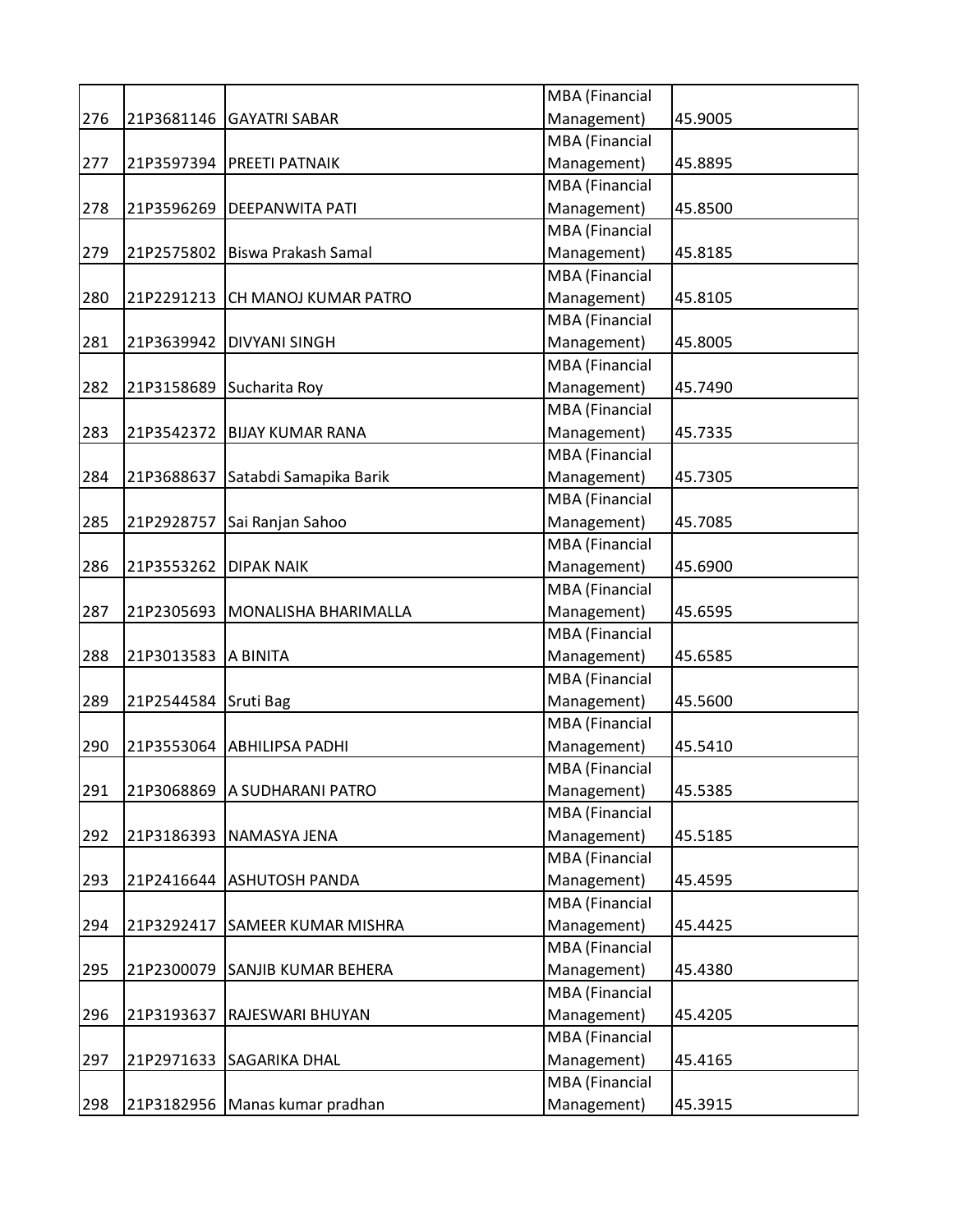|     |            |                                  | MBA (Financial        |         |
|-----|------------|----------------------------------|-----------------------|---------|
| 299 | 21P2988442 | <b>FATEMA TAIYEBA</b>            | Management)           | 45.3870 |
|     |            |                                  | MBA (Financial        |         |
| 300 |            | 21P2523549   N PREM KUMAR        | Management)           | 45.3515 |
|     |            |                                  | MBA (Financial        |         |
| 301 | 21P3670276 | <b>SWARNAJIT SAMAL</b>           | Management)           | 45.3410 |
|     |            |                                  | MBA (Financial        |         |
| 302 |            | 21P2557276 Sayanti Chatterjee    | Management)           | 45.3390 |
|     |            |                                  | MBA (Financial        |         |
| 303 | 21P2946806 | <b>SIBANI PADHY</b>              | Management)           | 45.3270 |
|     |            |                                  | MBA (Financial        |         |
| 304 | 21P3390052 | <b>SALINI PANDA</b>              | Management)           | 45.3135 |
|     |            |                                  | MBA (Financial        |         |
| 305 |            | 21P3027374   IPSITA PATNAIK      | Management)           | 45.2800 |
|     |            |                                  | <b>MBA</b> (Financial |         |
| 306 |            | 21P2934893 Sarthak Dev Pattanaik | Management)           | 45.2670 |
|     |            |                                  | MBA (Financial        |         |
| 307 | 21P3513396 | <b>SWASTIKA PRADHAN</b>          | Management)           | 45.2635 |
|     |            |                                  | <b>MBA</b> (Financial |         |
| 308 | 21P3440706 | <b>SUBHA PRASHAD SAHOO</b>       | Management)           | 45.2335 |
|     |            |                                  | MBA (Financial        |         |
| 309 | 21P2873773 | <b>BISWAJEET DAS</b>             | Management)           | 45.2045 |
|     |            |                                  | MBA (Financial        |         |
| 310 | 21P3327923 | <b>PRANJAL PATRA</b>             | Management)           | 45.1775 |
|     |            |                                  | MBA (Financial        |         |
| 311 | 21P2743442 | Simmran Das                      | Management)           | 45.1770 |
|     |            |                                  | MBA (Financial        |         |
| 312 | 21P3210939 | <b>SRUTILIPSA SWAIN</b>          | Management)           | 45.1680 |
|     |            |                                  | MBA (Financial        |         |
| 313 | 21P3570607 | <b>DEEPAK KUMAR CHHATOI</b>      | Management)           | 45.1635 |
|     |            |                                  | MBA (Financial        |         |
| 314 | 21P2660773 | Manisha Mardi                    | Management)           | 45.1255 |
|     |            |                                  | <b>MBA</b> (Financial |         |
| 315 | 21P3382902 | <b>SONALIKA BEHERA</b>           | Management)           | 45.1215 |
|     |            |                                  | MBA (Financial        |         |
|     |            |                                  | Management)           |         |
| 316 |            | 21P3668153 SUPRIYA SENAPATI      | MBA (Financial        | 45.0860 |
|     |            |                                  |                       |         |
| 317 | 21P2316249 | <b>MALATI MURMU</b>              | Management)           | 45.0740 |
|     |            |                                  | MBA (Financial        |         |
| 318 | 21P2635506 | <b>PRABHAT KUMAR PRADHAN</b>     | Management)           | 45.0390 |
|     |            |                                  | MBA (Financial        |         |
| 319 | 21P3720843 | <b>SEPHALI PADHAN</b>            | Management)           | 45.0365 |
|     |            |                                  | MBA (Financial        |         |
| 320 | 21P3102919 | <b>SOUMYA SMITA PRADHAN</b>      | Management)           | 44.9960 |
|     |            |                                  | MBA (Financial        |         |
| 321 | 21P3586973 | Barnalee Priyadarshinee          | Management)           | 44.9960 |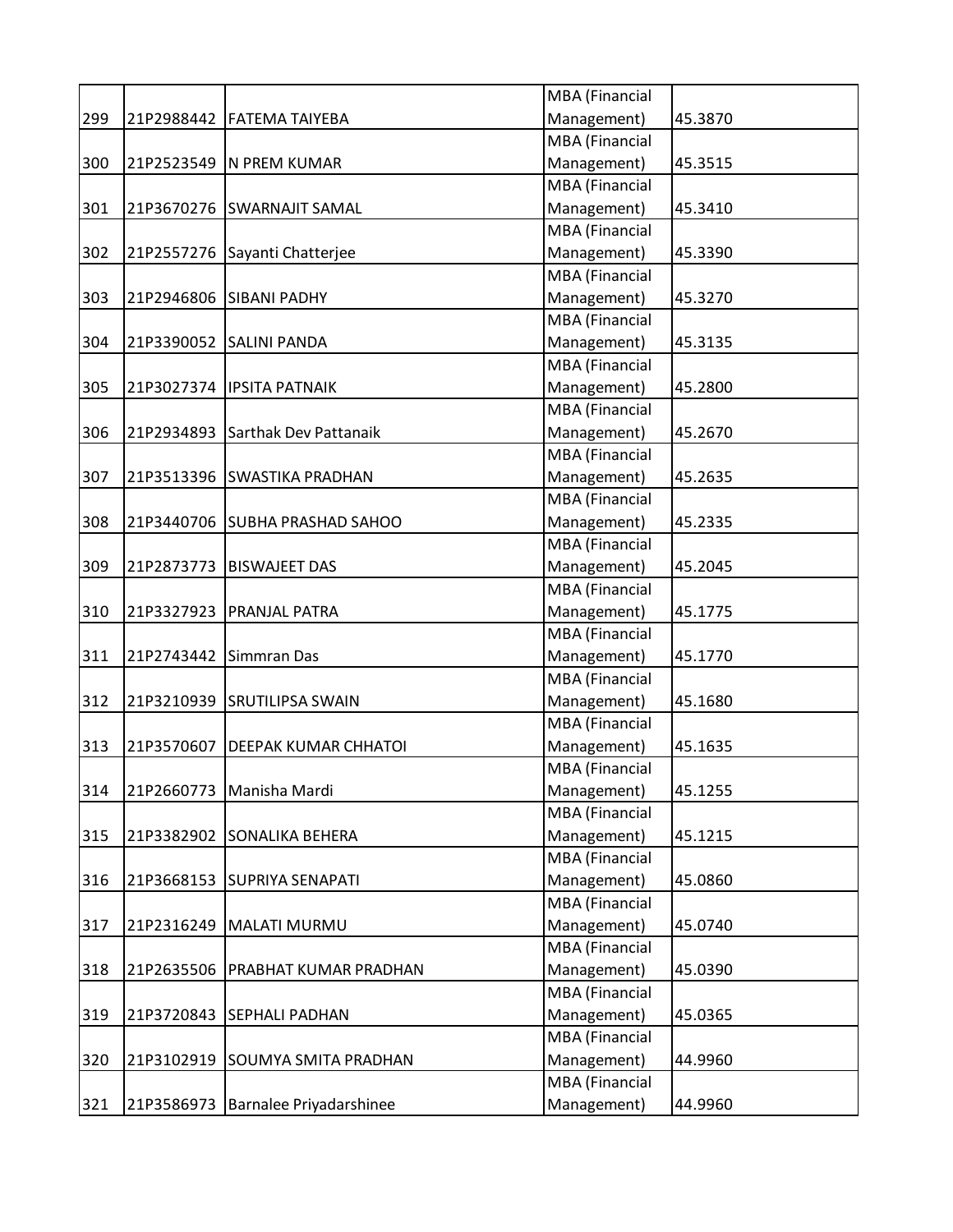|     |            |                                  | MBA (Financial        |         |
|-----|------------|----------------------------------|-----------------------|---------|
| 322 | 21P3356909 | ANKITA PRIYADARSINI SAHOO        | Management)           | 44.9945 |
|     |            |                                  | <b>MBA</b> (Financial |         |
| 323 | 21P2331192 | <b>SOUMYA BHATTA</b>             | Management)           | 44.9775 |
|     |            |                                  | <b>MBA</b> (Financial |         |
| 324 |            | 21P3606194 SUBRAT KUMAR MOHANTY  | Management)           | 44.9555 |
|     |            |                                  | <b>MBA</b> (Financial |         |
| 325 |            | 21P2806912   Puja Kour Hanspal   | Management)           | 44.9505 |
|     |            |                                  | MBA (Financial        |         |
| 326 |            | 21P3187257 SATYABRATA BARAL      | Management)           | 44.9435 |
|     |            |                                  | MBA (Financial        |         |
| 327 | 21P3754559 | <b>BISWAKALYAN JENA</b>          | Management)           | 44.9210 |
|     |            |                                  | MBA (Financial        |         |
| 328 | 21P3195287 | Aman kumar singh                 | Management)           | 44.9075 |
|     |            |                                  | MBA (Financial        |         |
| 329 | 21P2373339 | <b>PRAMOD BEHERA</b>             | Management)           | 44.8950 |
|     |            |                                  | MBA (Financial        |         |
| 330 | 21P3664107 | <b>SUBHASHREE MAHAKUR</b>        | Management)           | 44.8735 |
|     |            |                                  | MBA (Financial        |         |
| 331 |            | 21P2924456 SITANSHU SEKHAR PARHI | Management)           | 44.8720 |
|     |            |                                  | MBA (Financial        |         |
| 332 | 21P2876083 | Preeti Prangya Champatiray       | Management)           | 44.8550 |
|     |            |                                  | MBA (Financial        |         |
| 333 | 21P2915274 | Raj Singh                        | Management)           | 44.8255 |
|     |            |                                  | <b>MBA</b> (Financial |         |
| 334 |            | 21P2293124 ASHARANI NAYAK        | Management)           | 44.8095 |
|     |            |                                  | MBA (Financial        |         |
| 335 | 21P2971044 | <b>MAWA BHARAT</b>               | Management)           | 44.7955 |
|     |            |                                  | MBA (Financial        |         |
| 336 | 21P3144806 | <b>NITUNI PANDA</b>              | Management)           | 44.7885 |
|     |            |                                  | MBA (Financial        |         |
| 337 |            | 21P2413344 RUDRA NARAYAN ACHARYA | Management)           | 44.7590 |
|     |            |                                  | MBA (Financial        |         |
| 338 | 21P3219992 | <b>BABLI KUMARI</b>              | Management)           | 44.7500 |
|     |            |                                  | MBA (Financial        |         |
| 339 | 21P3753822 | <b>SUNIL KUMAR BEHERA</b>        | Management)           | 44.7475 |
|     |            |                                  | MBA (Financial        |         |
| 340 |            | 21P2449412 SHRADHA KUMARI SINGH  | Management)           | 44.6200 |
|     |            |                                  | MBA (Financial        |         |
| 341 | 21P2342433 | Sanjana Dehury                   | Management)           | 44.6195 |
|     |            |                                  | MBA (Financial        |         |
| 342 | 21P3441923 | <b>MOUSUMI PRADHAN</b>           | Management)           | 44.6125 |
|     |            |                                  | MBA (Financial        |         |
| 343 | 21P3180299 | RAJENDRA MAIKAP                  | Management)           | 44.5865 |
|     |            |                                  | MBA (Financial        |         |
| 344 | 21P3208679 | <b>ITISHREE SAHU</b>             | Management)           | 44.5445 |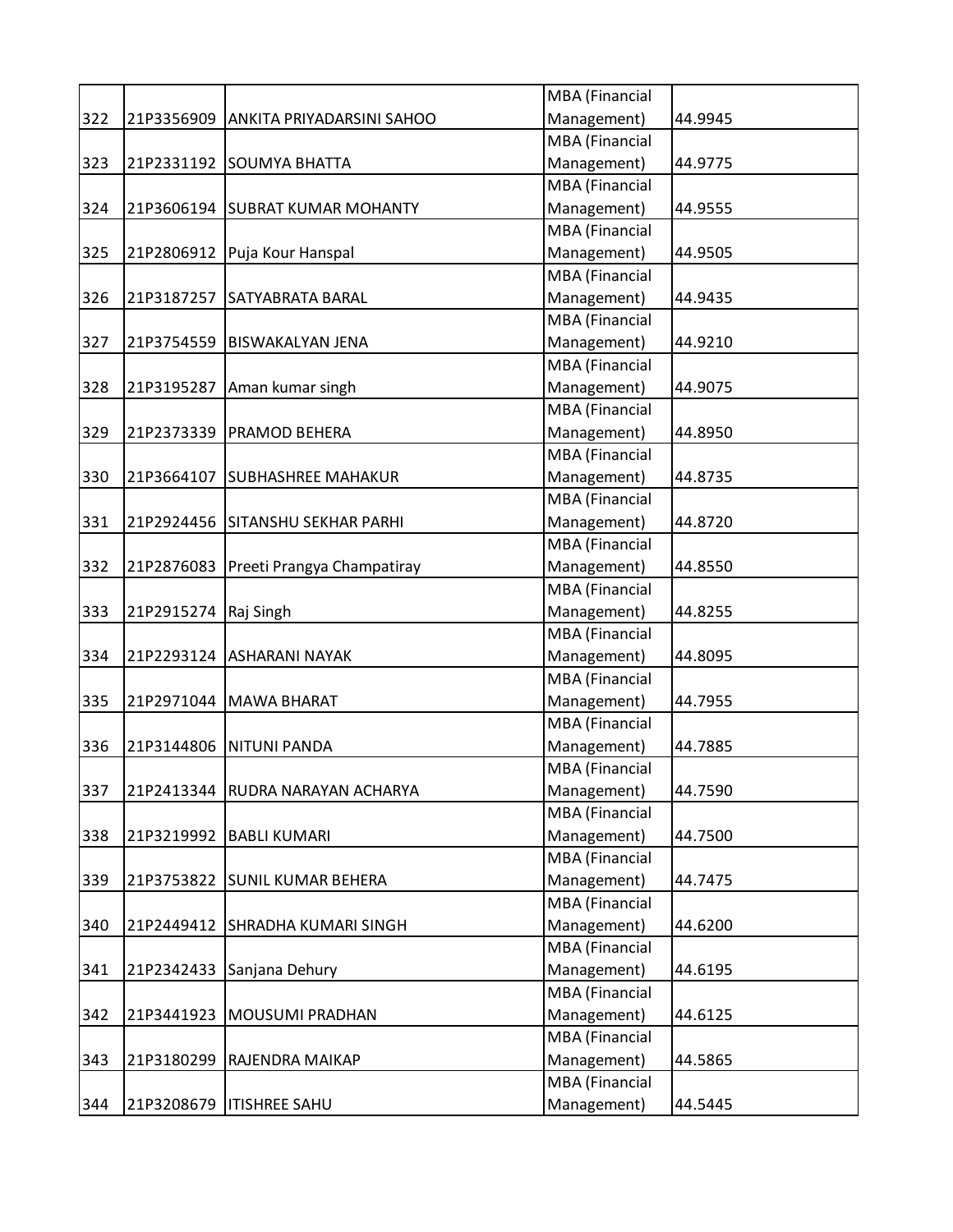|     |            |                                      | MBA (Financial        |         |
|-----|------------|--------------------------------------|-----------------------|---------|
| 345 |            | 21P2952014   BANISHREE ROUT          | Management)           | 44.5405 |
|     |            |                                      | MBA (Financial        |         |
| 346 | 21P3049594 | <b>SHANTUNU KUMAR DASH</b>           | Management)           | 44.5215 |
|     |            |                                      | <b>MBA</b> (Financial |         |
| 347 | 21P3135463 | <b>DEBANANDA JENA</b>                | Management)           | 44.5070 |
|     |            |                                      | <b>MBA</b> (Financial |         |
| 348 |            | 21P3417019 Suman Sudha Dash          | Management)           | 44.5055 |
|     |            |                                      | MBA (Financial        |         |
| 349 |            | 21P2710772 SANTOSH KUMAR PANDA       | Management)           | 44.5045 |
|     |            |                                      | MBA (Financial        |         |
| 350 |            | 21P3441524   MD AHTESAM              | Management)           | 44.5020 |
|     |            |                                      | MBA (Financial        |         |
| 351 |            | 21P3230679 SONALISHA MOHARANA        | Management)           | 44.4730 |
|     |            |                                      | MBA (Financial        |         |
| 352 | 21P2794463 | Ayush sharma                         | Management)           | 44.4540 |
|     |            |                                      | <b>MBA</b> (Financial |         |
| 353 |            | 21P3322372 Soura Prakash Mishra      | Management)           | 44.4515 |
|     |            |                                      | MBA (Financial        |         |
| 354 | 21P2696909 | <b>ABHISEK BEHERA</b>                | Management)           | 44.3955 |
|     |            |                                      | MBA (Financial        |         |
| 355 |            | 21P2482552 SANDHYARANI MISHRA        | Management)           | 44.3945 |
|     |            |                                      | <b>MBA</b> (Financial |         |
| 356 | 21P2923009 | <b>ITISHREE DAS</b>                  | Management)           | 44.3620 |
|     |            |                                      | MBA (Financial        |         |
| 357 | 21P3197036 | <b>TANUSHREE MOHANTY</b>             | Management)           | 44.3595 |
|     |            |                                      | <b>MBA</b> (Financial |         |
| 358 | 21P3590662 | Aditya Samal                         | Management)           | 44.3415 |
|     |            |                                      | MBA (Financial        |         |
| 359 |            | 21P2293296 KANHA PALAI               | Management)           | 44.3360 |
|     |            |                                      | <b>MBA</b> (Financial |         |
| 360 |            | 21P3531133 SWEETY NIBEDITA DUNG DUNG | Management)           | 44.3265 |
|     |            |                                      | <b>MBA</b> (Financial |         |
| 361 | 21P3321763 | PABITRA KUMAR MAHALIK                | Management)           | 44.3255 |
|     |            |                                      | MBA (Financial        |         |
| 362 | 21P3474862 | Ladi vishali                         | Management)           | 44.3140 |
|     |            |                                      | MBA (Financial        |         |
| 363 | 21P3114866 | PRABHUDATTA BARIK                    | Management)           | 44.3080 |
|     |            |                                      | MBA (Financial        |         |
| 364 | 21P3376082 | <b>DEEPAK BARIK</b>                  | Management)           | 44.2965 |
|     |            |                                      | MBA (Financial        |         |
| 365 | 21P3257824 | Debasis Das                          | Management)           | 44.2640 |
|     |            |                                      | MBA (Financial        |         |
| 366 | 21P2397412 | AKASH SAHU                           | Management)           | 44.2385 |
|     |            |                                      | MBA (Financial        |         |
| 367 | 21P3724293 | <b>SHUBHAM PATTNAIK</b>              | Management)           | 44.2270 |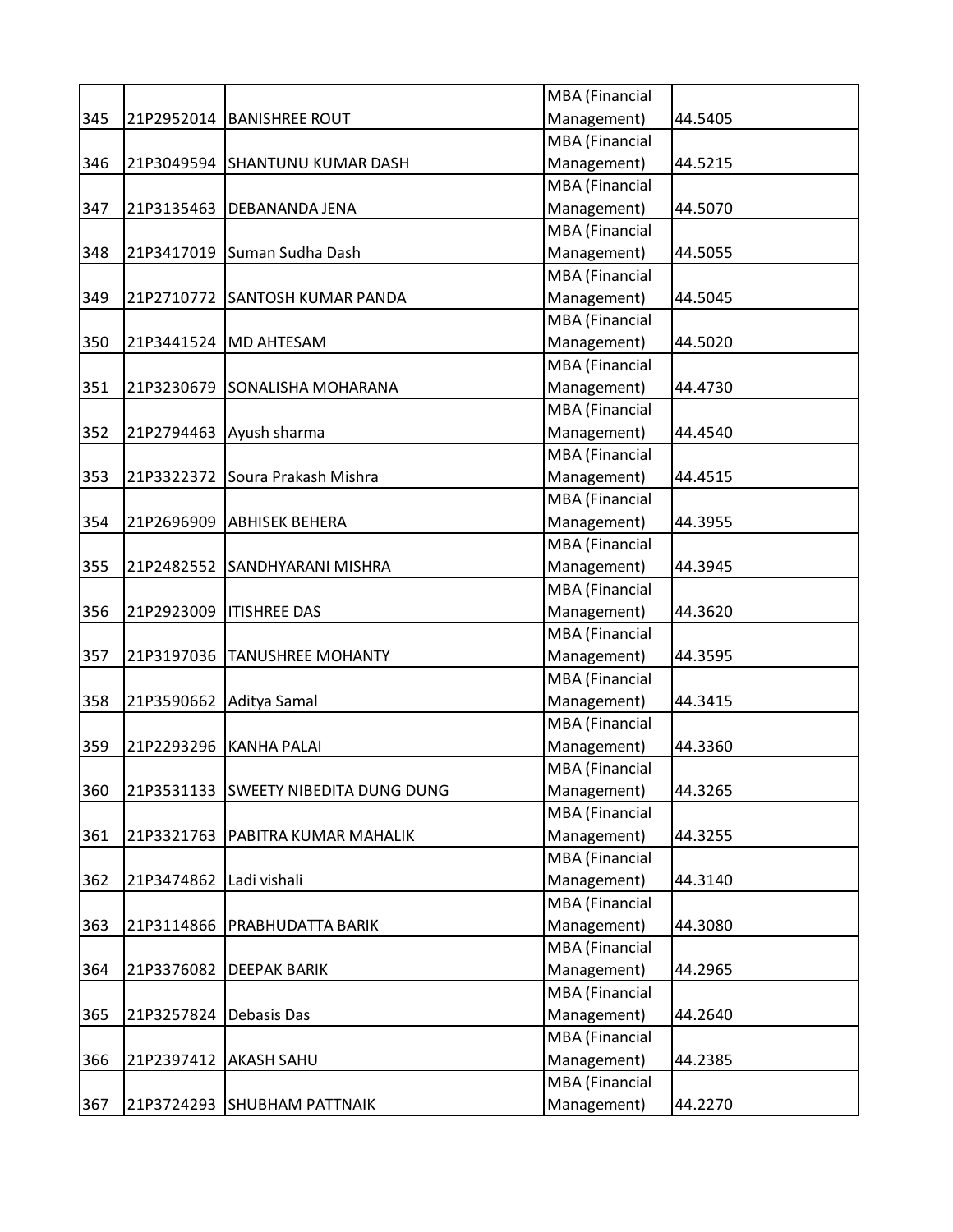|     |            |                               | MBA (Financial        |         |
|-----|------------|-------------------------------|-----------------------|---------|
| 368 | 21P2894689 | P.SRIJA DORA                  | Management)           | 44.2245 |
|     |            |                               | MBA (Financial        |         |
| 369 |            | 21P2448926   PAYAL MALLICK    | Management)           | 44.2205 |
|     |            |                               | MBA (Financial        |         |
| 370 | 21P3120386 | <b>APARAJITA SAHOO</b>        | Management)           | 44.2170 |
|     |            |                               | MBA (Financial        |         |
| 371 |            | 21P2700114   PURNIMA BEHERA   | Management)           | 44.2125 |
|     |            |                               | MBA (Financial        |         |
| 372 | 21P3668727 | JASOBANTA BHUYAN              | Management)           | 44.1955 |
|     |            |                               | MBA (Financial        |         |
| 373 | 21P2883799 | Anam Fatma                    | Management)           | 44.1235 |
|     |            |                               | MBA (Financial        |         |
| 374 |            | 21P2908684 Pravas Kumar Nayak | Management)           | 44.1070 |
|     |            |                               | <b>MBA</b> (Financial |         |
| 375 | 21P3086266 | MANAS KUMAR MAHARANA          | Management)           | 44.1055 |
|     |            |                               | MBA (Financial        |         |
| 376 | 21P2828193 | <b>BHAGYA LAKSHMI</b>         | Management)           | 44.1020 |
|     |            |                               | MBA (Financial        |         |
| 377 | 21P3765779 | <b>ARUNDHATEE SAMANTARAY</b>  | Management)           | 44.1000 |
|     |            |                               | MBA (Financial        |         |
| 378 | 21P3069117 | <b>USASHI MOHANTY</b>         | Management)           | 44.0920 |
|     |            |                               | MBA (Financial        |         |
| 379 | 21P2400553 | <b>RITUNANDA PRADHAN</b>      | Management)           | 44.0900 |
|     |            |                               | MBA (Financial        |         |
|     |            |                               |                       |         |
| 380 | 21P3241314 | <b>CHANCHAL KUMARI SINGH</b>  | Management)           | 44.0855 |
|     |            |                               | MBA (Financial        |         |
| 381 | 21P2982563 | <b>ASHIS ROUT</b>             | Management)           | 44.0850 |
|     |            |                               | MBA (Financial        |         |
| 382 | 21P3694282 | OMM SANDEEP SAHU              | Management)           | 44.0820 |
|     |            |                               | MBA (Financial        |         |
| 383 | 21P3416544 | <b>ASHIS PATTANAIK</b>        | Management)           | 44.0775 |
|     |            |                               | MBA (Financial        |         |
| 384 | 21P3020562 | <b>ANKITA PATRA</b>           | Management)           | 44.0695 |
|     |            |                               | MBA (Financial        |         |
| 385 | 21P3548816 | <b>ABHILASH PUJHARI</b>       | Management)           | 44.0535 |
|     |            |                               | MBA (Financial        |         |
| 386 | 21P2713852 | <b>LISA RANI PANIGRAHI</b>    | Management)           | 44.0335 |
|     |            |                               | MBA (Financial        |         |
| 387 | 21P3136384 | <b>SOUMYAJIT PANDAB</b>       | Management)           | 44.0300 |
|     |            |                               | MBA (Financial        |         |
| 388 | 21P2305249 | <b>SRUTI REKHA SAHOO</b>      | Management)           | 43.9885 |
|     |            |                               | MBA (Financial        |         |
| 389 | 21P2747266 | <b>KARISMA SAHOO</b>          | Management)           | 43.9855 |
|     |            |                               | MBA (Financial        |         |
| 390 |            | 21P2617127 SANDHYA RANI SAHU  | Management)           | 43.9760 |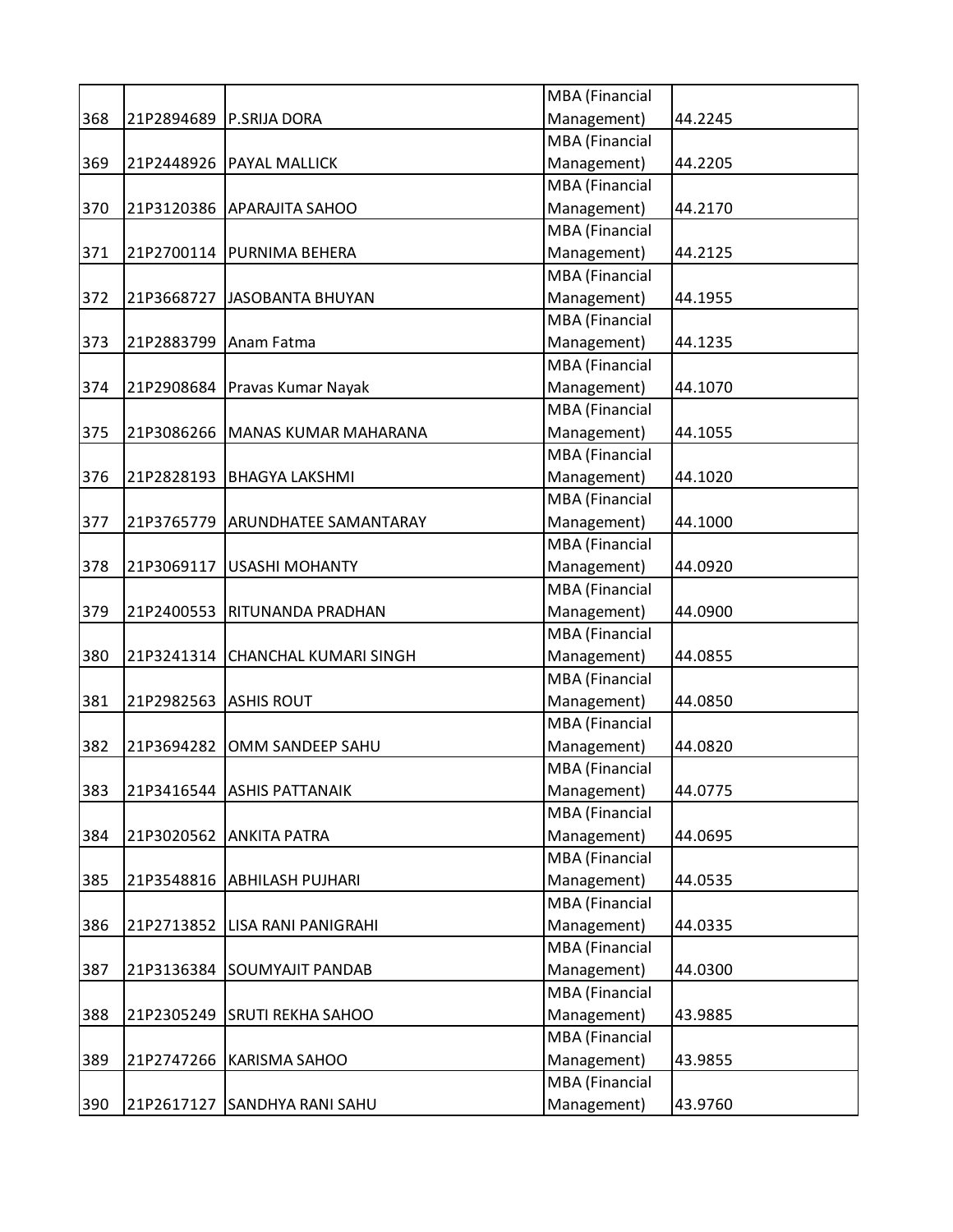|     |            |                             | MBA (Financial        |         |
|-----|------------|-----------------------------|-----------------------|---------|
| 391 | 21P3118193 | <b>CHINMAYEE MOHANTY</b>    | Management)           | 43.9675 |
|     |            |                             | <b>MBA</b> (Financial |         |
| 392 | 21P3294542 | Sahil soni                  | Management)           | 43.9535 |
|     |            |                             | <b>MBA</b> (Financial |         |
| 393 |            | 21P3333456 SONALI MALLICK   | Management)           | 43.9515 |
|     |            |                             | <b>MBA</b> (Financial |         |
| 394 | 21P3490889 | CH SANJANA SUBUDHI          | Management)           | 43.9455 |
|     |            |                             | <b>MBA</b> (Financial |         |
| 395 | 21P3690792 | <b>SIKRUTI MOHANTY</b>      | Management)           | 43.9255 |
|     |            |                             | <b>MBA</b> (Financial |         |
| 396 | 21P3023294 | Dinesh Kumar Meher          | Management)           | 43.9210 |
|     |            |                             | MBA (Financial        |         |
| 397 | 21P2948533 | MAUSUMI PAHADASINGH         | Management)           | 43.8905 |
|     |            |                             | MBA (Financial        |         |
| 398 | 21P2659669 | <b>LAXMAN CHANDAK</b>       | Management)           | 43.8835 |
|     |            |                             | <b>MBA</b> (Financial |         |
| 399 | 21P2483304 | <b>SUNITA GOUDA</b>         | Management)           | 43.8805 |
|     |            |                             | MBA (Financial        |         |
| 400 | 21P2416927 | Jasaswini Brahma            | Management)           | 43.8705 |
|     |            |                             | MBA (Financial        |         |
| 401 | 21P3501626 | <b>BHABANI SHANKAR SAHU</b> | Management)           | 43.8540 |
|     |            |                             | MBA (Financial        |         |
| 402 | 21P3538793 | <b>SRIKANTA PANDA</b>       | Management)           | 43.8400 |
|     |            |                             | <b>MBA</b> (Financial |         |
| 403 | 21P2580994 | PRIYANKA AGARWALLA          | Management)           | 43.8330 |
|     |            |                             | MBA (Financial        |         |
| 404 | 21P3654154 | <b>B.MANISHA PATRO</b>      | Management)           | 43.8215 |
|     |            |                             | MBA (Financial        |         |
| 405 | 21P3704009 | <b>ABDUL JASIM</b>          | Management)           | 43.8195 |
|     |            |                             | MBA (Financial        |         |
| 406 | 21P3393699 | Alisha goel                 | Management)           | 43.8170 |
|     |            |                             | <b>MBA</b> (Financial |         |
| 407 | 21P3380983 | Sushree Shwetalina Pradhan  | Management)           | 43.8115 |
|     |            |                             | MBA (Financial        |         |
| 408 | 21P3357569 | <b>MANORANJAN SAHOO</b>     | Management)           | 43.8110 |
|     |            |                             | MBA (Financial        |         |
| 409 | 21P2869609 | <b>Binata Pattnaik</b>      | Management)           | 43.8035 |
|     |            |                             | MBA (Financial        |         |
| 410 | 21P2928733 | <b>DINESH MAHANAND</b>      | Management)           | 43.7915 |
|     |            |                             | MBA (Financial        |         |
| 411 | 21P2608154 | <b>SAROJ GOUDA</b>          | Management)           | 43.7865 |
|     |            |                             | MBA (Financial        |         |
| 412 | 21P3705854 | <b>SUJATA GIRI</b>          | Management)           | 43.7365 |
|     |            |                             | MBA (Financial        |         |
| 413 | 21P2425649 | <b>NEEPA MUNI</b>           | Management)           | 43.6830 |
|     |            |                             |                       |         |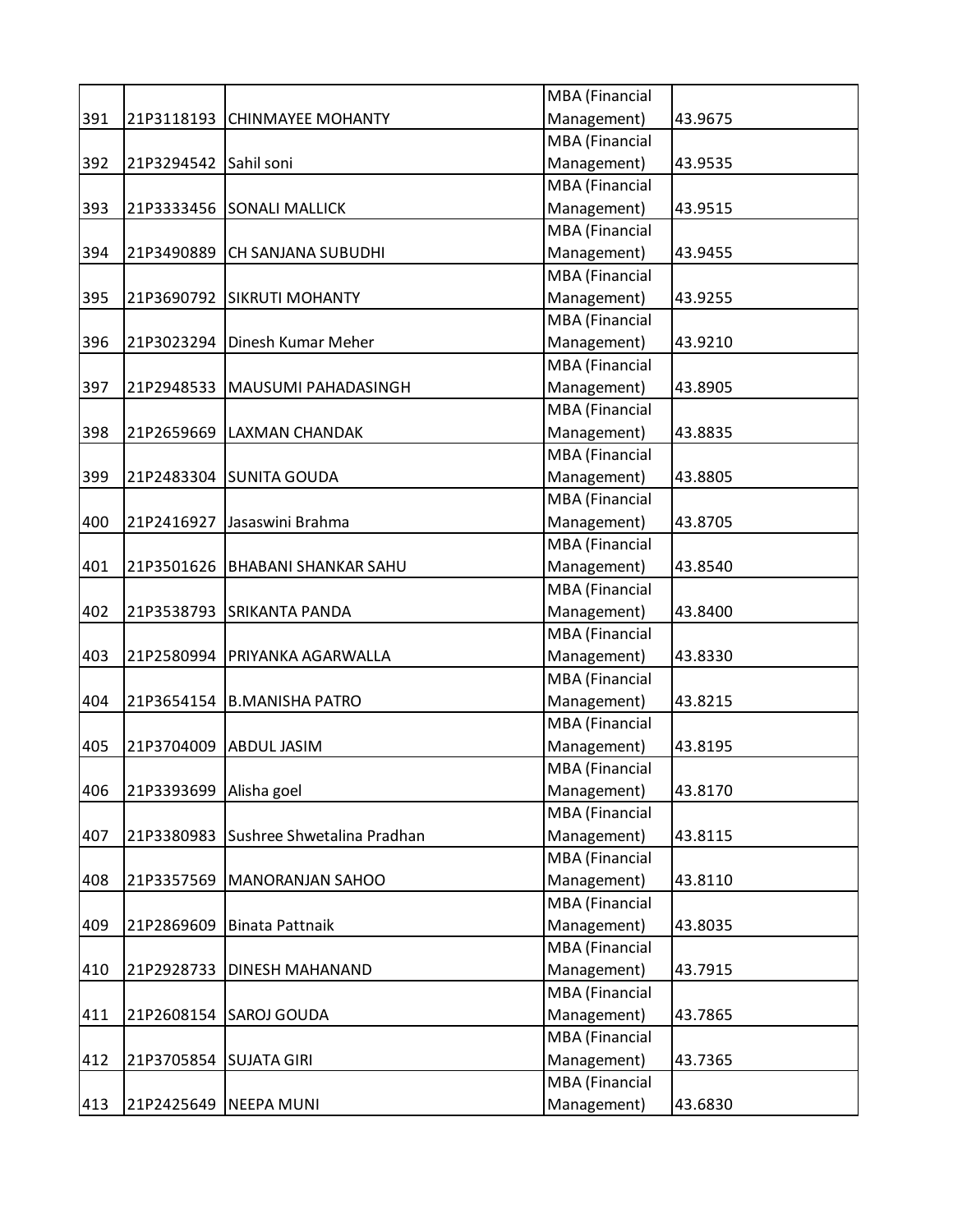|     |                       |                               | MBA (Financial |         |
|-----|-----------------------|-------------------------------|----------------|---------|
| 414 |                       | 21P3693376 ELLA ARUNA SARANGI | Management)    | 43.6800 |
|     |                       |                               | MBA (Financial |         |
| 415 |                       | 21P2427984 SIBANI PATNAIK     | Management)    | 43.6645 |
|     |                       |                               | MBA (Financial |         |
| 416 |                       | 21P3395992 AKASH KUMAR SAHU   | Management)    | 43.6495 |
|     |                       |                               | MBA (Financial |         |
| 417 | 21P2883226            | DAYAL KRUSHNA SAHOO           | Management)    | 43.6475 |
|     |                       |                               | MBA (Financial |         |
| 418 | 21P3645203            | Sidharth Mohapatra            | Management)    | 43.6295 |
|     |                       |                               | MBA (Financial |         |
| 419 | 21P2703119            | P RAMA RAO REDDY              | Management)    | 43.6160 |
|     |                       |                               | MBA (Financial |         |
| 420 | 21P2345867            | <b>SUBHASHREE BEHERA</b>      | Management)    | 43.6100 |
|     |                       |                               | MBA (Financial |         |
| 421 |                       | 21P2411216 Abhippsa Pattanaik | Management)    | 43.5880 |
|     |                       |                               | MBA (Financial |         |
| 422 | 21P3467382            | KAJAL KUMARI YADAV            | Management)    | 43.5755 |
|     |                       |                               | MBA (Financial |         |
| 423 | 21P3011182            | <b>ADYA ABHISIKTA MOHANTY</b> | Management)    | 43.5745 |
|     |                       |                               | MBA (Financial |         |
| 424 | 21P3219959            | <b>BHAGYASHREE ROUT</b>       | Management)    | 43.5725 |
|     |                       |                               | MBA (Financial |         |
| 425 | 21P2307559            | KIRTI SENAPATI                | Management)    | 43.5635 |
|     |                       |                               | MBA (Financial |         |
| 426 | 21P2529602            | <b>DEBASIS SAHOO</b>          | Management)    | 43.5625 |
|     |                       |                               | MBA (Financial |         |
| 427 | 21P3640787            | <b>PRITY KERKETTA</b>         | Management)    | 43.5475 |
|     |                       |                               | MBA (Financial |         |
| 428 | 21P3735706            | <b>ALOK RAY</b>               | Management)    | 43.5205 |
|     |                       |                               | MBA (Financial |         |
| 429 | 21P2586032            | <b>SATYABRATA RANA</b>        | Management)    | 43.5195 |
|     |                       |                               | MBA (Financial |         |
| 430 | 21P2962254 SILA SWAIN |                               | Management)    | 43.5170 |
|     |                       |                               | MBA (Financial |         |
| 431 |                       | 21P2976672 SIULI BHATTACHARYA | Management)    | 43.5165 |
|     |                       |                               | MBA (Financial |         |
| 432 | 21P3210333            | Sapna singh                   | Management)    | 43.5160 |
|     |                       |                               | MBA (Financial |         |
| 433 | 21P3259393            | <b>ASHISH TRIPATHY</b>        | Management)    | 43.5095 |
|     |                       |                               | MBA (Financial |         |
| 434 | 21P3494586            | <b>ABHILIPSA RATH</b>         | Management)    | 43.4810 |
|     |                       |                               |                |         |
|     |                       |                               | MBA (Financial |         |
| 435 | 21P2447919            | <b>ANURAG NAYAK</b>           | Management)    | 43.4795 |
|     |                       |                               | MBA (Financial |         |
| 436 |                       | 21P3767319   Deepak Sharma    | Management)    | 43.4315 |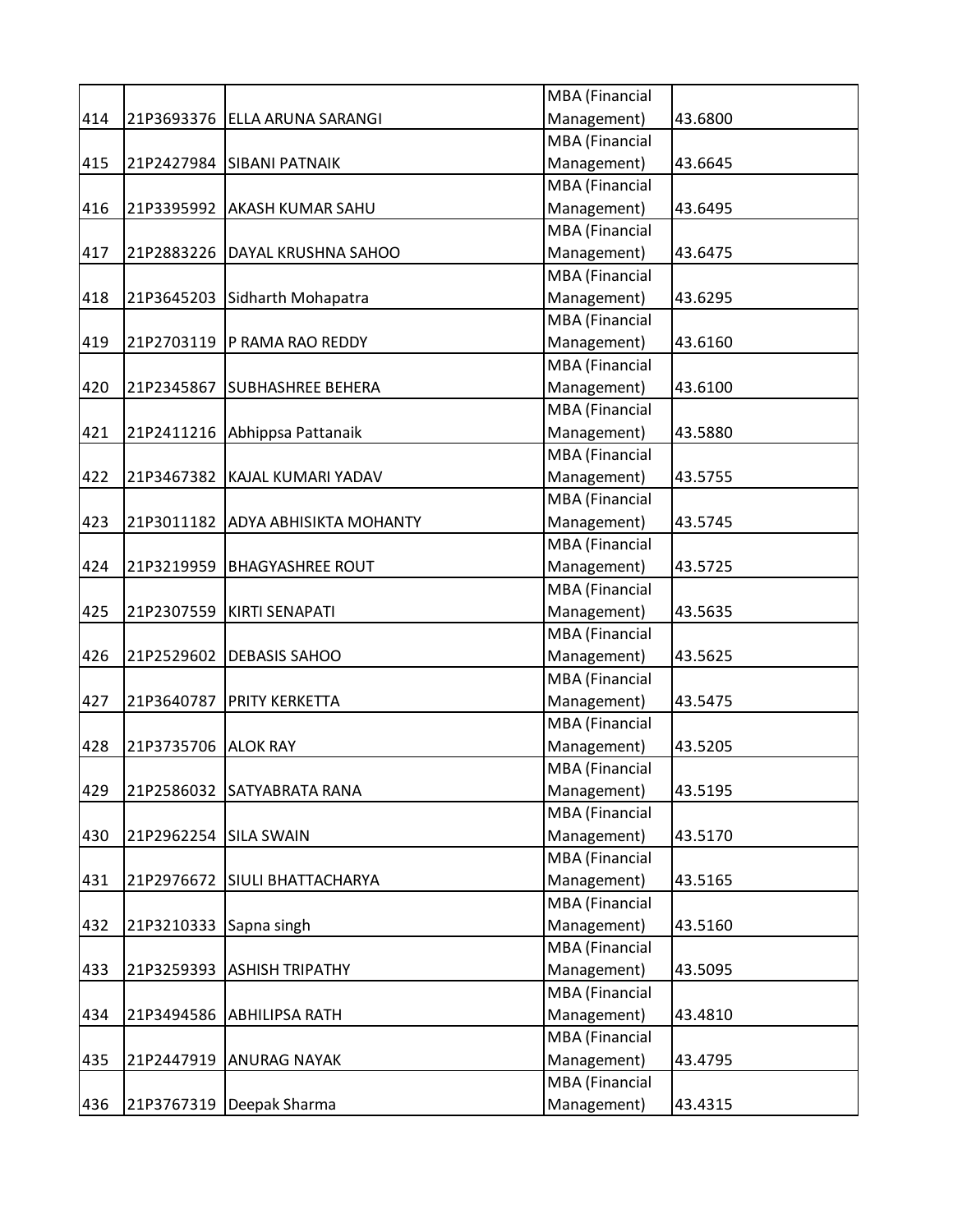|     |            |                              | MBA (Financial        |         |
|-----|------------|------------------------------|-----------------------|---------|
| 437 | 21P3233897 | Abhinash Ekka                | Management)           | 43.3910 |
|     |            |                              | MBA (Financial        |         |
| 438 | 21P3341559 | <b>RAFIA FIRDOUS</b>         | Management)           | 43.3535 |
|     |            |                              | <b>MBA</b> (Financial |         |
| 439 | 21P3223054 | <b>SOUMYARANJAN BEHERA</b>   | Management)           | 43.3385 |
|     |            |                              | <b>MBA</b> (Financial |         |
| 440 | 21P3700946 | G. PRIYA                     | Management)           | 43.2775 |
|     |            |                              | MBA (Financial        |         |
| 441 | 21P3669266 | RAJENDRA KUMAR SAHU          | Management)           | 43.2615 |
|     |            |                              | MBA (Financial        |         |
| 442 | 21P3308229 | Debasis Gorai                | Management)           | 43.2295 |
|     |            |                              | MBA (Financial        |         |
| 443 |            | 21P2607592 SAYAD SAIF ALI    | Management)           | 43.2265 |
|     |            |                              | <b>MBA</b> (Financial |         |
| 444 | 21P3298923 | <b>AANISHA MEHER</b>         | Management)           | 43.2245 |
|     |            |                              | <b>MBA</b> (Financial |         |
| 445 | 21P2931664 | <b>ADYASA NAYAK</b>          | Management)           | 43.2210 |
|     |            |                              | MBA (Financial        |         |
| 446 |            | 21P2497824 KSHIROD SAHOO     | Management)           | 43.2120 |
|     |            |                              | MBA (Financial        |         |
| 447 |            | 21P3325096 LAGNESHA MAHARANA | Management)           | 43.2095 |
|     |            |                              | <b>MBA</b> (Financial |         |
| 448 | 21P2339082 | <b>ARPITA PADHAN</b>         | Management)           | 43.1975 |
|     |            |                              | MBA (Financial        |         |
| 449 | 21P2429043 | <b>ROSHAN NANDA</b>          | Management)           | 43.1205 |
|     |            |                              | <b>MBA</b> (Financial |         |
| 450 | 21P2881323 | <b>MUKESH PADHAN</b>         | Management)           | 43.0755 |
|     |            |                              | MBA (Financial        |         |
| 451 | 21P2702662 | <b>JITENDRA BISWAL</b>       | Management)           | 43.0730 |
|     |            |                              | <b>MBA</b> (Financial |         |
| 452 | 21P2699737 | <b>APARNA MOHANTY</b>        | Management)           | 43.0595 |
|     |            |                              | <b>MBA</b> (Financial |         |
| 453 | 21P3746532 | CHANDAN KUMAR PANDA          | Management)           | 43.0465 |
|     |            |                              | MBA (Financial        |         |
| 454 | 21P3288932 | <b>SHUBHENDU NAIK</b>        | Management)           | 43.0445 |
|     |            |                              | MBA (Financial        |         |
| 455 | 21P2343149 | APARNNA MANJARI SAHOO        | Management)           | 43.0365 |
|     |            |                              | MBA (Financial        |         |
| 456 | 21P2995482 | <b>LAXMIPRIYA DASH</b>       | Management)           | 43.0230 |
|     |            |                              | MBA (Financial        |         |
| 457 | 21P3252522 | NIKITA ACHARYA               | Management)           | 43.0175 |
|     |            |                              | MBA (Financial        |         |
| 458 |            | 21P3065696 SUBHADARSINI JENA | Management)           | 43.0105 |
|     |            |                              | MBA (Financial        |         |
| 459 | 21P3388326 | <b>ANISHA BINNANI</b>        | Management)           | 42.9750 |
|     |            |                              |                       |         |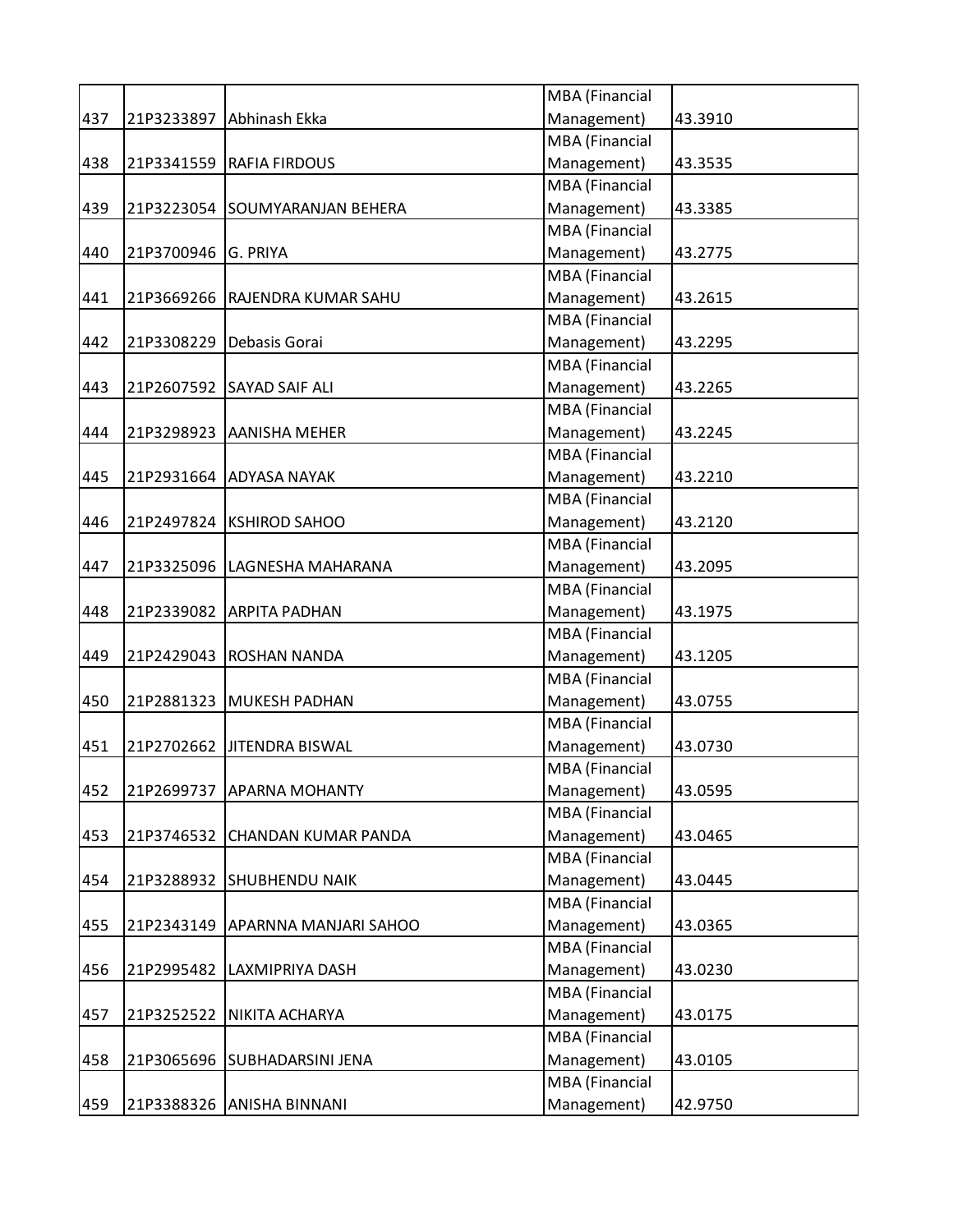|     |                         |                                  | <b>MBA</b> (Financial |         |
|-----|-------------------------|----------------------------------|-----------------------|---------|
| 460 | 21P3582573              | <b>AAKANKSHYA RATH</b>           | Management)           | 42.9715 |
|     |                         |                                  | <b>MBA</b> (Financial |         |
| 461 |                         | 21P3700176 Khushbu kumari        | Management)           | 42.9560 |
|     |                         |                                  | <b>MBA</b> (Financial |         |
| 462 |                         | 21P2541786 KRITIKA SINGH         | Management)           | 42.9440 |
|     |                         |                                  | MBA (Financial        |         |
| 463 |                         | 21P3472984 P.SIBAPRASAD PATRO    | Management)           | 42.9300 |
|     |                         |                                  | <b>MBA</b> (Financial |         |
| 464 | 21P3141544   RAKESH DAS |                                  | Management)           | 42.9190 |
|     |                         |                                  | <b>MBA</b> (Financial |         |
| 465 |                         | 21P3349432 Shweta Rout           | Management)           | 42.8935 |
|     |                         |                                  | <b>MBA</b> (Financial |         |
| 466 |                         | 21P3236272 ABHIPSA BHANJA        | Management)           | 42.8915 |
|     |                         |                                  | <b>MBA</b> (Financial |         |
| 467 |                         | 21P2439842 SANTOSINI DAS         | Management)           | 42.8875 |
|     |                         |                                  | MBA (Financial        |         |
| 468 |                         | 21P3637283   Romi Kumari Pathak  | Management)           | 42.8845 |
|     |                         |                                  | <b>MBA</b> (Financial |         |
| 469 | 21P3159044              | <b>SANGRAM KUMAR CHAKRAVERTY</b> | Management)           | 42.8805 |
|     |                         |                                  | <b>MBA</b> (Financial |         |
| 470 | 21P3074153              | MANASI MOHAPATRA                 | Management)           | 42.8735 |
|     |                         |                                  | <b>MBA</b> (Financial |         |
| 471 | 21P3277473              | MILAN MAHAPATRA                  | Management)           | 42.8720 |
|     |                         |                                  | <b>MBA</b> (Financial |         |
| 472 |                         | 21P2324736 RAHUL KUMAR SAHU      | Management)           | 42.8700 |
|     |                         |                                  | MBA (Financial        |         |
| 473 |                         | 21P3582534 SHAIKH NIZAM          | Management)           | 42.8515 |
|     |                         |                                  | <b>MBA</b> (Financial |         |
| 474 | 21P2782319              | Aryan Pattnaik                   | Management)           | 42.8470 |
|     |                         |                                  | <b>MBA</b> (Financial |         |
| 475 |                         | 21P3369296   DIPTI KUMARI SAHU   | Management)           | 42.8175 |
|     |                         |                                  | <b>MBA</b> (Financial |         |
| 476 |                         | 21P3669642 SWETA GUPTA           | Management)           | 42.8065 |
|     |                         |                                  | <b>MBA</b> (Financial |         |
| 477 |                         | 21P3372232 THAMADA MADHURI       | Management)           | 42.7865 |
|     |                         |                                  | MBA (Financial        |         |
| 478 | 21P2718832              | <b>PRANATI SAHOO</b>             | Management)           | 42.7515 |
|     |                         |                                  | MBA (Financial        |         |
| 479 |                         | 21P3142204   JEEVENJYOTY MOHANTY | Management)           | 42.7390 |
|     |                         |                                  | <b>MBA</b> (Financial |         |
| 480 | 21P2954334              | Anjali Jha                       | Management)           | 42.7390 |
|     |                         |                                  | MBA (Financial        |         |
| 481 |                         | 21P2606412 JAYA KUMARI GOPE      | Management)           | 42.7365 |
|     |                         |                                  | MBA (Financial        |         |
| 482 |                         | 21P2286389 NALITAM YAMINI        | Management)           | 42.7240 |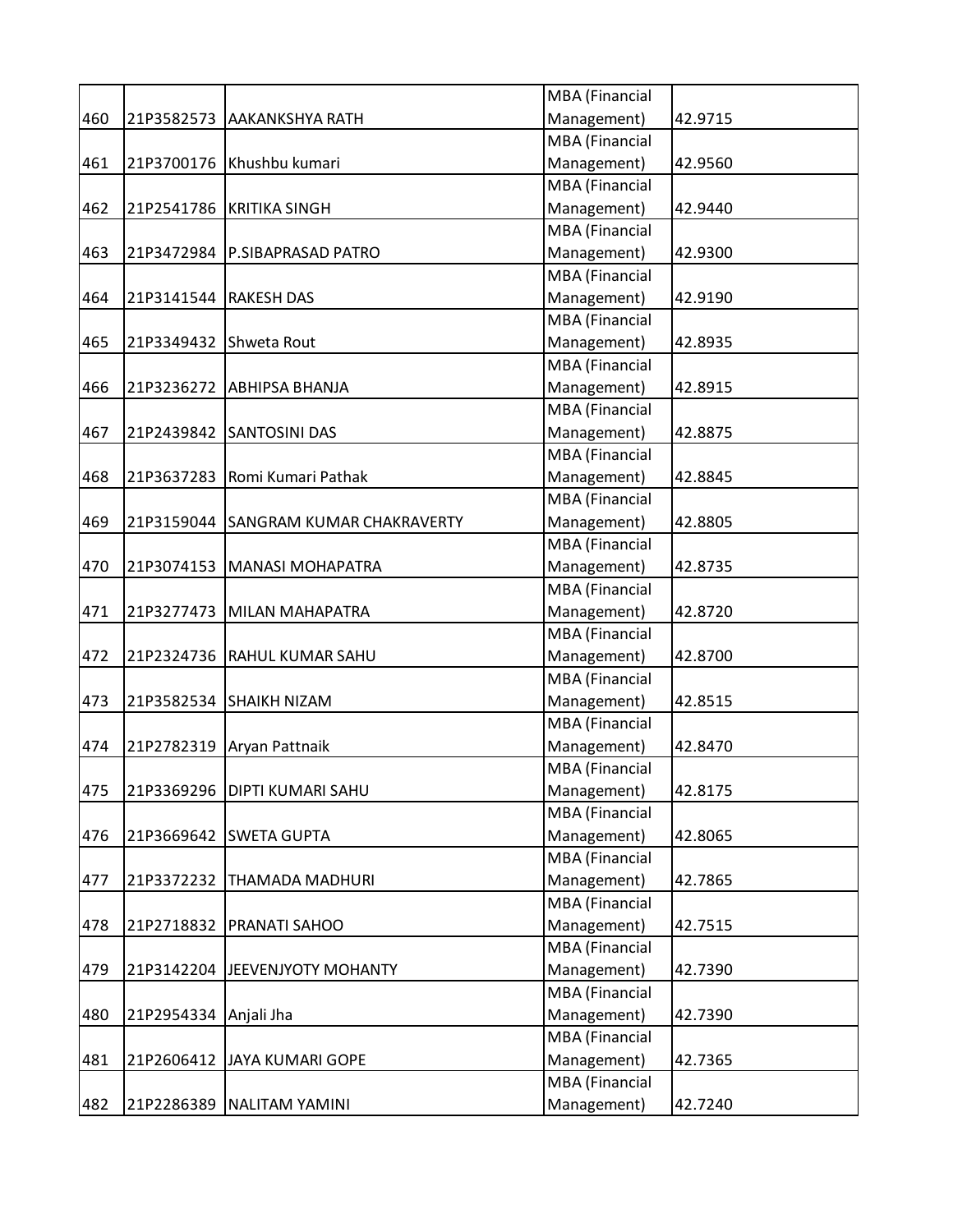|     |            |                                 | MBA (Financial        |         |
|-----|------------|---------------------------------|-----------------------|---------|
| 483 | 21P3029273 | <b>REETA PATTNAYAK</b>          | Management)           | 42.7070 |
|     |            |                                 | <b>MBA</b> (Financial |         |
| 484 |            | 21P2691916   KALYANI DAS        | Management)           | 42.6750 |
|     |            |                                 | <b>MBA</b> (Financial |         |
| 485 |            | 21P3574624 SHEETAL RAY          | Management)           | 42.6715 |
|     |            |                                 | MBA (Financial        |         |
| 486 | 21P3480362 | <b>PRITI RANJAN MALLA</b>       | Management)           | 42.6610 |
|     |            |                                 | <b>MBA</b> (Financial |         |
| 487 | 21P2876837 | <b>RAKESH KUMAR SINGH</b>       | Management)           | 42.6545 |
|     |            |                                 | <b>MBA</b> (Financial |         |
| 488 |            | 21P3552404 SATYABRATA MOHAPATRA | Management)           | 42.6465 |
|     |            |                                 | <b>MBA</b> (Financial |         |
| 489 |            | 21P3560094   PUJARANI SATHUA    | Management)           | 42.6395 |
|     |            |                                 | MBA (Financial        |         |
| 490 | 21P2782822 | <b>CHANDRA SHEKHAR PRADHAN</b>  | Management)           | 42.6330 |
|     |            |                                 | MBA (Financial        |         |
| 491 | 21P2675052 | <b>BHABANI SHANKAR SINGH</b>    | Management)           | 42.6225 |
|     |            |                                 | MBA (Financial        |         |
| 492 |            | 21P3002209   MONALISHA ACHARYA  | Management)           | 42.6050 |
|     |            |                                 | MBA (Financial        |         |
| 493 | 21P2901754 | <b>BYOMAKESH NANDA</b>          | Management)           | 42.5920 |
|     |            |                                 | MBA (Financial        |         |
|     |            |                                 |                       |         |
| 494 | 21P3293863 | <b>PRIYANKA PATRI</b>           | Management)           | 42.5725 |
|     |            |                                 | MBA (Financial        |         |
| 495 |            | 21P2293432 Roshni Barick        | Management)           | 42.5635 |
|     |            |                                 | MBA (Financial        |         |
| 496 |            | 21P3202154   MUSKAN PARWEEN     | Management)           | 42.5510 |
|     |            |                                 | MBA (Financial        |         |
| 497 | 21P3759512 | <b>PRITINANDA KAR</b>           | Management)           | 42.5445 |
|     |            |                                 | <b>MBA</b> (Financial |         |
| 498 | 21P3096539 | PRANGYAPRANAYANI PRADHAN        | Management)           | 42.5330 |
|     |            |                                 | MBA (Financial        |         |
| 499 | 21P3540566 | <b>RAKESH CHANDRA MUDULI</b>    | Management)           | 42.5240 |
|     |            |                                 | MBA (Financial        |         |
| 500 | 21P3619106 | Kalpana Sharma                  | Management)           | 42.5095 |
|     |            |                                 | MBA (Financial        |         |
| 501 | 21P2695944 | <b>SAURABH KUMAR SAHU</b>       | Management)           | 42.4855 |
|     |            |                                 | MBA (Financial        |         |
| 502 | 21P3010826 | <b>B KUMARIPRIYA</b>            | Management)           | 42.4825 |
|     |            |                                 | MBA (Financial        |         |
| 503 | 21P3420583 | Smaranika Mohanty               | Management)           | 42.4800 |
|     |            |                                 | MBA (Financial        |         |
| 504 | 21P3456953 | M RAJESWARI                     | Management)           | 42.4760 |
|     |            |                                 | MBA (Financial        |         |
| 505 |            | 21P3488579   Devi prasad sahu   | Management)           | 42.4700 |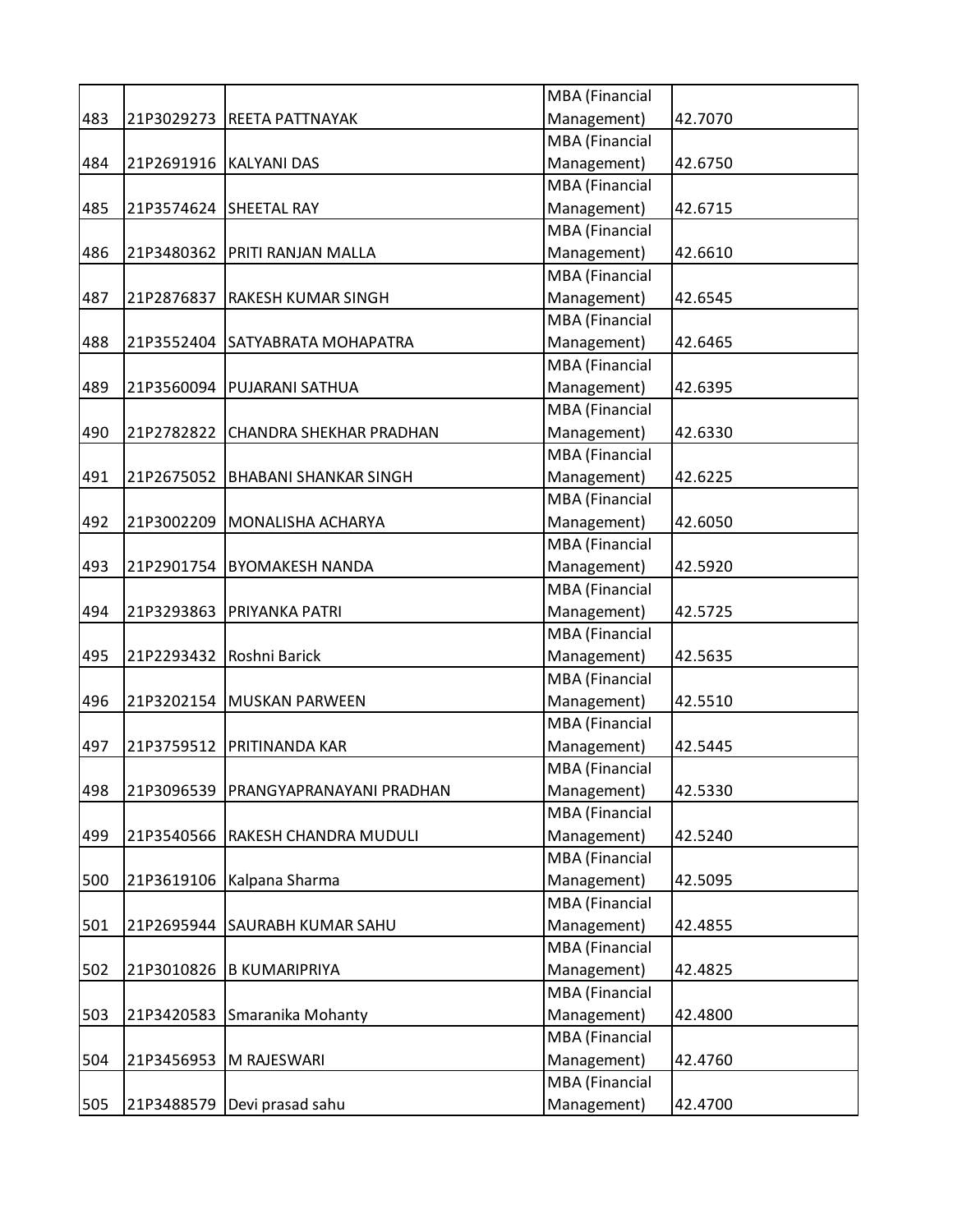|     |            |                                | MBA (Financial |         |
|-----|------------|--------------------------------|----------------|---------|
| 506 | 21P3535973 | JYOTIRMAYEE BHUJABAL           | Management)    | 42.4670 |
|     |            |                                | MBA (Financial |         |
| 507 |            | 21P2506642 SWETALINA NAYAK     | Management)    | 42.4655 |
|     |            |                                | MBA (Financial |         |
| 508 | 21P2969404 | <b>BIKRAM MALLIK</b>           | Management)    | 42.4590 |
|     |            |                                | MBA (Financial |         |
| 509 | 21P2322987 | <b>BHAKTI CHAWDA</b>           | Management)    | 42.4540 |
|     |            |                                | MBA (Financial |         |
| 510 | 21P3540813 | <b>ASHISH KUMAR SAHOO</b>      | Management)    | 42.3955 |
|     |            |                                | MBA (Financial |         |
| 511 | 21P2347383 | PRIYA ORAM                     | Management)    | 42.3740 |
|     |            |                                | MBA (Financial |         |
| 512 |            | 21P3544792   PRABASINI PRADHAN | Management)    | 42.3625 |
|     |            |                                | MBA (Financial |         |
| 513 |            | 21P2568334 AVISEK SWAIN        | Management)    | 42.3425 |
|     |            |                                | MBA (Financial |         |
| 514 |            | 21P3540806 JYOTIRMAYEE BISWAL  | Management)    | 42.3335 |
|     |            |                                | MBA (Financial |         |
| 515 | 21P3200693 | <b>RANI MEHER</b>              | Management)    | 42.3305 |
|     |            |                                | MBA (Financial |         |
| 516 | 21P2954376 | <b>PUJA BEHERA</b>             | Management)    | 42.3110 |
|     |            |                                |                |         |
|     |            |                                | MBA (Financial |         |
| 517 |            | 21P3768199 ALIVA SAHOO         | Management)    | 42.2960 |
|     |            |                                | MBA (Financial |         |
| 518 |            | 21P3611584 SUBALA DIGAL        | Management)    | 42.2885 |
|     |            |                                | MBA (Financial |         |
| 519 | 21P2883963 | <b>GAYATRI GOUDA</b>           | Management)    | 42.2875 |
|     |            |                                | MBA (Financial |         |
| 520 | 21P2745859 | MANISHA SAHOO                  | Management)    | 42.2715 |
|     |            |                                | MBA (Financial |         |
| 521 | 21P3683659 | <b>SONALI SONAPIKA SAHOO</b>   | Management)    | 42.2680 |
|     |            |                                | MBA (Financial |         |
| 522 | 21P2730839 | <b>ANKIT PANDA</b>             | Management)    | 42.2650 |
|     |            |                                | MBA (Financial |         |
| 523 | 21P3587123 | <b>PRANAYA KUMAR MAHAKUD</b>   | Management)    | 42.2005 |
|     |            |                                | MBA (Financial |         |
| 524 | 21P3661263 | <b>SUBHALAXMI RAY</b>          | Management)    | 42.1925 |
|     |            |                                | MBA (Financial |         |
| 525 | 21P2721992 | <b>LOVELY MISHRA</b>           | Management)    | 42.1885 |
|     |            |                                | MBA (Financial |         |
| 526 | 21P2471094 | Sibananda Pradhan              | Management)    | 42.1865 |
|     |            |                                | MBA (Financial |         |
| 527 | 21P2477814 | <b>BHUBANESWAR JENA</b>        | Management)    | 42.1790 |
|     |            |                                | MBA (Financial |         |
| 528 |            | 21P3372253 ARCHANA MOHARANA    | Management)    | 42.1755 |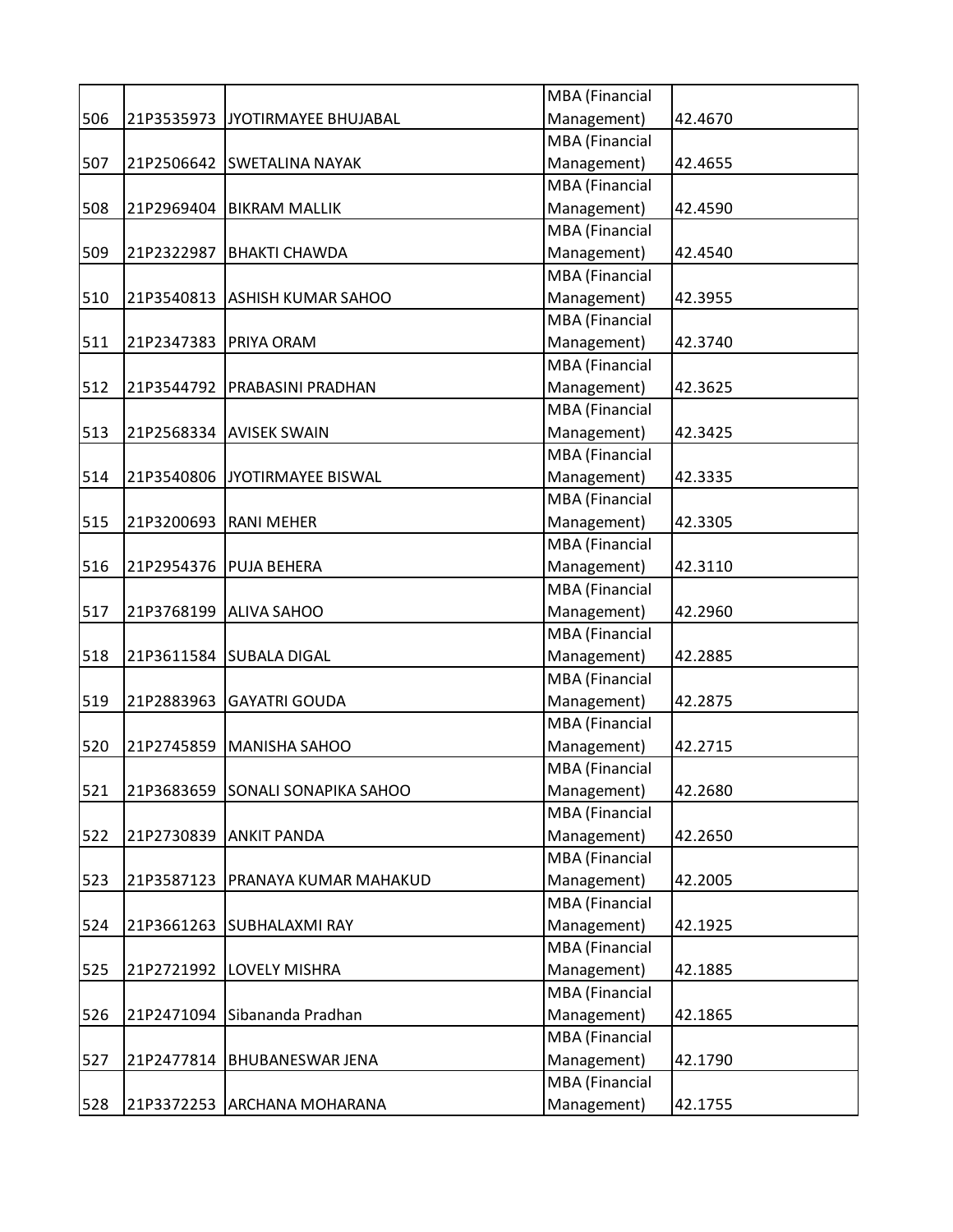|     |                        |                               | MBA (Financial        |         |
|-----|------------------------|-------------------------------|-----------------------|---------|
| 529 | 21P2657422             | <b>Udit Suna</b>              | Management)           | 42.1695 |
|     |                        |                               | MBA (Financial        |         |
| 530 | 21P3333479             | <b>SATYAM MOHAPATRA</b>       | Management)           | 42.1610 |
|     |                        |                               | MBA (Financial        |         |
| 531 |                        | 21P3672769 RUPALI PANDA       | Management)           | 42.1550 |
|     |                        |                               | <b>MBA</b> (Financial |         |
| 532 | 21P2296026             | <b>WALTER KULLU</b>           | Management)           | 42.1425 |
|     |                        |                               | <b>MBA</b> (Financial |         |
| 533 | 21P2714952             | <b>HIMANSU SEKHAR KISAN</b>   | Management)           | 42.1235 |
|     |                        |                               | MBA (Financial        |         |
| 534 | 21P3492682             | <b>RUTUPARNA DASH</b>         | Management)           | 42.0915 |
|     |                        |                               | MBA (Financial        |         |
| 535 | 21P3401766             | <b>C.MADHURI</b>              | Management)           | 42.0785 |
|     |                        |                               | MBA (Financial        |         |
| 536 | 21P3394596             | <b>CHANDAN NAYAK</b>          | Management)           | 42.0670 |
|     |                        |                               | <b>MBA</b> (Financial |         |
| 537 | 21P2524242             | anjali kumari                 | Management)           | 42.0475 |
|     |                        |                               | <b>MBA</b> (Financial |         |
| 538 | 21P2672017             | <b>ARPITA PATTANAIK</b>       | Management)           | 42.0385 |
|     |                        |                               | MBA (Financial        |         |
| 539 |                        | 21P3206982 LALIT KUMAR BEHERA | Management)           | 42.0320 |
|     |                        |                               | MBA (Financial        |         |
| 540 | 21P2714322 Ruby Mishra |                               | Management)           | 42.0305 |
|     |                        |                               | <b>MBA</b> (Financial |         |
| 541 | 21P2790019             | ANUSHREE ANUSHREETA SAHOO     | Management)           | 42.0285 |
|     |                        |                               | <b>MBA</b> (Financial |         |
| 542 | 21P3631563             | <b>MANISHA BARLA</b>          | Management)           | 41.9905 |
|     |                        |                               | MBA (Financial        |         |
| 543 | 21P3639389             | <b>RAJAT KUMAR BHOI</b>       | Management)           | 41.9885 |
|     |                        |                               | MBA (Financial        |         |
| 544 | 21P2359606 Sneha Saha  |                               | Management)           | 41.9815 |
|     |                        |                               | MBA (Financial        |         |
| 545 | 21P3698856             | LAXMIPRIYA MOHAPATRA          | Management)           | 41.9785 |
|     |                        |                               | <b>MBA</b> (Financial |         |
| 546 | 21P2923266             | JYOTSNARANI NAYAK             | Management)           | 41.9485 |
|     |                        |                               | MBA (Financial        |         |
| 547 | 21P2513846             | <b>MINATI MAJHI</b>           | Management)           | 41.9470 |
|     |                        |                               | MBA (Financial        |         |
| 548 | 21P3530944             | RICHA CHATURVEDI              | Management)           | 41.9465 |
|     |                        |                               | MBA (Financial        |         |
| 549 | 21P2791964             | <b>ANSHITA JENA</b>           | Management)           | 41.9445 |
|     |                        |                               | MBA (Financial        |         |
| 550 | 21P3284202             | <b>GUPTA PRASAD HOTA</b>      | Management)           | 41.9205 |
|     |                        |                               | MBA (Financial        |         |
| 551 | 21P3312193             | LIPSA SAHOO                   | Management)           | 41.9175 |
|     |                        |                               |                       |         |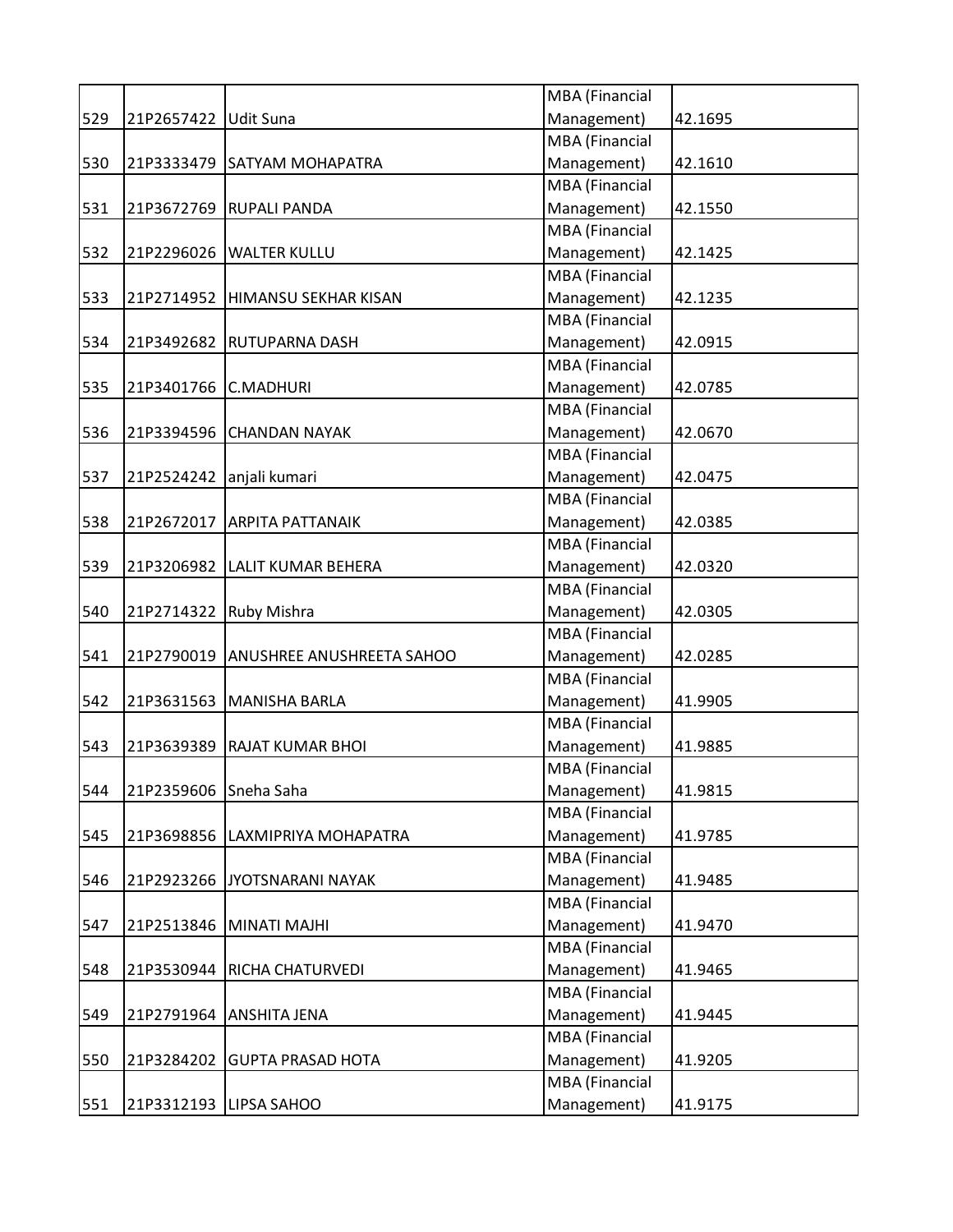|     |            |                                | MBA (Financial        |         |
|-----|------------|--------------------------------|-----------------------|---------|
| 552 | 21P3379682 | MITARANI PANDA                 | Management)           | 41.9080 |
|     |            |                                | MBA (Financial        |         |
| 553 | 21P3281719 | <b>DEEPTI PRAVA GIRI</b>       | Management)           | 41.8960 |
|     |            |                                | MBA (Financial        |         |
| 554 | 21P3368374 | <b>DAVID DUNGDUNG</b>          | Management)           | 41.8945 |
|     |            |                                | MBA (Financial        |         |
| 555 | 21P3580727 | <b>ANASUYA PATI</b>            | Management)           | 41.8860 |
|     |            |                                | MBA (Financial        |         |
| 556 | 21P2776823 | NIKITA NIRBIKAR PADHY          | Management)           | 41.8750 |
|     |            |                                | MBA (Financial        |         |
| 557 | 21P2322799 | <b>DEEPAK KUMAR SINGH</b>      | Management)           | 41.8740 |
|     |            |                                | MBA (Financial        |         |
| 558 |            | 21P2933036 ROJY PRIYA MAHARANA | Management)           | 41.8705 |
|     |            |                                | MBA (Financial        |         |
| 559 |            | 21P2474213 SASWATI MOHAPATRA   | Management)           | 41.8535 |
|     |            |                                | MBA (Financial        |         |
| 560 | 21P2874646 | JOGESH BHOI                    | Management)           | 41.8460 |
|     |            |                                | <b>MBA</b> (Financial |         |
| 561 | 21P3700439 | Madhusmita sahoo               | Management)           | 41.8300 |
|     |            |                                | MBA (Financial        |         |
| 562 | 21P3587556 | <b>SURAJ KUMAR CHAUDHURY</b>   | Management)           | 41.8200 |
|     |            |                                | MBA (Financial        |         |
| 563 |            | 21P3123576 Asish Maharathi     | Management)           | 41.8155 |
|     |            |                                | MBA (Financial        |         |
| 564 | 21P2547253 | <b>GEETANJALI SAHOO</b>        | Management)           | 41.7990 |
|     |            |                                | MBA (Financial        |         |
| 565 |            | 21P2600066 Preety Baliarsingh  | Management)           | 41.7825 |
|     |            |                                | MBA (Financial        |         |
| 566 | 21P3623684 | JAYASHREE MAHAKUR              | Management)           | 41.7700 |
|     |            |                                | MBA (Financial        |         |
| 567 | 21P2663519 | PRASMITA PARIDA                | Management)           | 41.7380 |
|     |            |                                | MBA (Financial        |         |
|     | 21P2871072 |                                | Management)           | 41.7085 |
| 568 |            | <b>CHANDAN ROUT</b>            |                       |         |
|     |            |                                | MBA (Financial        |         |
| 569 |            | 21P3694172 Sujit kumar gouda   | Management)           | 41.6875 |
|     |            |                                | MBA (Financial        |         |
| 570 | 21P2432594 | <b>ASUTOSH RAULO</b>           | Management)           | 41.6845 |
|     |            |                                | MBA (Financial        |         |
| 571 | 21P3088477 | <b>FAIZ ALI KHAN</b>           | Management)           | 41.6835 |
|     |            |                                | MBA (Financial        |         |
| 572 | 21P3439314 | <b>SUDHASHREE BEJ</b>          | Management)           | 41.6655 |
|     |            |                                | MBA (Financial        |         |
| 573 | 21P3192966 | <b>BIJAYALAXMI HARICHANDAN</b> | Management)           | 41.6630 |
|     |            |                                | MBA (Financial        |         |
| 574 | 21P3655559 | Ranu Prabha Sahoo              | Management)           | 41.6590 |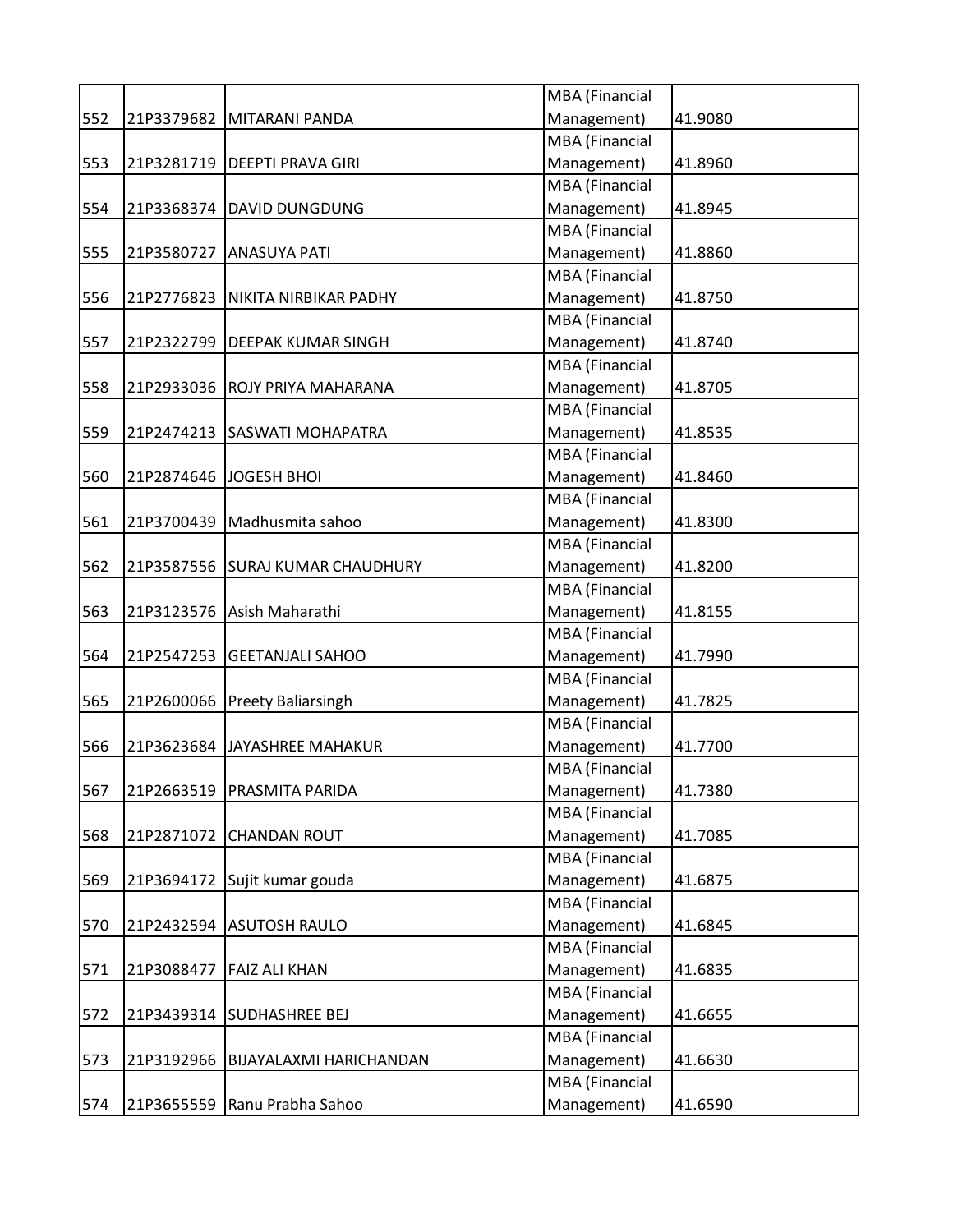|     |            |                                       | MBA (Financial        |         |
|-----|------------|---------------------------------------|-----------------------|---------|
| 575 |            | 21P3097114   PARVINDAR SHARMA         | Management)           | 41.6510 |
|     |            |                                       | <b>MBA</b> (Financial |         |
| 576 | 21P3018517 | <b>HAREKRISHNA DAS</b>                | Management)           | 41.6465 |
|     |            |                                       | <b>MBA</b> (Financial |         |
| 577 | 21P3194066 | <b>ELISHA TETE</b>                    | Management)           | 41.6210 |
|     |            |                                       | MBA (Financial        |         |
| 578 | 21P2587993 | <b>SUBASISH MOHANTY</b>               | Management)           | 41.6105 |
|     |            |                                       | MBA (Financial        |         |
| 579 | 21P3580837 | <b>SK ABDUL MUKTAR</b>                | Management)           | 41.6005 |
|     |            |                                       | <b>MBA</b> (Financial |         |
| 580 |            | 21P3539102   PRAGATI SAHU             | Management)           | 41.5840 |
|     |            |                                       | MBA (Financial        |         |
| 581 |            | 21P3748069 Satyam Kumar Jena          | Management)           | 41.5740 |
|     |            |                                       | MBA (Financial        |         |
| 582 | 21P3651734 | BRAHMANANDA BEHERA                    | Management)           | 41.5725 |
|     |            |                                       | <b>MBA</b> (Financial |         |
| 583 | 21P3738896 | <b>SUPTA SAYANTINI KHATUA</b>         | Management)           | 41.5675 |
|     |            |                                       | MBA (Financial        |         |
| 584 | 21P2943444 | <b>T. VAISHNAVI</b>                   | Management)           | 41.5645 |
|     |            |                                       | MBA (Financial        |         |
|     |            |                                       | Management)           |         |
| 585 |            | 21P3383214   MANGARAJ MOHIT MAHAPATRA |                       | 41.5295 |
|     |            |                                       | MBA (Financial        |         |
| 586 | 21P3205627 | <b>SUCHISMITA KAR</b>                 | Management)           | 41.5255 |
|     |            |                                       | MBA (Financial        |         |
| 587 |            | 21P3057253   PRIYADARSHINI PARIDA     | Management)           | 41.5130 |
|     |            |                                       | MBA (Financial        |         |
| 588 |            | 21P3213484   DIBYARANJAN SAHOO        | Management)           | 41.5125 |
|     |            |                                       | MBA (Financial        |         |
| 589 | 21P2834984 | Ipsita Pattanaik                      | Management)           | 41.4535 |
|     |            |                                       | <b>MBA</b> (Financial |         |
| 590 | 21P3687374 | <b>GEETA YADAV</b>                    | Management)           | 41.4515 |
|     |            |                                       | MBA (Financial        |         |
| 591 |            | 21P2490454   PRATIMA PATI             | Management)           | 41.4380 |
|     |            |                                       | MBA (Financial        |         |
| 592 | 21P3686657 | chinmaya kumar behera                 | Management)           | 41.4305 |
|     |            |                                       | MBA (Financial        |         |
| 593 | 21P3530319 | <b>ALOK KUMAR GOUDA</b>               | Management)           | 41.4255 |
|     |            |                                       | MBA (Financial        |         |
| 594 | 21P3265027 | Padmaja Panda                         | Management)           | 41.4000 |
|     |            |                                       | MBA (Financial        |         |
| 595 | 21P2497463 | <b>SUKDEV JANA</b>                    | Management)           | 41.3875 |
|     |            |                                       | MBA (Financial        |         |
| 596 | 21P3654843 | <b>ESTER PANGI</b>                    | Management)           | 41.3745 |
|     |            |                                       |                       |         |
|     |            |                                       | MBA (Financial        |         |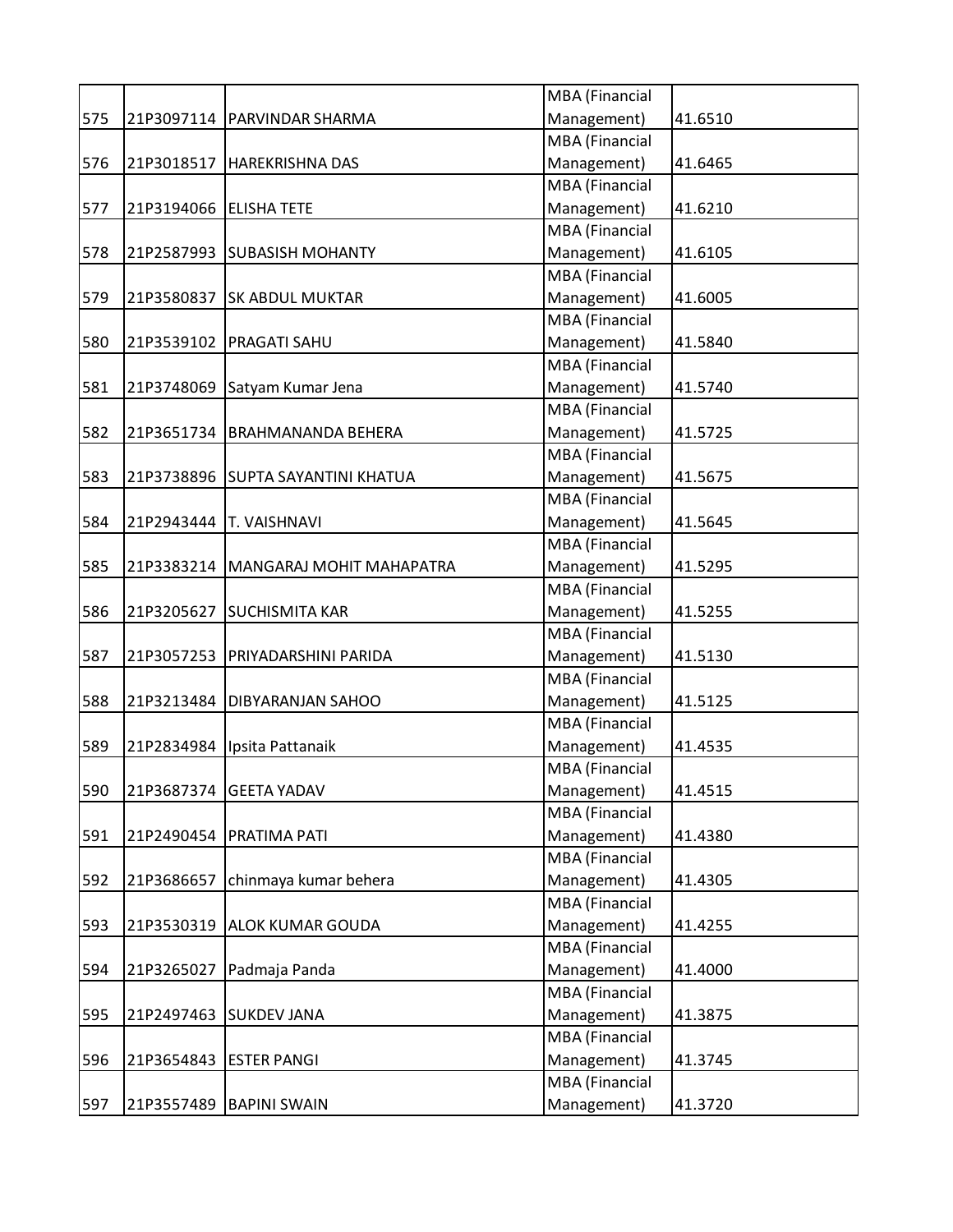|     |            |                                  | MBA (Financial        |         |
|-----|------------|----------------------------------|-----------------------|---------|
| 598 | 21P3725146 | <b>BRAJESH SWAIN</b>             | Management)           | 41.3710 |
|     |            |                                  | MBA (Financial        |         |
| 599 |            | 21P2870913 URMILA SHARMA         | Management)           | 41.2910 |
|     |            |                                  | MBA (Financial        |         |
| 600 | 21P2583333 | <b>BIGHNESH NAYAK</b>            | Management)           | 41.2875 |
|     |            |                                  | MBA (Financial        |         |
| 601 |            | 21P2889094   MAMATA GOUDA        | Management)           | 41.2835 |
|     |            |                                  | MBA (Financial        |         |
| 602 | 21P3583037 | <b>TAMANNA PARWEEN</b>           | Management)           | 41.2735 |
|     |            |                                  | MBA (Financial        |         |
| 603 | 21P2411113 | <b>MAMA DAS</b>                  | Management)           | 41.2550 |
|     |            |                                  | MBA (Financial        |         |
| 604 | 21P3122263 | <b>TITU SUNDAR BARIK</b>         | Management)           | 41.2500 |
|     |            |                                  | MBA (Financial        |         |
| 605 |            | 21P2488924 LOBENDRA BISSOYI      | Management)           | 41.2425 |
|     |            |                                  | MBA (Financial        |         |
| 606 | 21P2750479 | Soumya samarpita                 | Management)           | 41.1635 |
|     |            |                                  | MBA (Financial        |         |
| 607 | 21P3666389 | <b>SONALI NAYAK</b>              | Management)           | 41.1585 |
|     |            |                                  | <b>MBA</b> (Financial |         |
| 608 | 21P2752154 | <b>SAMBIT KUMAR DAS</b>          | Management)           | 41.1535 |
|     |            |                                  |                       |         |
|     |            |                                  | MBA (Financial        |         |
| 609 | 21P2355536 | Sandeep Barik                    | Management)           | 41.1455 |
|     |            |                                  | MBA (Financial        |         |
| 610 |            | 21P3478022 SARITA KUMARI YADAV   | Management)           | 41.1420 |
|     |            |                                  | MBA (Financial        |         |
| 611 | 21P3012172 | <b>ARCHITA NAIK</b>              | Management)           | 41.1395 |
|     |            |                                  | MBA (Financial        |         |
| 612 | 21P2980709 | RAJANIKANTA MISHRA               | Management)           | 41.1125 |
|     |            |                                  | MBA (Financial        |         |
| 613 | 21P3466336 | <b>DEBAJYOTI NAYAK</b>           | Management)           | 41.1060 |
|     |            |                                  | MBA (Financial        |         |
| 614 | 21P2682942 | <b>AMAN DASH</b>                 | Management)           | 41.0950 |
|     |            |                                  | MBA (Financial        |         |
| 615 |            | 21P3183442 JYOTSHNARANI BISWAL   | Management)           | 41.0855 |
|     |            |                                  | MBA (Financial        |         |
| 616 | 21P3319156 | <b>UDYA BHANU SETHI</b>          | Management)           | 41.0835 |
|     |            |                                  | MBA (Financial        |         |
| 617 | 21P2472783 | <b>RAJAT KUMAR NAYAK</b>         | Management)           | 41.0790 |
|     |            |                                  | MBA (Financial        |         |
| 618 | 21P3714534 | <b>RUDRA PRASAD DASH</b>         | Management)           | 41.0675 |
|     |            |                                  | MBA (Financial        |         |
| 619 | 21P2772402 | <b>ANKITA LAKRA</b>              | Management)           | 41.0630 |
|     |            |                                  | MBA (Financial        |         |
| 620 |            | 21P2678373 RUPELI RUPASMITA ROUT | Management)           | 41.0585 |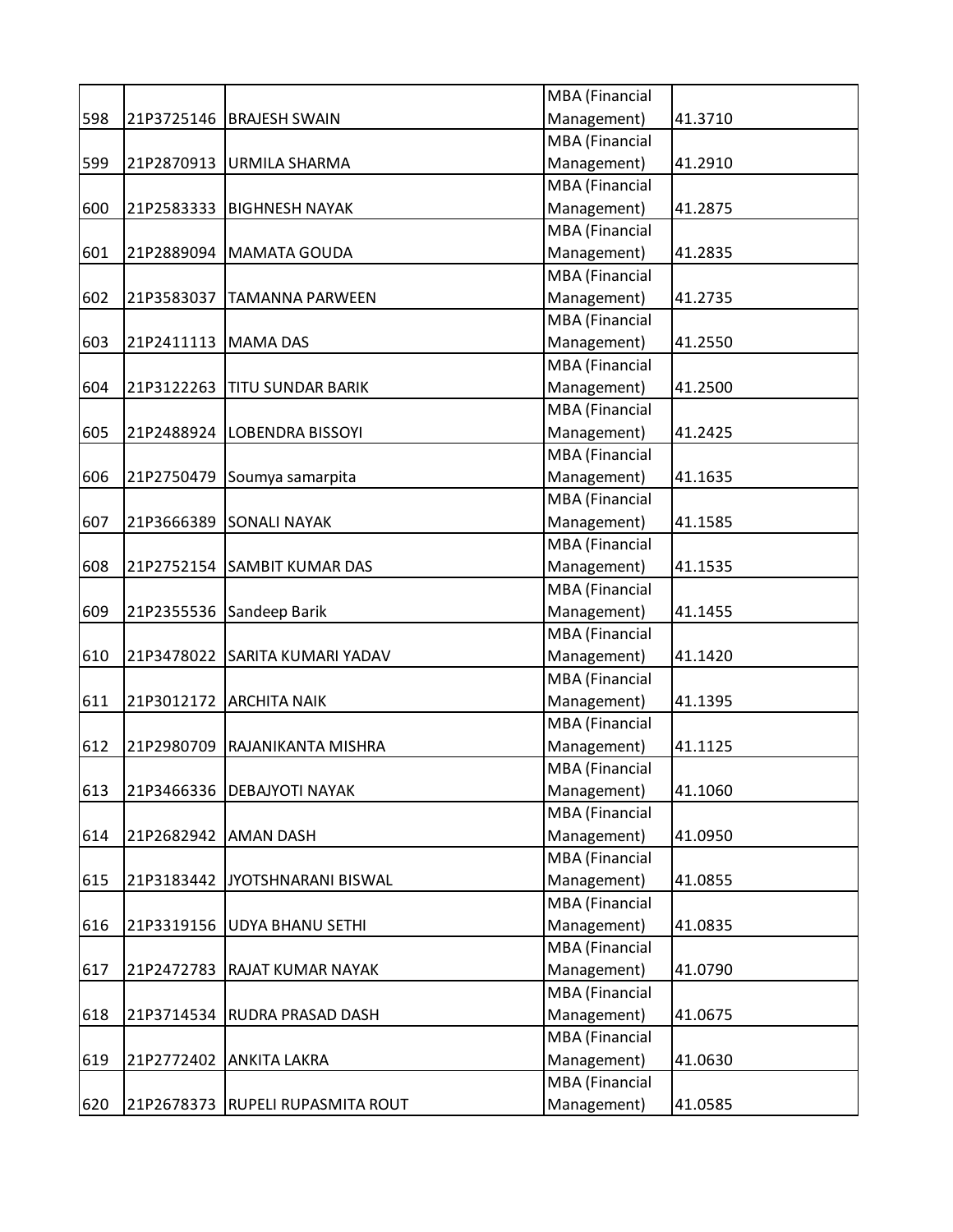|     |            |                                   | MBA (Financial        |         |
|-----|------------|-----------------------------------|-----------------------|---------|
| 621 | 21P3640734 | <b>KRISHNA BEHERA</b>             | Management)           | 40.9505 |
|     |            |                                   | <b>MBA</b> (Financial |         |
| 622 |            | 21P3555352 SOURAV KUMAR ROUL      | Management)           | 40.9490 |
|     |            |                                   | <b>MBA</b> (Financial |         |
| 623 | 21P3153409 | NIMAI CHARAN BERA                 | Management)           | 40.9455 |
|     |            |                                   | <b>MBA</b> (Financial |         |
| 624 |            | 21P3218224 SUSHREESANGITA GARADIA | Management)           | 40.9295 |
|     |            |                                   | <b>MBA</b> (Financial |         |
| 625 | 21P3085276 | <b>SK MUHAMMAD MUNTAZIM</b>       | Management)           | 40.9085 |
|     |            |                                   | <b>MBA</b> (Financial |         |
| 626 | 21P3375219 | <b>SHRADHANJALI SWAIN</b>         | Management)           | 40.9070 |
|     |            |                                   | <b>MBA</b> (Financial |         |
| 627 | 21P3191802 | NIHARIKA BISWAL                   | Management)           | 40.9045 |
|     |            |                                   | <b>MBA</b> (Financial |         |
| 628 | 21P3439936 | JYOTIRMAYEE BADI                  | Management)           | 40.8795 |
|     |            |                                   | MBA (Financial        |         |
| 629 | 21P2970639 | <b>BIJAYLAXMI MOHANTY</b>         | Management)           | 40.8790 |
|     |            |                                   | <b>MBA</b> (Financial |         |
| 630 | 21P3496696 | <b>LILU BARETH</b>                | Management)           | 40.8485 |
|     |            |                                   | <b>MBA</b> (Financial |         |
| 631 | 21P2801992 | <b>HARISH KUMAR PRADHAN</b>       | Management)           | 40.8375 |
|     |            |                                   | <b>MBA</b> (Financial |         |
| 632 | 21P2832649 | Isha Bathwal.                     | Management)           | 40.8375 |
|     |            |                                   | <b>MBA</b> (Financial |         |
| 633 | 21P2937793 | <b>SATYAJIT SWAIN</b>             | Management)           | 40.8335 |
|     |            |                                   | MBA (Financial        |         |
| 634 | 21P3239186 | <b>ARPITA PARIDA</b>              | Management)           | 40.8195 |
|     |            |                                   | <b>MBA</b> (Financial |         |
| 635 | 21P2394632 | JEEBAN JYOTY SETHY                | Management)           | 40.8055 |
|     |            |                                   | <b>MBA</b> (Financial |         |
| 636 | 21P2715954 | <b>AKANKSHYA MISHRA</b>           | Management)           | 40.7645 |
|     |            |                                   | <b>MBA</b> (Financial |         |
| 637 | 21P3207752 | <b>Biswajit Das</b>               | Management)           | 40.7630 |
|     |            |                                   | <b>MBA</b> (Financial |         |
| 638 | 21P3252324 | SOUMYA SWAROOP NATH               | Management)           | 40.7600 |
|     |            |                                   | <b>MBA</b> (Financial |         |
| 639 | 21P3038317 | <b>Dharashree Prusty</b>          | Management)           | 40.7525 |
|     |            |                                   | MBA (Financial        |         |
| 640 | 21P2328852 | <b>ADITYA MOHAPATRA</b>           | Management)           | 40.7445 |
|     |            |                                   | <b>MBA</b> (Financial |         |
| 641 | 21P3667863 | DHANANJAYA MAJHI                  | Management)           | 40.7085 |
|     |            |                                   | <b>MBA</b> (Financial |         |
| 642 | 21P3658293 | <b>GAYATRI SAHU</b>               | Management)           | 40.7085 |
|     |            |                                   | <b>MBA</b> (Financial |         |
| 643 |            | 21P3615299 SHUBHRA SHISHIRA SAHOO | Management)           | 40.6845 |
|     |            |                                   |                       |         |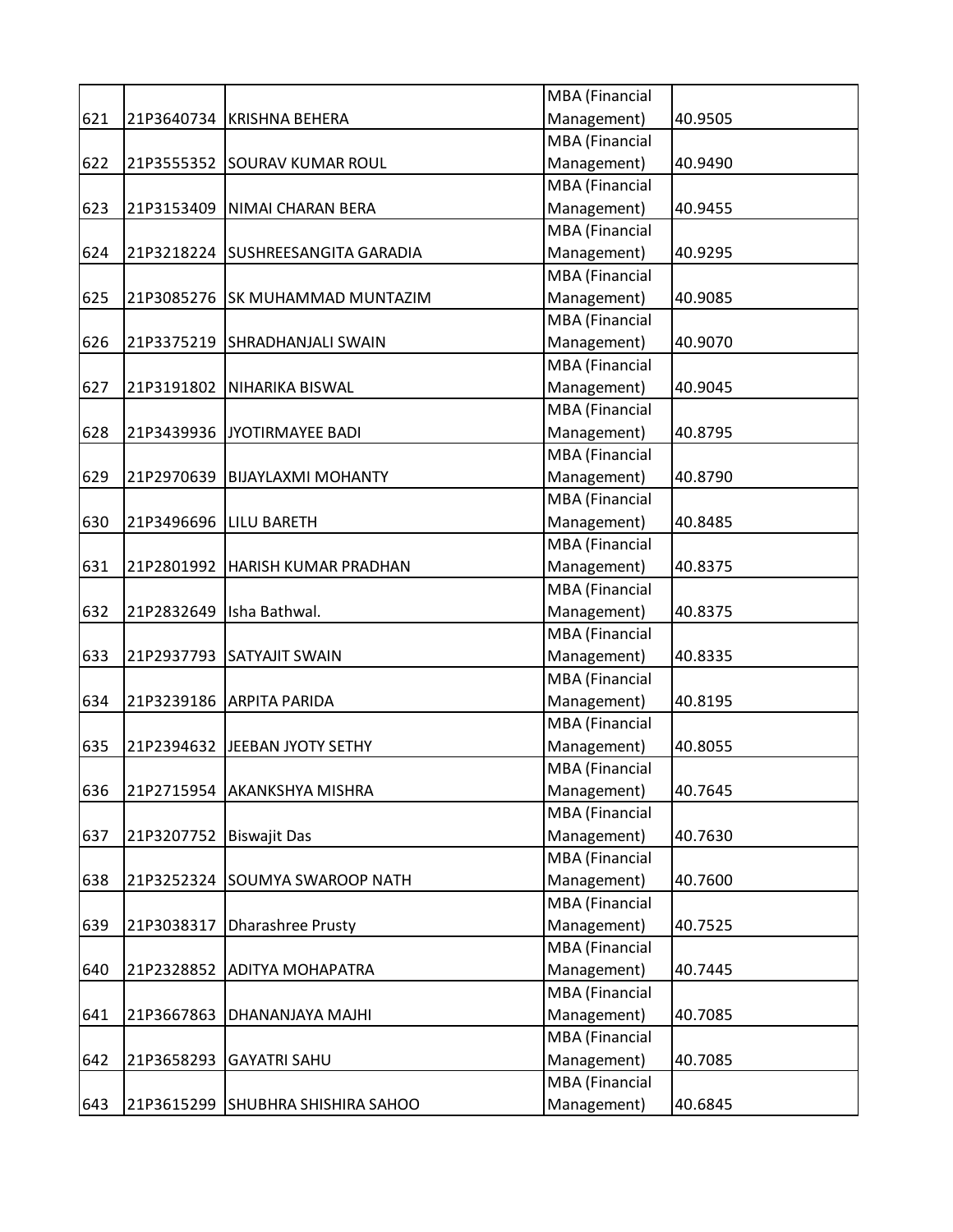| MBA (Financial<br>Management)<br>40.6835<br>21P2737744<br><b>BIKASH SAHU</b><br><b>MBA</b> (Financial<br>Management)<br>21P2355013<br>40.6755<br><b>DHANANJAY BEHERA</b><br><b>MBA</b> (Financial<br>Management)<br>21P2896967<br>Pinky Birua<br>40.6560<br>MBA (Financial<br>Management)<br>21P3451509<br><b>DHANUR JAY GOND</b><br>40.6365<br><b>MBA</b> (Financial<br>Management)<br>21P3332742<br><b>GADALI NARAYAN RAO</b><br>40.5960<br><b>MBA</b> (Financial<br>Management)<br>21P2675484<br>40.5685<br><b>SHILPA SAHU</b><br><b>MBA</b> (Financial<br>Management)<br>21P3371076<br>40.5585<br><b>BAISHAKHI PANDA</b><br><b>MBA</b> (Financial<br>Management)<br>21P2284739<br><b>ASHISH KUMAR EKKA</b><br>40.5485<br><b>MBA</b> (Financial<br>Management)<br>21P2398106<br>40.5460<br>LOPAMUDRA ROUT<br><b>MBA</b> (Financial<br>Management)<br>21P3088119<br><b>SOHEL KHAN</b><br>40.5415<br><b>MBA</b> (Financial<br>Management)<br>21P2753316<br><b>SUBHASHREE SWAIN</b><br>40.5390<br><b>MBA</b> (Financial<br>Management)<br>21P3206083<br>40.5370<br>PRIYANKA PRIYADARSANI PADHY<br><b>MBA</b> (Financial<br>Management)<br>21P2515654<br><b>POURNAMASI DAS</b><br>40.5360<br>MBA (Financial<br>Management)<br>21P2340466<br>Miss Sabiha Faruque<br>40.5335<br><b>MBA</b> (Financial<br>Management)<br>21P2864863<br><b>BAIKUNTH BEHERA</b><br>40.5315<br><b>MBA</b> (Financial<br>21P3040819<br>40.5290<br><b>RAHUL KUMAR SAH</b><br>Management)<br><b>MBA</b> (Financial<br>Management)<br>21P3169689<br>Subhasis Mishra<br>40.5045<br><b>MBA</b> (Financial<br>Management)<br>21P2508557<br><b>RAJASHREE JENA</b><br>40.5005<br><b>MBA</b> (Financial<br>Management)<br>21P2738404<br><b>KARISMA SAHOO</b><br>40.4955<br>MBA (Financial<br>Management)<br>21P3115602<br>MADHUSMITA SAMAL<br>40.4715<br><b>MBA</b> (Financial<br>Management)<br>21P2913263<br><b>ABHIPSA SAR</b><br>40.4005<br><b>MBA</b> (Financial<br>Management)<br>Saumya sidharth pattanaik<br>21P2863794<br>40.3235<br>MBA (Financial<br>Management)<br>21P2621782 SUSHREE SANGITA MOHANTY<br>40.3085 |     |  |  |
|---------------------------------------------------------------------------------------------------------------------------------------------------------------------------------------------------------------------------------------------------------------------------------------------------------------------------------------------------------------------------------------------------------------------------------------------------------------------------------------------------------------------------------------------------------------------------------------------------------------------------------------------------------------------------------------------------------------------------------------------------------------------------------------------------------------------------------------------------------------------------------------------------------------------------------------------------------------------------------------------------------------------------------------------------------------------------------------------------------------------------------------------------------------------------------------------------------------------------------------------------------------------------------------------------------------------------------------------------------------------------------------------------------------------------------------------------------------------------------------------------------------------------------------------------------------------------------------------------------------------------------------------------------------------------------------------------------------------------------------------------------------------------------------------------------------------------------------------------------------------------------------------------------------------------------------------------------------------------------------------------------------------------------------------------------------------------------------------|-----|--|--|
|                                                                                                                                                                                                                                                                                                                                                                                                                                                                                                                                                                                                                                                                                                                                                                                                                                                                                                                                                                                                                                                                                                                                                                                                                                                                                                                                                                                                                                                                                                                                                                                                                                                                                                                                                                                                                                                                                                                                                                                                                                                                                             |     |  |  |
|                                                                                                                                                                                                                                                                                                                                                                                                                                                                                                                                                                                                                                                                                                                                                                                                                                                                                                                                                                                                                                                                                                                                                                                                                                                                                                                                                                                                                                                                                                                                                                                                                                                                                                                                                                                                                                                                                                                                                                                                                                                                                             | 644 |  |  |
|                                                                                                                                                                                                                                                                                                                                                                                                                                                                                                                                                                                                                                                                                                                                                                                                                                                                                                                                                                                                                                                                                                                                                                                                                                                                                                                                                                                                                                                                                                                                                                                                                                                                                                                                                                                                                                                                                                                                                                                                                                                                                             |     |  |  |
|                                                                                                                                                                                                                                                                                                                                                                                                                                                                                                                                                                                                                                                                                                                                                                                                                                                                                                                                                                                                                                                                                                                                                                                                                                                                                                                                                                                                                                                                                                                                                                                                                                                                                                                                                                                                                                                                                                                                                                                                                                                                                             | 645 |  |  |
|                                                                                                                                                                                                                                                                                                                                                                                                                                                                                                                                                                                                                                                                                                                                                                                                                                                                                                                                                                                                                                                                                                                                                                                                                                                                                                                                                                                                                                                                                                                                                                                                                                                                                                                                                                                                                                                                                                                                                                                                                                                                                             |     |  |  |
|                                                                                                                                                                                                                                                                                                                                                                                                                                                                                                                                                                                                                                                                                                                                                                                                                                                                                                                                                                                                                                                                                                                                                                                                                                                                                                                                                                                                                                                                                                                                                                                                                                                                                                                                                                                                                                                                                                                                                                                                                                                                                             | 646 |  |  |
|                                                                                                                                                                                                                                                                                                                                                                                                                                                                                                                                                                                                                                                                                                                                                                                                                                                                                                                                                                                                                                                                                                                                                                                                                                                                                                                                                                                                                                                                                                                                                                                                                                                                                                                                                                                                                                                                                                                                                                                                                                                                                             |     |  |  |
|                                                                                                                                                                                                                                                                                                                                                                                                                                                                                                                                                                                                                                                                                                                                                                                                                                                                                                                                                                                                                                                                                                                                                                                                                                                                                                                                                                                                                                                                                                                                                                                                                                                                                                                                                                                                                                                                                                                                                                                                                                                                                             | 647 |  |  |
|                                                                                                                                                                                                                                                                                                                                                                                                                                                                                                                                                                                                                                                                                                                                                                                                                                                                                                                                                                                                                                                                                                                                                                                                                                                                                                                                                                                                                                                                                                                                                                                                                                                                                                                                                                                                                                                                                                                                                                                                                                                                                             |     |  |  |
|                                                                                                                                                                                                                                                                                                                                                                                                                                                                                                                                                                                                                                                                                                                                                                                                                                                                                                                                                                                                                                                                                                                                                                                                                                                                                                                                                                                                                                                                                                                                                                                                                                                                                                                                                                                                                                                                                                                                                                                                                                                                                             | 648 |  |  |
|                                                                                                                                                                                                                                                                                                                                                                                                                                                                                                                                                                                                                                                                                                                                                                                                                                                                                                                                                                                                                                                                                                                                                                                                                                                                                                                                                                                                                                                                                                                                                                                                                                                                                                                                                                                                                                                                                                                                                                                                                                                                                             |     |  |  |
|                                                                                                                                                                                                                                                                                                                                                                                                                                                                                                                                                                                                                                                                                                                                                                                                                                                                                                                                                                                                                                                                                                                                                                                                                                                                                                                                                                                                                                                                                                                                                                                                                                                                                                                                                                                                                                                                                                                                                                                                                                                                                             | 649 |  |  |
|                                                                                                                                                                                                                                                                                                                                                                                                                                                                                                                                                                                                                                                                                                                                                                                                                                                                                                                                                                                                                                                                                                                                                                                                                                                                                                                                                                                                                                                                                                                                                                                                                                                                                                                                                                                                                                                                                                                                                                                                                                                                                             |     |  |  |
|                                                                                                                                                                                                                                                                                                                                                                                                                                                                                                                                                                                                                                                                                                                                                                                                                                                                                                                                                                                                                                                                                                                                                                                                                                                                                                                                                                                                                                                                                                                                                                                                                                                                                                                                                                                                                                                                                                                                                                                                                                                                                             | 650 |  |  |
|                                                                                                                                                                                                                                                                                                                                                                                                                                                                                                                                                                                                                                                                                                                                                                                                                                                                                                                                                                                                                                                                                                                                                                                                                                                                                                                                                                                                                                                                                                                                                                                                                                                                                                                                                                                                                                                                                                                                                                                                                                                                                             |     |  |  |
|                                                                                                                                                                                                                                                                                                                                                                                                                                                                                                                                                                                                                                                                                                                                                                                                                                                                                                                                                                                                                                                                                                                                                                                                                                                                                                                                                                                                                                                                                                                                                                                                                                                                                                                                                                                                                                                                                                                                                                                                                                                                                             | 651 |  |  |
|                                                                                                                                                                                                                                                                                                                                                                                                                                                                                                                                                                                                                                                                                                                                                                                                                                                                                                                                                                                                                                                                                                                                                                                                                                                                                                                                                                                                                                                                                                                                                                                                                                                                                                                                                                                                                                                                                                                                                                                                                                                                                             |     |  |  |
|                                                                                                                                                                                                                                                                                                                                                                                                                                                                                                                                                                                                                                                                                                                                                                                                                                                                                                                                                                                                                                                                                                                                                                                                                                                                                                                                                                                                                                                                                                                                                                                                                                                                                                                                                                                                                                                                                                                                                                                                                                                                                             | 652 |  |  |
|                                                                                                                                                                                                                                                                                                                                                                                                                                                                                                                                                                                                                                                                                                                                                                                                                                                                                                                                                                                                                                                                                                                                                                                                                                                                                                                                                                                                                                                                                                                                                                                                                                                                                                                                                                                                                                                                                                                                                                                                                                                                                             |     |  |  |
|                                                                                                                                                                                                                                                                                                                                                                                                                                                                                                                                                                                                                                                                                                                                                                                                                                                                                                                                                                                                                                                                                                                                                                                                                                                                                                                                                                                                                                                                                                                                                                                                                                                                                                                                                                                                                                                                                                                                                                                                                                                                                             | 653 |  |  |
|                                                                                                                                                                                                                                                                                                                                                                                                                                                                                                                                                                                                                                                                                                                                                                                                                                                                                                                                                                                                                                                                                                                                                                                                                                                                                                                                                                                                                                                                                                                                                                                                                                                                                                                                                                                                                                                                                                                                                                                                                                                                                             |     |  |  |
|                                                                                                                                                                                                                                                                                                                                                                                                                                                                                                                                                                                                                                                                                                                                                                                                                                                                                                                                                                                                                                                                                                                                                                                                                                                                                                                                                                                                                                                                                                                                                                                                                                                                                                                                                                                                                                                                                                                                                                                                                                                                                             | 654 |  |  |
|                                                                                                                                                                                                                                                                                                                                                                                                                                                                                                                                                                                                                                                                                                                                                                                                                                                                                                                                                                                                                                                                                                                                                                                                                                                                                                                                                                                                                                                                                                                                                                                                                                                                                                                                                                                                                                                                                                                                                                                                                                                                                             |     |  |  |
|                                                                                                                                                                                                                                                                                                                                                                                                                                                                                                                                                                                                                                                                                                                                                                                                                                                                                                                                                                                                                                                                                                                                                                                                                                                                                                                                                                                                                                                                                                                                                                                                                                                                                                                                                                                                                                                                                                                                                                                                                                                                                             | 655 |  |  |
|                                                                                                                                                                                                                                                                                                                                                                                                                                                                                                                                                                                                                                                                                                                                                                                                                                                                                                                                                                                                                                                                                                                                                                                                                                                                                                                                                                                                                                                                                                                                                                                                                                                                                                                                                                                                                                                                                                                                                                                                                                                                                             |     |  |  |
|                                                                                                                                                                                                                                                                                                                                                                                                                                                                                                                                                                                                                                                                                                                                                                                                                                                                                                                                                                                                                                                                                                                                                                                                                                                                                                                                                                                                                                                                                                                                                                                                                                                                                                                                                                                                                                                                                                                                                                                                                                                                                             | 656 |  |  |
|                                                                                                                                                                                                                                                                                                                                                                                                                                                                                                                                                                                                                                                                                                                                                                                                                                                                                                                                                                                                                                                                                                                                                                                                                                                                                                                                                                                                                                                                                                                                                                                                                                                                                                                                                                                                                                                                                                                                                                                                                                                                                             |     |  |  |
|                                                                                                                                                                                                                                                                                                                                                                                                                                                                                                                                                                                                                                                                                                                                                                                                                                                                                                                                                                                                                                                                                                                                                                                                                                                                                                                                                                                                                                                                                                                                                                                                                                                                                                                                                                                                                                                                                                                                                                                                                                                                                             | 657 |  |  |
|                                                                                                                                                                                                                                                                                                                                                                                                                                                                                                                                                                                                                                                                                                                                                                                                                                                                                                                                                                                                                                                                                                                                                                                                                                                                                                                                                                                                                                                                                                                                                                                                                                                                                                                                                                                                                                                                                                                                                                                                                                                                                             |     |  |  |
|                                                                                                                                                                                                                                                                                                                                                                                                                                                                                                                                                                                                                                                                                                                                                                                                                                                                                                                                                                                                                                                                                                                                                                                                                                                                                                                                                                                                                                                                                                                                                                                                                                                                                                                                                                                                                                                                                                                                                                                                                                                                                             | 658 |  |  |
|                                                                                                                                                                                                                                                                                                                                                                                                                                                                                                                                                                                                                                                                                                                                                                                                                                                                                                                                                                                                                                                                                                                                                                                                                                                                                                                                                                                                                                                                                                                                                                                                                                                                                                                                                                                                                                                                                                                                                                                                                                                                                             |     |  |  |
|                                                                                                                                                                                                                                                                                                                                                                                                                                                                                                                                                                                                                                                                                                                                                                                                                                                                                                                                                                                                                                                                                                                                                                                                                                                                                                                                                                                                                                                                                                                                                                                                                                                                                                                                                                                                                                                                                                                                                                                                                                                                                             | 659 |  |  |
|                                                                                                                                                                                                                                                                                                                                                                                                                                                                                                                                                                                                                                                                                                                                                                                                                                                                                                                                                                                                                                                                                                                                                                                                                                                                                                                                                                                                                                                                                                                                                                                                                                                                                                                                                                                                                                                                                                                                                                                                                                                                                             |     |  |  |
|                                                                                                                                                                                                                                                                                                                                                                                                                                                                                                                                                                                                                                                                                                                                                                                                                                                                                                                                                                                                                                                                                                                                                                                                                                                                                                                                                                                                                                                                                                                                                                                                                                                                                                                                                                                                                                                                                                                                                                                                                                                                                             | 660 |  |  |
|                                                                                                                                                                                                                                                                                                                                                                                                                                                                                                                                                                                                                                                                                                                                                                                                                                                                                                                                                                                                                                                                                                                                                                                                                                                                                                                                                                                                                                                                                                                                                                                                                                                                                                                                                                                                                                                                                                                                                                                                                                                                                             |     |  |  |
|                                                                                                                                                                                                                                                                                                                                                                                                                                                                                                                                                                                                                                                                                                                                                                                                                                                                                                                                                                                                                                                                                                                                                                                                                                                                                                                                                                                                                                                                                                                                                                                                                                                                                                                                                                                                                                                                                                                                                                                                                                                                                             | 661 |  |  |
|                                                                                                                                                                                                                                                                                                                                                                                                                                                                                                                                                                                                                                                                                                                                                                                                                                                                                                                                                                                                                                                                                                                                                                                                                                                                                                                                                                                                                                                                                                                                                                                                                                                                                                                                                                                                                                                                                                                                                                                                                                                                                             |     |  |  |
|                                                                                                                                                                                                                                                                                                                                                                                                                                                                                                                                                                                                                                                                                                                                                                                                                                                                                                                                                                                                                                                                                                                                                                                                                                                                                                                                                                                                                                                                                                                                                                                                                                                                                                                                                                                                                                                                                                                                                                                                                                                                                             | 662 |  |  |
|                                                                                                                                                                                                                                                                                                                                                                                                                                                                                                                                                                                                                                                                                                                                                                                                                                                                                                                                                                                                                                                                                                                                                                                                                                                                                                                                                                                                                                                                                                                                                                                                                                                                                                                                                                                                                                                                                                                                                                                                                                                                                             |     |  |  |
|                                                                                                                                                                                                                                                                                                                                                                                                                                                                                                                                                                                                                                                                                                                                                                                                                                                                                                                                                                                                                                                                                                                                                                                                                                                                                                                                                                                                                                                                                                                                                                                                                                                                                                                                                                                                                                                                                                                                                                                                                                                                                             | 663 |  |  |
|                                                                                                                                                                                                                                                                                                                                                                                                                                                                                                                                                                                                                                                                                                                                                                                                                                                                                                                                                                                                                                                                                                                                                                                                                                                                                                                                                                                                                                                                                                                                                                                                                                                                                                                                                                                                                                                                                                                                                                                                                                                                                             |     |  |  |
|                                                                                                                                                                                                                                                                                                                                                                                                                                                                                                                                                                                                                                                                                                                                                                                                                                                                                                                                                                                                                                                                                                                                                                                                                                                                                                                                                                                                                                                                                                                                                                                                                                                                                                                                                                                                                                                                                                                                                                                                                                                                                             | 664 |  |  |
|                                                                                                                                                                                                                                                                                                                                                                                                                                                                                                                                                                                                                                                                                                                                                                                                                                                                                                                                                                                                                                                                                                                                                                                                                                                                                                                                                                                                                                                                                                                                                                                                                                                                                                                                                                                                                                                                                                                                                                                                                                                                                             |     |  |  |
|                                                                                                                                                                                                                                                                                                                                                                                                                                                                                                                                                                                                                                                                                                                                                                                                                                                                                                                                                                                                                                                                                                                                                                                                                                                                                                                                                                                                                                                                                                                                                                                                                                                                                                                                                                                                                                                                                                                                                                                                                                                                                             | 665 |  |  |
|                                                                                                                                                                                                                                                                                                                                                                                                                                                                                                                                                                                                                                                                                                                                                                                                                                                                                                                                                                                                                                                                                                                                                                                                                                                                                                                                                                                                                                                                                                                                                                                                                                                                                                                                                                                                                                                                                                                                                                                                                                                                                             |     |  |  |
|                                                                                                                                                                                                                                                                                                                                                                                                                                                                                                                                                                                                                                                                                                                                                                                                                                                                                                                                                                                                                                                                                                                                                                                                                                                                                                                                                                                                                                                                                                                                                                                                                                                                                                                                                                                                                                                                                                                                                                                                                                                                                             | 666 |  |  |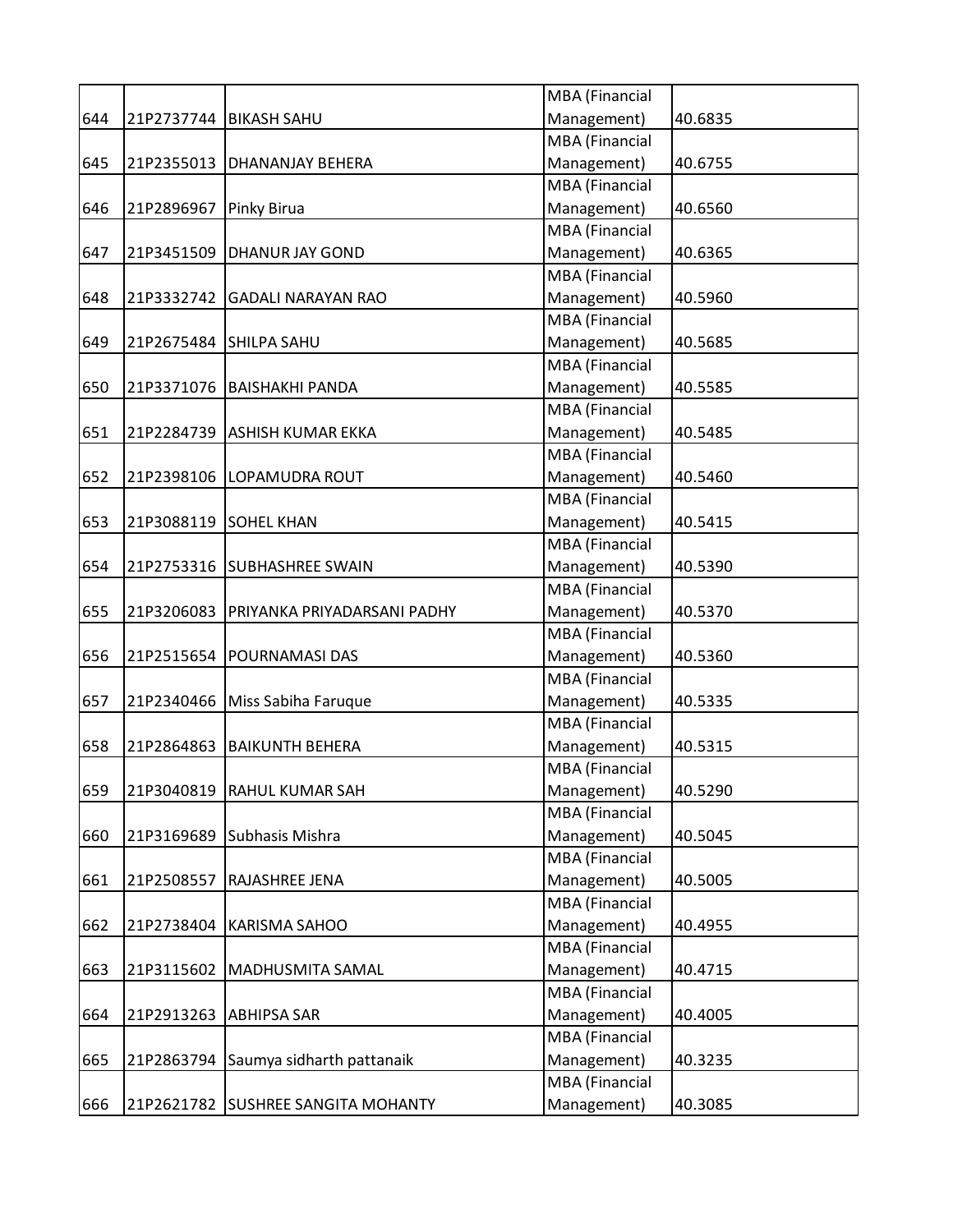|     |            |                                  | MBA (Financial        |         |
|-----|------------|----------------------------------|-----------------------|---------|
| 667 |            | 21P2529466 SMITA RANI DEB        | Management)           | 40.3070 |
|     |            |                                  | MBA (Financial        |         |
| 668 |            | 21P3263023 SUBAN HARPAL          | Management)           | 40.2865 |
|     |            |                                  | <b>MBA</b> (Financial |         |
| 669 |            | 21P3339803 KANHU CHARAN NAYAK    | Management)           | 40.2830 |
|     |            |                                  | <b>MBA</b> (Financial |         |
| 670 | 21P2852364 | <b>ALAYA KUMAR NAHAK</b>         | Management)           | 40.2745 |
|     |            |                                  | MBA (Financial        |         |
| 671 | 21P3088486 | Anuradha Mali                    | Management)           | 40.2690 |
|     |            |                                  | MBA (Financial        |         |
| 672 | 21P2409504 | <b>ANIKET MAHARANA</b>           | Management)           | 40.2630 |
|     |            |                                  | MBA (Financial        |         |
| 673 | 21P3654899 | ANUPOJU DHANALAXMI               | Management)           | 40.2550 |
|     |            |                                  | MBA (Financial        |         |
| 674 |            | 21P2605806   M Sai Kumar         | Management)           | 40.2510 |
|     |            |                                  | <b>MBA</b> (Financial |         |
| 675 | 21P2507253 | <b>SAMIKSHA NANDA</b>            | Management)           | 40.2190 |
|     |            |                                  | MBA (Financial        |         |
| 676 | 21P2486589 | <b>ROSHAN KUMAR SAHOO</b>        | Management)           | 40.2135 |
|     |            |                                  | MBA (Financial        |         |
| 677 | 21P3253402 | JAGANNATH SAHOO                  | Management)           | 40.1945 |
|     |            |                                  | <b>MBA</b> (Financial |         |
| 678 | 21P2880566 | PARDESH RANJAN CHATTAR           | Management)           | 40.1910 |
|     |            |                                  | MBA (Financial        |         |
| 679 |            | 21P3597203 SUBHAM SUBHASISH JENA | Management)           | 40.1835 |
|     |            |                                  | <b>MBA</b> (Financial |         |
| 680 | 21P3761539 | <b>BIKASH MAHARANA</b>           | Management)           | 40.1120 |
|     |            |                                  | MBA (Financial        |         |
| 681 | 21P3200394 | <b>B. SALINI PATRO</b>           | Management)           | 40.1090 |
|     |            |                                  | <b>MBA</b> (Financial |         |
| 682 |            | 21P3119183 ASHIS PANDA           | Management)           | 40.1000 |
|     |            |                                  | <b>MBA</b> (Financial |         |
| 683 | 21P2297456 | <b>JAGRUTI DAS</b>               | Management)           | 40.0790 |
|     |            |                                  | MBA (Financial        |         |
| 684 | 21P2458186 | KAMALESH KUMAR PRAJAPATI         | Management)           | 40.0765 |
|     |            |                                  | MBA (Financial        |         |
| 685 | 21P2960959 | <b>SWETALINA MUDULI</b>          | Management)           | 40.0545 |
|     |            |                                  | MBA (Financial        |         |
| 686 |            | 21P2434042 SMRUTI RANI BISOYI    | Management)           | 40.0530 |
|     |            |                                  | MBA (Financial        |         |
| 687 | 21P3267622 | <b>NANDITA DAS</b>               | Management)           | 40.0325 |
|     |            |                                  | MBA (Financial        |         |
| 688 | 21P2597494 | <b>SHREEDATTA RATH</b>           | Management)           | 40.0250 |
|     |            |                                  | MBA (Financial        |         |
| 689 | 21P3225443 | PRAGNYA PARAMITA PARIDA          | Management)           | 40.0240 |
|     |            |                                  |                       |         |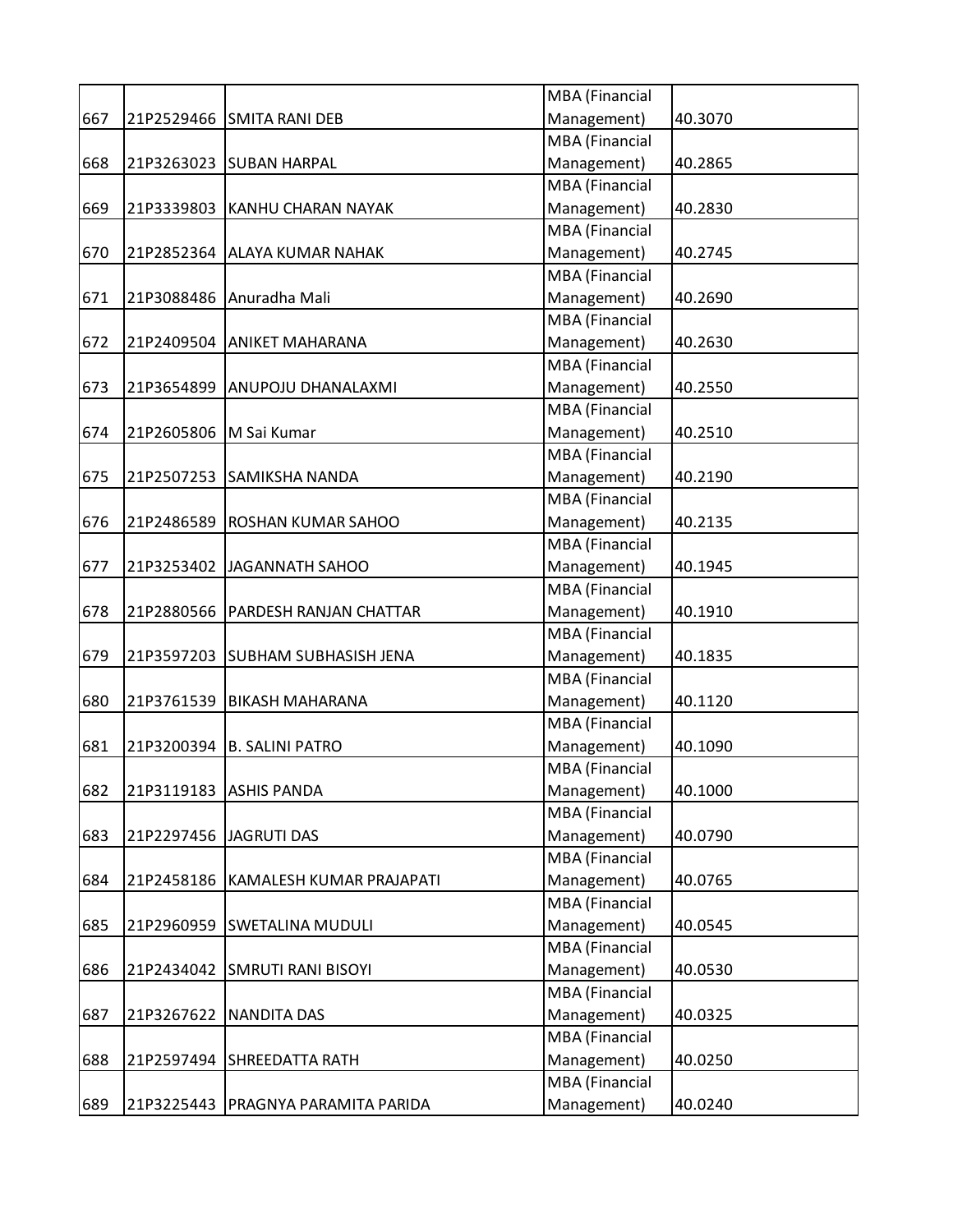|     |            |                                      | MBA (Financial        |         |
|-----|------------|--------------------------------------|-----------------------|---------|
| 690 | 21P3627037 | <b>KOMAL SAHOO</b>                   | Management)           | 40.0155 |
|     |            |                                      | MBA (Financial        |         |
| 691 |            | 21P3109063 MOHIT KUMAR NAIK          | Management)           | 39.9940 |
|     |            |                                      | <b>MBA</b> (Financial |         |
| 692 |            | 21P3363713   PRATIMA GOUDA           | Management)           | 39.9700 |
|     |            |                                      | MBA (Financial        |         |
| 693 |            | 21P2972162 NUTAN SHRESTHA            | Management)           | 39.9610 |
|     |            |                                      | <b>MBA</b> (Financial |         |
| 694 | 21P3436929 | <b>SWAGATIKA SAHOO</b>               | Management)           | 39.9535 |
|     |            |                                      | <b>MBA</b> (Financial |         |
| 695 |            | 21P3033949 JOSEPH EDWARD             | Management)           | 39.9355 |
|     |            |                                      | MBA (Financial        |         |
| 696 |            | 21P3055343 RACHANA NAIK              | Management)           | 39.9200 |
|     |            |                                      | MBA (Financial        |         |
| 697 | 21P2661127 | <b>CHANDAN KUMAR SAMAL</b>           | Management)           | 39.8960 |
|     |            |                                      | MBA (Financial        |         |
| 698 |            | 21P3595634   TUSHAR MOHAPATRA        | Management)           | 39.8795 |
|     |            |                                      | MBA (Financial        |         |
| 699 | 21P2951983 | USHASHREE SAHU                       | Management)           | 39.8650 |
|     |            |                                      | MBA (Financial        |         |
| 700 |            | 21P3702202 Prerana padhi             | Management)           | 39.8625 |
|     |            |                                      | MBA (Financial        |         |
| 701 |            | 21P3001074 SURESH RAGADI             | Management)           | 39.8525 |
|     |            |                                      | MBA (Financial        |         |
|     |            |                                      |                       |         |
| 702 |            | 21P3026714 SHARAT KUMAR BEHERA       | Management)           | 39.8495 |
|     |            |                                      | MBA (Financial        |         |
| 703 | 21P3148663 | <b>SHRADHANJALI MOHANTY</b>          | Management)           | 39.8375 |
|     |            |                                      | <b>MBA</b> (Financial |         |
| 704 | 21P2976419 | <b>KHUS KUMAR GUPTA</b>              | Management)           | 39.8170 |
|     |            |                                      | <b>MBA</b> (Financial |         |
| 705 |            | 21P3564262 SUBHASHREE PRADHAN        | Management)           | 39.8120 |
|     |            |                                      | MBA (Financial        |         |
| 706 |            | 21P3741392   PUSPA PRIYADARSINI GUIN | Management)           | 39.8085 |
|     |            |                                      | MBA (Financial        |         |
| 707 |            | 21P3222412   Md Zaid Ahmed           | Management)           | 39.8040 |
|     |            |                                      | MBA (Financial        |         |
| 708 | 21P3357333 | <b>BADAL SWAIN</b>                   | Management)           | 39.7905 |
|     |            |                                      | MBA (Financial        |         |
| 709 | 21P3530457 | PITTA LABANYA                        | Management)           | 39.7830 |
|     |            |                                      | MBA (Financial        |         |
| 710 | 21P2440642 | Sudipta Sethy                        | Management)           | 39.7825 |
|     |            |                                      | MBA (Financial        |         |
| 711 | 21P3473576 | MONALISHA BISWAL                     | Management)           | 39.7755 |
|     |            |                                      | MBA (Financial        |         |
| 712 |            | 21P2517659   BIKASH ORAM             | Management)           | 39.7755 |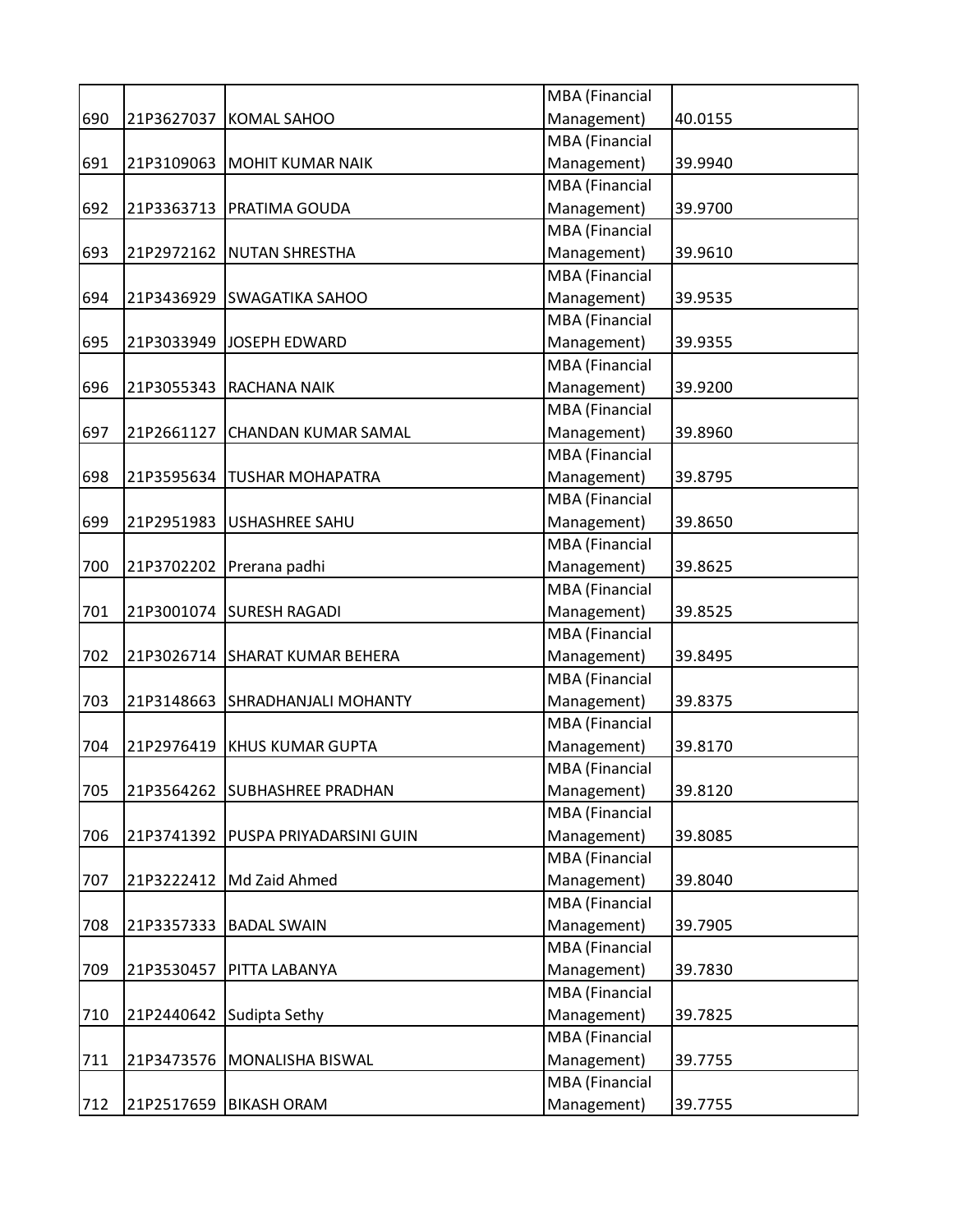|     |            |                                | MBA (Financial        |         |
|-----|------------|--------------------------------|-----------------------|---------|
| 713 |            | 21P3583233 JJNANA PRAKASH ROUT | Management)           | 39.7715 |
|     |            |                                | <b>MBA</b> (Financial |         |
| 714 | 21P3675814 | <b>JUGAL KISHORE GOUDA</b>     | Management)           | 39.7605 |
|     |            |                                | MBA (Financial        |         |
| 715 |            | 21P3691764 SHREELATA SABAT     | Management)           | 39.7445 |
|     |            |                                | <b>MBA</b> (Financial |         |
| 716 | 21P3072059 | SUBHRASMITA SAHOOSA            | Management)           | 39.7285 |
|     |            |                                | <b>MBA</b> (Financial |         |
| 717 | 21P3701373 | <b>SUSHRISASMITA OJHA</b>      | Management)           | 39.7245 |
|     |            |                                | <b>MBA</b> (Financial |         |
| 718 | 21P3383253 | <b>GOURI SHANKAR PANDA</b>     | Management)           | 39.7135 |
|     |            |                                | MBA (Financial        |         |
| 719 | 21P3093183 | <b>BISWAJIT SAHOO</b>          | Management)           | 39.6855 |
|     |            |                                | MBA (Financial        |         |
| 720 |            | 21P3181129   NIHARRANJAN BAL   | Management)           | 39.6795 |
|     |            |                                | MBA (Financial        |         |
| 721 | 21P3665293 | <b>CHANDAN SAHU</b>            | Management)           | 39.6755 |
|     |            |                                | MBA (Financial        |         |
| 722 | 21P3724892 | <b>MAMALI SAHU</b>             | Management)           | 39.6665 |
|     |            |                                | MBA (Financial        |         |
| 723 | 21P2479313 | CHIRASMITA PRIYADARSHINI       | Management)           | 39.6655 |
|     |            |                                | MBA (Financial        |         |
| 724 | 21P3491187 | <b>ASHOK MALLIK</b>            | Management)           | 39.6490 |
|     |            |                                | <b>MBA</b> (Financial |         |
| 725 | 21P2829272 | <b>DEBASMITA BISWAL</b>        | Management)           | 39.6485 |
|     |            |                                | MBA (Financial        |         |
| 726 | 21P3662127 | ANJALINA DHANWAR               | Management)           | 39.6175 |
|     |            |                                | MBA (Financial        |         |
| 727 | 21P3567342 | <b>LIPSA PATEL</b>             | Management)           | 39.6025 |
|     |            |                                | MBA (Financial        |         |
| 728 |            | 21P2639033 Madhuchhanda rani   | Management)           | 39.5720 |
|     |            |                                | <b>MBA</b> (Financial |         |
| 729 | 21P2852943 | <b>NRUSINGHA CHARAN SAHOO</b>  | Management)           | 39.5705 |
|     |            |                                | MBA (Financial        |         |
| 730 | 21P3637256 | PUSPANJALI PARIDA              | Management)           | 39.5505 |
|     |            |                                | MBA (Financial        |         |
| 731 | 21P2875176 | Jayanti Bahadur                | Management)           | 39.5465 |
|     |            |                                | MBA (Financial        |         |
| 732 | 21P3221366 | <b>DHARITRI DAS</b>            | Management)           | 39.5465 |
|     |            |                                | MBA (Financial        |         |
| 733 | 21P2771576 | Biswajita Rout                 | Management)           | 39.5445 |
|     |            |                                | MBA (Financial        |         |
| 734 | 21P3211944 | LIPAN KUMAR MOHANTY            | Management)           | 39.5330 |
|     |            |                                | MBA (Financial        |         |
| 735 | 21P3396449 | PRAPTI PRADHAN                 | Management)           | 39.5310 |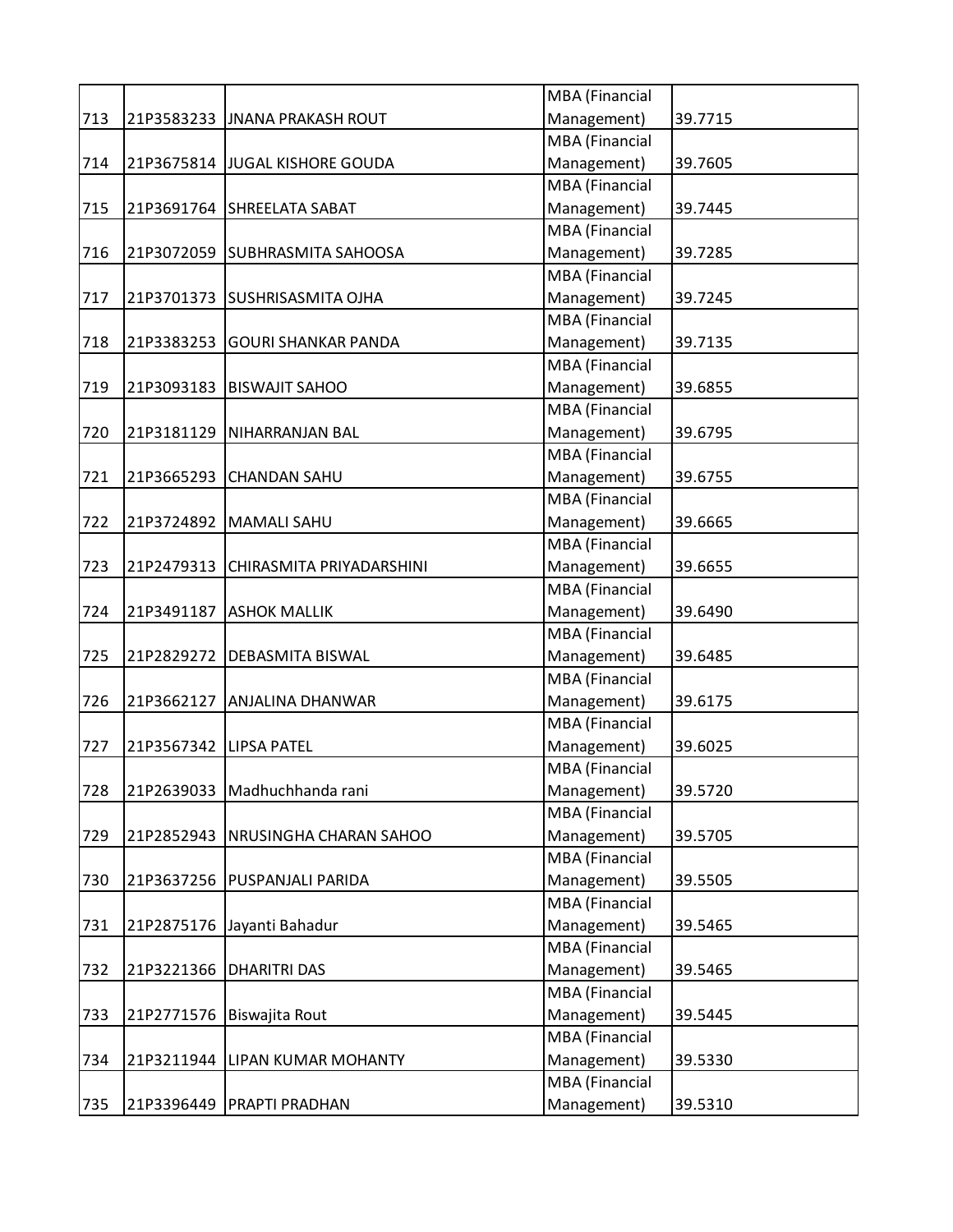|     |            |                                     | MBA (Financial        |         |
|-----|------------|-------------------------------------|-----------------------|---------|
| 736 | 21P3081079 | <b>SARASWATI SAHU</b>               | Management)           | 39.5075 |
|     |            |                                     | <b>MBA</b> (Financial |         |
| 737 | 21P3364687 | <b>SUBHADRARANI SAHOO</b>           | Management)           | 39.4875 |
|     |            |                                     | <b>MBA</b> (Financial |         |
| 738 | 21P3514454 | SOUMYA RANJAN PUJAHARI              | Management)           | 39.4825 |
|     |            |                                     | MBA (Financial        |         |
| 739 |            | 21P3748744   V Bishntu Prasad Raju  | Management)           | 39.4665 |
|     |            |                                     | <b>MBA</b> (Financial |         |
| 740 | 21P3212573 | <b>SONALI PATRA</b>                 | Management)           | 39.4665 |
|     |            |                                     | <b>MBA</b> (Financial |         |
| 741 | 21P3339029 | <b>BIKASH SAHU</b>                  | Management)           | 39.4620 |
|     |            |                                     | <b>MBA</b> (Financial |         |
| 742 | 21P2584929 | <b>SANTOSH KUMAR BEHERA</b>         | Management)           | 39.4540 |
|     |            |                                     | <b>MBA</b> (Financial |         |
| 743 | 21P3071883 | <b>PUSPANJALI MAHAPATRA</b>         | Management)           | 39.4135 |
|     |            |                                     | MBA (Financial        |         |
| 744 | 21P3228444 | <b>RAJNANDINI MOHANTY</b>           | Management)           | 39.4115 |
|     |            |                                     | <b>MBA</b> (Financial |         |
| 745 | 21P2797857 | <b>NAZARA KHATOON</b>               | Management)           | 39.4090 |
|     |            |                                     | <b>MBA</b> (Financial |         |
| 746 | 21P3085114 | <b>RIYA SINHA</b>                   | Management)           | 39.4035 |
|     |            |                                     | <b>MBA</b> (Financial |         |
| 747 | 21P2685359 | <b>SHIBANI BEHERA</b>               | Management)           | 39.3955 |
|     |            |                                     | <b>MBA</b> (Financial |         |
| 748 | 21P2302983 | <b>BISWAJIT NAYAK</b>               | Management)           | 39.3490 |
|     |            |                                     | MBA (Financial        |         |
| 749 | 21P2402077 | <b>SANGITA BUDA</b>                 | Management)           | 39.3455 |
|     |            |                                     | <b>MBA</b> (Financial |         |
| 750 | 21P2755792 | <b>ABINASH SAHU</b>                 | Management)           | 39.3445 |
|     |            |                                     | <b>MBA</b> (Financial |         |
| 751 | 21P2401173 | <b>SEKH SANIYA</b>                  | Management)           | 39.3205 |
|     |            |                                     | <b>MBA</b> (Financial |         |
| 752 |            | 21P3751614 SUSTHIRA NAYAK           | Management)           | 39.3165 |
|     |            |                                     | <b>MBA</b> (Financial |         |
| 753 | 21P2836169 | <b>TINMYA KUMAR PANI</b>            | Management)           | 39.3110 |
|     |            |                                     | MBA (Financial        |         |
| 754 | 21P3007306 | <b>SHANKAR SAHU</b>                 | Management)           | 39.3045 |
|     |            |                                     | MBA (Financial        |         |
| 755 | 21P3148154 | <b>ADITYA KUMAR SAHU</b>            | Management)           | 39.2295 |
|     |            |                                     | <b>MBA</b> (Financial |         |
| 756 | 21P3666609 | SIDHESWAR SATAPATHY                 | Management)           | 39.2200 |
|     |            |                                     | <b>MBA</b> (Financial |         |
| 757 | 21P3175192 | <b>S SATYAPRAKASH</b>               | Management)           | 39.2170 |
|     |            |                                     | <b>MBA</b> (Financial |         |
| 758 |            | 21P3372532 KARPANA SWAPNARANI PATRO | Management)           | 39.2005 |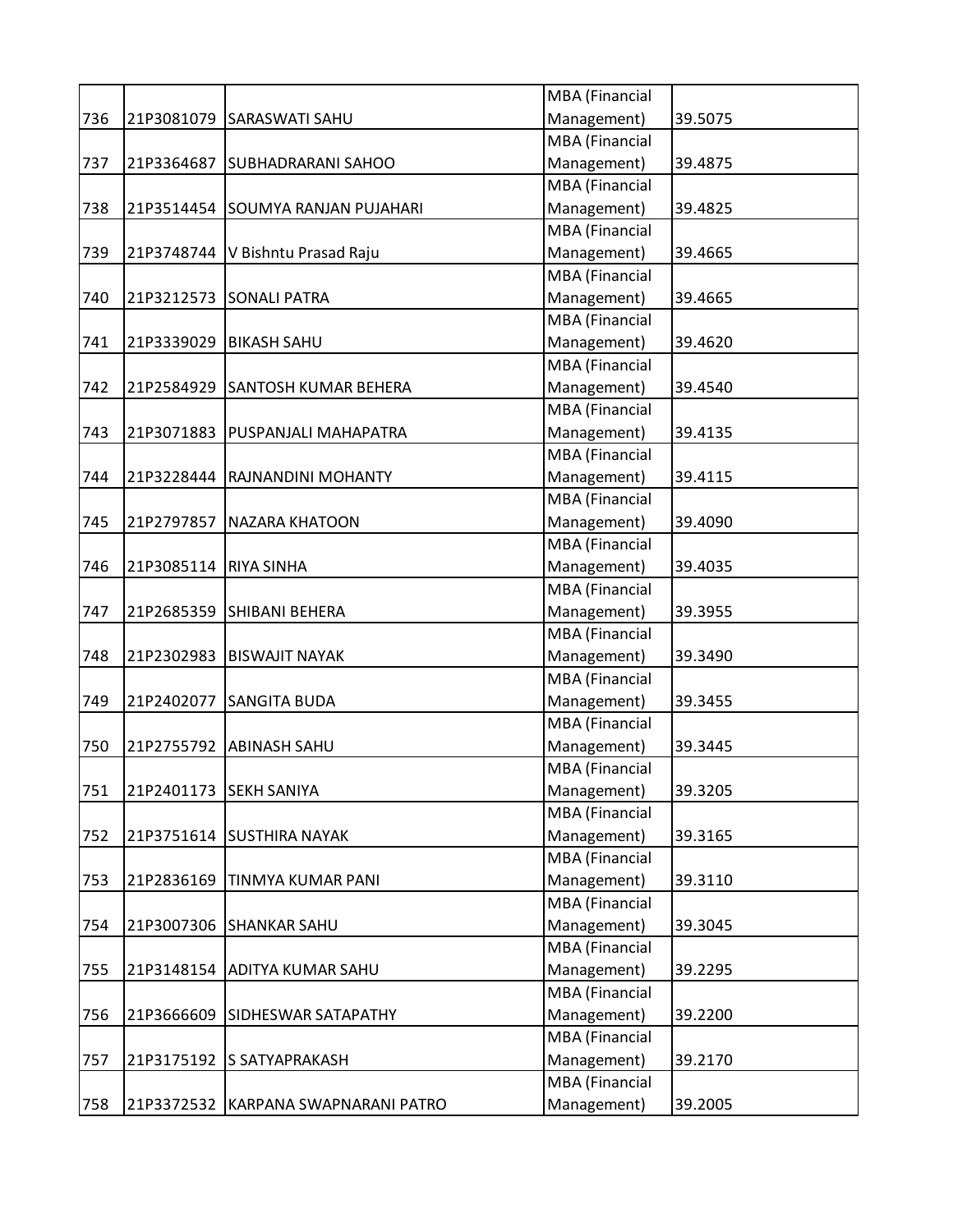|     |            |                                   | MBA (Financial                |         |
|-----|------------|-----------------------------------|-------------------------------|---------|
| 759 | 21P2882182 | MADHUPRIYA DASH                   | Management)                   | 39.1725 |
|     |            |                                   | MBA (Financial                |         |
| 760 | 21P2657717 | <b>RASHMITA MAHARANA</b>          | Management)                   | 39.1675 |
|     |            |                                   | MBA (Financial                |         |
| 761 | 21P3458769 | <b>RAKESH KALSAI</b>              | Management)                   | 39.1595 |
|     |            |                                   | MBA (Financial                |         |
| 762 | 21P3272099 | <b>CHANDAN SAHOO</b>              | Management)                   | 39.1505 |
|     |            |                                   | <b>MBA</b> (Financial         |         |
| 763 | 21P2970313 | <b>MAHTAB ALAM</b>                | Management)                   | 39.1385 |
|     |            |                                   | MBA (Financial                |         |
| 764 | 21P3381472 | POOJA SAHOO                       | Management)                   | 39.1385 |
|     |            |                                   | MBA (Financial                |         |
| 765 |            | 21P3545609 ASHISH SAHOO           | Management)                   | 39.1335 |
|     |            |                                   | MBA (Financial                |         |
| 766 | 21P2687527 | <b>BINAPANI SAHOO</b>             | Management)                   | 39.1280 |
|     |            |                                   | MBA (Financial                |         |
| 767 | 21P2292973 | <b>ARJIT PANDA</b>                | Management)                   | 39.1145 |
|     |            |                                   | <b>MBA</b> (Financial         |         |
| 768 | 21P2731922 | JYOTIRMAYEE NANDI                 | Management)                   | 39.0975 |
|     |            |                                   | MBA (Financial                |         |
| 769 | 21P3753993 | <b>V B SIMADRI</b>                | Management)                   | 39.0945 |
|     |            |                                   | MBA (Financial                |         |
| 770 | 21P2905832 | <b>SAIPRIYA DASH</b>              | Management)                   | 39.0830 |
|     |            |                                   | MBA (Financial                |         |
| 771 | 21P3504057 | K. DEEPA REDDY                    | Management)                   | 39.0815 |
|     |            |                                   | MBA (Financial                |         |
| 772 | 21P3276593 | <b>SANDEEP MAHARANA</b>           | Management)                   | 39.0785 |
|     |            |                                   | MBA (Financial                |         |
| 773 | 21P3571806 | <b>ROHAN KUMAR PATEL</b>          | Management)                   | 39.0785 |
|     |            |                                   | MBA (Financial                |         |
| 774 | 21P3698223 | PRUTHWIRAJ MOHAPATRA              | Management)                   | 39.0580 |
|     |            |                                   | MBA (Financial                |         |
| 775 | 21P3460909 | PRANGYA PARIMITA SAHOO            | Management)                   | 39.0505 |
|     |            |                                   | MBA (Financial                |         |
| 776 | 21P2491276 | MANOJ KUMAR DAS                   | Management)                   | 39.0495 |
|     |            |                                   | MBA (Financial                |         |
| 777 | 21P3744014 | Sankit Nayak                      | Management)                   | 39.0285 |
|     |            |                                   | MBA (Financial                |         |
| 778 | 21P2405597 | <b>TEJASWINI SAHOO</b>            | Management)                   | 39.0195 |
|     |            |                                   | MBA (Financial                |         |
| 779 | 21P3463366 | <b>SUBUNI DEVGAM</b>              | Management)                   | 39.0075 |
|     |            |                                   | MBA (Financial                |         |
|     | 21P2448972 |                                   |                               |         |
| 780 |            | MADHUSMITA SAMAL                  | Management)                   | 39.0020 |
|     |            |                                   | MBA (Financial<br>Management) |         |
| 781 |            | 21P3667344   LALITA RANI KANAKALA |                               | 38.9705 |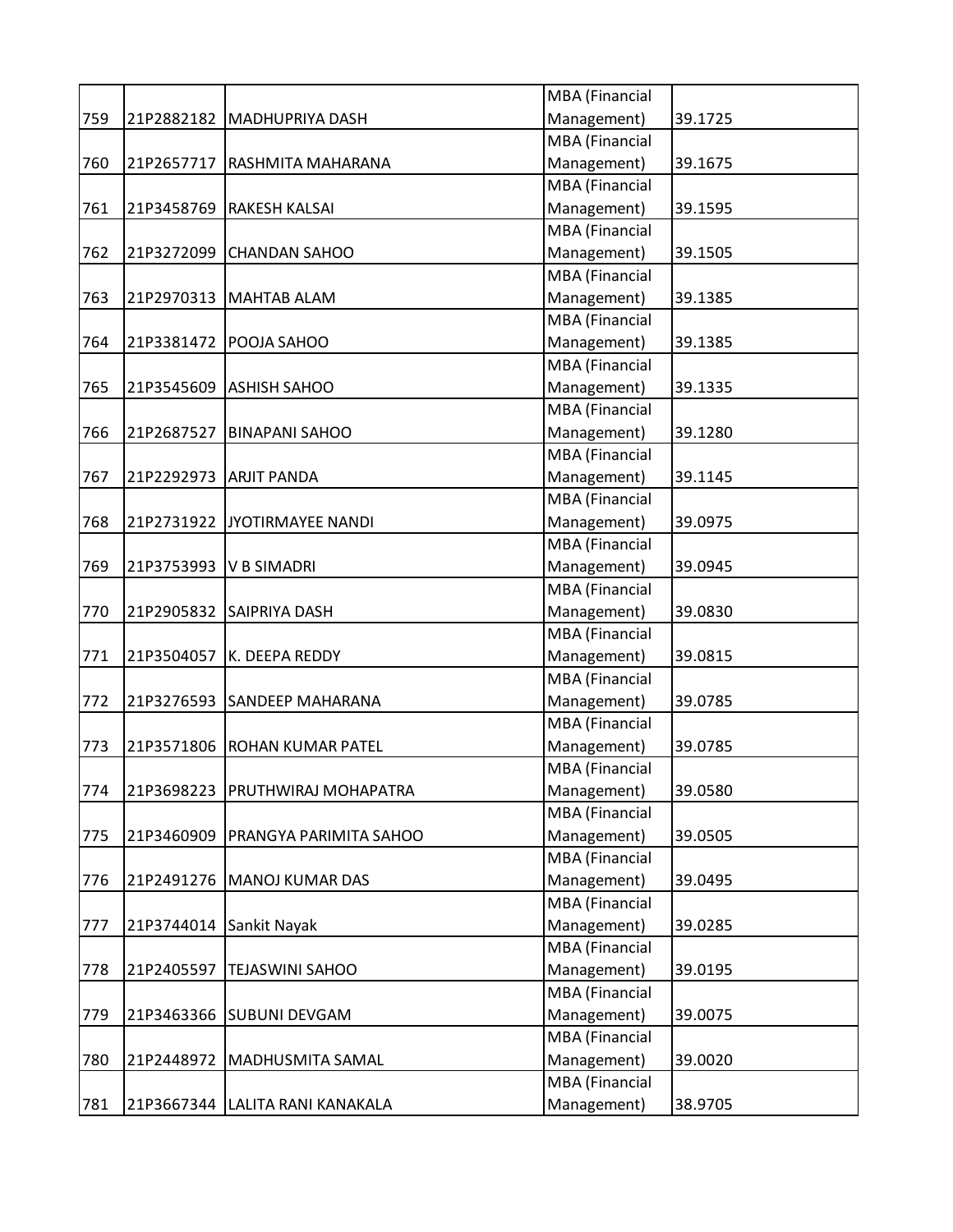|     |            |                                 | MBA (Financial        |         |
|-----|------------|---------------------------------|-----------------------|---------|
| 782 |            | 21P3558633 SAROJ KUMAR MAHANTA  | Management)           | 38.9635 |
|     |            |                                 | <b>MBA</b> (Financial |         |
| 783 | 21P3338444 | <b>MADHUSMITA BEHERA</b>        | Management)           | 38.9600 |
|     |            |                                 | MBA (Financial        |         |
| 784 |            | 21P2569909 KHAGESWAR BUDEK      | Management)           | 38.9580 |
|     |            |                                 | <b>MBA</b> (Financial |         |
| 785 | 21P3723982 | <b>AMIT TOPPO</b>               | Management)           | 38.9510 |
|     |            |                                 | <b>MBA</b> (Financial |         |
| 786 | 21P2799276 | CH.BALAKRISHNA PATRO            | Management)           | 38.9505 |
|     |            |                                 | <b>MBA</b> (Financial |         |
| 787 |            | 21P2855532 RONIT KUMAR DAS      | Management)           | 38.9455 |
|     |            |                                 | MBA (Financial        |         |
| 788 | 21P3676949 | <b>TAPASWINI LENKA</b>          | Management)           | 38.9400 |
|     |            |                                 | MBA (Financial        |         |
| 789 | 21P3389299 | JEETENDRA NAYAK                 | Management)           | 38.9255 |
|     |            |                                 | MBA (Financial        |         |
| 790 | 21P2762206 | CHINMAYA JAGDEV MISHRA          | Management)           | 38.9040 |
|     |            |                                 | MBA (Financial        |         |
| 791 | 21P3109267 | <b>PUNITA LUGUN</b>             | Management)           | 38.8960 |
|     |            |                                 | MBA (Financial        |         |
| 792 | 21P2713662 | <b>LIPSA BHOI</b>               | Management)           | 38.8840 |
|     |            |                                 | MBA (Financial        |         |
| 793 | 21P2885393 | <b>LIJA PADHI</b>               | Management)           | 38.8750 |
|     |            |                                 | <b>MBA</b> (Financial |         |
| 794 | 21P3272373 | <b>CHINMAY PARMAR</b>           | Management)           | 38.8615 |
|     |            |                                 | MBA (Financial        |         |
| 795 | 21P3489792 | E AMRITA                        | Management)           | 38.8545 |
|     |            |                                 | MBA (Financial        |         |
| 796 | 21P3033807 | <b>KHUSBOO MODI</b>             | Management)           | 38.8425 |
|     |            |                                 | MBA (Financial        |         |
| 797 |            | 21P3220119  TULASI RANI SAHU    | Management)           | 38.8355 |
|     |            |                                 | MBA (Financial        |         |
| 798 | 21P3581004 | <b>SEK RAHIMUDDIN</b>           | Management)           | 38.8145 |
|     |            |                                 | MBA (Financial        |         |
| 799 | 21P3632902 | MANOJ KUMAR SAHU                | Management)           | 38.8140 |
|     |            |                                 | MBA (Financial        |         |
| 800 | 21P3023883 | <b>SUSHREE PUJARANI ROUTRAY</b> | Management)           | 38.8065 |
|     |            |                                 | MBA (Financial        |         |
| 801 | 21P3475159 | P.GOUTHAM ACHARY                | Management)           | 38.8045 |
|     |            |                                 | MBA (Financial        |         |
| 802 | 21P2766994 | <b>SONALI MISHRA</b>            | Management)           | 38.7870 |
|     |            |                                 | MBA (Financial        |         |
| 803 | 21P2987969 | SWARNA LAXMI DHIR               | Management)           | 38.7705 |
|     |            |                                 | MBA (Financial        |         |
| 804 | 21P3082513 | SIMANCHALA PALKIA               | Management)           | 38.7700 |
|     |            |                                 |                       |         |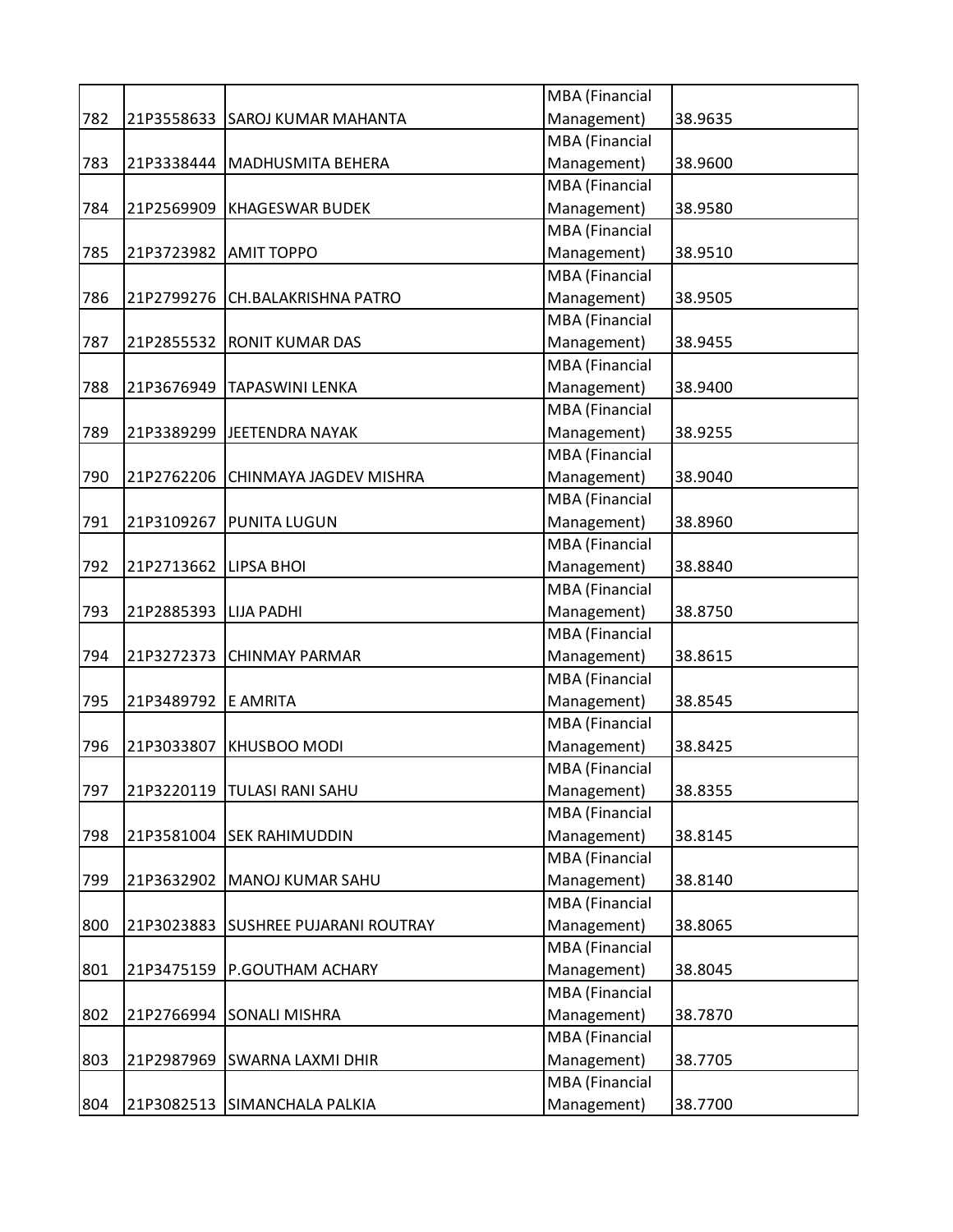|     |            |                                          | MBA (Financial        |         |
|-----|------------|------------------------------------------|-----------------------|---------|
| 805 | 21P3192986 | <b>GOURI PATTNAIK</b>                    | Management)           | 38.7280 |
|     |            |                                          | <b>MBA</b> (Financial |         |
| 806 | 21P2565619 | <b>CHHABITA PRADHAN</b>                  | Management)           | 38.7170 |
|     |            |                                          | MBA (Financial        |         |
| 807 | 21P2994179 | <b>BIDYA ORAM</b>                        | Management)           | 38.7165 |
|     |            |                                          | <b>MBA</b> (Financial |         |
| 808 |            | 21P3410919 SUBHASHREE PATRA              | Management)           | 38.6945 |
|     |            |                                          | <b>MBA</b> (Financial |         |
| 809 | 21P2780823 | <b>RAJESH KUMAR GOCHHAYAT</b>            | Management)           | 38.6850 |
|     |            |                                          | MBA (Financial        |         |
| 810 |            | 21P2910033 SUHAGINI KONDPAN              | Management)           | 38.6620 |
|     |            |                                          | MBA (Financial        |         |
| 811 |            | 21P3544526 LILU PRASAD MEHER             | Management)           | 38.6345 |
|     |            |                                          | MBA (Financial        |         |
| 812 | 21P3076632 | SAMAL LEHARIKA ARBIND                    | Management)           | 38.6300 |
|     |            |                                          | <b>MBA</b> (Financial |         |
| 813 | 21P3524966 | <b>DEBANSH PANDA</b>                     | Management)           | 38.6275 |
|     |            |                                          | <b>MBA</b> (Financial |         |
| 814 | 21P2908636 | <b>TAPASWINI PATNAIK</b>                 | Management)           | 38.6255 |
|     |            |                                          | MBA (Financial        |         |
| 815 | 21P3369967 | MAHENDRA SAHU                            | Management)           | 38.6160 |
|     |            |                                          | MBA (Financial        |         |
| 816 | 21P2808173 | <b>SANJAY KUMAR PATI</b>                 | Management)           | 38.6090 |
|     |            |                                          | <b>MBA</b> (Financial |         |
| 817 | 21P3744269 | <b>CHINMAYA PARIDA</b>                   | Management)           | 38.6050 |
|     |            |                                          | <b>MBA</b> (Financial |         |
| 818 |            | 21P2485522 SUNANDA GHADEI                | Management)           | 38.5835 |
|     |            |                                          | <b>MBA</b> (Financial |         |
| 819 | 21P3377903 | <b>BHABANISHANKAR MOHANTY</b>            | Management)           | 38.5585 |
|     |            |                                          | MBA (Financial        |         |
| 820 |            | 21P2309433 SRI PERAMBUDURU REVANTH KUMAR | Management)           | 38.5320 |
|     |            |                                          | <b>MBA</b> (Financial |         |
| 821 |            | 21P2631602 SUBHAKANTA BARIK              | Management)           | 38.5315 |
|     |            |                                          | <b>MBA</b> (Financial |         |
| 822 | 21P3188696 | SHUBHADARSHINI RAY                       | Management)           | 38.4820 |
|     |            |                                          | MBA (Financial        |         |
| 823 |            | 21P2458022 SWETA RANI UPADHYAY           | Management)           | 38.4700 |
|     |            |                                          | MBA (Financial        |         |
| 824 | 21P2406652 | <b>MEGHANA MAHAKUD</b>                   | Management)           | 38.4650 |
|     |            |                                          | MBA (Financial        |         |
| 825 |            | 21P2776234 SWATISNIGDHA KAJAL            | Management)           | 38.4620 |
|     |            |                                          | MBA (Financial        |         |
| 826 | 21P3235044 | NIRMAL CHANDRA KAR                       | Management)           | 38.4495 |
|     |            |                                          | MBA (Financial        |         |
| 827 | 21P2302316 | <b>Adarsh Das</b>                        | Management)           | 38.4370 |
|     |            |                                          |                       |         |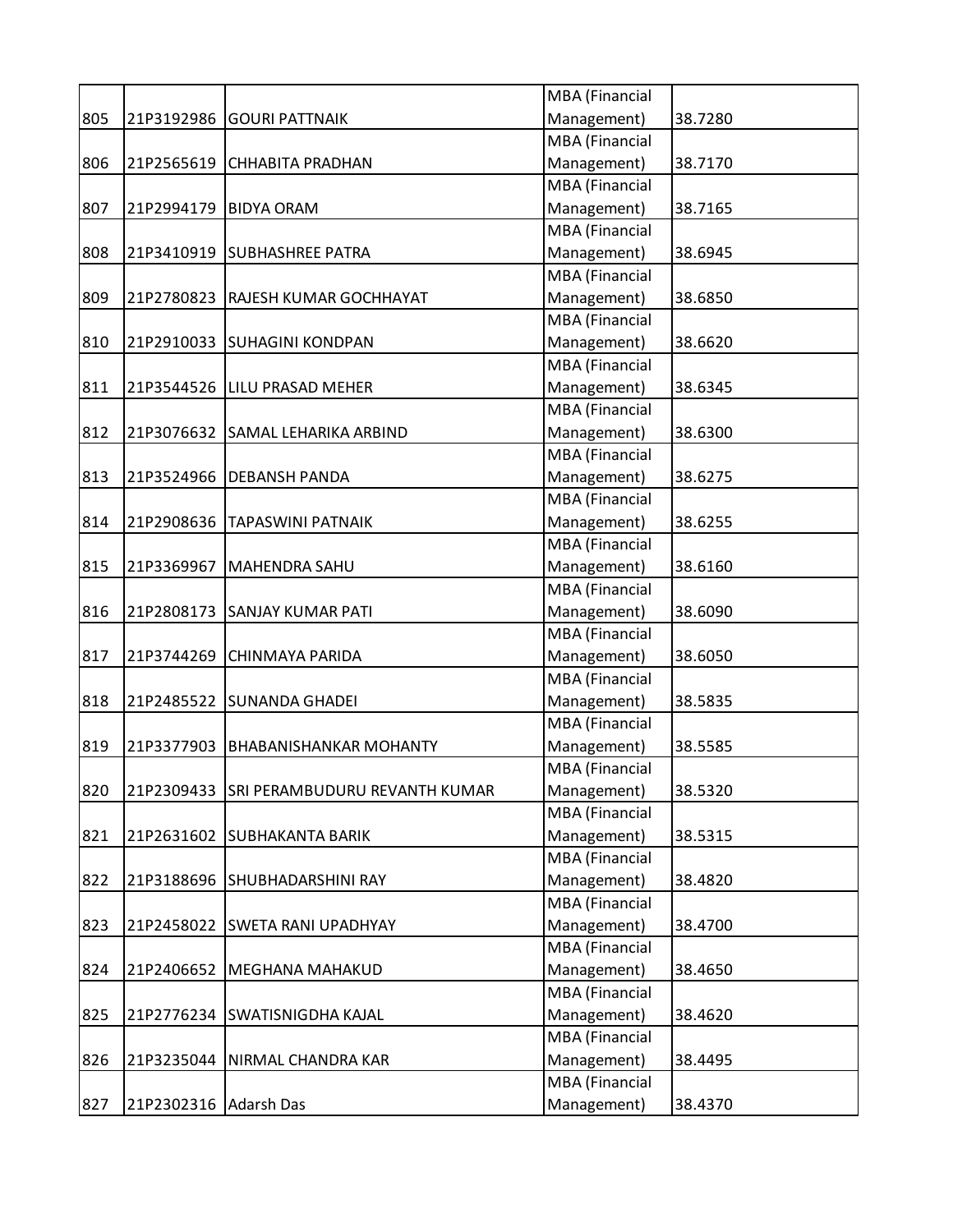|     |            |                                | MBA (Financial        |         |
|-----|------------|--------------------------------|-----------------------|---------|
| 828 |            | 21P2556489 JJUGAL KISHOR PANDA | Management)           | 38.4330 |
|     |            |                                | <b>MBA</b> (Financial |         |
| 829 | 21P3721169 | Suniti dalnaik                 | Management)           | 38.4285 |
|     |            |                                | <b>MBA</b> (Financial |         |
| 830 | 21P3162554 | <b>DEBANANDA NAYAK</b>         | Management)           | 38.4205 |
|     |            |                                | <b>MBA</b> (Financial |         |
| 831 | 21P3352534 | <b>CHIRANJIBI NAYAK</b>        | Management)           | 38.4125 |
|     |            |                                | <b>MBA</b> (Financial |         |
| 832 |            | 21P2290326 BINDIA MUND         | Management)           | 38.4045 |
|     |            |                                | <b>MBA</b> (Financial |         |
| 833 | 21P2937117 | <b>SUNITI GHOSH</b>            | Management)           | 38.4010 |
|     |            |                                | MBA (Financial        |         |
| 834 | 21P2692917 | LAXMIPRIYA BAISAKHA            | Management)           | 38.3910 |
|     |            |                                | MBA (Financial        |         |
| 835 |            | 21P3473212 SITALI BARDHAN      | Management)           | 38.3885 |
|     |            |                                | <b>MBA</b> (Financial |         |
| 836 | 21P2754252 | <b>ANKITA SAHOO</b>            | Management)           | 38.3880 |
|     |            |                                | MBA (Financial        |         |
| 837 | 21P3732452 | HIMANSHU SEKHAR SENAPATI       | Management)           | 38.3780 |
|     |            |                                | MBA (Financial        |         |
| 838 | 21P3308926 | PRIYANKA KAR                   | Management)           | 38.3725 |
|     |            |                                | MBA (Financial        |         |
| 839 | 21P3179834 | <b>OMMPRAKASH SWAIN</b>        | Management)           | 38.3685 |
|     |            |                                | <b>MBA</b> (Financial |         |
| 840 | 21P3210027 | <b>ANITYA RANA</b>             | Management)           | 38.3475 |
|     |            |                                | MBA (Financial        |         |
| 841 | 21P3368733 | <b>SHIBANI SAHU</b>            | Management)           | 38.3385 |
|     |            |                                | MBA (Financial        |         |
| 842 | 21P2387023 | <b>Badal Kumar Pradhan</b>     | Management)           | 38.3275 |
|     |            |                                | MBA (Financial        |         |
| 843 | 21P3262953 | Ankita gupta                   | Management)           | 38.3255 |
|     |            |                                | MBA (Financial        |         |
| 844 | 21P3481784 | <b>SUBHASHREE BASANTIA</b>     | Management)           | 38.2950 |
|     |            |                                | MBA (Financial        |         |
| 845 | 21P3652529 | LAXMIPRIYA PANDA               | Management)           | 38.2885 |
|     |            |                                | MBA (Financial        |         |
| 846 |            | 21P3100832 SWEETY PARICHHA     | Management)           | 38.2885 |
|     |            |                                | MBA (Financial        |         |
| 847 | 21P2835729 | <b>LABANI NAIK</b>             | Management)           | 38.2860 |
|     |            |                                | MBA (Financial        |         |
| 848 | 21P2682467 | <b>LIPSA SWAIN</b>             | Management)           | 38.2755 |
|     |            |                                | MBA (Financial        |         |
| 849 | 21P3726587 | <b>BIJAYA SAHU</b>             | Management)           | 38.2675 |
|     |            |                                | MBA (Financial        |         |
| 850 | 21P2404473 | <b>SHALINI SAHOO</b>           | Management)           | 38.2665 |
|     |            |                                |                       |         |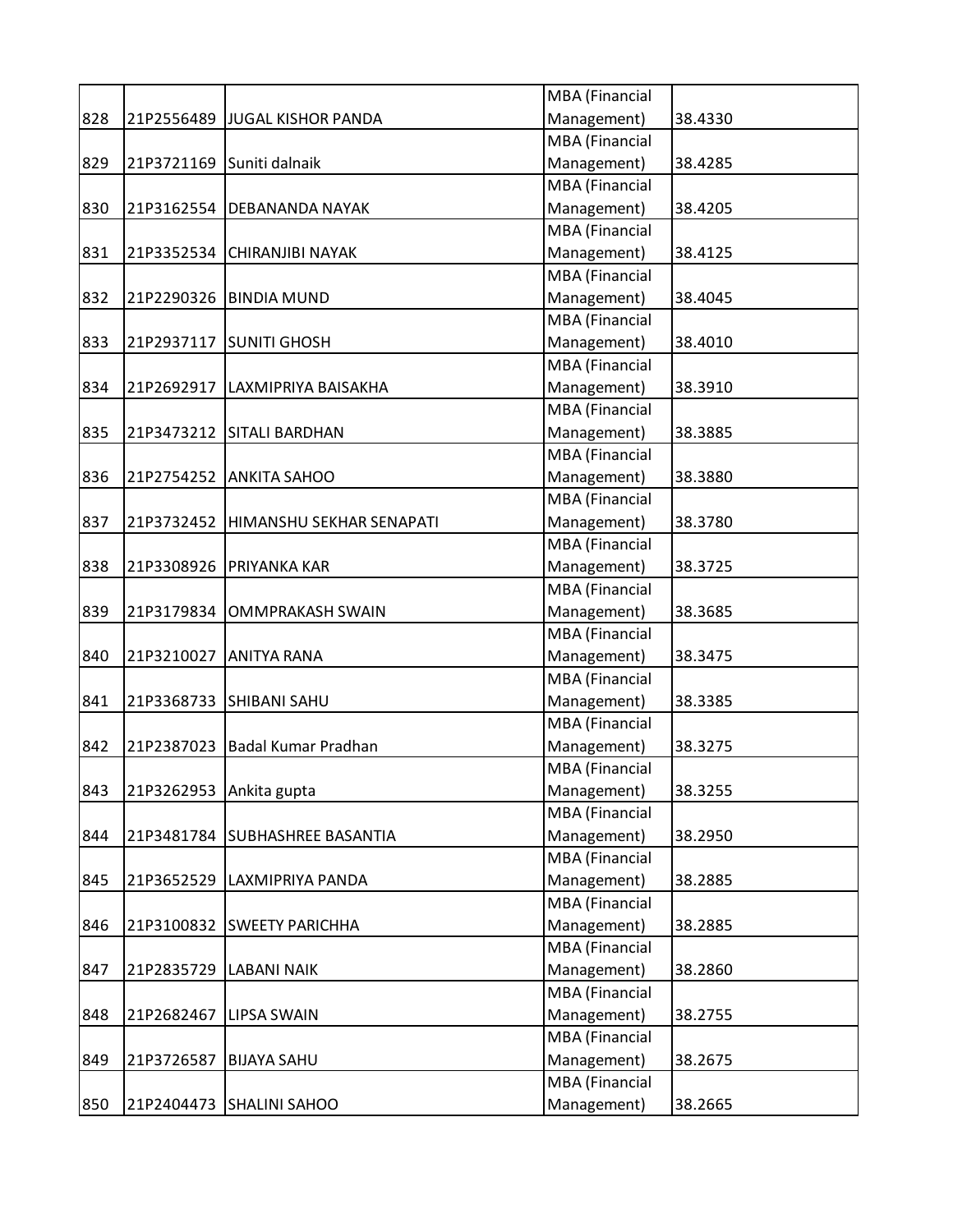|     |                          |                                   | <b>MBA</b> (Financial |         |
|-----|--------------------------|-----------------------------------|-----------------------|---------|
| 851 | 21P3532523               | NIHAR RANJAN MAHAPATRA            | Management)           | 38.2550 |
|     |                          |                                   | <b>MBA</b> (Financial |         |
| 852 |                          | 21P3668413   TUSARIKA PRADHAN     | Management)           | 38.2290 |
|     |                          |                                   | <b>MBA</b> (Financial |         |
| 853 |                          | 21P3314229   MAMALI GOUDA         | Management)           | 38.2125 |
|     |                          |                                   | MBA (Financial        |         |
| 854 | 21P3457637 SONALI KAR    |                                   | Management)           | 38.2105 |
|     |                          |                                   | <b>MBA</b> (Financial |         |
| 855 | 21P2907316   A. PRIYANKA |                                   | Management)           | 38.2060 |
|     |                          |                                   | MBA (Financial        |         |
| 856 | 21P2505779               | SAMIKHYA BEHERA                   | Management)           | 38.1830 |
|     |                          |                                   | <b>MBA</b> (Financial |         |
| 857 |                          | 21P3590219   PURNA CHANDRA BHUYAN | Management)           | 38.1770 |
|     |                          |                                   | <b>MBA</b> (Financial |         |
| 858 |                          | 21P2407612 Apsar Ali Khan         | Management)           | 38.1575 |
|     |                          |                                   | MBA (Financial        |         |
| 859 |                          | 21P2895352 BHAGYASHREE PARIDA     | Management)           | 38.1515 |
|     |                          |                                   | <b>MBA</b> (Financial |         |
| 860 | 21P2306772               | RUCHIKA MAHARANA                  | Management)           | 38.1485 |
|     |                          |                                   | MBA (Financial        |         |
| 861 | 21P3695127               | <b>SIMALI MAJHI</b>               | Management)           | 38.1440 |
|     |                          |                                   | <b>MBA</b> (Financial |         |
| 862 |                          | 21P2354274 RUTUPARNA OJHA         | Management)           | 38.1365 |
|     |                          |                                   | <b>MBA</b> (Financial |         |
| 863 |                          | 21P3246233 Mokshyada Mohanty      | Management)           | 38.1330 |
|     |                          |                                   | MBA (Financial        |         |
| 864 |                          | 21P3243109 SASHMITA NAYAK         | Management)           | 38.1310 |
|     |                          |                                   | <b>MBA</b> (Financial |         |
| 865 | 21P2351037               | <b>ABINASH NAYAK</b>              | Management)           | 38.1285 |
|     |                          |                                   | <b>MBA</b> (Financial |         |
| 866 |                          | 21P2600526 SATYAJIT BISWAL        | Management)           | 38.1245 |
|     |                          |                                   | <b>MBA</b> (Financial |         |
| 867 |                          | 21P3727194   PRACHI PASAYAT       | Management)           | 38.1245 |
|     |                          |                                   | <b>MBA</b> (Financial |         |
| 868 |                          | 21P3349617 SUPRIYA SASMAL         | Management)           | 38.1100 |
|     |                          |                                   | MBA (Financial        |         |
| 869 |                          | 21P3155593 SUVALAKSHMI DASH       | Management)           | 38.1065 |
|     |                          |                                   | MBA (Financial        |         |
| 870 |                          | 21P3604256   TOSHAN KHAMARI       | Management)           | 38.0915 |
|     |                          |                                   | <b>MBA</b> (Financial |         |
| 871 |                          | 21P2888486 SUBASH SURIN           | Management)           | 38.0795 |
|     |                          |                                   | <b>MBA</b> (Financial |         |
| 872 | 21P3238163               | JANMEJAYA BISHI                   | Management)           | 38.0545 |
|     |                          |                                   | MBA (Financial        |         |
| 873 |                          | 21P3450534 CHIDANANDA MOHAPATRA   | Management)           | 38.0455 |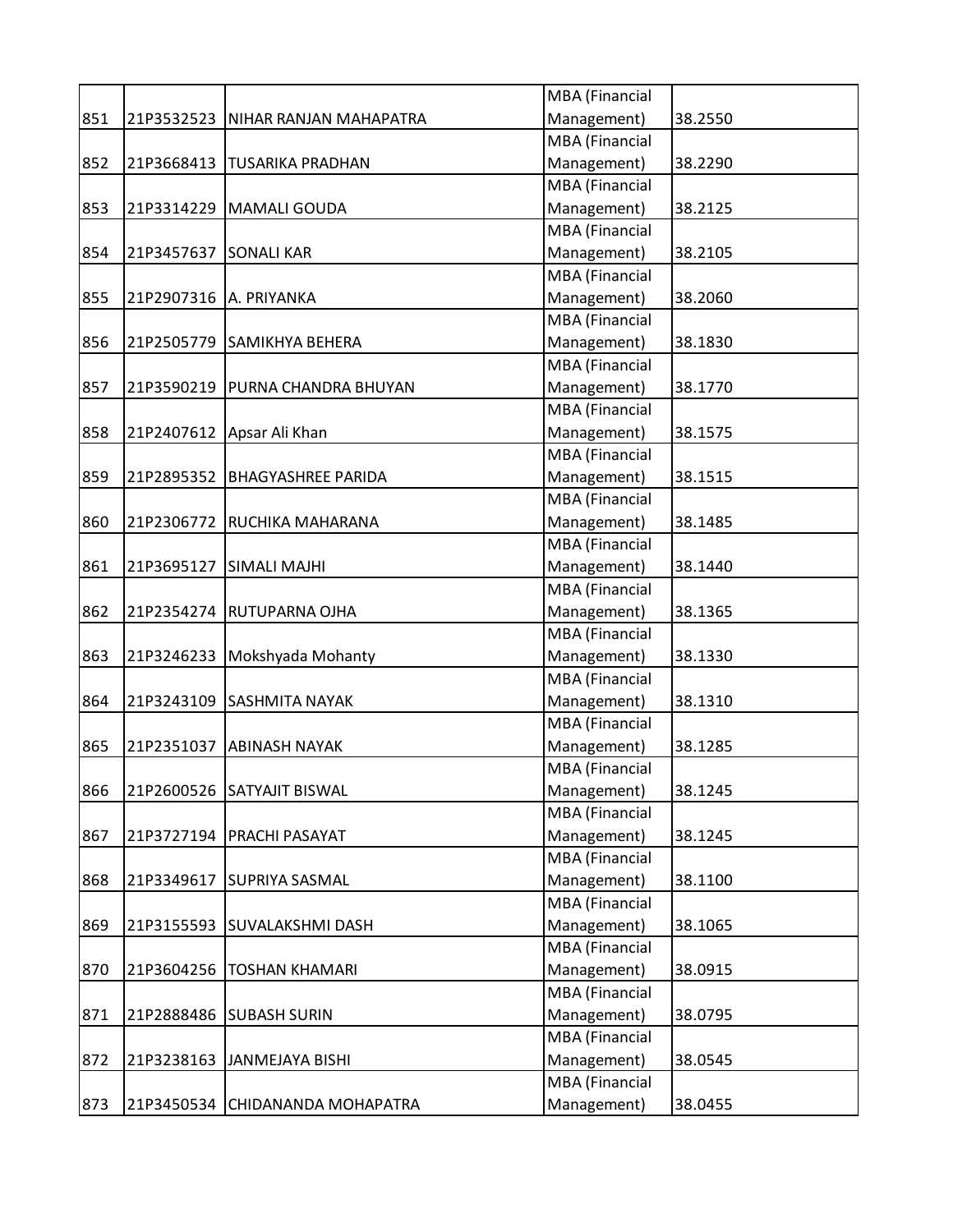|     |                      |                                 | MBA (Financial        |         |
|-----|----------------------|---------------------------------|-----------------------|---------|
| 874 |                      | 21P3103849 ARIJIT PANDA         | Management)           | 38.0395 |
|     |                      |                                 | <b>MBA</b> (Financial |         |
| 875 |                      | 21P3205109 PRIYANKA NAYAK       | Management)           | 38.0270 |
|     |                      |                                 | <b>MBA</b> (Financial |         |
| 876 |                      | 21P2821809 SHIBAJEE BISWAL      | Management)           | 38.0205 |
|     |                      |                                 | MBA (Financial        |         |
| 877 | 21P3501637           | <b>GAGANABIHARI SUKLA</b>       | Management)           | 38.0170 |
|     |                      |                                 | MBA (Financial        |         |
| 878 |                      | 21P3373534 SALONI MISHRA        | Management)           | 38.0040 |
|     |                      |                                 | <b>MBA</b> (Financial |         |
| 879 | 21P2355062           | <b>BIJAY KUMAR SAMANTARAY</b>   | Management)           | 37.9965 |
|     |                      |                                 | MBA (Financial        |         |
| 880 |                      | 21P2823899 SUBHASHREE PATRA     | Management)           | 37.9865 |
|     |                      |                                 | MBA (Financial        |         |
| 881 | 21P3592359           | <b>Beauty Mishra</b>            | Management)           | 37.9715 |
|     |                      |                                 | MBA (Financial        |         |
| 882 |                      | 21P3227904 KIRTI KUMAR PRADHAN  | Management)           | 37.9475 |
|     |                      |                                 | MBA (Financial        |         |
| 883 |                      | 21P3091262   NAZIA KHATOON      | Management)           | 37.9355 |
|     |                      |                                 | MBA (Financial        |         |
| 884 | 21P3686629           | <b>TANKADHAR NAYAK</b>          | Management)           | 37.9335 |
|     |                      |                                 | MBA (Financial        |         |
| 885 | 21P2619446           | <b>RANI JAINA</b>               | Management)           | 37.9210 |
|     |                      |                                 | MBA (Financial        |         |
| 886 | 21P3672373           | <b>CHINMAYEE MALLICK</b>        | Management)           | 37.9130 |
|     |                      |                                 | MBA (Financial        |         |
| 887 |                      | 21P2546193 LIPSARANI BEHERA     | Management)           | 37.8925 |
|     |                      |                                 | MBA (Financial        |         |
| 888 | 21P3209644           | <b>MINA ORAM</b>                | Management)           | 37.8755 |
|     |                      |                                 | <b>MBA</b> (Financial |         |
| 889 |                      | 21P2418153 SURYA PRATAP JEE     | Management)           | 37.8690 |
|     |                      |                                 | MBA (Financial        |         |
| 890 | 21P2849622           | <b>RITIK JENA</b>               | Management)           | 37.8685 |
|     |                      |                                 | MBA (Financial        |         |
| 891 |                      | 21P3456924   MALAN DUNG DUNG    | Management)           | 37.8485 |
|     |                      |                                 | MBA (Financial        |         |
| 892 |                      | 21P2605624   PRAVAT KUMAR SAHOO | Management)           | 37.8465 |
|     |                      |                                 | MBA (Financial        |         |
|     |                      |                                 | Management)           |         |
| 893 | 21P2621684           | <b>DEEPSIKHA DAS</b>            | MBA (Financial        | 37.8315 |
|     |                      |                                 |                       |         |
| 894 | 21P3190766           | N Santoshini                    | Management)           | 37.8265 |
|     |                      |                                 | MBA (Financial        |         |
| 895 | 21P3313073           | <b>KHUSUBU SENAPATI</b>         | Management)           | 37.8210 |
|     |                      |                                 | MBA (Financial        |         |
| 896 | 21P3313822 ANNA XESS |                                 | Management)           | 37.8195 |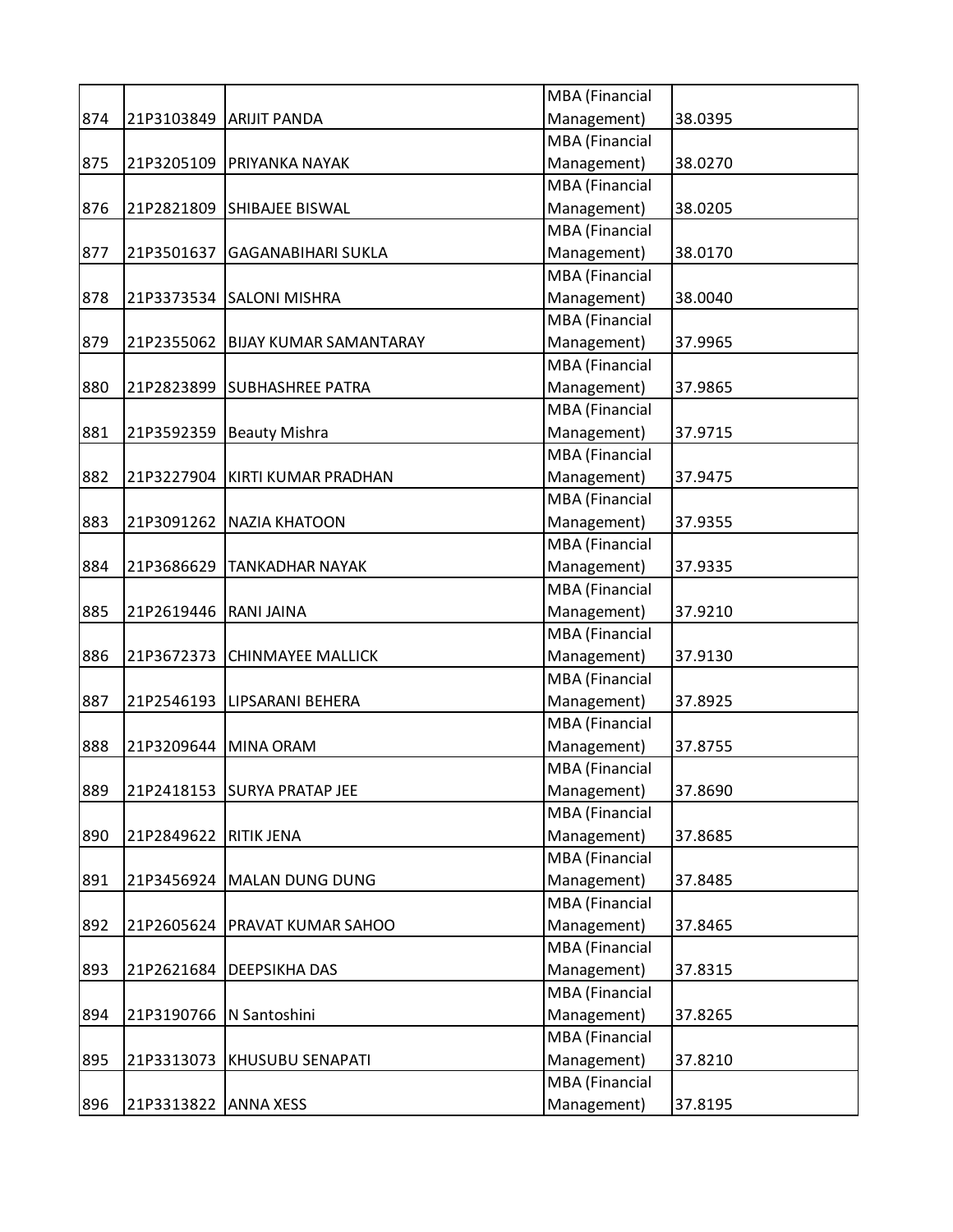|     |            |                                   | MBA (Financial        |         |
|-----|------------|-----------------------------------|-----------------------|---------|
| 897 |            | 21P2332842 SUNIL DALASINGHRAY     | Management)           | 37.8085 |
|     |            |                                   | MBA (Financial        |         |
| 898 | 21P3572864 | <b>TAPAS KUMAR MOHANTY</b>        | Management)           | 37.7830 |
|     |            |                                   | MBA (Financial        |         |
| 899 | 21P3551972 | <b>GOURY SANKAR BEHERA</b>        | Management)           | 37.7715 |
|     |            |                                   | <b>MBA</b> (Financial |         |
| 900 |            | 21P3083474 SARMISTA SAHU          | Management)           | 37.7705 |
|     |            |                                   | <b>MBA</b> (Financial |         |
| 901 | 21P3451424 | bhupendra nial                    | Management)           | 37.7700 |
|     |            |                                   | MBA (Financial        |         |
| 902 |            | 21P3719226 Sushmita Chakraborty   | Management)           | 37.7695 |
|     |            |                                   | MBA (Financial        |         |
| 903 | 21P2393672 | PRATIVA AGRASINGH                 | Management)           | 37.7670 |
|     |            |                                   | MBA (Financial        |         |
| 904 |            | 21P2959479   MANISHA GODARA       | Management)           | 37.7665 |
|     |            |                                   | <b>MBA</b> (Financial |         |
| 905 | 21P2308247 | PREMANANDA HEMBRAM                | Management)           | 37.7645 |
|     |            |                                   | <b>MBA</b> (Financial |         |
| 906 | 21P3740463 | <b>SUBHADARSHINI BEHERA</b>       | Management)           | 37.7295 |
|     |            |                                   | MBA (Financial        |         |
| 907 |            | 21P3109222 SOUMYA RANJAN NAYAK    | Management)           | 37.6900 |
|     |            |                                   | MBA (Financial        |         |
| 908 | 21P3000509 | Rashmita Tiyu                     | Management)           | 37.6880 |
|     |            |                                   | MBA (Financial        |         |
| 909 | 21P3650549 | <b>SANJAY KUMAR MANDAL</b>        | Management)           | 37.6835 |
|     |            |                                   | MBA (Financial        |         |
| 910 |            | 21P3198999   PRABEEN KUMAR THAKUR | Management)           | 37.6595 |
|     |            |                                   | MBA (Financial        |         |
| 911 | 21P3424939 | <b>REENA KUMARI BHOI</b>          | Management)           | 37.6585 |
|     |            |                                   | MBA (Financial        |         |
| 912 | 21P3210074 | <b>GAYATRI BEHERA</b>             | Management)           | 37.6505 |
|     |            |                                   | MBA (Financial        |         |
| 913 | 21P3062329 | <b>SNEHA NAIK</b>                 | Management)           | 37.6495 |
|     |            |                                   | <b>MBA</b> (Financial |         |
| 914 | 21P3313636 | <b>KUNJA BISOI</b>                | Management)           | 37.6205 |
|     |            |                                   | MBA (Financial        |         |
| 915 |            | 21P2884289   PURNIMA JENA         | Management)           | 37.6075 |
|     |            |                                   | MBA (Financial        |         |
| 916 | 21P3073014 | <b>DHARITRI BEHERA</b>            | Management)           | 37.5945 |
|     |            |                                   | MBA (Financial        |         |
| 917 | 21P2970812 | <b>SASMITARANI SAHOO</b>          | Management)           | 37.5705 |
|     |            |                                   | MBA (Financial        |         |
| 918 | 21P3171846 | Nikhil Thapa                      | Management)           | 37.5655 |
|     |            |                                   | MBA (Financial        |         |
| 919 | 21P2382139 | AKASH CHANDRA PARIDA              | Management)           | 37.5540 |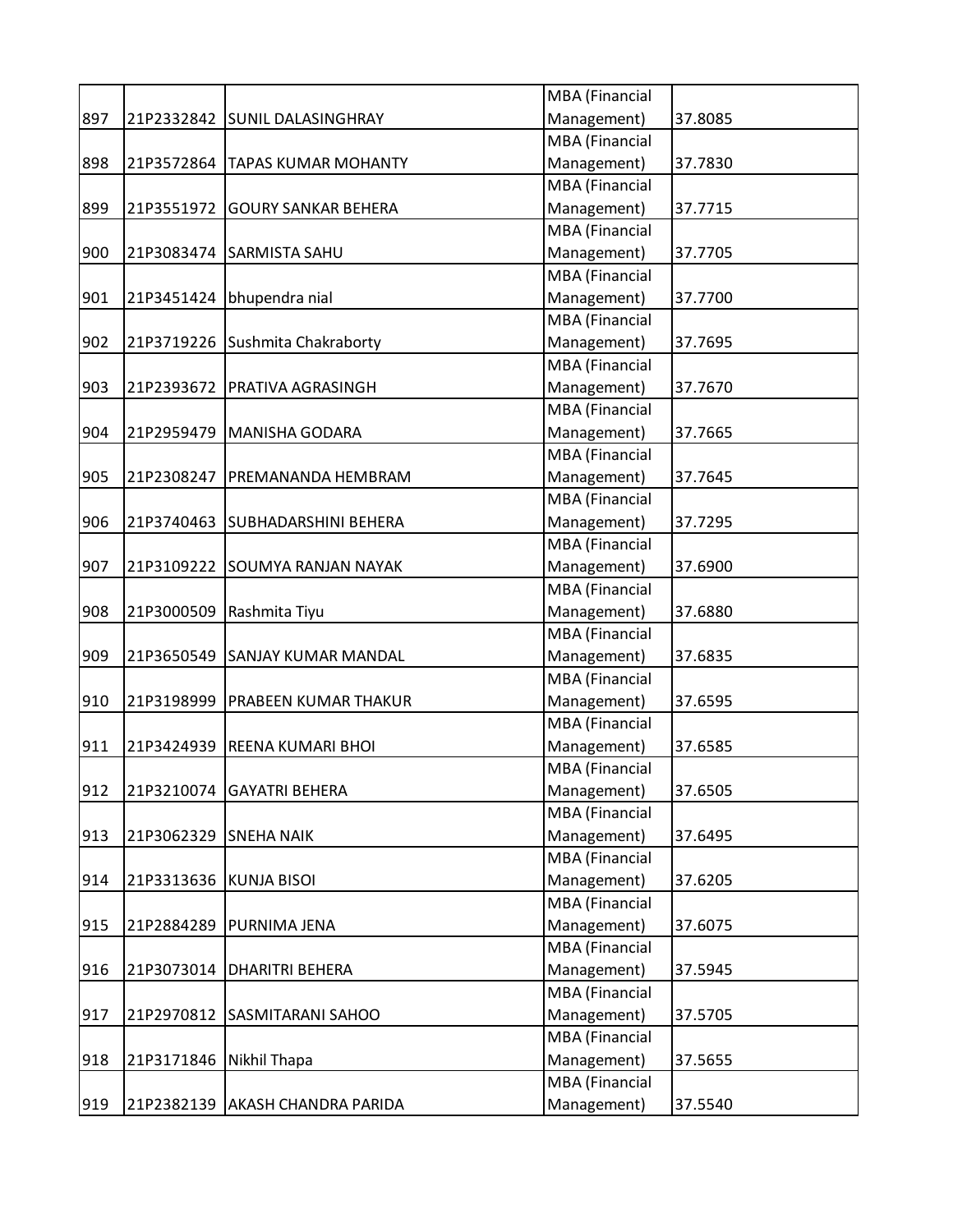|     |                       |                                  | MBA (Financial        |         |
|-----|-----------------------|----------------------------------|-----------------------|---------|
| 920 |                       | 21P2511939   LITA BEHERA         | Management)           | 37.5230 |
|     |                       |                                  | <b>MBA</b> (Financial |         |
| 921 | 21P3068127            | <b>BIJAYALAXMI SAMAL</b>         | Management)           | 37.5150 |
|     |                       |                                  | <b>MBA</b> (Financial |         |
| 922 |                       | 21P3235226 SUVRAJIT SAHOO        | Management)           | 37.5060 |
|     |                       |                                  | MBA (Financial        |         |
| 923 |                       | 21P3756083 Ronak Kumar Agarwal   | Management)           | 37.4485 |
|     |                       |                                  | <b>MBA</b> (Financial |         |
| 924 |                       | 21P2553206 PRITISH PATTANAIK     | Management)           | 37.4455 |
|     |                       |                                  | <b>MBA</b> (Financial |         |
| 925 |                       | 21P2651402   DEEPAK SAHOO        | Management)           | 37.4415 |
|     |                       |                                  | <b>MBA</b> (Financial |         |
| 926 |                       | 21P3732543   PRITAM SAHU         | Management)           | 37.4375 |
|     |                       |                                  | <b>MBA</b> (Financial |         |
| 927 |                       | 21P2903192   DAVID KANDULNA      | Management)           | 37.4255 |
|     |                       |                                  | MBA (Financial        |         |
| 928 | 21P3332457            | <b>RAJENDRA KUMAR SAHU</b>       | Management)           | 37.3885 |
|     |                       |                                  | <b>MBA</b> (Financial |         |
| 929 | 21P3553072            | <b>SASMITA BISHOI</b>            | Management)           | 37.3705 |
|     |                       |                                  | <b>MBA</b> (Financial |         |
| 930 | 21P3293879            | <b>APARNA DAS</b>                | Management)           | 37.3630 |
|     |                       |                                  | <b>MBA</b> (Financial |         |
| 931 |                       | 21P3296793 SUBHASHREE BARIK      | Management)           | 37.3615 |
|     |                       |                                  | <b>MBA</b> (Financial |         |
| 932 |                       | 21P3133806 UMA SAHOO             | Management)           | 37.3455 |
|     |                       |                                  | MBA (Financial        |         |
| 933 | 21P2581463            | <b>PRIYANKA SWAIN</b>            | Management)           | 37.3420 |
|     |                       |                                  | <b>MBA</b> (Financial |         |
| 934 | 21P3747696            | K PUJA REDDY                     | Management)           | 37.3355 |
|     |                       |                                  | <b>MBA</b> (Financial |         |
| 935 | 21P2805182 ATIT NAYAK |                                  | Management)           | 37.3330 |
|     |                       |                                  | <b>MBA</b> (Financial |         |
| 936 | 21P3753977            | JAGANNATH SAHOO                  | Management)           | 37.3280 |
|     |                       |                                  | <b>MBA</b> (Financial |         |
| 937 |                       | 21P3445272 MITHUN NAYAK          | Management)           | 37.3185 |
|     |                       |                                  | MBA (Financial        |         |
| 938 |                       | 21P3102494 LIPI PRADHAN          | Management)           | 37.2850 |
|     |                       |                                  | MBA (Financial        |         |
| 939 | 21P3375722 NILU DAS   |                                  | Management)           | 37.2790 |
|     |                       |                                  | <b>MBA</b> (Financial |         |
| 940 | 21P3205643            | Nikita Pattanaik                 | Management)           | 37.2705 |
|     |                       |                                  | <b>MBA</b> (Financial |         |
| 941 |                       | 21P3426234   PRADEEP KUMAR PANDA | Management)           | 37.2665 |
|     |                       |                                  | MBA (Financial        |         |
| 942 |                       | 21P2973433 SANGHAMITARA MALLICK  | Management)           | 37.2165 |
|     |                       |                                  |                       |         |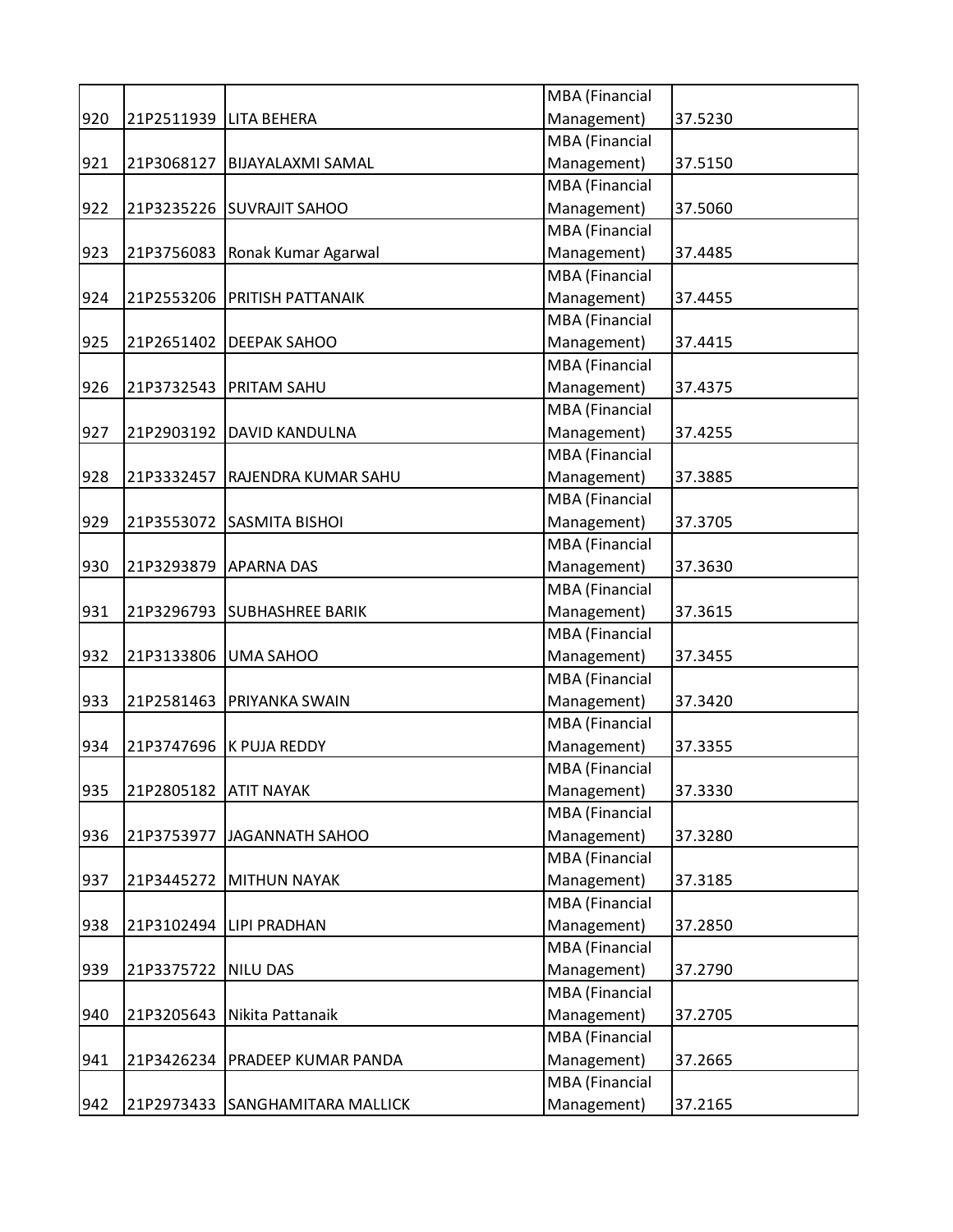|     |            |                               | MBA (Financial        |         |
|-----|------------|-------------------------------|-----------------------|---------|
| 943 | 21P3081384 | <b>ALISHA PATTNAIK</b>        | Management)           | 37.1710 |
|     |            |                               | <b>MBA</b> (Financial |         |
| 944 |            | 21P3351716   ARATI KUMARI     | Management)           | 37.1705 |
|     |            |                               | <b>MBA</b> (Financial |         |
| 945 | 21P2451954 | <b>BHUPATI SEKHAR MAHANTA</b> | Management)           | 37.1665 |
|     |            |                               | MBA (Financial        |         |
| 946 | 21P2990439 | <b>R HARISH</b>               | Management)           | 37.1500 |
|     |            |                               | <b>MBA</b> (Financial |         |
| 947 | 21P2764173 | <b>SNIGDHA SENAPATI</b>       | Management)           | 37.1395 |
|     |            |                               | <b>MBA</b> (Financial |         |
| 948 | 21P2915732 | <b>SIBA SANKAR NAYAK</b>      | Management)           | 37.1255 |
|     |            |                               | <b>MBA</b> (Financial |         |
| 949 | 21P3258207 | <b>ARABINDA SAHOO</b>         | Management)           | 37.1155 |
|     |            |                               | <b>MBA</b> (Financial |         |
| 950 | 21P2700496 | <b>SUSHREE SUPRAVA SAHOO</b>  | Management)           | 37.0830 |
|     |            |                               | MBA (Financial        |         |
| 951 | 21P3480093 | <b>SWARNALATA PRADHAN</b>     | Management)           | 37.0805 |
|     |            |                               | <b>MBA</b> (Financial |         |
| 952 | 21P3357484 | <b>BISWANATHA MALIK</b>       | Management)           | 37.0775 |
|     |            |                               | <b>MBA</b> (Financial |         |
| 953 | 21P2748109 | Anjali Singh                  | Management)           | 37.0380 |
|     |            |                               | <b>MBA</b> (Financial |         |
| 954 | 21P3666024 | <b>TANMAYA KUMAR SAHOO</b>    | Management)           | 37.0295 |
|     |            |                               | <b>MBA</b> (Financial |         |
| 955 | 21P3190604 | JAJNASENI MOHAPATRA           | Management)           | 37.0205 |
|     |            |                               | MBA (Financial        |         |
| 956 | 21P3004299 | MADHUSMITA SAHOO              | Management)           | 37.0100 |
|     |            |                               | <b>MBA</b> (Financial |         |
| 957 | 21P3497049 | <b>SIBANI KUMARI NAYAK</b>    | Management)           | 37.0040 |
|     |            |                               | <b>MBA</b> (Financial |         |
| 958 | 21P3651567 | <b>DEBABRATA DASH</b>         | Management)           | 36.9975 |
|     |            |                               | <b>MBA</b> (Financial |         |
| 959 | 21P3387466 | M RAMYA KUMARI                | Management)           | 36.9955 |
|     |            |                               | <b>MBA</b> (Financial |         |
| 960 | 21P3333557 | <b>PRIYA PANDIT</b>           | Management)           | 36.9760 |
|     |            |                               | MBA (Financial        |         |
| 961 | 21P2374146 | KIRAN KUMAR SAHU              | Management)           | 36.9705 |
|     |            |                               | MBA (Financial        |         |
| 962 | 21P3154486 | <b>PRIYATOSH NAYAK</b>        | Management)           | 36.9695 |
|     |            |                               | <b>MBA</b> (Financial |         |
| 963 | 21P3523296 | <b>KARRI SOUJANYA</b>         | Management)           | 36.9505 |
|     |            |                               | <b>MBA</b> (Financial |         |
| 964 | 21P3678454 | NIHARIKA JENA                 | Management)           | 36.9465 |
|     |            |                               | MBA (Financial        |         |
| 965 |            | 21P3470564 SARMISTHA PARIDA   | Management)           | 36.9430 |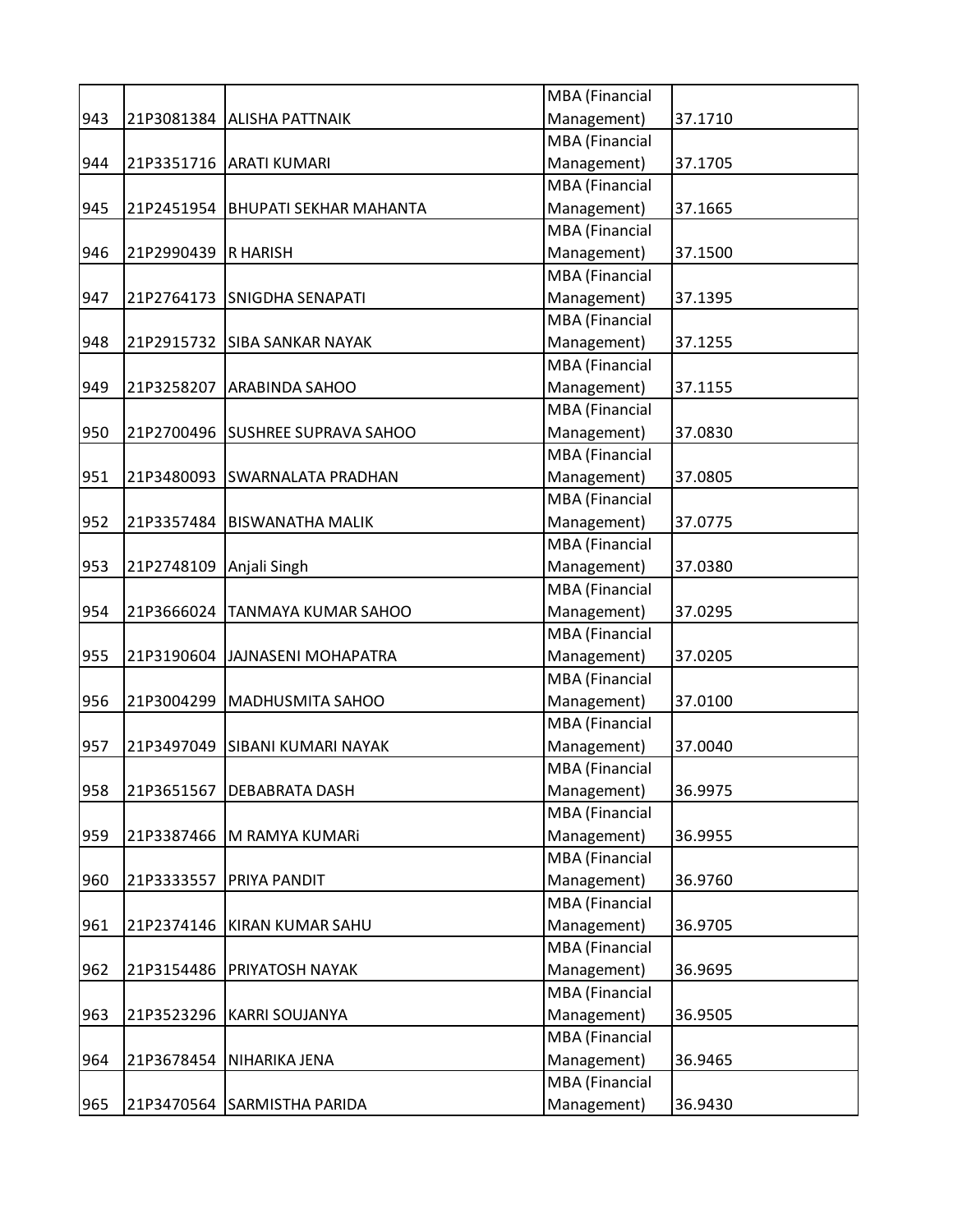|     |            |                                   | MBA (Financial        |         |
|-----|------------|-----------------------------------|-----------------------|---------|
| 966 |            | 21P2549729 Raj Raman Mohapatra    | Management)           | 36.9130 |
|     |            |                                   | <b>MBA</b> (Financial |         |
| 967 |            | 21P3139124 SAMIKSHYA MISHRA       | Management)           | 36.8880 |
|     |            |                                   | <b>MBA</b> (Financial |         |
| 968 |            | 21P3663482 RESHMA PANIGRAHI       | Management)           | 36.8855 |
|     |            |                                   | MBA (Financial        |         |
| 969 |            | 21P3363322   PARAMESWAR TUDU      | Management)           | 36.8750 |
|     |            |                                   | <b>MBA</b> (Financial |         |
| 970 | 21P3061999 | <b>GAYATRI PATNAIK</b>            | Management)           | 36.8585 |
|     |            |                                   | <b>MBA</b> (Financial |         |
| 971 | 21P3678882 | <b>ANKITA BEHERA</b>              | Management)           | 36.8545 |
|     |            |                                   | <b>MBA</b> (Financial |         |
| 972 |            | 21P3508226 SHEKHAR KUMAR RATH     | Management)           | 36.8490 |
|     |            |                                   | <b>MBA</b> (Financial |         |
| 973 |            | 21P3187009  LOVELEEN SAHOO        | Management)           | 36.8465 |
|     |            |                                   | MBA (Financial        |         |
| 974 | 21P2596262 | <b>MERY MAGDELENA MATHEW</b>      | Management)           | 36.8420 |
|     |            |                                   | <b>MBA</b> (Financial |         |
| 975 | 21P3570583 | <b>SILPA NAYAK</b>                | Management)           | 36.8390 |
|     |            |                                   | <b>MBA</b> (Financial |         |
| 976 | 21P3683879 | D. PRIYANKA                       | Management)           | 36.8335 |
|     |            |                                   | <b>MBA</b> (Financial |         |
| 977 |            | 21P2666746 SURYAKANTA JATTA       | Management)           | 36.8260 |
|     |            |                                   | <b>MBA</b> (Financial |         |
| 978 |            | 21P2857343 Soumya Nayak           | Management)           | 36.8175 |
|     |            |                                   | MBA (Financial        |         |
| 979 |            | 21P3151703 RASHMI RANJAN MOHARANA | Management)           | 36.8165 |
|     |            |                                   | <b>MBA</b> (Financial |         |
| 980 | 21P3252552 | <b>BINOD KUMAR MALLICK</b>        | Management)           | 36.8165 |
|     |            |                                   | <b>MBA</b> (Financial |         |
| 981 |            | 21P2779063 MANAS KUMAR BHOI       | Management)           | 36.7905 |
|     |            |                                   | <b>MBA</b> (Financial |         |
| 982 |            | 21P2289824 SUBHENDU KUMAR PANDA   | Management)           | 36.7860 |
|     |            |                                   | MBA (Financial        |         |
| 983 |            | 21P3558352 SWOYAM SAMPURNA BARICK | Management)           | 36.7835 |
|     |            |                                   | MBA (Financial        |         |
| 984 | 21P3665427 | <b>INDU SAGRIA</b>                | Management)           | 36.7585 |
|     |            |                                   | MBA (Financial        |         |
| 985 | 21P2362229 | SONALI PRIYADARSHINI SINGH        | Management)           | 36.7195 |
|     |            |                                   | <b>MBA</b> (Financial |         |
| 986 | 21P2846009 | <b>SONI KHATUN</b>                | Management)           | 36.7080 |
|     |            |                                   | <b>MBA</b> (Financial |         |
| 987 | 21P3179589 | <b>TITHIBHADRA SINGH</b>          | Management)           | 36.6925 |
|     |            |                                   | MBA (Financial        |         |
| 988 |            | 21P3591153   DEBASHIS SAMANTARAY  | Management)           | 36.5870 |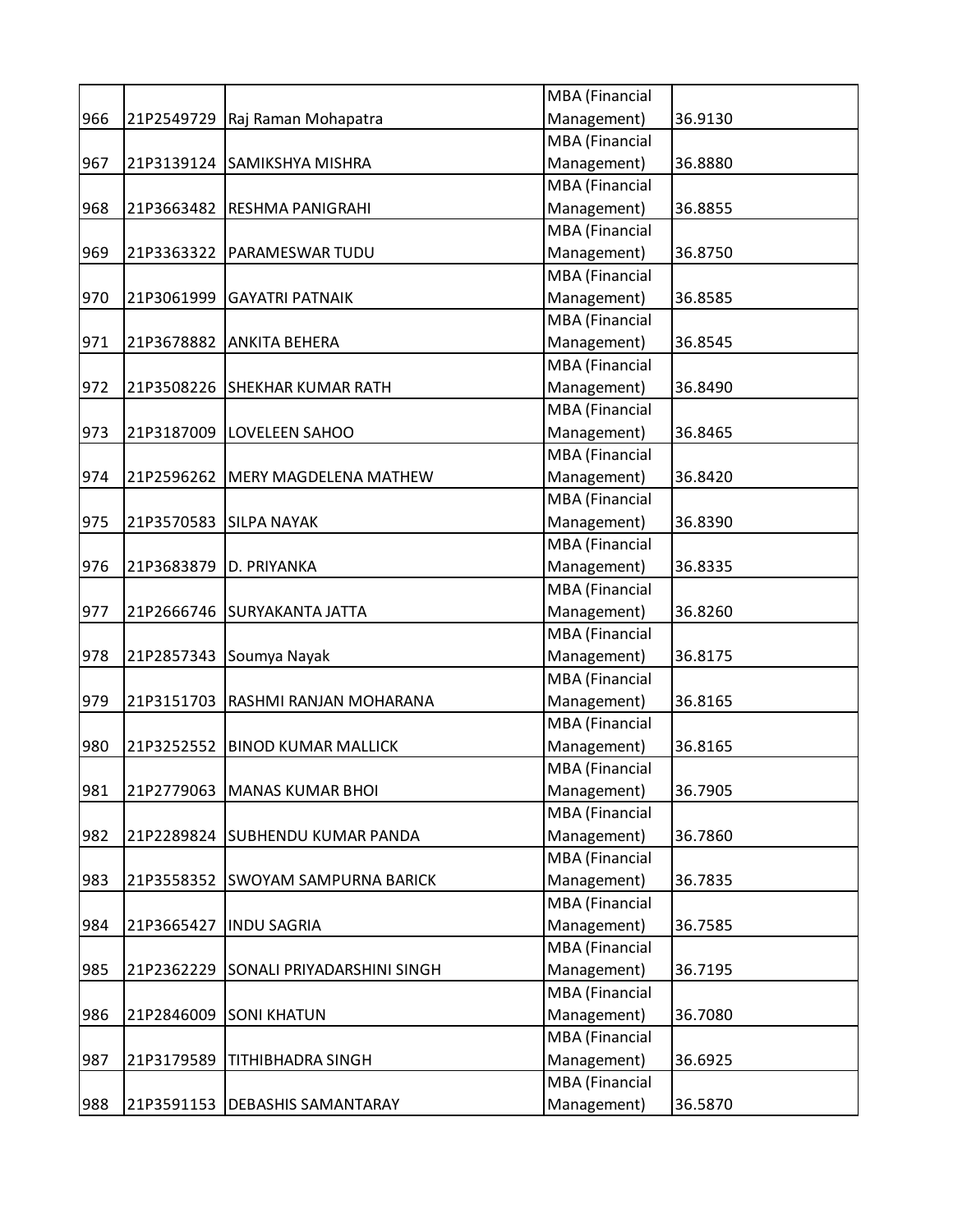|     |                 |                                | MBA (Financial        |         |
|-----|-----------------|--------------------------------|-----------------------|---------|
| 989 | 21P3181883      | <b>ROJALI SAHU</b>             | Management)           | 36.5755 |
|     |                 |                                | <b>MBA</b> (Financial |         |
| 990 | 21P3097596      | D RAMESWAR SHARMA              | Management)           | 36.5390 |
|     |                 |                                | <b>MBA</b> (Financial |         |
| 991 | 21P2799572      | KRUSHNA CHANDRA BEHERA         | Management)           | 36.5335 |
|     |                 |                                | MBA (Financial        |         |
| 992 | 21P3059547      | <b>SUSMITA SAMAL</b>           | Management)           | 36.5315 |
|     |                 |                                | <b>MBA</b> (Financial |         |
| 993 | 21P3723716      | <b>AMIR ALI KHAN</b>           | Management)           | 36.5290 |
|     |                 |                                | MBA (Financial        |         |
| 994 | 21P2597523      | <b>MADHUBAN PUJHARI</b>        | Management)           | 36.5200 |
|     |                 |                                | MBA (Financial        |         |
| 995 | 21P3653139      | <b>PRITI YADAV</b>             | Management)           | 36.5085 |
|     |                 |                                | MBA (Financial        |         |
| 996 |                 | 21P3177719 SUJATA NANDI        | Management)           | 36.4990 |
|     |                 |                                | <b>MBA</b> (Financial |         |
| 997 | 21P3274173      | <b>ANIRUDHA SAHOO</b>          | Management)           | 36.4710 |
|     |                 |                                | <b>MBA</b> (Financial |         |
| 998 |                 | 21P2913312   PRATIMA SAHOO     | Management)           | 36.4670 |
|     |                 |                                | MBA (Financial        |         |
| 999 |                 | 21P3023476 NIBEDITA BIRADALAI  | Management)           | 36.4665 |
|     |                 |                                | MBA (Financial        |         |
|     |                 | 1000 21P2681854   IPSITA NAYAK | Management)           | 36.4395 |
|     |                 |                                | <b>MBA</b> (Financial |         |
|     | 1001 21P3299382 | <b>NANSY NAYAK</b>             | Management)           | 36.4035 |
|     |                 |                                | <b>MBA</b> (Financial |         |
|     | 1002 21P2661954 | <b>BARSARANI PATRA</b>         | Management)           | 36.3980 |
|     |                 |                                | MBA (Financial        |         |
|     | 1003 21P3059767 | Vandhana sonkar                | Management)           | 36.3790 |
|     |                 |                                | MBA (Financial        |         |
|     |                 | 1004 21P2490329 DEBESWAR PARHI | Management)           | 36.3715 |
|     |                 |                                | MBA (Financial        |         |
|     | 1005 21P2969017 | <b>RAKESH DIGAL</b>            | Management)           | 36.3630 |
|     |                 |                                | <b>MBA</b> (Financial |         |
|     | 1006 21P2298759 | <b>DILESWAR MAHANTA</b>        | Management)           | 36.3585 |
|     |                 |                                | MBA (Financial        |         |
|     | 1007 21P3698647 | <b>SATRUGHNA NATH</b>          | Management)           | 36.3510 |
|     |                 |                                | MBA (Financial        |         |
|     | 1008 21P3044069 | Sudhansu Nayak                 | Management)           | 36.3395 |
|     |                 |                                | MBA (Financial        |         |
|     | 1009 21P3081453 | <b>SUCHISMITA BISHWAL</b>      | Management)           | 36.2995 |
|     |                 |                                | MBA (Financial        |         |
|     | 1010 21P3697484 | A SRINIVAS DORA                | Management)           | 36.2495 |
|     |                 |                                | MBA (Financial        |         |
|     | 1011 21P3330949 | <b>KAMPILA NAIK</b>            | Management)           | 36.2485 |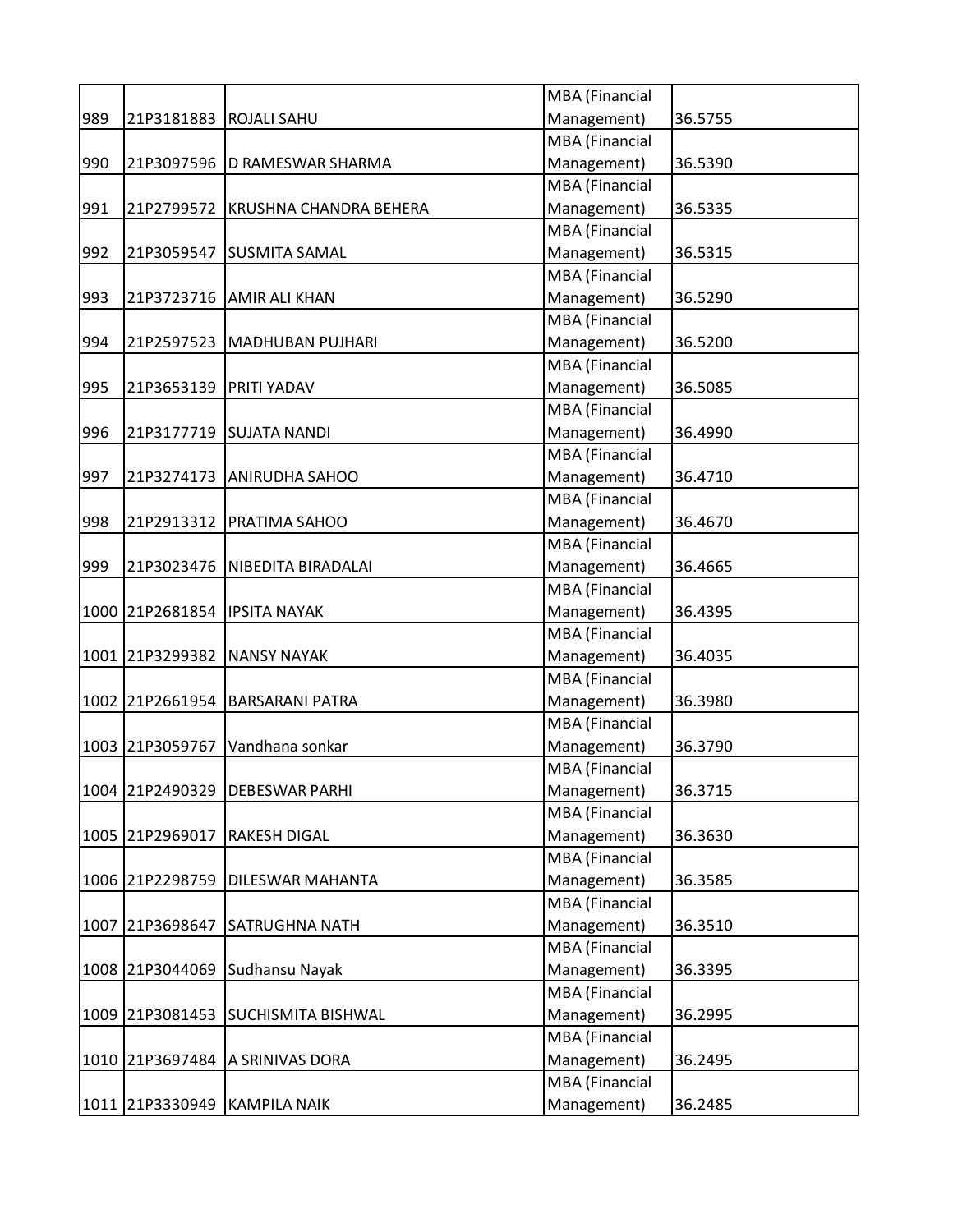|                 |                                      | MBA (Financial        |         |
|-----------------|--------------------------------------|-----------------------|---------|
|                 | 1012 21P3198026 RAJASHREE BARIK      | Management)           | 36.2255 |
|                 |                                      | <b>MBA</b> (Financial |         |
|                 | 1013 21P2337496 HEMANTA SINGH        | Management)           | 36.2215 |
|                 |                                      | MBA (Financial        |         |
|                 | 1014 21P3506509 PUSPANJALI NAIK      | Management)           | 36.1775 |
|                 |                                      | MBA (Financial        |         |
| 1015 21P3237087 | <b>RINA ROUL</b>                     | Management)           | 36.1770 |
|                 |                                      | <b>MBA</b> (Financial |         |
| 1016 21P3298577 | <b>DEEPAK KUMAR AGARWAL</b>          | Management)           | 36.1735 |
|                 |                                      | MBA (Financial        |         |
|                 | 1017 21P3483552 SNEHALATA NAYAK      | Management)           | 36.1525 |
|                 |                                      | MBA (Financial        |         |
|                 | 1018 21P3058436 SUBHASMITA PANIGRAHI | Management)           | 36.1275 |
|                 |                                      | <b>MBA</b> (Financial |         |
|                 | 1019 21P3610223 SAMPAD KUMAR         | Management)           | 36.1085 |
|                 |                                      | <b>MBA</b> (Financial |         |
| 1020 21P3658249 | purnima sahoo                        | Management)           | 36.0985 |
|                 |                                      | <b>MBA</b> (Financial |         |
| 1021 21P3067883 | ARABINDA MOHAPATRA                   | Management)           | 36.0765 |
|                 |                                      | <b>MBA</b> (Financial |         |
| 1022 21P2701749 | <b>ASHISH KUMAR SAHU</b>             | Management)           | 36.0540 |
|                 |                                      | MBA (Financial        |         |
| 1023 21P3316067 | <b>SULIPTA PATI</b>                  | Management)           | 36.0445 |
|                 |                                      | MBA (Financial        |         |
| 1024 21P2832979 | <b>SUCHISMITA DASH</b>               | Management)           | 36.0065 |
|                 |                                      | MBA (Financial        |         |
|                 | 1025 21P3458464 JJIBAN PRADIP DAS    | Management)           | 35.9915 |
|                 |                                      | MBA (Financial        |         |
| 1026 21P3512637 | BIKRAM KESHARI MOHAPATRA             | Management)           | 35.9865 |
|                 |                                      | <b>MBA</b> (Financial |         |
|                 | 1027 21P3387742 SABANA BEGUM         | Management)           | 35.9670 |
|                 |                                      | MBA (Financial        |         |
| 1028 21P3121634 | <b>SAHIN QUADRI</b>                  | Management)           | 35.9580 |
|                 |                                      | MBA (Financial        |         |
| 1029 21P3661084 | <b>MAMATA SHAW</b>                   | Management)           | 35.9325 |
|                 |                                      | MBA (Financial        |         |
|                 | 1030 21P2860106 SOUMYAKANTA PANDA    | Management)           | 35.8975 |
|                 |                                      | MBA (Financial        |         |
| 1031 21P3598032 | PRAGYAN PARIMITA PARIDA              | Management)           | 35.8970 |
|                 |                                      | MBA (Financial        |         |
| 1032 21P2446159 | Sashanka Sekhar Padhi                | Management)           | 35.8955 |
|                 |                                      | MBA (Financial        |         |
| 1033 21P2415324 | <b>SHAKTI PRASAD DASH</b>            | Management)           | 35.8945 |
|                 |                                      | MBA (Financial        |         |
| 1034 21P3334893 | <b>RITA BESRA</b>                    | Management)           | 35.8760 |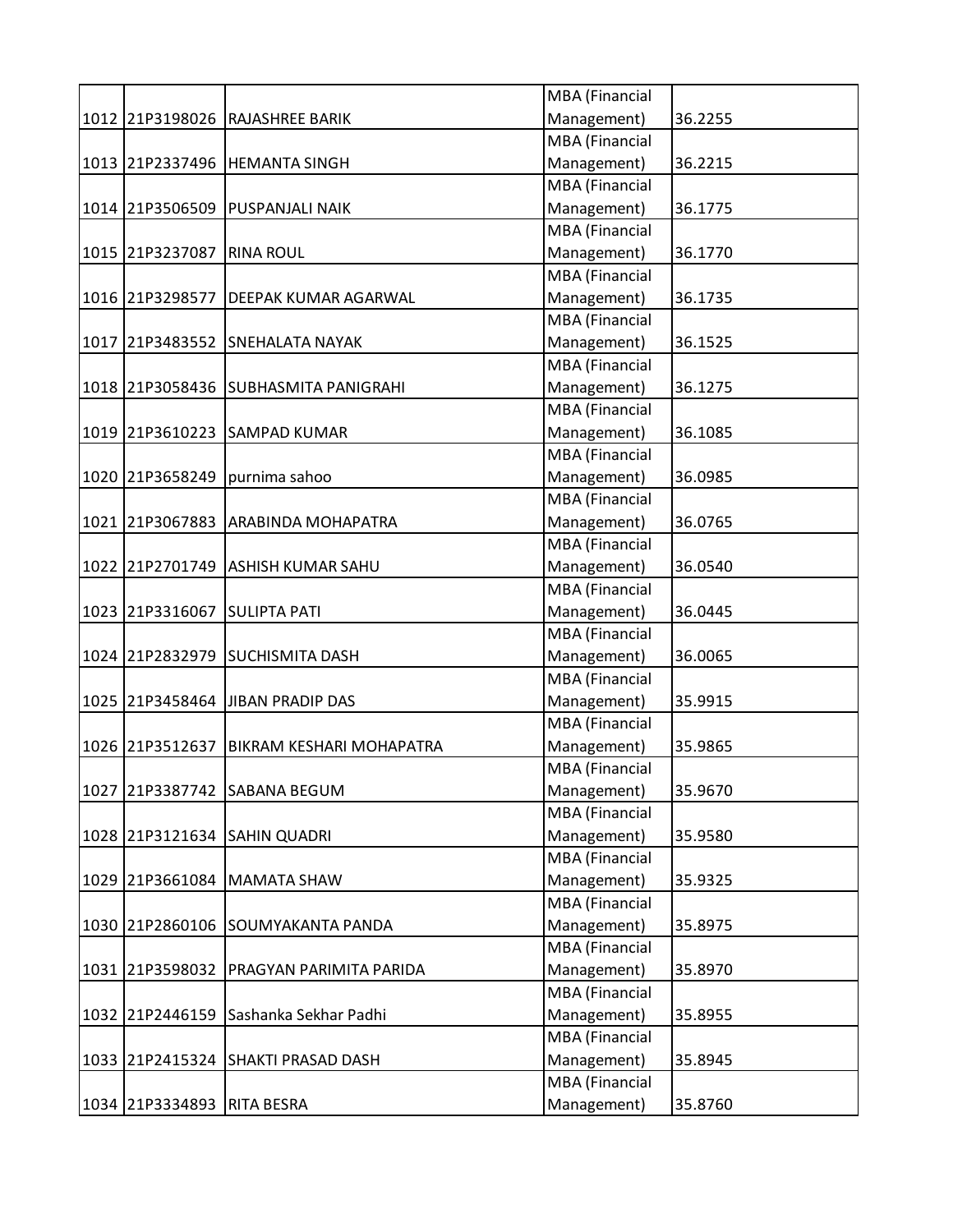|                 |                                     | MBA (Financial        |         |
|-----------------|-------------------------------------|-----------------------|---------|
| 1035 21P3191384 | JYOTIPRAKASH PRADHAN                | Management)           | 35.8435 |
|                 |                                     | <b>MBA</b> (Financial |         |
|                 | 1036 21P3704576 SUSANT KUMAR LAKRA  | Management)           | 35.8280 |
|                 |                                     | <b>MBA</b> (Financial |         |
| 1037 21P3057803 | <b>ANSUMAN BARIK</b>                | Management)           | 35.8205 |
|                 |                                     | MBA (Financial        |         |
| 1038 21P3673269 | <b>RASHMI PRAVA BARIK</b>           | Management)           | 35.8170 |
|                 |                                     | <b>MBA</b> (Financial |         |
| 1039 21P3458549 | <b>PRIYANKA SAHU</b>                | Management)           | 35.8090 |
|                 |                                     | <b>MBA</b> (Financial |         |
| 1040 21P2766242 | <b>PINTU PANI</b>                   | Management)           | 35.7795 |
|                 |                                     | <b>MBA</b> (Financial |         |
| 1041 21P2294473 | <b>SAUDAMINI PANDA</b>              | Management)           | 35.7785 |
|                 |                                     | <b>MBA</b> (Financial |         |
|                 | 1042 21P3627414 SIBA PRASAD PADHY   | Management)           | 35.7505 |
|                 |                                     | MBA (Financial        |         |
|                 | 1043 21P2363036 Padmini Acharya     | Management)           | 35.7455 |
|                 |                                     | <b>MBA</b> (Financial |         |
| 1044 21P3097363 | KADAMBINI JENA                      | Management)           | 35.7425 |
|                 |                                     | <b>MBA</b> (Financial |         |
| 1045 21P3121524 | <b>SOUMYA RANJAN NANDA</b>          | Management)           | 35.7355 |
|                 |                                     | <b>MBA</b> (Financial |         |
|                 | 1046 21P2566464 Uttam kumar sabar   | Management)           | 35.7340 |
|                 |                                     | <b>MBA</b> (Financial |         |
| 1047 21P3357526 | Sambit Kumar Dash                   | Management)           | 35.7230 |
|                 |                                     | MBA (Financial        |         |
| 1048 21P2395652 | <b>ABINAS MINZ</b>                  | Management)           | 35.7215 |
|                 |                                     | <b>MBA</b> (Financial |         |
| 1049 21P2659732 | <b>ARPITA MOHANTY</b>               | Management)           | 35.7150 |
|                 |                                     | <b>MBA</b> (Financial |         |
| 1050 21P2627476 | <b>ANUSAYA ROUT</b>                 | Management)           | 35.6955 |
|                 |                                     | <b>MBA</b> (Financial |         |
| 1051 21P3266852 | Shrusti Shagun Swain                | Management)           | 35.6950 |
|                 |                                     | <b>MBA</b> (Financial |         |
| 1052 21P2794117 | <b>RUTUPARNA BEHERA</b>             | Management)           | 35.6840 |
|                 |                                     | <b>MBA</b> (Financial |         |
| 1053 21P3336134 | <b>CHANDRASEKHAR GRAHACHARYA</b>    | Management)           | 35.6695 |
|                 |                                     | <b>MBA</b> (Financial |         |
| 1054 21P3307874 | <b>NISHA PALA</b>                   | Management)           | 35.6240 |
|                 |                                     | <b>MBA</b> (Financial |         |
| 1055 21P3506194 | <b>ANJALI BHUNYAN</b>               | Management)           | 35.6165 |
|                 |                                     | <b>MBA</b> (Financial |         |
| 1056 21P3418889 | <b>BISWAJIT NAYAK</b>               | Management)           | 35.6075 |
|                 |                                     | <b>MBA</b> (Financial |         |
|                 | 1057 21P3051439 DIPTIMAYEE ROUTARAY | Management)           | 35.6065 |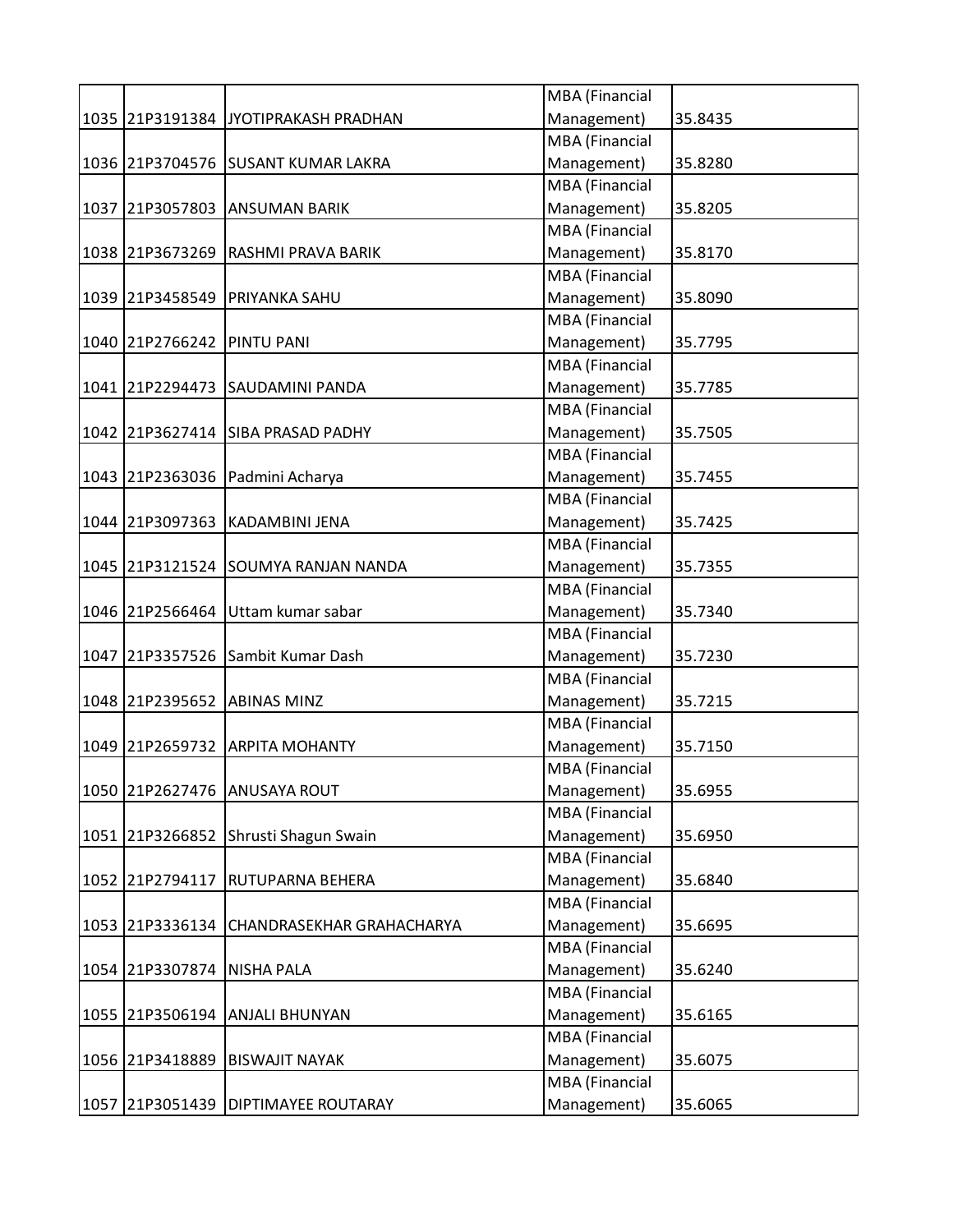|                           |                                     | MBA (Financial        |         |
|---------------------------|-------------------------------------|-----------------------|---------|
| 1058 21P2442482           | MADHUSMITA PRADHAN                  | Management)           | 35.6020 |
|                           |                                     | MBA (Financial        |         |
|                           | 1059 21P2964606 JAGADISH NAYAK      | Management)           | 35.5910 |
|                           |                                     | MBA (Financial        |         |
| 1060 21P3695819           | Sangram Samal                       | Management)           | 35.5835 |
|                           |                                     | MBA (Financial        |         |
| 1061 21P2618072 D. SINDHU |                                     | Management)           | 35.5830 |
|                           |                                     | MBA (Financial        |         |
|                           | 1062 21P3564133 ROHIT KUMAR PALAI   | Management)           | 35.5805 |
|                           |                                     | MBA (Financial        |         |
| 1063 21P2959973           | <b>ANWESHA MISHRA</b>               | Management)           | 35.5785 |
|                           |                                     | MBA (Financial        |         |
| 1064 21P2287363           | <b>DIBYARANI PANDAB</b>             | Management)           | 35.5750 |
|                           |                                     | MBA (Financial        |         |
| 1065 21P2396687           | <b>B SALPRIMA</b>                   | Management)           | 35.5475 |
|                           |                                     | MBA (Financial        |         |
| 1066 21P3414957           | <b>BIKASH HARIJAN</b>               | Management)           | 35.5465 |
|                           |                                     | <b>MBA</b> (Financial |         |
| 1067 21P2957202           | <b>SAMARESH BEHERA</b>              | Management)           | 35.5025 |
|                           |                                     | MBA (Financial        |         |
| 1068 21P2752374           | <b>BIJAY KUMAR BARIK</b>            | Management)           | 35.4925 |
|                           |                                     | MBA (Financial        |         |
|                           |                                     |                       |         |
|                           | 1069 21P3197874 SRIKANTA SATAPATHY  | Management)           | 35.4750 |
|                           |                                     | MBA (Financial        |         |
|                           | 1070 21P3183203 RIYA KERKETTA       | Management)           | 35.4610 |
|                           |                                     | MBA (Financial        |         |
|                           | 1071 21P3674182 MALLA GOVINDA SAMAD | Management)           | 35.4490 |
|                           |                                     | MBA (Financial        |         |
| 1072 21P2407773           | <b>DWARI PADHURIA</b>               | Management)           | 35.4320 |
|                           |                                     | MBA (Financial        |         |
|                           | 1073 21P2741399 PRABHUPRASAD SWAIN  | Management)           | 35.4315 |
|                           |                                     | MBA (Financial        |         |
| 1074 21P3253432           | JYOTIRMAYEE SAHOO                   | Management)           | 35.4100 |
|                           |                                     | MBA (Financial        |         |
| 1075 21P3586463           | <b>DIBYARANJAN DASH</b>             | Management)           | 35.3355 |
|                           |                                     | MBA (Financial        |         |
| 1076 21P2840867           | <b>SUSHIL KUMAR SAHU</b>            | Management)           | 35.3235 |
|                           |                                     | MBA (Financial        |         |
| 1077 21P3648629           | <b>DILIP KUMAR RAI</b>              | Management)           | 35.3050 |
|                           |                                     | MBA (Financial        |         |
| 1078 21P2332566           | <b>BISWAJIT NAYAK</b>               | Management)           | 35.2915 |
|                           |                                     | MBA (Financial        |         |
|                           | 1079 21P3719824 JASMIN FIRDOSH      | Management)           | 35.2760 |
|                           |                                     | MBA (Financial        |         |
|                           |                                     |                       |         |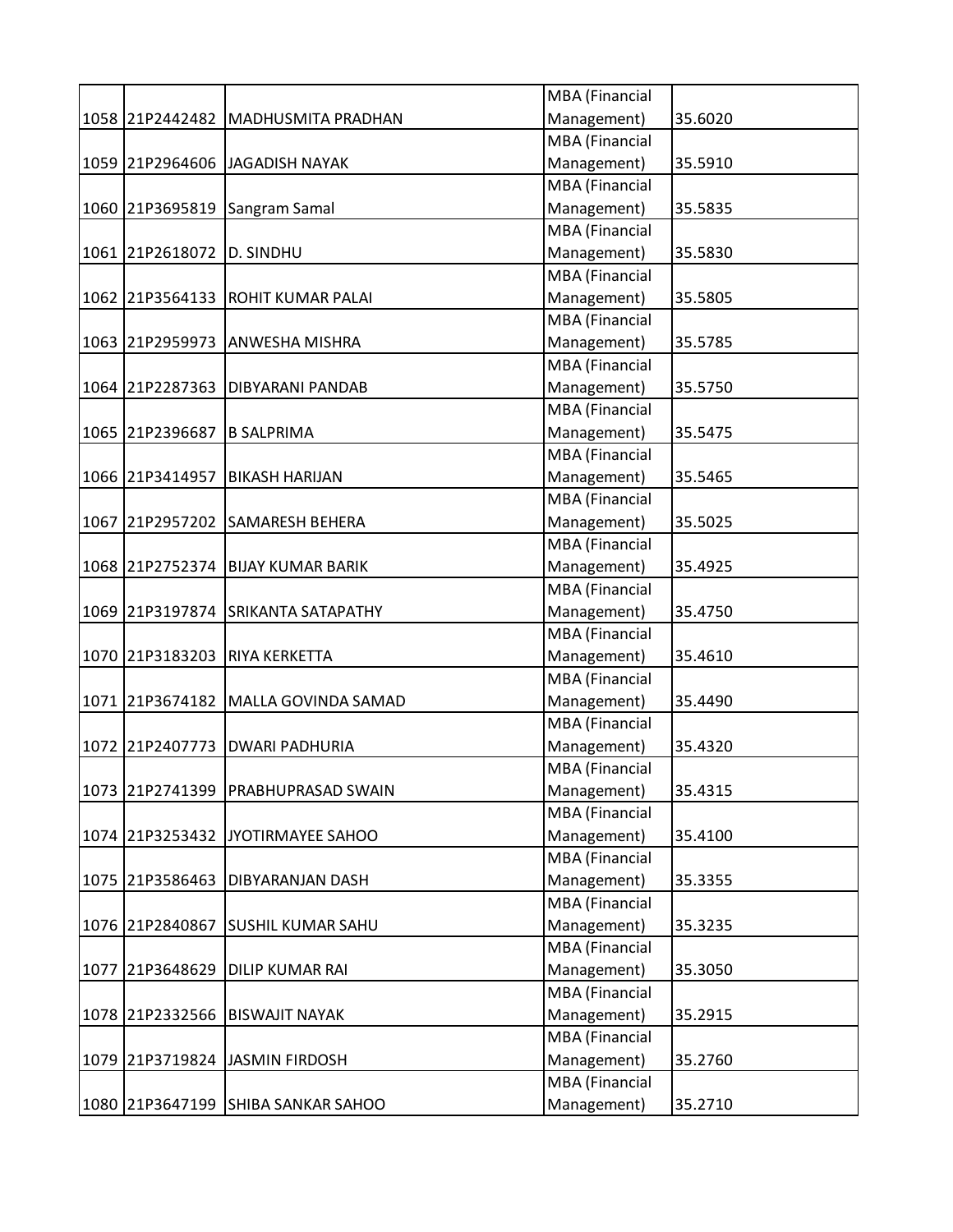|                             |                                       | MBA (Financial        |         |
|-----------------------------|---------------------------------------|-----------------------|---------|
|                             | 1081 21P3062442 SONIA BEGUM           | Management)           | 35.2465 |
|                             |                                       | <b>MBA</b> (Financial |         |
| 1082 21P3680434 ZEBA NOOR   |                                       | Management)           | 35.2405 |
|                             |                                       | <b>MBA</b> (Financial |         |
|                             | 1083 21P3712043 RAJESH KUMAR PATNAIK  | Management)           | 35.2385 |
|                             |                                       | MBA (Financial        |         |
|                             | 1084 21P3711603 PRITI PRIYA NAYAK     | Management)           | 35.2375 |
|                             |                                       | MBA (Financial        |         |
|                             | 1085 21P3627559 MANOJ BISWAL          | Management)           | 35.2255 |
|                             |                                       | <b>MBA</b> (Financial |         |
| 1086 21P3675054             | Simon nayak                           | Management)           | 35.1655 |
|                             |                                       | MBA (Financial        |         |
|                             | 1087 21P3645616 PRASANNA KUMAR NAYAK  | Management)           | 35.1400 |
|                             |                                       | MBA (Financial        |         |
| 1088 21P2790239 KAJAL SETHY |                                       | Management)           | 35.1375 |
|                             |                                       | MBA (Financial        |         |
|                             | 1089 21P3392454 SUBHRA PRADAYANI OJHA | Management)           | 35.1160 |
|                             |                                       | MBA (Financial        |         |
|                             | 1090 21P3464983 SAKSHI SHARMA         | Management)           | 35.1035 |
|                             |                                       | MBA (Financial        |         |
|                             | 1091 21P3703002 SANDIP KUMAR ROUT     | Management)           | 35.0855 |
|                             |                                       | MBA (Financial        |         |
|                             | 1092 21P3524552 BIBEKANANDA SABAR     | Management)           | 35.0560 |
|                             |                                       | MBA (Financial        |         |
|                             | 1093 21P3217703 BARSHA SAMANTARAY     | Management)           | 35.0465 |
|                             |                                       | MBA (Financial        |         |
|                             | 1094 21P3676352 BARADAPRASAD PANI     | Management)           | 34.9595 |
|                             |                                       | MBA (Financial        |         |
|                             |                                       |                       | 34.9185 |
| 1095 21P3331806             | <b>LIPSA PADHI</b>                    | Management)           |         |
|                             |                                       | <b>MBA</b> (Financial |         |
|                             | 1096 21P3570764 Chitta ranjan das     | Management)           | 34.9040 |
|                             |                                       | MBA (Financial        |         |
|                             | 1097 21P3387033 SAROTHI SAHU          | Management)           | 34.8615 |
|                             |                                       | MBA (Financial        |         |
|                             | 1098 21P3340716 RUDRANARAYAN BARIK    | Management)           | 34.7575 |
|                             |                                       | MBA (Financial        |         |
| 1099 21P3313382             | <b>DIPTIMAYEE DAS</b>                 | Management)           | 34.7565 |
|                             |                                       | MBA (Financial        |         |
| 1100 21P2755212             | <b>DEEPAK BEHERA</b>                  | Management)           | 34.7540 |
|                             |                                       | MBA (Financial        |         |
| 1101 21P2576034             | <b>ANWESHITA MOHANTY</b>              | Management)           | 34.7340 |
|                             |                                       | MBA (Financial        |         |
| 1102 21P2510129             | <b>SARITA KUMARI SAHU</b>             | Management)           | 34.6515 |
|                             |                                       | MBA (Financial        |         |
| 1103 21P3527299 YUKTA SAHU  |                                       | Management)           | 34.6235 |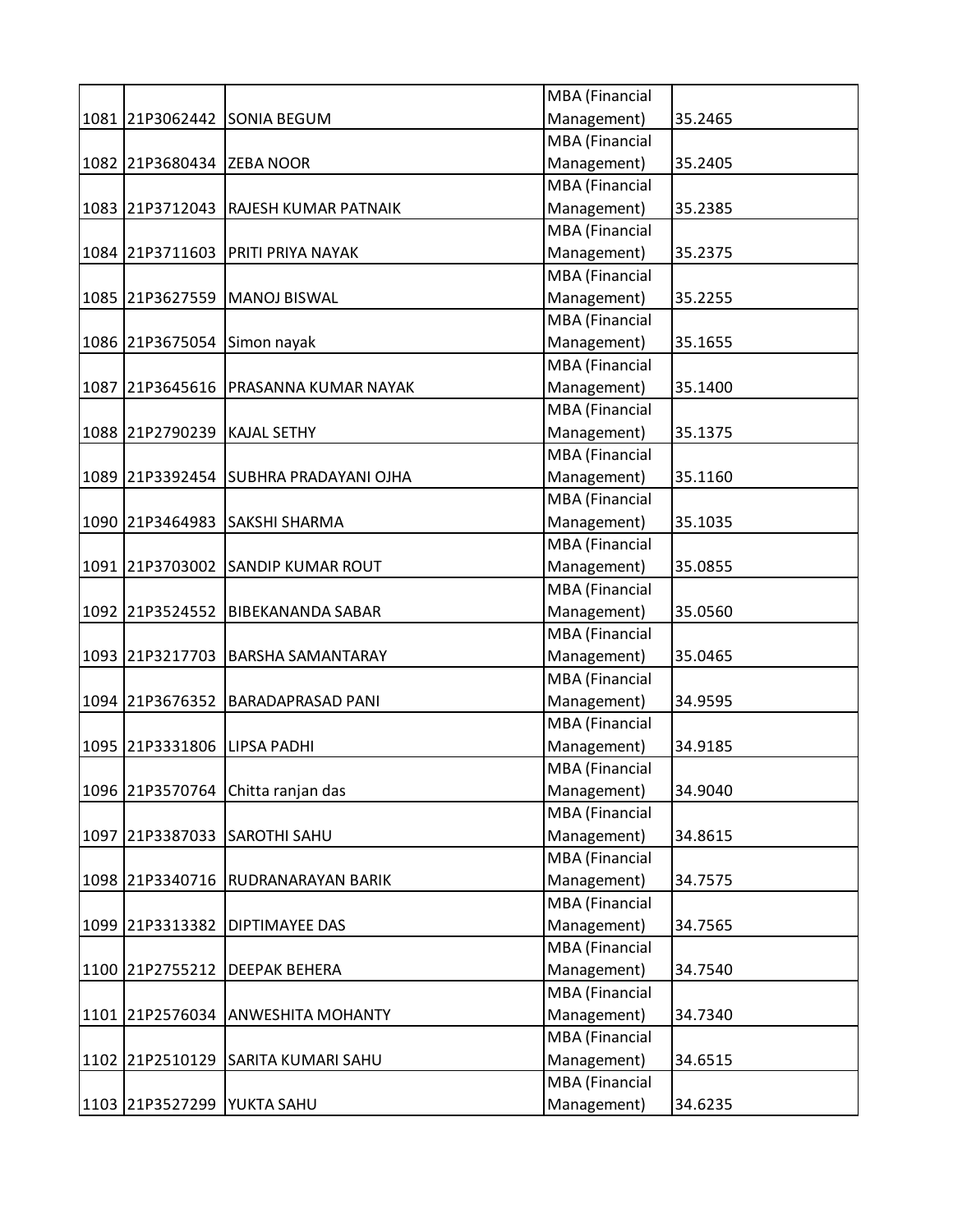|                 |                                               | MBA (Financial        |         |
|-----------------|-----------------------------------------------|-----------------------|---------|
|                 | 1104 21P3086486 PRADEEP SETHY                 | Management)           | 34.6055 |
|                 |                                               | <b>MBA</b> (Financial |         |
|                 | 1105 21P3761269 ROJI KUMARI DEBATA            | Management)           | 34.5875 |
|                 |                                               | <b>MBA</b> (Financial |         |
|                 | 1106 21P3457866 PRAMOD MANNA                  | Management)           | 34.5750 |
|                 |                                               | MBA (Financial        |         |
|                 | 1107 21P2943486 SAKTIPRASAD DAS               | Management)           | 34.5560 |
|                 |                                               | MBA (Financial        |         |
|                 | 1108 21P2499733 INGITA PRIYADARSHINI MAHARANA | Management)           | 34.5415 |
|                 |                                               | <b>MBA</b> (Financial |         |
|                 | 1109 21P2738446 AJAYA KUMAR SUNAMAJHI         | Management)           | 34.5365 |
|                 |                                               | MBA (Financial        |         |
|                 | 1110 21P2329156 RASHMI PRABHA NAYAK           | Management)           | 34.5250 |
|                 |                                               | MBA (Financial        |         |
|                 | 1111 21P3005216 PRASANT KUMAR POLAI           | Management)           | 34.5085 |
|                 |                                               | MBA (Financial        |         |
|                 | 1112 21P3550194 PANDA ANUSUYA SOMANATH        | Management)           | 34.4825 |
|                 |                                               | MBA (Financial        |         |
|                 | 1113 21P3662602 SUMITRA BEHERA                | Management)           | 34.4570 |
|                 |                                               | MBA (Financial        |         |
|                 | 1114 21P3384826 SABYASACHI MOHANTY            | Management)           | 34.4475 |
|                 |                                               | MBA (Financial        |         |
|                 | 1115 21P2534737 SIBANI PANDA                  | Management)           | 34.4455 |
|                 |                                               | MBA (Financial        |         |
|                 | 1116 21P2888953 Lipsa Gochhayat               | Management)           | 34.4105 |
|                 |                                               | MBA (Financial        |         |
| 1117 21P3704949 |                                               | Management)           |         |
|                 | m sivani                                      | MBA (Financial        | 34.3830 |
|                 |                                               |                       | 34.3615 |
|                 | 1118 21P3404542 JHATAKISHOR PATEL             | Management)           |         |
|                 |                                               | <b>MBA</b> (Financial |         |
|                 | 1119 21P3342062 PRIYANKA DIGGI                | Management)           | 34.3015 |
|                 |                                               | <b>MBA</b> (Financial |         |
| 1120 21P3740479 | <b>RAJANI DALEI</b>                           | Management)           | 34.2820 |
|                 |                                               | MBA (Financial        |         |
|                 | 1121 21P3334193 PARWIN AFROZ                  | Management)           | 34.2475 |
|                 |                                               | MBA (Financial        |         |
| 1122 21P2383742 | <b>PUJARCHANA LENKA</b>                       | Management)           | 34.2465 |
|                 |                                               | MBA (Financial        |         |
| 1123 21P3224107 | <b>SUBHASHREE BARAL</b>                       | Management)           | 34.2200 |
|                 |                                               | MBA (Financial        |         |
| 1124 21P3656737 | <b>GELLA SATISH</b>                           | Management)           | 34.2090 |
|                 |                                               | MBA (Financial        |         |
| 1125 21P3006857 | <b>MANISHA BAGH</b>                           | Management)           | 34.2035 |
|                 |                                               | MBA (Financial        |         |
|                 | 1126 21P3603046 BISWAJIT SAHOO                | Management)           | 34.1805 |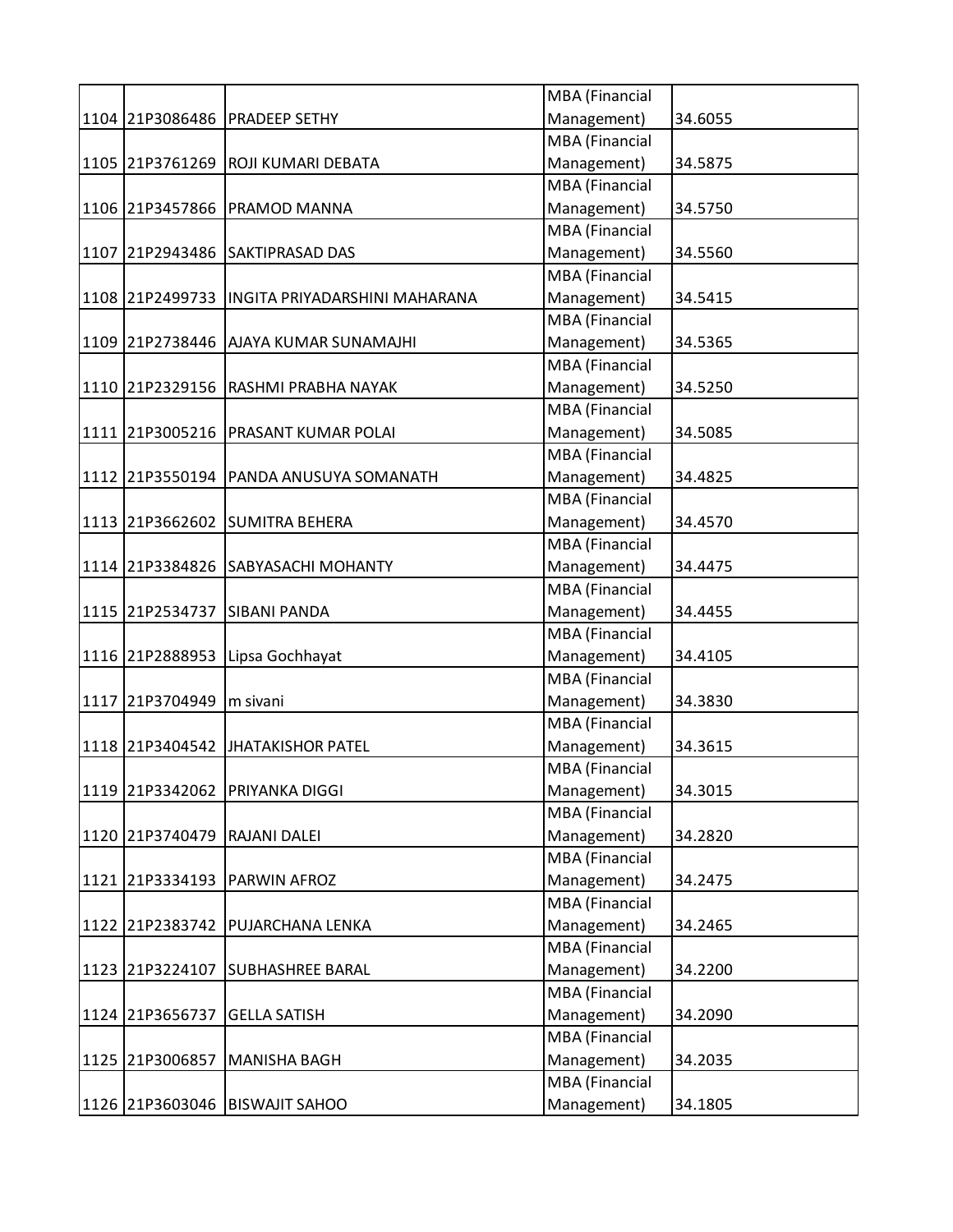|                          |                                     | MBA (Financial        |         |
|--------------------------|-------------------------------------|-----------------------|---------|
| 1127 21P3582723 N ROSHAN |                                     | Management)           | 34.1645 |
|                          |                                     | MBA (Financial        |         |
|                          | 1128 21P2386632 MADHUSMITA BIR      | Management)           | 34.1565 |
|                          |                                     | <b>MBA</b> (Financial |         |
|                          | 1129 21P3670586 KUMARI NEELA NAIK   | Management)           | 34.1175 |
|                          |                                     | MBA (Financial        |         |
|                          | 1130 21P3468756 SAUMYARANJAN SAHOO  | Management)           | 34.0860 |
|                          |                                     | <b>MBA</b> (Financial |         |
|                          | 1131 21P2608282 DEEPSIKHA PATNAIK   | Management)           | 34.0715 |
|                          |                                     | <b>MBA</b> (Financial |         |
|                          | 1132 21P3008523 SUMAN MAHARANA      | Management)           | 34.0705 |
|                          |                                     | MBA (Financial        |         |
|                          | 1133 21P3402087 SUSHIL KUMAR BEHERA | Management)           | 34.0565 |
|                          |                                     | MBA (Financial        |         |
|                          | 1134 21P3388793 ABHISEK KUMAR DEY   | Management)           | 34.0405 |
|                          |                                     | MBA (Financial        |         |
|                          | 1135 21P2796694 JAYASHREE BARIK     | Management)           | 34.0225 |
|                          |                                     | MBA (Financial        |         |
|                          | 1136 21P3053452 Sonali pattnaik     | Management)           | 34.0200 |
|                          |                                     | MBA (Financial        |         |
|                          | 1137 21P3554233 DEJIBALA SUBUDHI    | Management)           | 33.9995 |
|                          |                                     | MBA (Financial        |         |
|                          | 1138 21P2829492 SUBHASHREE MOHANTY  | Management)           | 33.9985 |
|                          |                                     | MBA (Financial        |         |
|                          | 1139 21P3210916 VURUMU BHAWANI      | Management)           | 33.9825 |
|                          |                                     | MBA (Financial        |         |
|                          |                                     | Management)           |         |
| 1140 21P2306409 U SRINU  |                                     | MBA (Financial        | 33.9755 |
|                          | 1141 21P3509072 KUSUM SINGHA        |                       |         |
|                          |                                     | Management)           | 33.9585 |
|                          |                                     | <b>MBA</b> (Financial |         |
|                          | 1142 21P3373992 VISION KUMAR SAHU   | Management)           | 33.9430 |
|                          |                                     | MBA (Financial        |         |
|                          | 1143 21P3163926 MONALISHA MOHAPATRA | Management)           | 33.9375 |
|                          |                                     | <b>MBA</b> (Financial |         |
|                          | 1144 21P2971877 SUNELI PRADHAN      | Management)           | 33.9245 |
|                          |                                     | MBA (Financial        |         |
| 1145 21P2830244          | <b>TRUPTI REKHA SAHOO</b>           | Management)           | 33.9170 |
|                          |                                     | MBA (Financial        |         |
| 1146 21P2343812          | <b>DIPTIMAYEE SAHOO</b>             | Management)           | 33.9165 |
|                          |                                     | MBA (Financial        |         |
| 1147 21P3357427          | MD. ABDULLAH ANSARI                 | Management)           | 33.8995 |
|                          |                                     | MBA (Financial        |         |
| 1148 21P3710747          | Bhanu prasad                        | Management)           | 33.8880 |
|                          |                                     | MBA (Financial        |         |
|                          | 1149 21P2482002 CHANDAN KUMAR PANDA | Management)           | 33.8810 |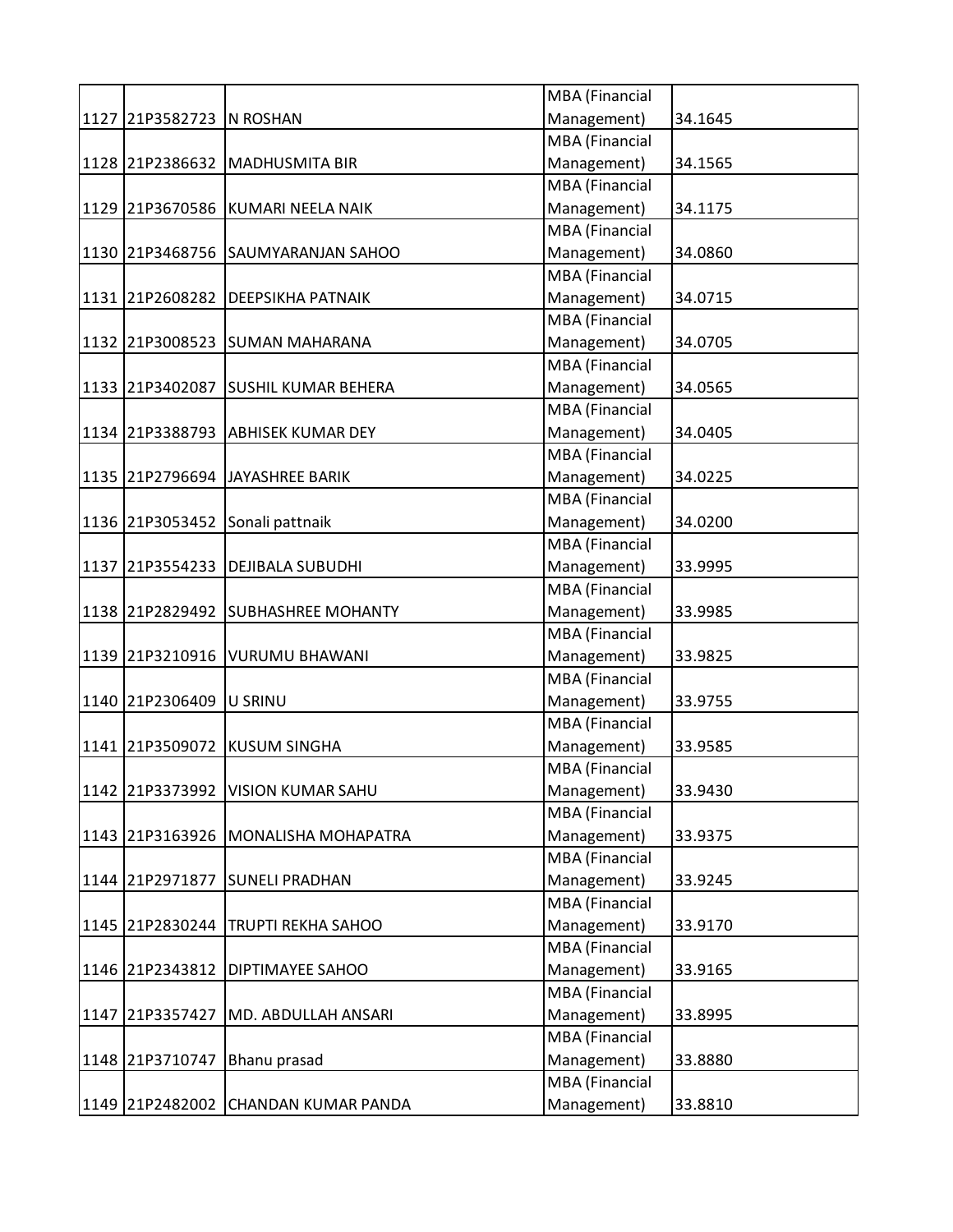|                             |                                              | MBA (Financial        |         |
|-----------------------------|----------------------------------------------|-----------------------|---------|
|                             | 1150 21P3013052 SUHANA KHATUN                | Management)           | 33.8685 |
|                             |                                              | <b>MBA</b> (Financial |         |
|                             | 1151 21P2539586 IPSITA PRIYADARSHINI PRADHAN | Management)           | 33.8295 |
|                             |                                              | MBA (Financial        |         |
|                             | 1152 21P3356392 BARSHA SETHY                 | Management)           | 33.8105 |
|                             |                                              | MBA (Financial        |         |
|                             | 1153 21P2629732 NALINIKANTA BARIK            | Management)           | 33.7875 |
|                             |                                              | MBA (Financial        |         |
| 1154 21P3013763 PALLABI RAY |                                              | Management)           | 33.7805 |
|                             |                                              | <b>MBA</b> (Financial |         |
|                             | 1155 21P2617666 PRABHAT NAYAK                | Management)           | 33.7530 |
|                             |                                              | MBA (Financial        |         |
|                             | 1156 21P3534892 ASHA DUNGDUNG                | Management)           | 33.7375 |
|                             |                                              | MBA (Financial        |         |
|                             | 1157 21P2524826 SUSMITA HARIJAN              | Management)           | 33.7365 |
|                             |                                              | MBA (Financial        |         |
|                             | 1158 21P3726634 MUNNA BARIK                  | Management)           | 33.7280 |
|                             |                                              | MBA (Financial        |         |
|                             | 1159 21P2546884 D JAGANNADHA NANDAN KUMAR    | Management)           | 33.7255 |
|                             |                                              | MBA (Financial        |         |
| 1160 21P2618402             | <b>SANDHYA RANI SAHU</b>                     | Management)           | 33.7085 |
|                             |                                              |                       |         |
|                             |                                              | MBA (Financial        |         |
| 1161 21P2876979             | <b>BABITA MAHAKUD</b>                        | Management)           | 33.6970 |
|                             |                                              | MBA (Financial        |         |
| 1162 21P3473917             | MANISH SORENG                                | Management)           | 33.6550 |
|                             |                                              | MBA (Financial        |         |
|                             | 1163 21P2378682 PRABIN MINZ                  | Management)           | 33.5865 |
|                             |                                              | MBA (Financial        |         |
| 1164 21P2285872             | <b>SAMIR BEHERA</b>                          | Management)           | 33.5835 |
|                             |                                              | <b>MBA</b> (Financial |         |
| 1165 21P2866104 FAHIM KHAN  |                                              | Management)           | 33.5750 |
|                             |                                              | <b>MBA</b> (Financial |         |
|                             | 1166 21P3317176 SARITA MUNI                  | Management)           | 33.5620 |
|                             |                                              | MBA (Financial        |         |
|                             | 1167 21P3380694 SMRUTI RANI BEERO            | Management)           | 33.5575 |
|                             |                                              | MBA (Financial        |         |
| 1168 21P3190667             | <b>SWETA RAY</b>                             | Management)           | 33.5535 |
|                             |                                              | MBA (Financial        |         |
| 1169 21P2400883             | <b>ANAMICA SORENG</b>                        | Management)           | 33.5330 |
|                             |                                              | MBA (Financial        |         |
| 1170 21P3585787             | GYANABANTA DANDSENA                          | Management)           | 33.5200 |
|                             |                                              | MBA (Financial        |         |
| 1171 21P3512076             | <b>RABINDRA MAJHI</b>                        | Management)           | 33.5010 |
|                             |                                              | MBA (Financial        |         |
|                             |                                              |                       |         |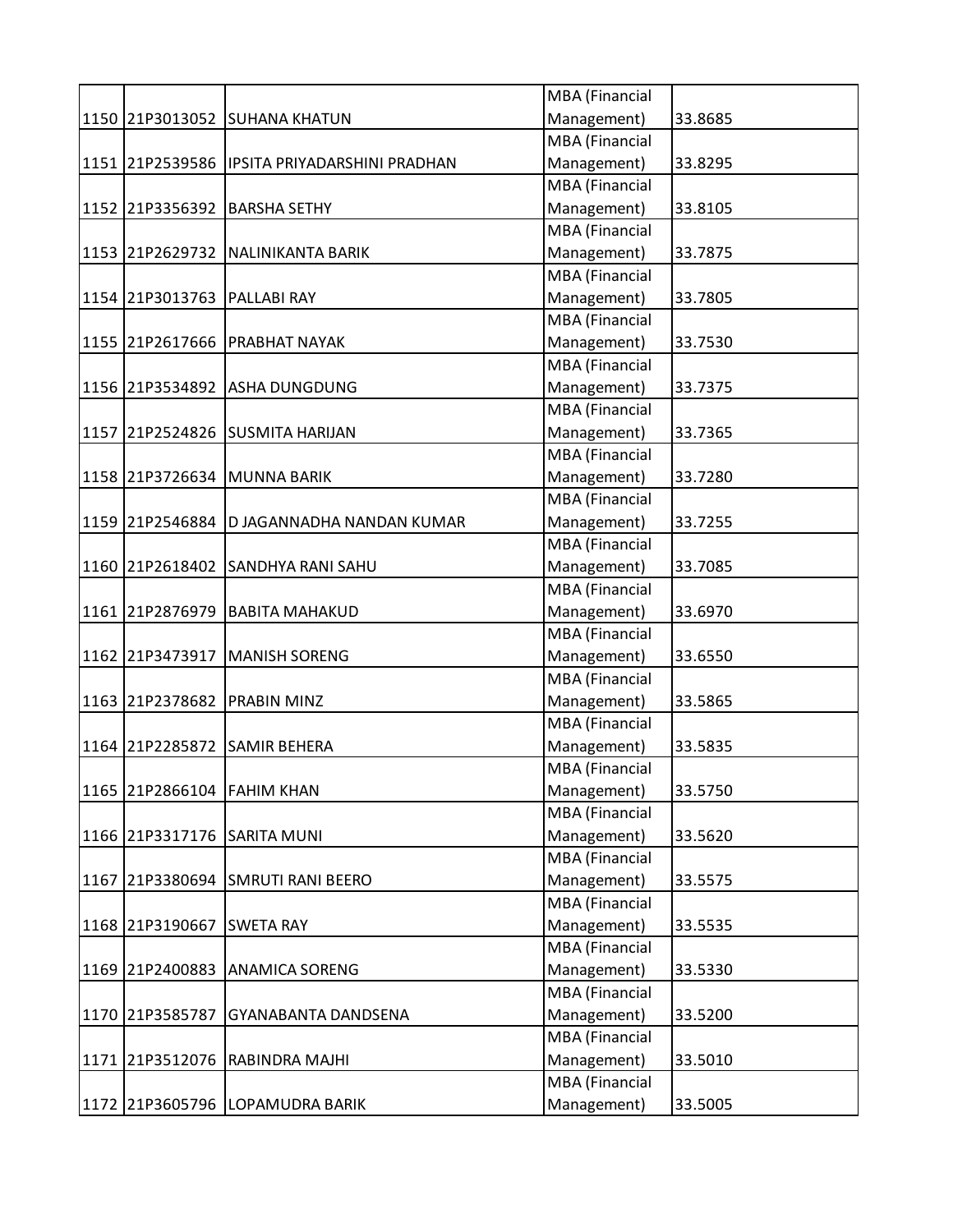|      |                             |                                     | MBA (Financial        |         |
|------|-----------------------------|-------------------------------------|-----------------------|---------|
|      |                             | 1173 21P2715719 MAMINA PRADHAN      | Management)           | 33.4525 |
|      |                             |                                     | MBA (Financial        |         |
|      |                             | 1174 21P3421809 KANHU PRASAD SAHU   | Management)           | 33.4190 |
|      |                             |                                     | MBA (Financial        |         |
|      | 1175 21P2978466 K. Priyanka |                                     | Management)           | 33.4165 |
|      |                             |                                     | MBA (Financial        |         |
|      |                             | 1176 21P3200996 SUBHASMITA MOHANTY  | Management)           | 33.3935 |
|      |                             |                                     | MBA (Financial        |         |
|      |                             | 1177 21P3447929 SOMANATH GUIN       | Management)           | 33.3685 |
|      |                             |                                     | <b>MBA</b> (Financial |         |
|      |                             | 1178 21P3227713 AFRIN ANSARI        | Management)           | 33.3685 |
|      |                             |                                     | MBA (Financial        |         |
|      |                             | 1179 21P3677669   ITEESMITA SAHU    | Management)           | 33.3515 |
|      |                             |                                     | MBA (Financial        |         |
|      |                             | 1180 21P3626806 Prabir parichha     | Management)           | 33.2970 |
|      |                             |                                     | MBA (Financial        |         |
|      |                             | 1181 21P3074994 SACHIN PANIGRAHI    | Management)           | 33.2855 |
|      |                             |                                     | MBA (Financial        |         |
|      |                             | 1182 21P3762064 SASMITA DAS         | Management)           | 33.2725 |
|      |                             |                                     | MBA (Financial        |         |
|      |                             | 1183 21P3633574 KRISHNA SWAIN       | Management)           | 33.1880 |
|      |                             |                                     | MBA (Financial        |         |
|      |                             | 1184 21P3728576 SAROJ KUMAR NAYAK   | Management)           | 33.1795 |
|      |                             |                                     | MBA (Financial        |         |
|      |                             | 1185 21P2504332 SUBHAKANTA BARAL    |                       |         |
|      |                             |                                     | Management)           | 33.1655 |
|      |                             |                                     | MBA (Financial        |         |
|      |                             | 1186 21P3649136 KUANRA MURMU        | Management)           | 33.1500 |
|      |                             |                                     | MBA (Financial        |         |
| 1187 | 21P3553656                  | <b>PRACHI JENA</b>                  | Management)           | 33.1025 |
|      |                             |                                     | <b>MBA</b> (Financial |         |
|      | 1188 21P3557582             | RAKESH KUMAR BISWAKARMA             | Management)           | 33.0875 |
|      |                             |                                     | MBA (Financial        |         |
|      | 1189 21P2960217             | <b>BISHNUPRIYA SETHY</b>            | Management)           | 33.0755 |
|      |                             |                                     | <b>MBA</b> (Financial |         |
|      |                             | 1190 21P3219696 Sai Jyoti Sundara   | Management)           | 33.0320 |
|      |                             |                                     | MBA (Financial        |         |
|      | 1191 21P3411959             | <b>RASMIRANJAN BISWAL</b>           | Management)           | 32.9915 |
|      |                             |                                     | MBA (Financial        |         |
|      | 1192 21P3286754             | <b>PRITIMAYEE BISWAL</b>            | Management)           | 32.9910 |
|      |                             |                                     | <b>MBA</b> (Financial |         |
|      | 1193 21P2492874             | SNIGDHALAXMI PRIYADARSINI MOHAPATRA | Management)           | 32.9895 |
|      |                             |                                     | MBA (Financial        |         |
|      | 1194 21P2625047             | <b>ANIMA TYADI</b>                  | Management)           | 32.9820 |
|      |                             |                                     | MBA (Financial        |         |
|      |                             | 1195 21P3268384 DUKHINI ALDA        | Management)           | 32.9580 |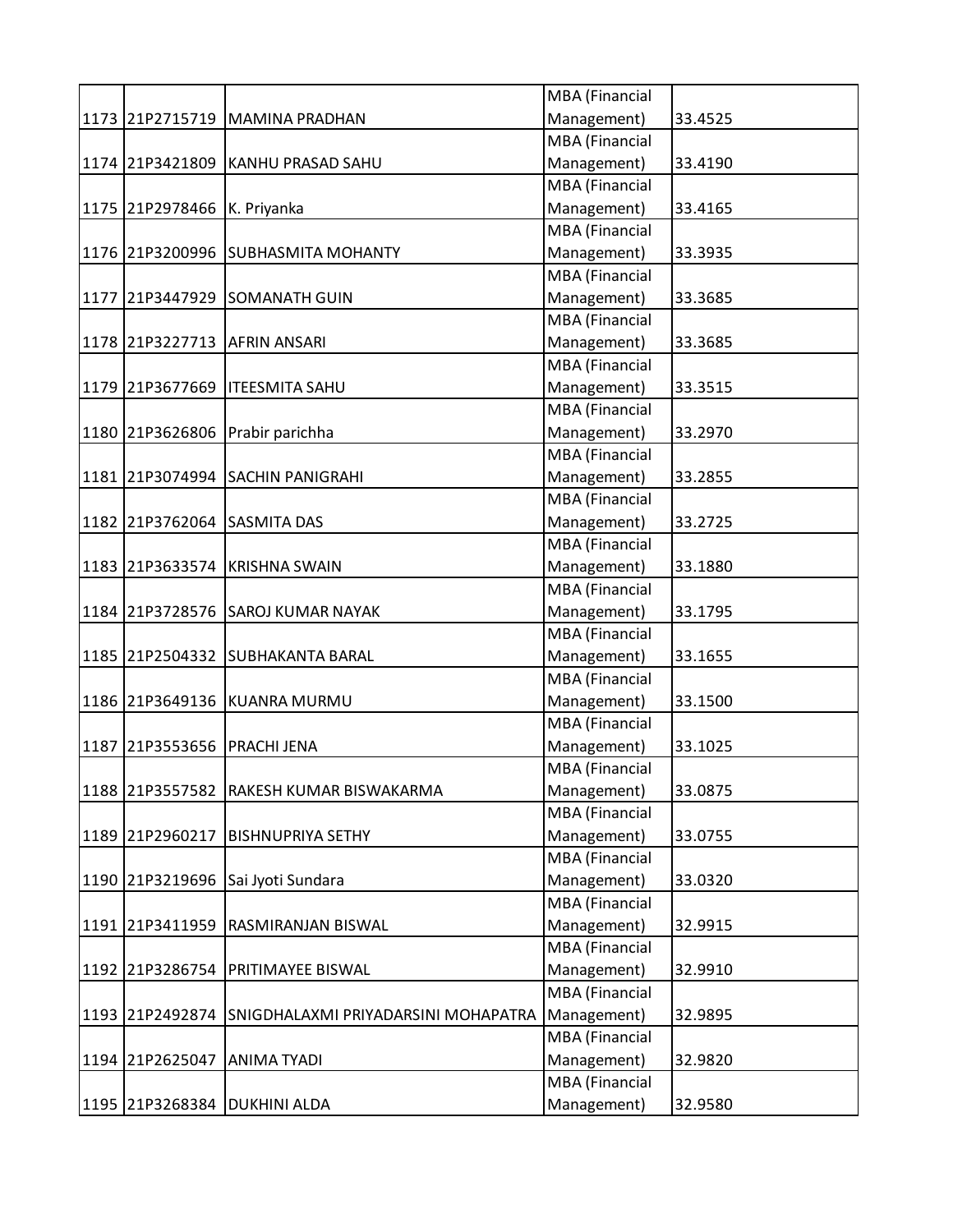|                             |                                        | MBA (Financial        |         |
|-----------------------------|----------------------------------------|-----------------------|---------|
|                             | 1196 21P3385974   ITISHREE PANIGRAHI   | Management)           | 32.9490 |
|                             |                                        | <b>MBA</b> (Financial |         |
|                             | 1197 21P2356044 LALDHAR PUTEL          | Management)           | 32.9470 |
|                             |                                        | <b>MBA</b> (Financial |         |
|                             | 1198 21P3771366 PIPASA MUNDA           | Management)           | 32.9295 |
|                             |                                        | MBA (Financial        |         |
|                             | 1199 21P2523332 PRAVASHINI DAS         | Management)           | 32.9105 |
|                             |                                        | <b>MBA</b> (Financial |         |
|                             | 1200 21P3574382 SUSHANTA BEHERA        | Management)           | 32.8830 |
|                             |                                        | <b>MBA</b> (Financial |         |
|                             | 1201 21P3335129 GOUTTAM DAS            | Management)           | 32.8335 |
|                             |                                        | MBA (Financial        |         |
| 1202 21P3001722 RAJ NANDINI |                                        | Management)           | 32.8315 |
|                             |                                        | MBA (Financial        |         |
|                             | 1203 21P3631959 KANHU CHARAN SETHY     | Management)           | 32.7975 |
|                             |                                        | <b>MBA</b> (Financial |         |
| 1204 21P3689552             | <b>BARSHARANI PRADHAN</b>              | Management)           | 32.7750 |
|                             |                                        | MBA (Financial        |         |
|                             | 1205 21P2895034 DEULA MAJHI            | Management)           | 32.7735 |
|                             |                                        | MBA (Financial        |         |
| 1206 21P2405789             | <b>SIBANI MITRA</b>                    | Management)           | 32.7685 |
|                             |                                        | MBA (Financial        |         |
|                             | 1207 21P2978156 RASHMITA MALLICK       | Management)           | 32.7575 |
|                             |                                        | MBA (Financial        |         |
|                             |                                        |                       |         |
|                             | 1208 21P3644254 SUNITA BARIK           | Management)           | 32.7065 |
|                             |                                        | MBA (Financial        |         |
|                             | 1209 21P3335289 LAXMIPRIYA PATRA       | Management)           | 32.6945 |
|                             |                                        | MBA (Financial        |         |
|                             | 1210 21P3054302 SANNIPINNI GAYATRI     | Management)           | 32.6875 |
|                             |                                        | <b>MBA</b> (Financial |         |
|                             | 1211 21P2455326 PRAVEEN CHANDRA BORADO | Management)           | 32.6865 |
|                             |                                        | MBA (Financial        |         |
|                             | 1212 21P3065204 SWAGATIKA PATTANAYAK   | Management)           | 32.6800 |
|                             |                                        | <b>MBA</b> (Financial |         |
|                             | 1213 21P2675436 STITIPRANGYA NAYAK     | Management)           | 32.6665 |
|                             |                                        | MBA (Financial        |         |
|                             | 1214 21P3657444 ARJUN CHHATRIA         | Management)           | 32.5990 |
|                             |                                        | MBA (Financial        |         |
| 1215 21P2985574             | <b>SAMEER RANJAN NAIK</b>              | Management)           | 32.5885 |
|                             |                                        | MBA (Financial        |         |
| 1216 21P2645554             | <b>BAISHAKHEE MOHANTY</b>              | Management)           | 32.5775 |
|                             |                                        | MBA (Financial        |         |
| 1217 21P3174359             | <b>BASUDEB KETKI</b>                   | Management)           | 32.5305 |
|                             |                                        | MBA (Financial        |         |
|                             | 1218 21P3061323 AJAY MANHIRA           | Management)           | 32.5225 |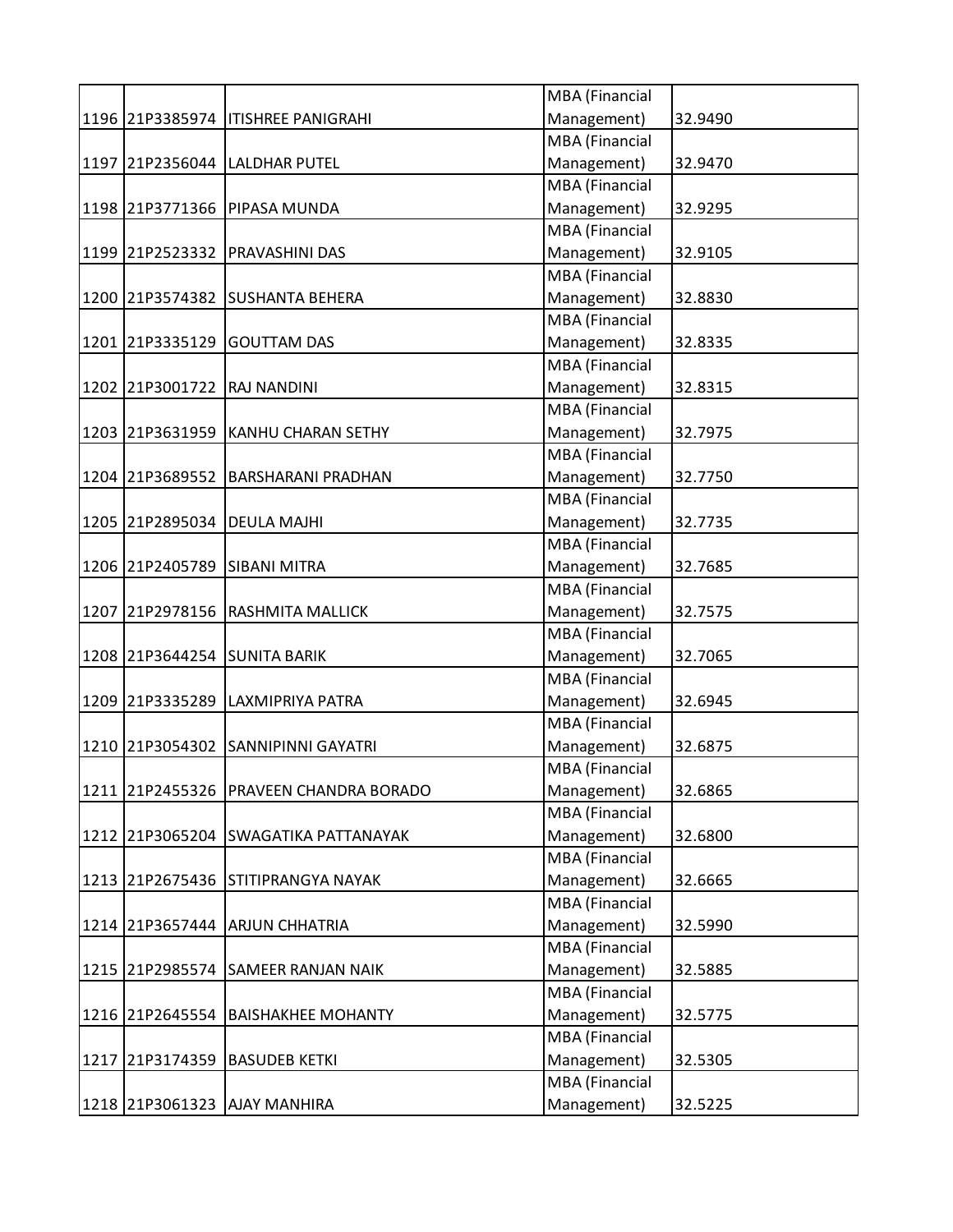|                         |                                       | <b>MBA</b> (Financial |         |
|-------------------------|---------------------------------------|-----------------------|---------|
|                         | 1219 21P3207782 DUSHMANTA KUMAR PATRA | Management)           | 32.4935 |
|                         |                                       | <b>MBA</b> (Financial |         |
| 1220 21P3742883         | <b>SWARNALATA SETHI</b>               | Management)           | 32.4750 |
|                         |                                       | <b>MBA</b> (Financial |         |
|                         | 1221 21P3085444 PRIYABRATA MISHRA     | Management)           | 32.4715 |
|                         |                                       | <b>MBA</b> (Financial |         |
|                         | 1222 21P2948529 MONALISA CHAUDHURY    | Management)           | 32.4490 |
|                         |                                       | <b>MBA</b> (Financial |         |
|                         | 1223 21P3724672 SACHIDANANDA DHAL     | Management)           | 32.4090 |
|                         |                                       | MBA (Financial        |         |
| 1224 21P3741987         | STALINA PRIYADARSHINI SAHOO           | Management)           | 32.3500 |
|                         |                                       | MBA (Financial        |         |
|                         | 1225 21P2835026 GAYATRI DEVI NAG      | Management)           | 32.2785 |
|                         |                                       | MBA (Financial        |         |
|                         | 1226 21P2325112 SUBRAT KUMAR SETHI    | Management)           | 32.2250 |
|                         |                                       | <b>MBA</b> (Financial |         |
| 1227 21P3319754         | U UMA MAHESWAR RAO                    | Management)           | 32.2210 |
|                         |                                       | <b>MBA</b> (Financial |         |
|                         | 1228 21P3712759 JYOTSNA RANI NATH     | Management)           | 32.2205 |
|                         |                                       | MBA (Financial        |         |
|                         | 1229 21P2581459 MADHU SHREE ORAM      | Management)           | 32.1875 |
|                         |                                       | MBA (Financial        |         |
|                         | 1230 21P2764779   NIBEDITA MOHANTA    | Management)           | 32.1705 |
|                         |                                       | MBA (Financial        |         |
|                         | 1231 21P3606366 SUBHAM KRISHNA GOUDA  | Management)           | 32.1645 |
|                         |                                       | <b>MBA</b> (Financial |         |
|                         | 1232 21P3392014 NIKITA PANDA          | Management)           | 32.1335 |
|                         |                                       | MBA (Financial        |         |
|                         | 1233 21P3512134 SULTANA PARWEEN       | Management)           | 32.0980 |
|                         |                                       | MBA (Financial        |         |
|                         | 1234 21P3506233 SURENDRA BEHERA       | Management)           | 32.0975 |
|                         |                                       | MBA (Financial        |         |
| 1235 21P2999606         | <b>RAKSHYI NAIK</b>                   | Management)           | 32.0970 |
|                         |                                       | MBA (Financial        |         |
| 1236 21P2621939         | <b>SABITRI GOUDO</b>                  | Management)           | 32.0900 |
|                         |                                       | MBA (Financial        |         |
| 1237 21P3073836         | DHANESH YADAV                         | Management)           | 32.0865 |
|                         |                                       | MBA (Financial        |         |
| 1238 21P3511492         | Arunima Panda                         | Management)           | 32.0845 |
|                         |                                       | MBA (Financial        |         |
| 1239 21P3343116 N ASHIS |                                       | Management)           | 32.0840 |
|                         |                                       | MBA (Financial        |         |
| 1240 21P3055542         | <b>MANYAM GOUTAMI</b>                 | Management)           | 32.0530 |
|                         |                                       | MBA (Financial        |         |
| 1241 21P2864713         | T.P RAJESH RAJU                       | Management)           | 32.0500 |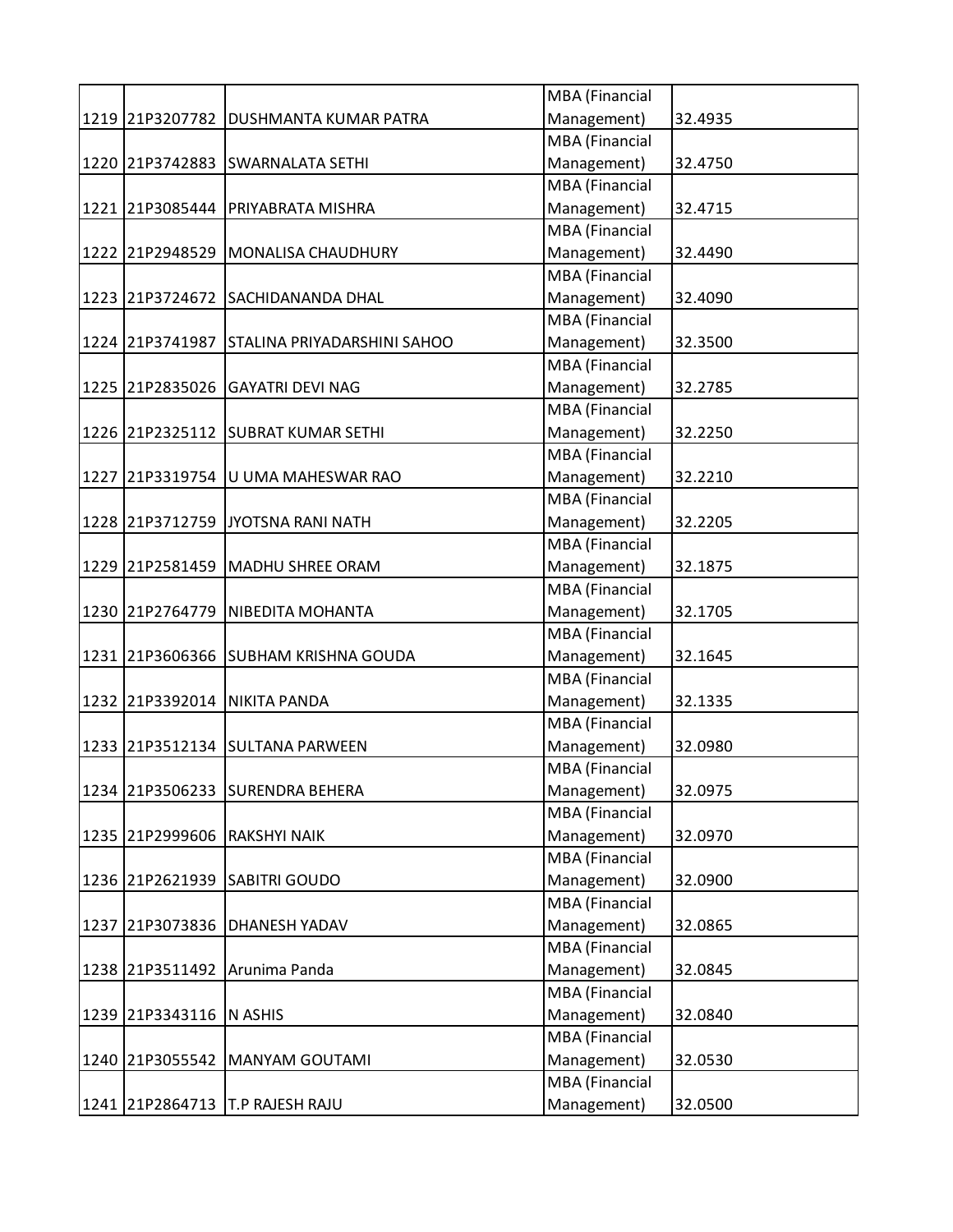|                 |                                   | MBA (Financial        |         |
|-----------------|-----------------------------------|-----------------------|---------|
| 1242 21P3591479 | <b>SMRUTIRANJAN MISHRA</b>        | Management)           | 32.0475 |
|                 |                                   | <b>MBA</b> (Financial |         |
|                 | 1243 21P2653326 ANNA SEBOTI KUJUR | Management)           | 32.0460 |
|                 |                                   | <b>MBA</b> (Financial |         |
| 1244 21P3247656 | <b>DEEPANJALI TOIKA</b>           | Management)           | 32.0325 |
|                 |                                   | MBA (Financial        |         |
|                 | 1245 21P3065864 SRADHANJALI DAS   | Management)           | 32.0095 |
|                 |                                   | <b>MBA</b> (Financial |         |
| 1246 21P3309514 | <b>SUSMITA SAHOO</b>              | Management)           | 32.0040 |
|                 |                                   | <b>MBA</b> (Financial |         |
| 1247 21P3571204 | <b>PRIYAMBADA MOHAPATRA</b>       | Management)           | 31.9885 |
|                 |                                   | <b>MBA</b> (Financial |         |
|                 | 1248 21P2735496 PUSPALATA BEHERA  | Management)           | 31.9735 |
|                 |                                   | <b>MBA</b> (Financial |         |
|                 | 1249 21P3681992 JYOTI PADHAN      | Management)           | 31.9735 |
|                 |                                   | MBA (Financial        |         |
| 1250 21P3198037 | <b>LICHI SWAIN</b>                | Management)           | 31.9400 |
|                 |                                   | <b>MBA</b> (Financial |         |
| 1251 21P3031266 | <b>SUJATA SAHOO</b>               | Management)           | 31.9270 |
|                 |                                   | <b>MBA</b> (Financial |         |
| 1252 21P3560817 | <b>PRASANTA BEHERA</b>            | Management)           | 31.9075 |
|                 |                                   | <b>MBA</b> (Financial |         |
| 1253 21P2408666 | <b>BINDUSHREE MAHAPATRA</b>       | Management)           | 31.9060 |
|                 |                                   | <b>MBA</b> (Financial |         |
| 1254 21P3433657 | <b>Bimal Bastray</b>              | Management)           | 31.8840 |
|                 |                                   | MBA (Financial        |         |
| 1255 21P2446002 | <b>PINKI BHATTA</b>               | Management)           | 31.8175 |
|                 |                                   | <b>MBA</b> (Financial |         |
| 1256 21P3683752 | <b>RINU SONKAR</b>                | Management)           | 31.7965 |
|                 |                                   | <b>MBA</b> (Financial |         |
| 1257 21P3400217 | <b>RAJESH KUMAR SAHOO</b>         | Management)           | 31.7835 |
|                 |                                   | <b>MBA</b> (Financial |         |
| 1258 21P3347087 | <b>MANOJ DIGAL</b>                | Management)           | 31.7260 |
|                 |                                   | <b>MBA</b> (Financial |         |
|                 | 1259 21P2516952 KARISMA KANDAR    | Management)           | 31.7120 |
|                 |                                   | MBA (Financial        |         |
| 1260 21P2910122 | <b>MADHUSMITA KHANDA</b>          | Management)           | 31.6415 |
|                 |                                   | MBA (Financial        |         |
| 1261 21P2700869 | <b>SILU BEHERA</b>                | Management)           | 31.5915 |
|                 |                                   | <b>MBA</b> (Financial |         |
| 1262 21P2300832 | Leena sethi                       | Management)           | 31.5545 |
|                 |                                   | <b>MBA</b> (Financial |         |
| 1263 21P2624029 | <b>PURNIMA TYADI</b>              | Management)           | 31.5365 |
|                 |                                   | <b>MBA</b> (Financial |         |
|                 | 1264 21P3675767 AISHWARIYA THAKUR | Management)           | 31.4930 |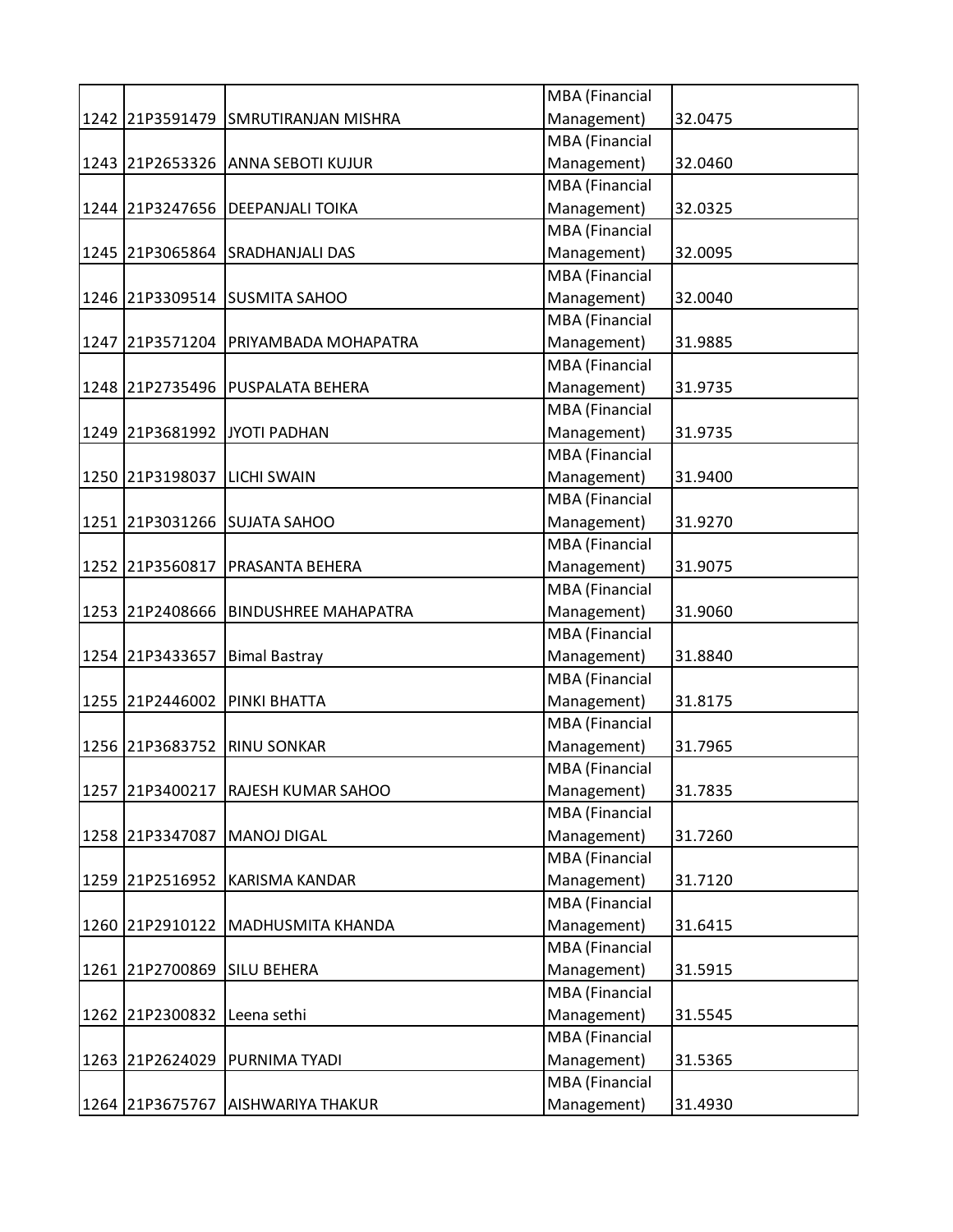|                             |                                             | MBA (Financial        |         |
|-----------------------------|---------------------------------------------|-----------------------|---------|
|                             | 1265 21P3482497 RAMESH HARIJAN              | Management)           | 31.4755 |
|                             |                                             | <b>MBA</b> (Financial |         |
|                             | 1266 21P3402829 ROSHNAMAYEE SAHOO           | Management)           | 31.4640 |
|                             |                                             | MBA (Financial        |         |
|                             | 1267 21P2892412 RUDRAPRASAD NAIK            | Management)           | 31.3990 |
|                             |                                             | MBA (Financial        |         |
|                             | 1268 21P3674504 SASMITA SAGRIA              | Management)           | 31.3740 |
|                             |                                             | MBA (Financial        |         |
|                             | 1269 21P2671939   MOHAMMED SAHENAWAZ QUADRI | Management)           | 31.3665 |
|                             |                                             | <b>MBA</b> (Financial |         |
|                             | 1270 21P3123932 ABHILIPSA PATTANAIK         | Management)           | 31.3590 |
|                             |                                             | MBA (Financial        |         |
|                             | 1271 21P3302306 SUBHASMITA SAHOO            | Management)           | 31.3275 |
|                             |                                             | MBA (Financial        |         |
| 1272 21P2742283 PRIYA LAKRA |                                             | Management)           | 31.2530 |
|                             |                                             | MBA (Financial        |         |
|                             | 1273 21P2932654 MADDAMSETTY ASHA            | Management)           | 31.2485 |
|                             |                                             | MBA (Financial        |         |
| 1274 21P3055697             | KANHEYA MAHANANDA                           | Management)           | 31.2445 |
|                             |                                             | MBA (Financial        |         |
|                             | 1275 21P2718893 SUBHADRA PRADHAN            | Management)           | 31.2415 |
|                             |                                             | MBA (Financial        |         |
|                             | 1276 21P3099179   ITISHREE MAJHI            | Management)           | 31.2250 |
|                             |                                             | MBA (Financial        |         |
|                             | 1277 21P3753462 SUNITA MOHANTA              | Management)           | 31.2130 |
|                             |                                             | MBA (Financial        |         |
|                             | 1278 21P3017096 CHANDRAKANTA SAHU           | Management)           | 31.2120 |
|                             |                                             | MBA (Financial        |         |
| 1279 21P3209839             | <b>RASMITA SAHU</b>                         | Management)           | 31.1665 |
|                             |                                             | <b>MBA</b> (Financial |         |
| 1280 21P3498557             | <b>ARATI GOPE</b>                           | Management)           | 31.1510 |
|                             |                                             | <b>MBA</b> (Financial |         |
| 1281 21P3297999             | <b>PREETI SETHI</b>                         | Management)           | 31.0550 |
|                             |                                             | MBA (Financial        |         |
|                             |                                             | Management)           |         |
|                             | 1282 21P2780713 NIRANJAN ORAM               | MBA (Financial        | 31.0060 |
|                             |                                             |                       |         |
| 1283 21P3273616             | MINKETAN RAY                                | Management)           | 30.9970 |
|                             |                                             | MBA (Financial        |         |
|                             | 1284 21P3175332 ABINASH KUMAR DAS           | Management)           | 30.8790 |
|                             |                                             | MBA (Financial        |         |
| 1285 21P3677372             | PINKU DANDASENA                             | Management)           | 30.8625 |
|                             |                                             | MBA (Financial        |         |
|                             | 1286 21P2802999 JYOTI RANJAN PARIDA         | Management)           | 30.7790 |
|                             |                                             | MBA (Financial        |         |
|                             | 1287 21P3040032 PRATIVA EKKA                | Management)           | 30.6985 |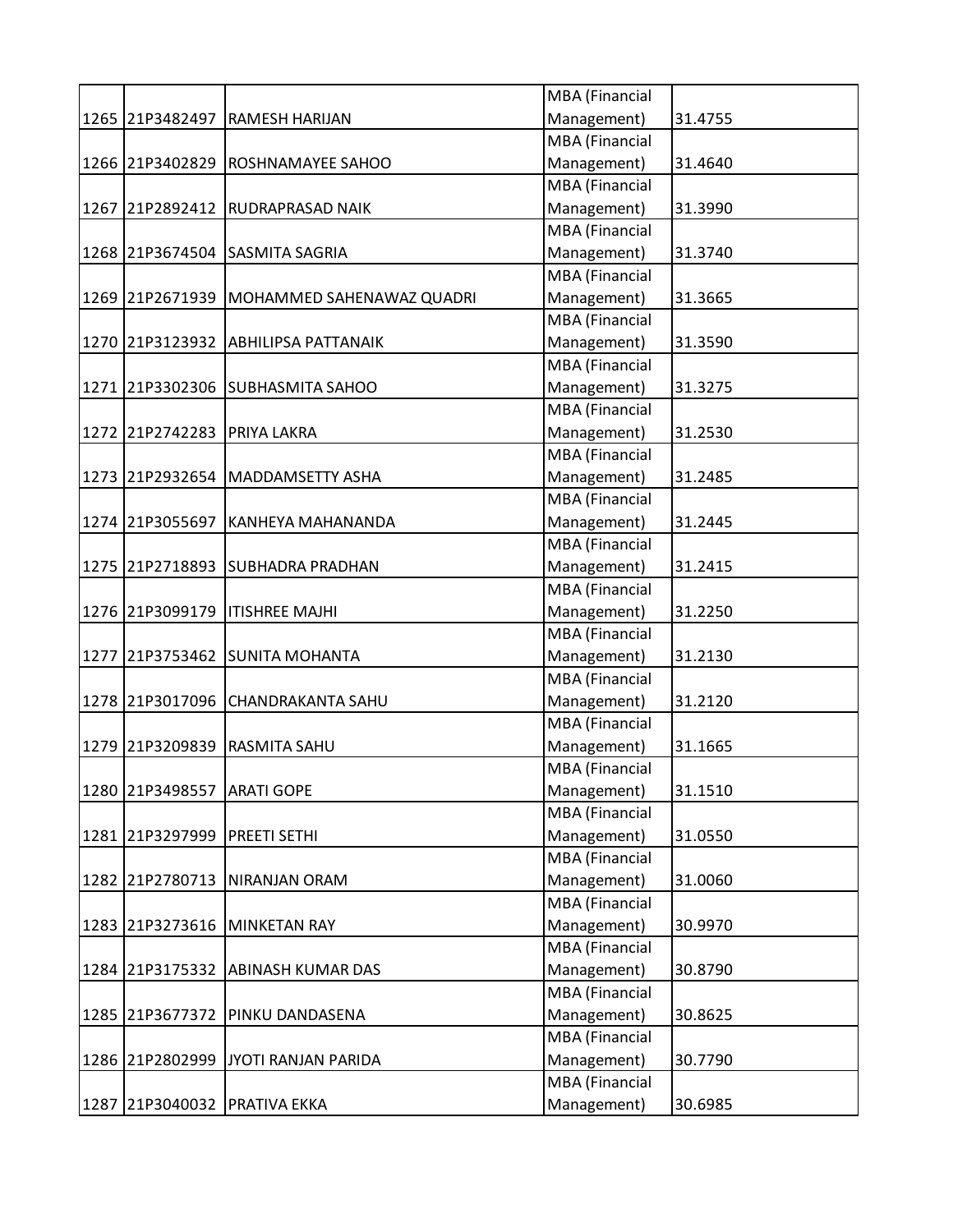|                 |                                         | MBA (Financial        |         |
|-----------------|-----------------------------------------|-----------------------|---------|
|                 | 1288 21P2318893 MONIKA CHOUDHURY        | Management)           | 30.5995 |
|                 |                                         | MBA (Financial        |         |
|                 | 1289 21P3574323 CHITTARANJAN JENA       | Management)           | 30.5500 |
|                 |                                         | MBA (Financial        |         |
| 1290 21P3661532 | <b>DIPANJALI SAMAL</b>                  | Management)           | 30.4715 |
|                 |                                         | MBA (Financial        |         |
|                 | 1291 21P3015252 Diptimayee sahoo        | Management)           | 30.4410 |
|                 |                                         | <b>MBA</b> (Financial |         |
|                 | 1292 21P3494129 SUNITA GOUDA            | Management)           | 30.4375 |
|                 |                                         | MBA (Financial        |         |
| 1293 21P3759314 | <b>DARAMARI POLEI</b>                   | Management)           | 30.4250 |
|                 |                                         | MBA (Financial        |         |
|                 | 1294 21P3710482 S VIVEKANANDA REDDY     | Management)           | 30.4005 |
|                 |                                         | <b>MBA</b> (Financial |         |
|                 | 1295 21P2352752 KRUSHNA CHANDRA MAHANTA | Management)           | 30.3915 |
|                 |                                         | <b>MBA</b> (Financial |         |
| 1296 21P2904834 | CH. PRIYANKA PRUSTI                     | Management)           | 30.3315 |
|                 |                                         | <b>MBA</b> (Financial |         |
| 1297 21P3392396 | <b>BARSA PRIYADARSHINI</b>              | Management)           | 30.3245 |
|                 |                                         | MBA (Financial        |         |
| 1298 21P3383774 | <b>SARASWATI ORAM</b>                   | Management)           | 30.3055 |
|                 |                                         | MBA (Financial        |         |
| 1299 21P2876617 | <b>SWAPNA KUMARI</b>                    | Management)           | 30.2990 |
|                 |                                         | MBA (Financial        |         |
| 1300 21P3326297 | <b>RAHUL DIGAL</b>                      | Management)           | 30.1290 |
|                 |                                         | MBA (Financial        |         |
|                 |                                         | Management)           |         |
|                 | 1301 21P2500186 KIRAN KUMARI BHOI       | MBA (Financial        | 30.0965 |
|                 |                                         |                       | 30.0745 |
| 1302 21P3546454 | <b>ARUN BHUMIJ</b>                      | Management)           |         |
|                 |                                         | MBA (Financial        |         |
| 1303 21P3535362 | <b>ANKITA CHATURVEDI</b>                | Management)           | 30.0315 |
|                 |                                         | <b>MBA</b> (Financial |         |
| 1304 21P3079052 | <b>ANURAG PATTNAIK</b>                  | Management)           | 29.9500 |
|                 |                                         | MBA (Financial        |         |
|                 | 1305 21P2838793 PRAGATI PRIYADARSHANI   | Management)           | 29.9465 |
|                 |                                         | MBA (Financial        |         |
| 1306 21P3345776 | MADHUSMITA SWAIN                        | Management)           | 29.7325 |
|                 |                                         | MBA (Financial        |         |
| 1307 21P2744542 | HIMANSU PARIDA                          | Management)           | 29.7000 |
|                 |                                         | MBA (Financial        |         |
| 1308 21P2694712 | <b>DEABIT JOJO</b>                      | Management)           | 29.6245 |
|                 |                                         | MBA (Financial        |         |
| 1309 21P2576712 | DAMAN HEMBRAM                           | Management)           | 29.6190 |
|                 |                                         | MBA (Financial        |         |
|                 | 1310 21P3372859 SEEMA KISHAN            | Management)           | 29.6165 |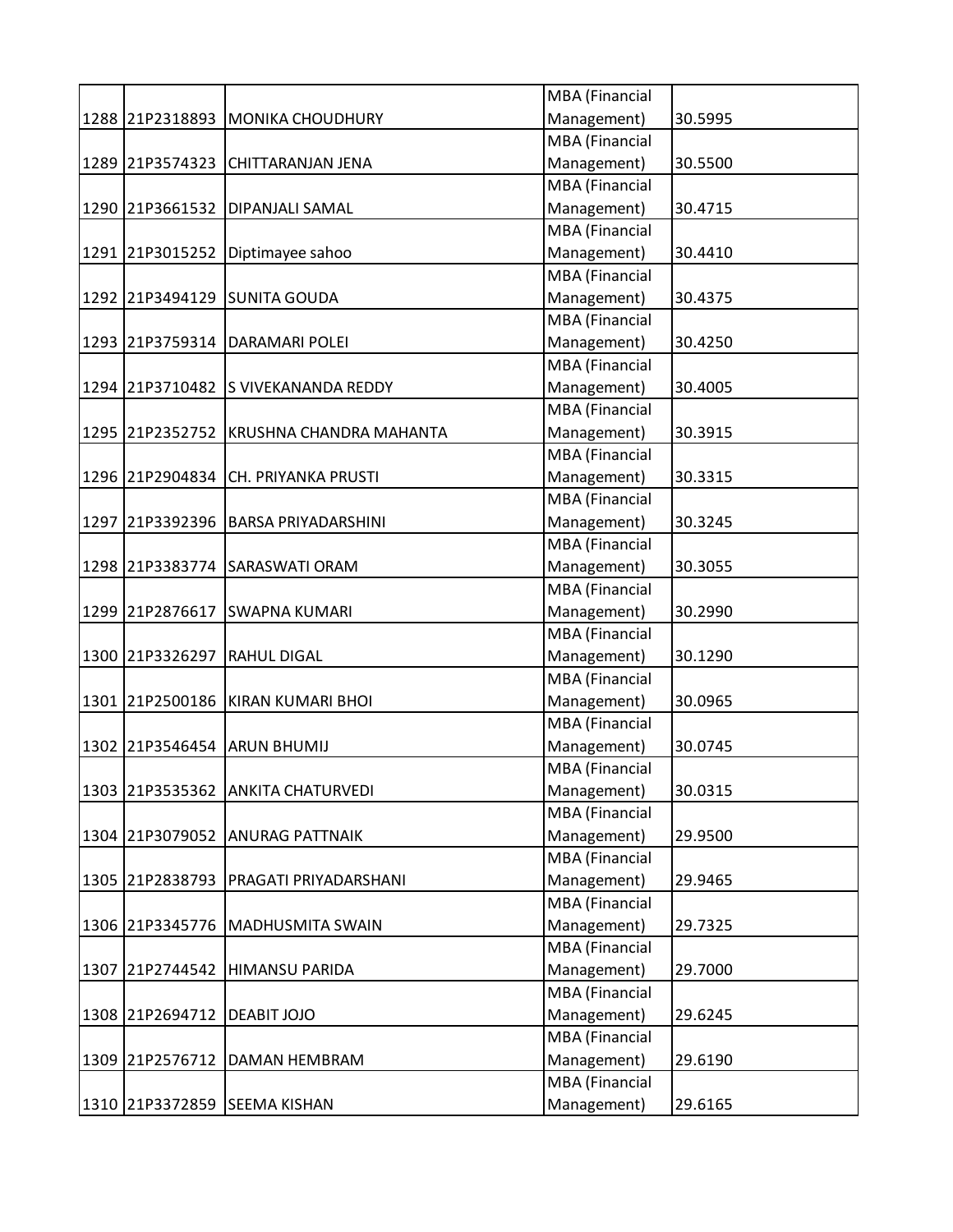|                 |                                       | MBA (Financial        |         |
|-----------------|---------------------------------------|-----------------------|---------|
|                 | 1311 21P3539156 JAYASHREE DAS         | Management)           | 29.6125 |
|                 |                                       | <b>MBA</b> (Financial |         |
|                 | 1312 21P2312403 ASHA BOHIDAR          | Management)           | 29.5975 |
|                 |                                       | <b>MBA</b> (Financial |         |
| 1313 21P3177676 | <b>BINDU SAGARIKA NAYAK</b>           | Management)           | 29.4725 |
|                 |                                       | MBA (Financial        |         |
| 1314 21P2906183 | <b>ARUKULA PRIYANKA PATRO</b>         | Management)           | 29.4625 |
|                 |                                       | <b>MBA</b> (Financial |         |
| 1315 21P3524517 | <b>DEEPAK KUMAR MALLICK</b>           | Management)           | 29.4545 |
|                 |                                       | <b>MBA</b> (Financial |         |
|                 | 1316 21P3397366 ALOK GOUDA            | Management)           | 29.3985 |
|                 |                                       | <b>MBA</b> (Financial |         |
|                 | 1317 21P2994546 SONALIPI SAHOO        | Management)           | 29.3915 |
|                 |                                       | <b>MBA</b> (Financial |         |
|                 | 1318 21P3491564 RANJITA NAIK          | Management)           | 29.3795 |
|                 |                                       | MBA (Financial        |         |
|                 | 1319 21P3000854 ANJALI BEHERA         | Management)           | 29.1470 |
|                 |                                       | <b>MBA</b> (Financial |         |
| 1320 21P3543579 | <b>PINKI NAIK</b>                     | Management)           | 29.1095 |
|                 |                                       | <b>MBA</b> (Financial |         |
| 1321 21P2674206 | <b>SMRUTI RANJAN BISWAL</b>           | Management)           | 29.0410 |
|                 |                                       | <b>MBA</b> (Financial |         |
| 1322 21P3601823 | <b>AYESHA KHAN</b>                    | Management)           | 28.9005 |
|                 |                                       | <b>MBA</b> (Financial |         |
|                 | 1323 21P3065082 PRATIMA SAHOO         | Management)           | 28.7820 |
|                 |                                       | MBA (Financial        |         |
| 1324 21P3170129 | KADISINGI PRABHAKAR                   | Management)           | 28.7505 |
|                 |                                       | <b>MBA</b> (Financial |         |
| 1325 21P3317583 | <b>GEETANJALI DAS</b>                 | Management)           | 28.7485 |
|                 |                                       | <b>MBA</b> (Financial |         |
|                 | 1326 21P3636693 SUBHADRA RANI PRADHAN | Management)           | 28.6835 |
|                 |                                       | <b>MBA</b> (Financial |         |
| 1327 21P3340487 | jaydeep badaik                        | Management)           | 28.6555 |
|                 |                                       | <b>MBA</b> (Financial |         |
| 1328 21P3549377 | <b>RASHMITA NAG</b>                   | Management)           | 28.6420 |
|                 |                                       | MBA (Financial        |         |
| 1329 21P3755737 | <b>SUBRAT KUMAR BISWAL</b>            | Management)           | 28.5910 |
|                 |                                       | <b>MBA</b> (Financial |         |
| 1330 21P2640724 | <b>PREETI BEHERA</b>                  | Management)           | 28.5130 |
|                 |                                       | <b>MBA</b> (Financial |         |
| 1331 21P3765009 | izhar aziz                            | Management)           | 28.4680 |
|                 |                                       | <b>MBA</b> (Financial |         |
| 1332 21P3575793 | <b>BAIBHAVI MAHATO</b>                | Management)           | 28.4585 |
|                 |                                       | <b>MBA</b> (Financial |         |
|                 | 1333 21P3617896 DHARMENDRA NAHAK      | Management)           | 28.3085 |
|                 |                                       |                       |         |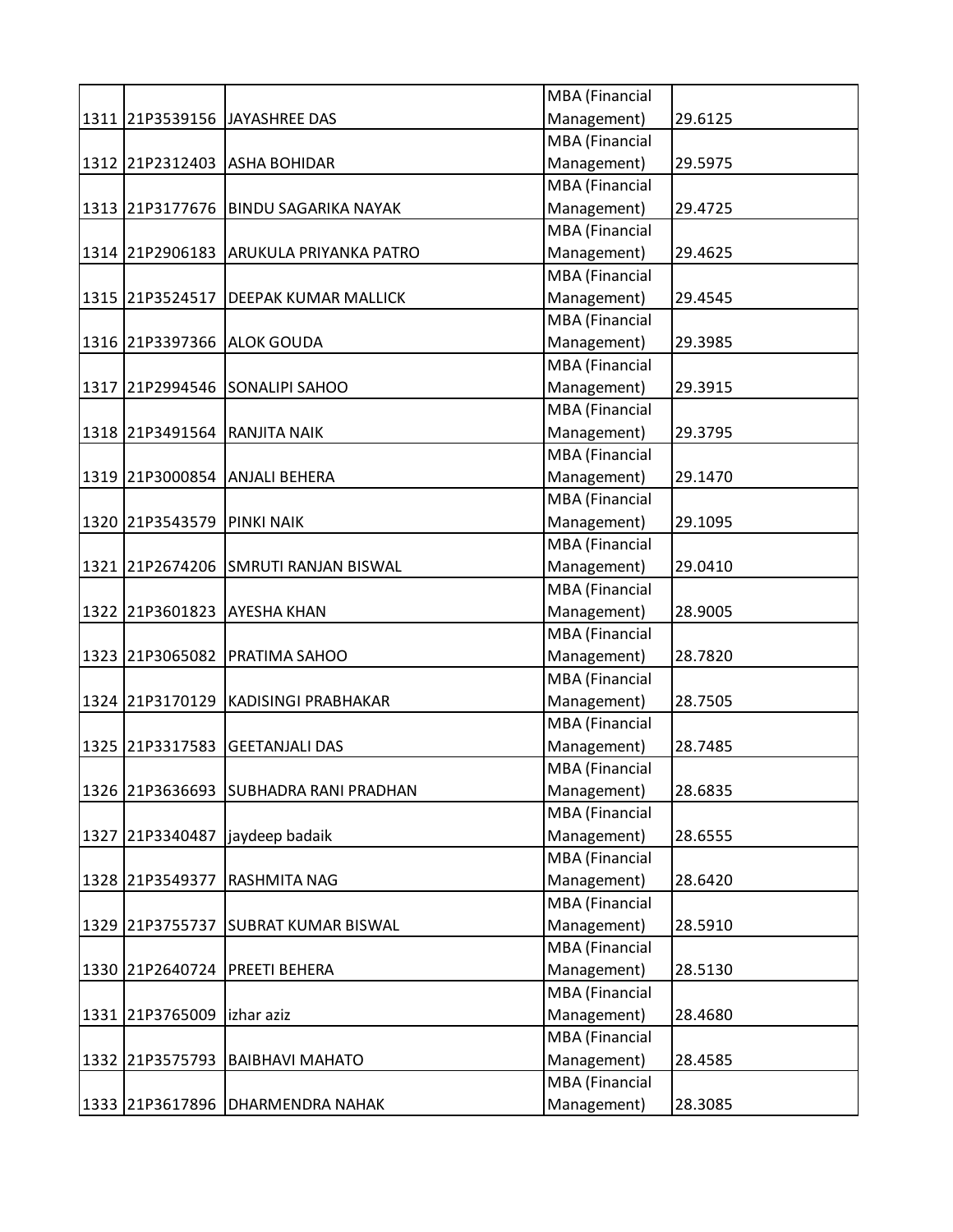|                              |                                       | MBA (Financial        |         |
|------------------------------|---------------------------------------|-----------------------|---------|
|                              | 1334 21P2377689 MANAS KUMAR BEHERA    | Management)           | 28.0550 |
|                              |                                       | <b>MBA</b> (Financial |         |
|                              | 1335 21P3658782 LAXMIKANTA DORA       | Management)           | 27.8895 |
|                              |                                       | <b>MBA</b> (Financial |         |
| 1336 21P2555279 JJTU SETHI   |                                       | Management)           | 27.8825 |
|                              |                                       | MBA (Financial        |         |
| 1337 21P3536153              | <b>DEBABRATA SAHU</b>                 | Management)           | 27.7590 |
|                              |                                       | MBA (Financial        |         |
| 1338 21P3670899              | <b>DAMODAR NAYAK</b>                  | Management)           | 27.6685 |
|                              |                                       | <b>MBA</b> (Financial |         |
|                              | 1339 21P3567206 NIRANJAN SETHI        | Management)           | 27.6380 |
|                              |                                       | <b>MBA</b> (Financial |         |
| 1340 21P3131606              | <b>BADINGI SAI LAXMI PATTANAIK</b>    | Management)           | 27.6135 |
|                              |                                       | MBA (Financial        |         |
|                              | 1341 21P3455776 SAHADEV BISOI         | Management)           | 27.4780 |
|                              |                                       | MBA (Financial        |         |
| 1342 21P3157622 JJASHYA LIMA |                                       | Management)           | 27.2965 |
|                              |                                       | MBA (Financial        |         |
|                              | 1343 21P3703166 SUBHALAXMI SAHOO      | Management)           | 27.0915 |
|                              |                                       | MBA (Financial        |         |
| 1344 21P3578609              | <b>SUBHENDU ROUT</b>                  | Management)           | 27.0895 |
|                              |                                       | MBA (Financial        |         |
|                              | 1345 21P2422097 SUCHISMITA NAYAK      | Management)           | 27.0420 |
|                              |                                       | MBA (Financial        |         |
|                              |                                       |                       |         |
| 1346 21P3240816              | <b>BURAGAPU DEVENDRA PRASAD</b>       | Management)           | 26.9330 |
|                              |                                       | MBA (Financial        |         |
|                              | 1347 21P3470606 RAJALAXMI NANDA       | Management)           | 26.8660 |
|                              |                                       | MBA (Financial        |         |
| 1348 21P2733994              | <b>ARATI SUHULA</b>                   | Management)           | 26.8595 |
|                              |                                       | <b>MBA</b> (Financial |         |
|                              | 1349 21P2698669 JJIBAN KUMAR KARJEE   | Management)           | 26.8030 |
|                              |                                       | <b>MBA</b> (Financial |         |
|                              | 1350 21P2451304 SHANTANU KUMAR PAHADI | Management)           | 26.7725 |
|                              |                                       | MBA (Financial        |         |
| 1351 21P3054082 AISA DASH    |                                       | Management)           | 26.4945 |
|                              |                                       | MBA (Financial        |         |
| 1352 21P2993912              | Biswaranjan jena                      | Management)           | 26.4855 |
|                              |                                       | MBA (Financial        |         |
| 1353 21P2825346              | <b>SRUTIMALA PRADHAN</b>              | Management)           | 26.4665 |
|                              |                                       | MBA (Financial        |         |
| 1354 21P3306202              | <b>SUNITA ROUT</b>                    | Management)           | 26.1045 |
|                              |                                       | MBA (Financial        |         |
|                              | 1355 21P2486793 NAMITA EKKA           | Management)           | 25.7585 |
|                              |                                       | MBA (Financial        |         |
|                              | 1356 21P3682432 SHASMITA SAHOO        | Management)           | 25.3005 |